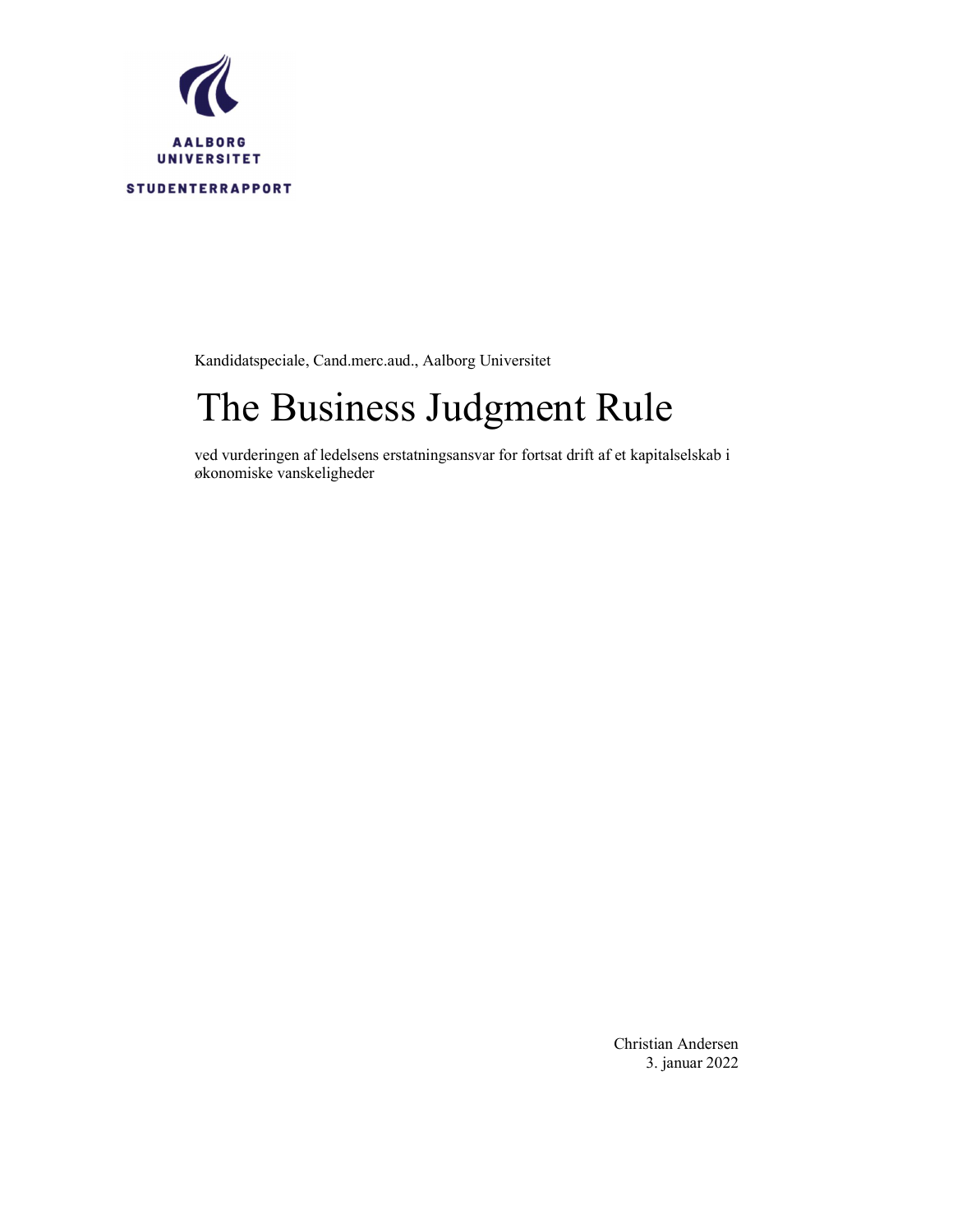# Titelblad

| Fuldenavn (studienr.): | Christian Andersen (20156312)                                                                                                                                                                                                                                                                                              |
|------------------------|----------------------------------------------------------------------------------------------------------------------------------------------------------------------------------------------------------------------------------------------------------------------------------------------------------------------------|
| Vejleder:              | Anders Larsen                                                                                                                                                                                                                                                                                                              |
| Uddannelse:            | Cand.merc.aud., Aalborg Universitet                                                                                                                                                                                                                                                                                        |
| Semester:              | Kandidatspeciale, 13-14. semester                                                                                                                                                                                                                                                                                          |
| Titel:                 | The Business Judgment Rule ved vurderingen af ledelsens erstatningsansvar for<br>fortsat drift af et kapitalselskab i økonomiske vanskeligheder<br>The Business Judgment Rule when assessing Board and Management liability in<br>the event of continued operation of a limited liability company in financial<br>distress |
| Emne:                  | Ledelsens erstatningsansvar<br>Management liability                                                                                                                                                                                                                                                                        |
| Projektperiode:        | 1. september 2021 til 3. januar 2021                                                                                                                                                                                                                                                                                       |
| Anslag (normalsider):  | 174.330 (73)                                                                                                                                                                                                                                                                                                               |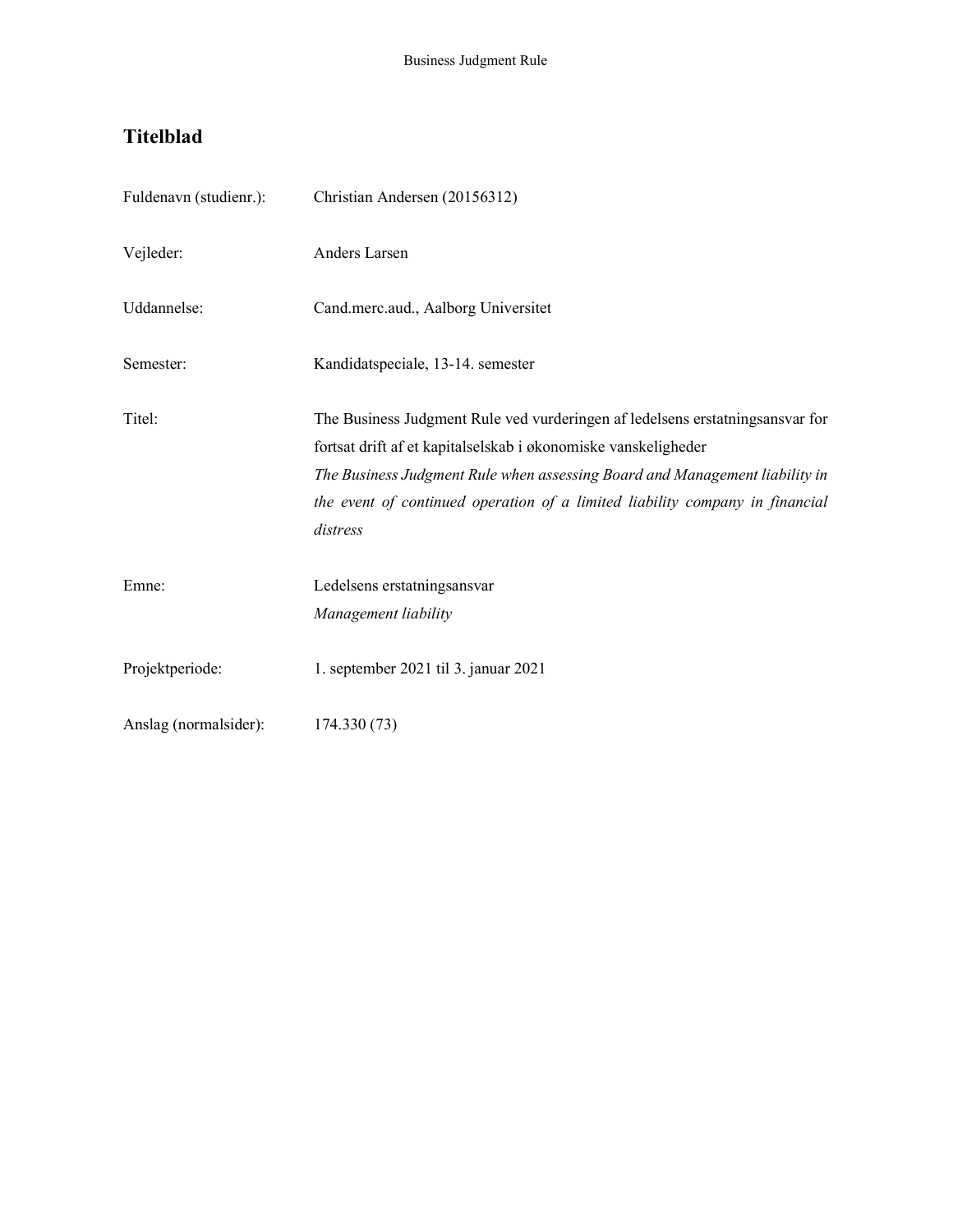# Indholdsfortegnelse

| 1.  |     |                                                                                           |    |
|-----|-----|-------------------------------------------------------------------------------------------|----|
|     | 1.1 |                                                                                           |    |
|     | 1.2 |                                                                                           |    |
|     | 1.3 |                                                                                           |    |
|     | 1.4 |                                                                                           |    |
|     |     |                                                                                           |    |
| 2.1 |     |                                                                                           |    |
|     | 2.2 |                                                                                           |    |
|     | 2.3 |                                                                                           |    |
| 3.  |     |                                                                                           |    |
| 3.1 |     | Erstatningsretten i kapitalselskabsforhold og de grundlæggende betingelser for ansvar  11 |    |
|     | 3.2 |                                                                                           |    |
|     | 3.3 |                                                                                           |    |
|     |     |                                                                                           |    |
|     |     |                                                                                           |    |
|     |     |                                                                                           |    |
|     |     |                                                                                           |    |
| 4.  |     |                                                                                           |    |
|     | 4.1 |                                                                                           |    |
|     |     |                                                                                           |    |
|     |     |                                                                                           |    |
|     |     |                                                                                           |    |
|     | 4.2 |                                                                                           |    |
|     |     | 4.2.1 Introduktion                                                                        | 46 |
|     |     |                                                                                           |    |
|     |     |                                                                                           |    |
|     |     |                                                                                           |    |
| 5.  |     |                                                                                           |    |
| 6.  |     |                                                                                           |    |
|     |     |                                                                                           |    |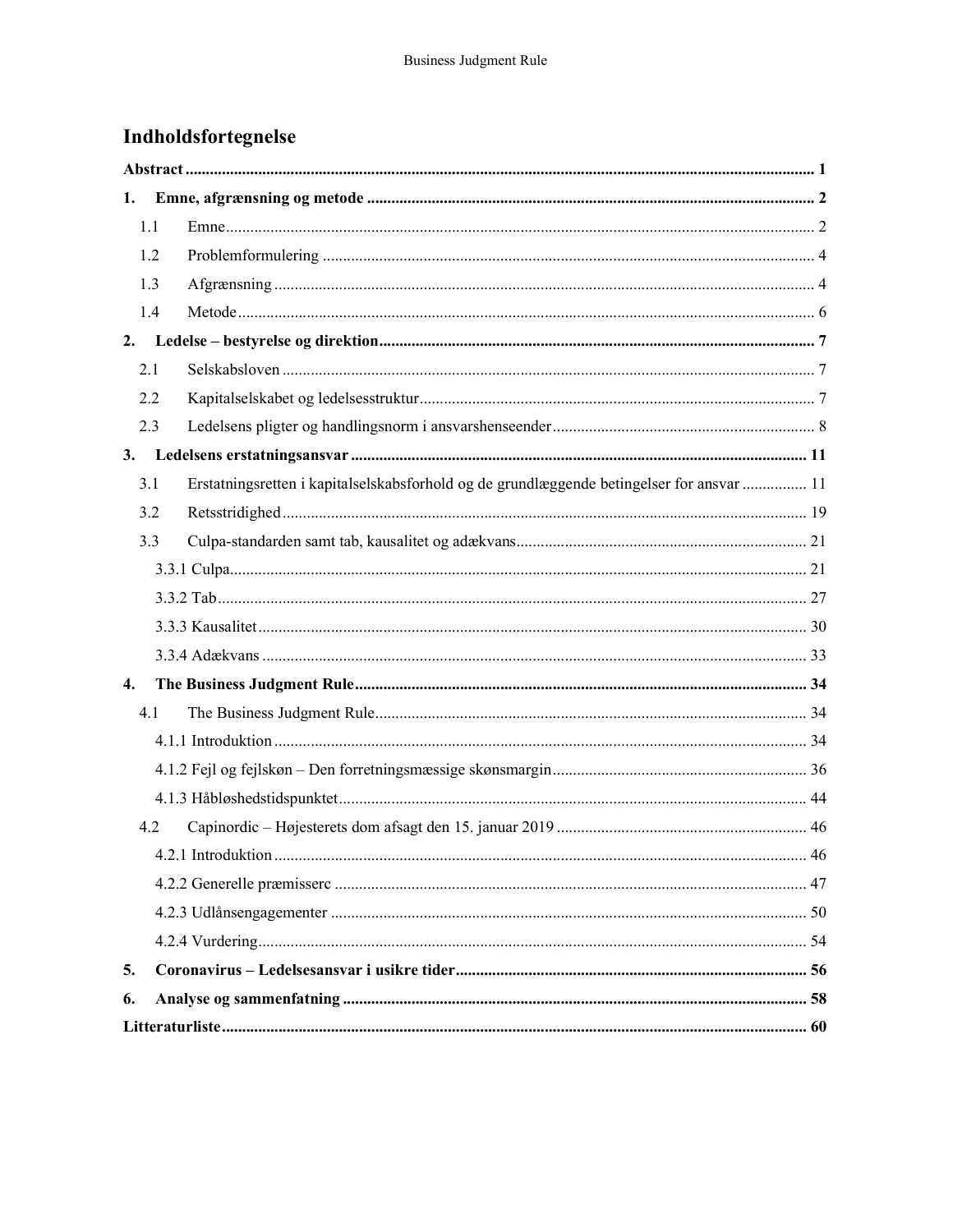# Abstract

The COVID-19-crisis has heavily influenced and continues to influence businesses. For many businesses COVID-19 has led to financial distress and uncertainty. Hence, the crisis will without doubt lead to some insolvency proceedings, and legal settlements over managements liability for the Company's bankruptcy.

The master's thesis' title says, "The Business Judgment Rule when assessing Board and Management liability in the event of continued operation of a limited liability company in financial distress". The thesis' subject will be studied in relation to Danish Companies Act.

In the thesis' first analytical section, managements statutory required duties, and the general principles of tort law in Denmark, is studied. The study shows that the assessment of liability is based on 'the rule of negligence'. Nonetheless, the general principles of 'loss', 'causality', and 'foreseeability' must also be fulfilled to rule management as liable for the Company's bankruptcy. Furthermore, the study shows that the managerial assignments and obligations, the 'norm of action', is ever changing and adapting to the standards of the time. One of managements most important obligations under the Danish Companies Act is 'the duty to ensure adequate capital resources', including the duty to stop operations if it is hopeless to continue. However, the most important element in the assessment of liability, is whether the action taken by management is reasonable or not, and not whether or not management has complied with its statutory required duties.

In the thesis' second and final analytical section, the use of 'the Business Judgment Rule' is studied. The application of the rule in Denmark is analyzed by comparing a series of case law in which the rule is applied, including the recent 'Capinordic'-case. The analysis shows that 'the Business Judgment Rule' is applicable under Danish law. To apply, the following requirements must be fulfilled: I) The management of a corporation must act on an informed basis, II) In good faith, and III) in the honest belief that the action taken is in the best interest of the company. In the assessment of liability, only the information that was available at the time of the decision-making will be considered, hence no hindsight. While the application of the rule is reminiscent to that of the American 'standard of liability', the Danish case law seems strict because not only the basis of the decision-making is challenged, but management's decision itself seems to be intensely challenged, in some cases. As seen in 'Capinordic', the Court may rule out some discussions just by being obviously unreasonable.

Also, it is discussed how to exercise business judgment through COVID-19 on the basis of the analysis above.

In conclusion, 'the Business Judgment Rule' has a substantial impact on the assessment of liability, however, the rule itself is not a direct basis for non-liability. In the end, the assessment of liability is an assessment of whether or not the management has acted reasonable or not in the situation.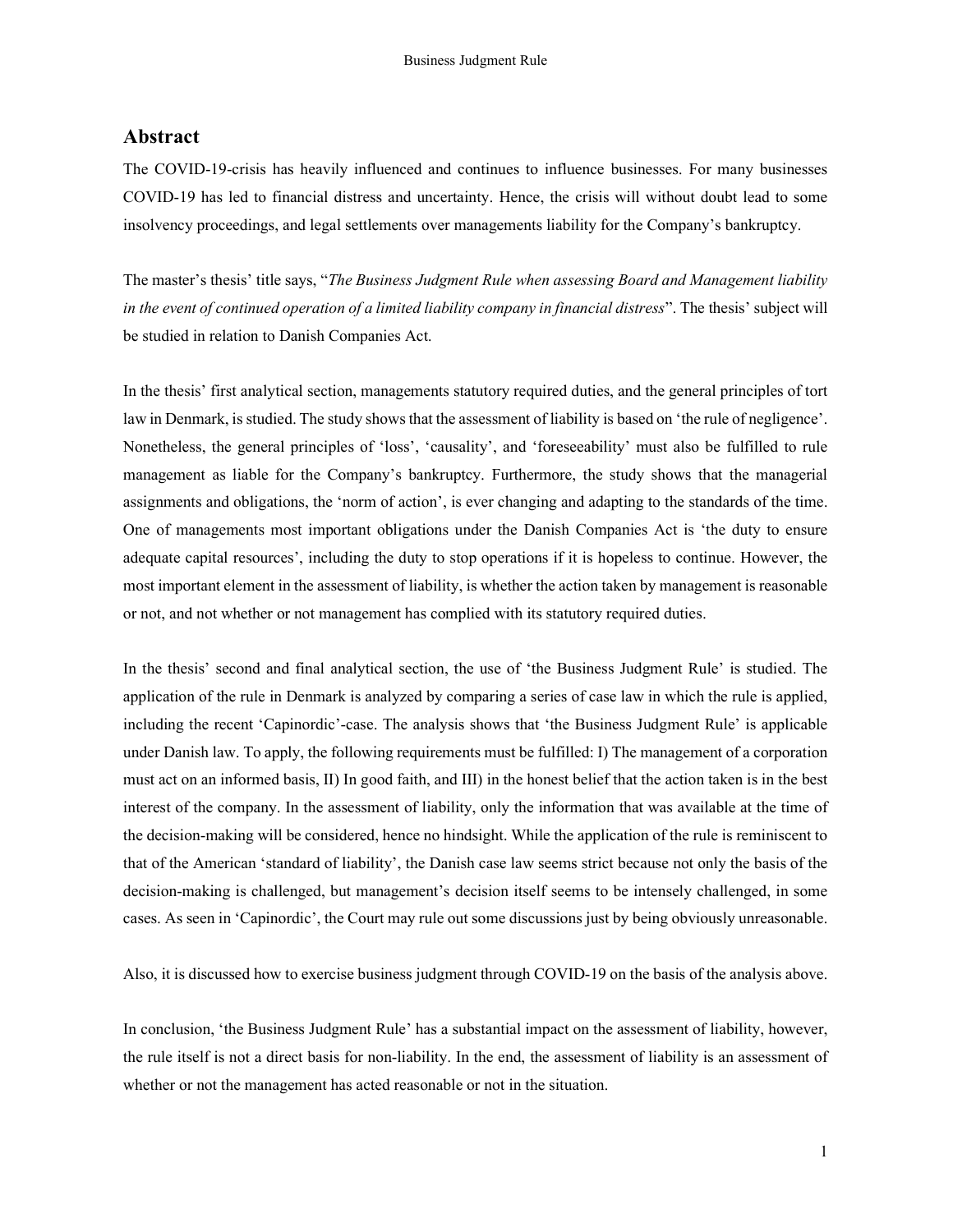# 1. Emne, afgrænsning og metode

### 1.1 Emne

Det er 22 måneder siden Danmark blev lukket ned den 11. marts 2020, og coronapandemien vendte op og ned på dagsordenen hos dansk erhvervsliv. Nogle virksomheder har trives og blomstret under COVID-19-krisen, mens krisen for andre virksomheder betød økonomiske vanskeligheder. Ledelsen i flere kapitalselskaber har derfor unægtelig måtte foretage forretningsmæssige skøn om at videreføre eller ophøre driften af netop deres selskab i denne krisetid. I yderste konsekvens vil de økonomiske vanskeligheder som følge af COVID-19 krisen give anledning til insolvensbehandlinger og retsopgør om ledelsens ansvar for selskabets konkurs.

Antallet af konkurser blandt aktive virksomheder siden COVID-19-krisens indtræden er imidlertid relativt lavt i forhold til årene før krisen.<sup>1</sup> Skattestyrelsen har siden maj 2020 og frem til medio oktober 2021 godkendt 107.000 moms- og a-skattelån til 51.000 virksomheder med en samlet værdi på 36 mia. kroner.<sup>2</sup> Flere aktører inden for erhvervslivet peger på regeringens hjælpepakker, herunder moms- og A-skattelån, likviditetsmæssigt har holdt hånden under mange nødlidende virksomheder, og aktørerne spår dermed også en bølge af konkurser, når moms- og A-skattelånene forfalder til betaling.<sup>3</sup>

Der er ingen sikkerhed for, at der venter en konkursbølge i kølvandet på COVID-19, og der kan kun gisnes om de endelige konsekvenser af krisen. Ikke desto mindre er det nærtliggende at overveje hvornår selskabers ledelse kan risikere at blive erstatningsansvarlig, og hvad der vil blive lagt vægt på i ansvarsbedømmelsen hos domstolene i retsopgørene om ledelsernes ansvar i konkurserne.

Ledelsen i flere kapitalselskaber vil, som tidligere nævnt, skulle træffe beslutninger om hvordan de økonomiske vanskeligheder skal håndteres. Beslutninger som må bero på forretningsmæssige skøn, som vanskeliggøres yderligere af den usikkerhed som COVID-19 har skabt for mange virksomheder. Det er således være uundgåeligt, at nogle ledelser vil træffe beslutninger, der set i bagklogskabens ulideligt klare lys ikke alene var fejlbehæftede men også var tabsgivende for selskabet.

I betænkningen 'Modernisering af selskabsretten', 2008, nr. 1498 anførte betænkningsudvalget, at "Domstolene synes således at vise en vis tilbageholdenhed med at foretage en vurdering af de forretningsmæssige skøn, som ledelsen har foretaget, når dispositioner er foretaget i selskabets interesse. Selv i en for selskabet vanskelig økonomisk situation antages ledelsen at være berettiget til at søge at vende

<sup>1</sup> Danmarks Statistik, KONK9, https://statistikbanken.dk/ KONK9, sidst redigeret 06-12-2021 og sidst hentet 01-01-2022

<sup>2</sup> Skatteministeriet 12-10-2021, Virksomheder fik lån for over 36 mia. kroner under coronakrisen

<sup>&</sup>lt;sup>3</sup> AdvokatWatch 30-08-2021, Tilbagebetaling af coronalån udløser konkursfrygt blandt virksomheder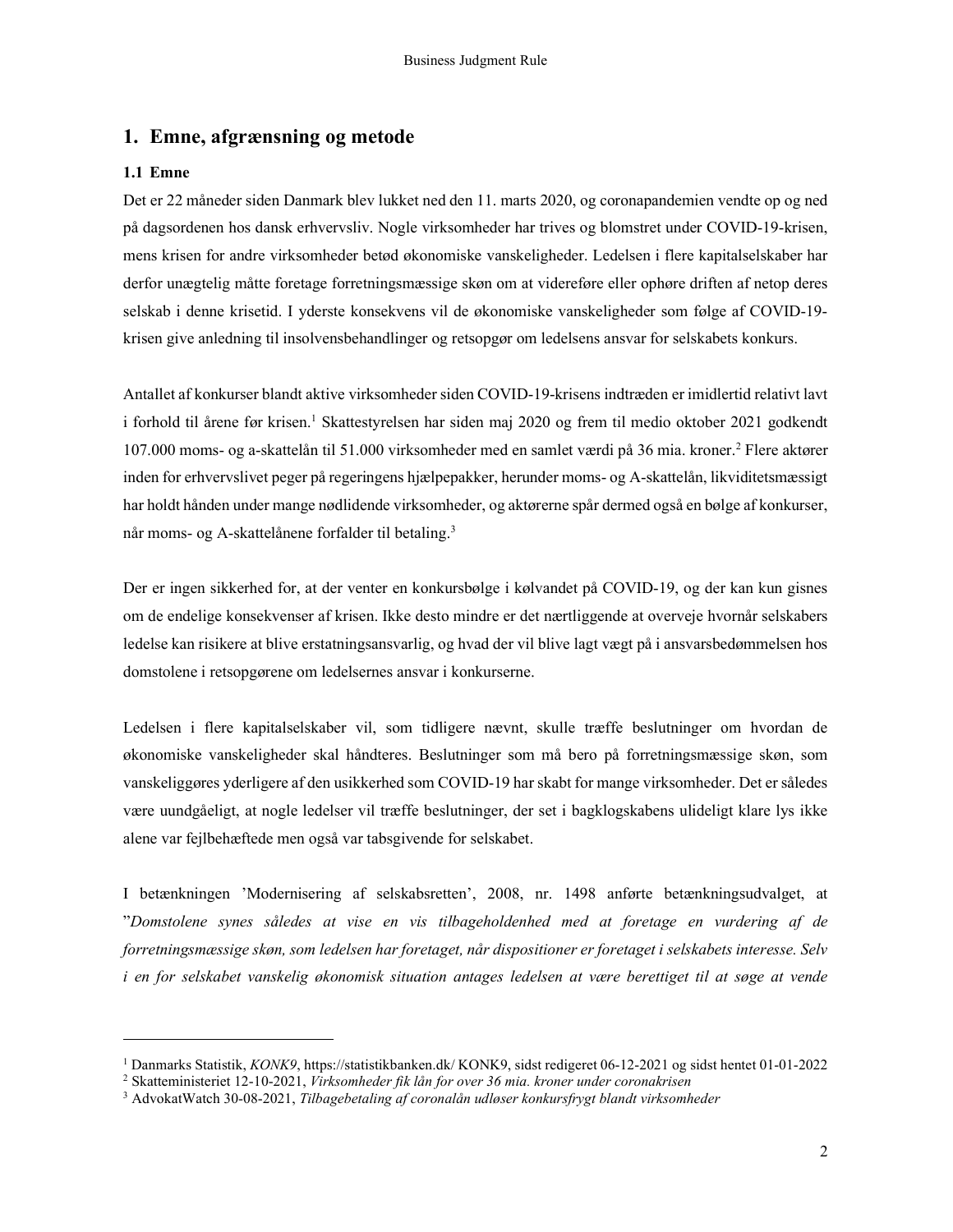udviklingen, såfremt det sker på en efter omstændighederne forsvarlig måde." 4 Antagelsen er videreført med den nugældende selskabslov,<sup>5</sup> og giver associationer til 'the Business Judgment Rule' fra amerikansk ret.

'The Business Judgment Rule' indebærer, at beslutninger om fortsættelse af driften eller beslutninger om at undlade at stoppe driften, som efterfølgende viser sig at være tabsgivende, ikke kan føre til ansvar, hvis de er truffet på et forsvarligt grundlag i selskabets interesse. Her må man spørge sig selv, om der i dansk ret gælder en fejlmargin for et forretningsmæssigt skøn, og hvad der er afgørende for prøvelsen af beslutningsgrundlaget, i sager om erstatningsansvar ved fortsat drift af et kapitalselskab i økonomiske vanskeligheder, hvilket der i denne kandidatafhandling forsøges undersøgt. Formålet afhandlingen er således at belyse hvilke forhold domstolene lægger vægt på ved deres ansvarsbedømmelse i denne type sager.

'The Business Judgment Rule' har været anerkendt af domstolene i årtier,<sup>6</sup> men i nyere tid har man med Højesterets dom i UfR 2019.1097 H, 'Capinordic' fået sikrere grund under fødderne.<sup>7</sup> I 'Capinordic' udtalte Højesteret således, at "... der bør udvises forsigtighed med at tilsidesætte det forretningsmæssige skøn".<sup>8</sup> Det er således nærtliggende, at kandidatafhandlingens emne belyses med afsæt i analyse af 'Capinordic'-dommen.

Afslutningsvist i kandidatafhandlingen foretages der en diskussion om hvilke ansvarsforebyggende tiltag en ledelse kan gøre sig i den aktuelle COVID-19-krise med udgangspunkt i samfundssituationen og ovenstående.

Kandidatafhandlingen har relevans for selskabers ledelse, kapitalejere, kreditorer, advokater, revisorer og andre erhvervsmæssige rådgivere. For revisors vedkommende er ledelsens forretningsmæssige skøn over selskabets fortsatte drift er af særlig interesse. Årsregnskabet udarbejdes på grundlag af en forudsætning om fortsat drift, medmindre ledelsen har til hensigt at likvidere virksomheden eller indstille driften, eller ikke har andet realistisk alternativ end at gøre dette. Hvis ledelsens vurdering af selskabets fortsatte drift er behæftet med væsentlig usikkerhed skal forholdet desuden oplyses behørigt i årsrapporten.<sup>9</sup> Revisorer skal desuden i sin revisionspåtegning på årsregnskabet oplyse om ikke uvæsentlige forhold, som vedkommende er blevet bekendt med under sin revision, og som giver en begrundet formodning om, at ledelsen kan ifalde erstatningsansvar for handlinger eller undladelser, der berører virksomheden, virksomhedsdeltagere og kreditorer.<sup>10</sup> COVID-19 og going concern-vurderinger vil uden tvivl også være på agendaen i den kommende regnskabssæson for 2021 og for flere virksomheder vil det være tredje regnskabsaflæggelse under COVID-19.

<sup>4</sup> Udvalget til Modernisering af Selskabsretten, Betænkning nr. 1498/2008: Modernisering af selskabsretten, s. 36-38

<sup>&</sup>lt;sup>5</sup> Erik Werlauff, *Erstatningsansvar i selskabsforhold – ledelse, ejere, revisor*, Werlauff Publishing, 1. udgave, s. 73

<sup>&</sup>lt;sup>6</sup> Erik Werlauff, Bestyrelsens arbejde og ansvar, Gads Forlag, 3. udgave s. 45-46

<sup>&</sup>lt;sup>7</sup> Erik Werlauff, Selskabsret, Karnov Group Denmark, 11. udgave, s. 681

<sup>8</sup> UfR 2019.1097 H, 'Capinordic', s. 1955

<sup>9</sup> Lovbekendtgørelse nr. 838 af 08-08-2019 Årsregnskabsloven, § 11, stk. 2.

<sup>10</sup> Bekendtgørelse nr. 1468 af 12-12-2017 om godkendte revisorers erklæringer, § 7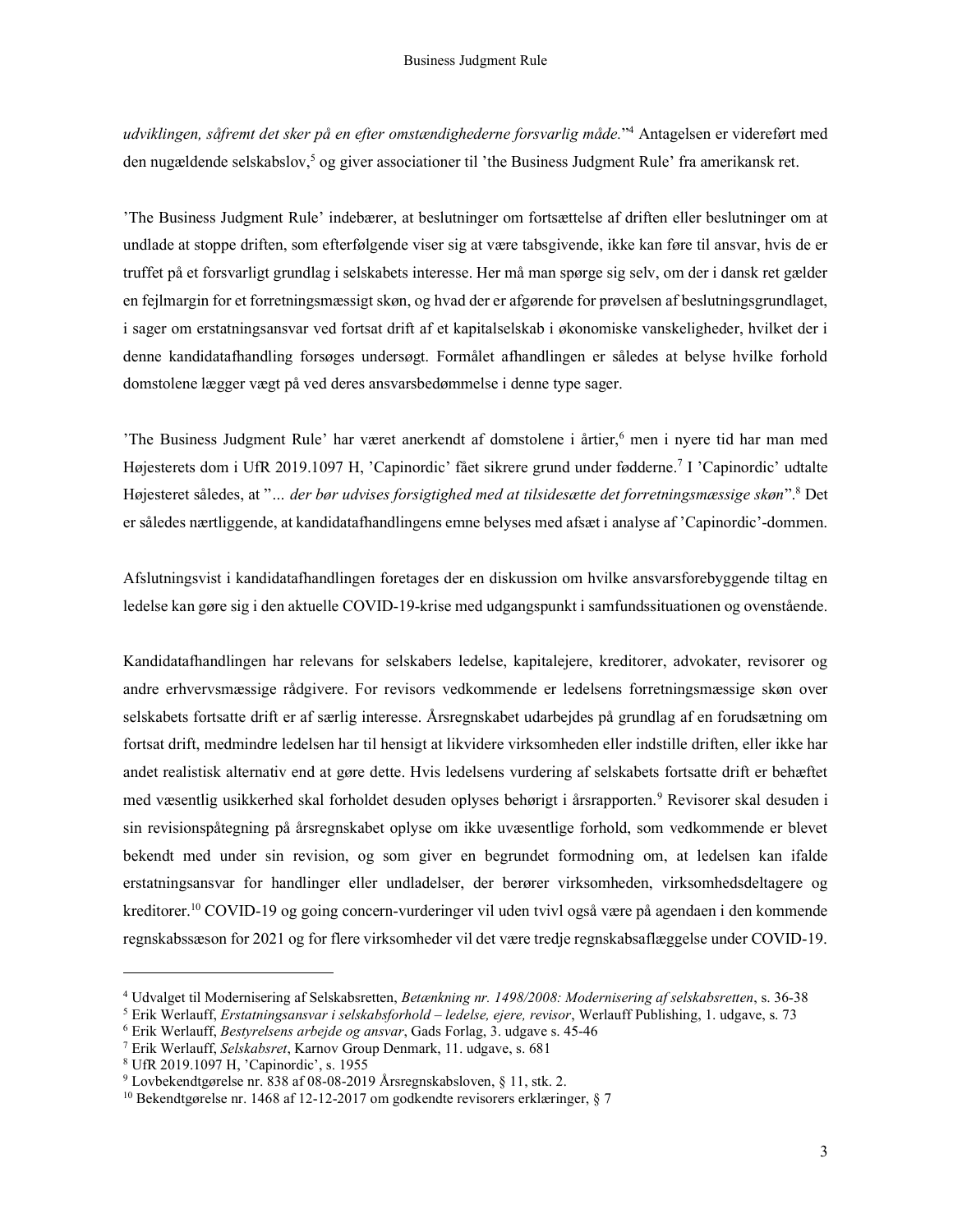#### 1.2 Problemformulering

I kandidatafhandlingen redegøres for og analyseres ledelsens erstatningsansvar i dansk kapitalselskabsret i sager om fortsat drift af kapitalselskaber i økonomiske vanskeligheder med fokus på betydningen af 'the Business Judgment Rule'. Afhandlingen tilsigter således at belyse hvilke forhold domstolene lægger vægt på ved deres bedømmelse af ansvarsgrundlaget i denne type af sager. Hertil inddrages UfR 2019.1097 H, 'Capinordic'. Afslutningsvist foretages der en diskussion om hvilke ansvarsforebyggende tiltag en ledelse kan gøre sig med udgangspunkt i den aktuelle COVID-19-krise.

Kandidatafhandlingens titel er derfor følgende: "The Business Judgment Rule ved vurderingen af ledelsens erstatningsansvar ved fortsat drift af et kapitalselskab i økonomiske vanskeligheder".

#### 1.3 Afgrænsning

Emnet for kandidatafhandlingen er ledelsens erstatningsansvar i sager om fortsat drift af kapitalselskaber i økonomiske vanskeligheder, herunder betydningen af 'the Business Judgment Rule' i danske erstatningsansvarssager. Andre ansvarssituationer inden for ledelsens erstatningsansvar, og problematikker angående internationalt lovvalg og værneting for ledelsesansvar berøres således ikke i kandidatafhandlingen.

Til besvarelse af problemformuleringen redegøres for og analyseres alene bestyrelsens og direktions erstatningsansvar i aktie- og anpartsselskaber. Tilsynsrådets erstatningsansvar og andre selskabsformer inden for selskabsloven berøres derfor ikke. Afgræsningen foretages ud fra en betragtning om, at tilsynsråd ikke er særligt udbredte i Danmark, og at aktie- og anpartsselskaber er de to mest benyttede selskabsformer i Danmark.

Hensigten med kandidatafhandlingen er at belyse problemformuleringen i et generelt perspektiv set i forhold til dansk erstatningsret i kapitalselskabsforhold, herunder klarlægge styrende hensyn og principper i bedømmelsen af ansvarsgrundlaget hos domstolene. Her tages dog hensyn til, at retspraksis naturligvis er præget af de konkrete omstændigheder, der har været forelagt til bedømmelse i de enkelte sager. Af denne årsag afgrænses der fra særregler om for eksempel finansielle virksomheder, statslige aktieselskaber og andre brancher, hvor der gælder særlige regler for ledelsens ansvar, og særregler inddrages kun på et overordnet niveau og i nødvendigt omfang, hvis lovgivningen har relevans for den behandlede retspraksis.

I kandidatafhandlingens redegørelse for og analyse af gældende ret i Danmark fokuseres der i høj grad på ansvarsvurderingen (culpavurderingen) og anvendelsen af 'the Business Judgment Rule'. For at komme hele vejen rundt om ansvarsbedømmelsen indeholder kandidatafhandling i mindre grad også redegørelse for og analyse af de øvrige erstatningsbetingelser, kausalitet, adækvans og tab. Problematikker inden for de øvrige betingelser, såsom årssagskonkurrence eller tabsopgørelse, behandles ikke.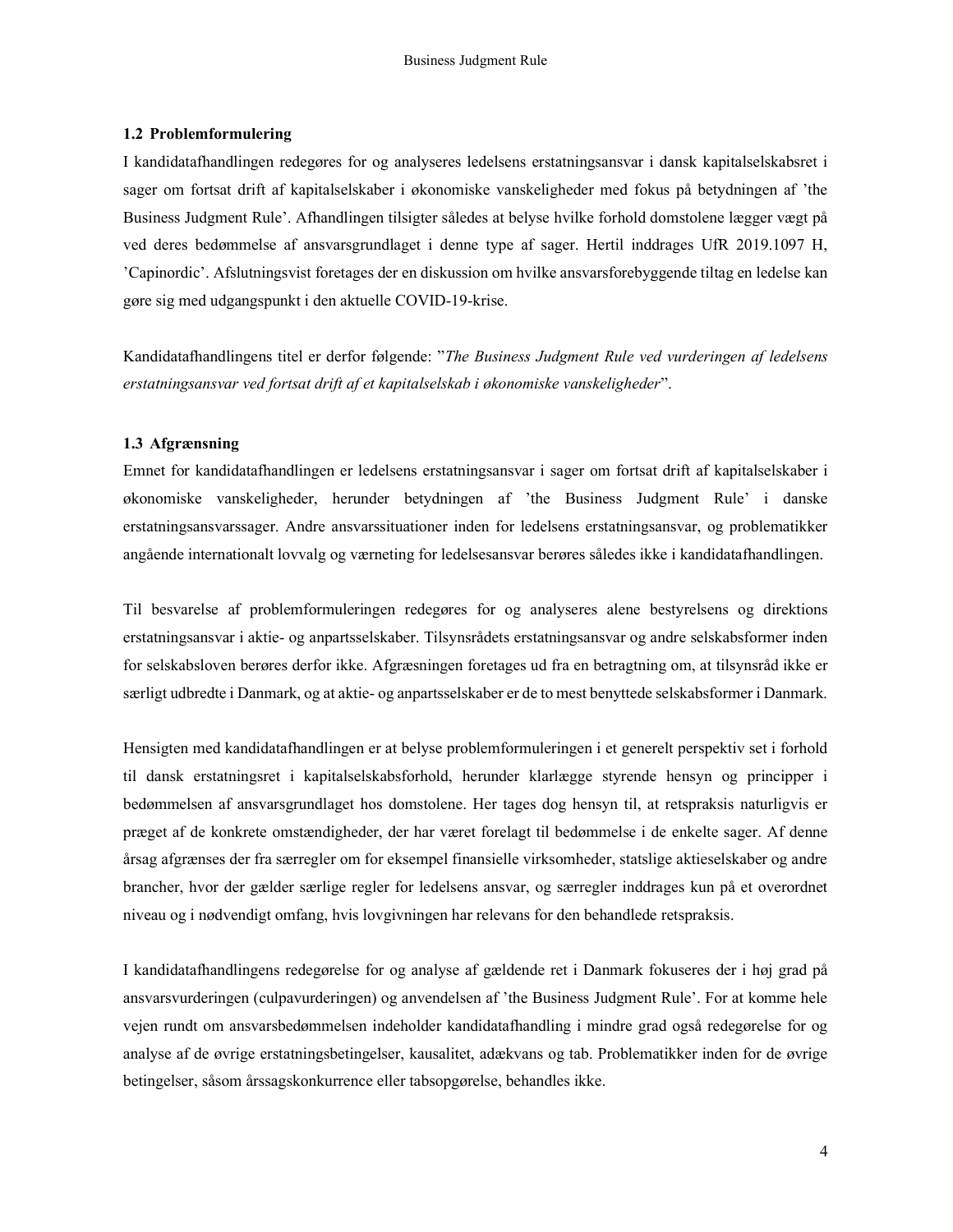De øvrige erstatningsretlige regler i selskabsloven og erstatningsansvarsloven, herunder reglerne om lempelse i selskabslovens § 361, stk. 1 og erstatningsansvarslovens § 24, solidarisk ansvar i selskabslovens § 361, stk. 2, og søgsmålsretten i selskabslovens §§ 364-365 berøres kun på et overordnet niveau og i kortfattethed. Afhandlingen afgrænses fra erstatningsudmålingen og erstatningsretlige ansvarsbegrænsninger, såsom objektive ansvarsfrihedsgrunde eller skadelidtes medvirken og egen skyld.

UfR 2019.1097 H, 'Capinordic' er central i afhandlingens analyse af gældende ret på området. Analysen af 'Capinordic afgrænses til dommens generelle præmisser og til få væsentlige og relevante udlånsengagementer, da det er uden for afhandlingens omfang af behandle alle omfattede udlånsengagementer. I redegørelsen og analysen vil selskabserstatningsretten og elementer fra tidligere retspraksis blive inddraget, men af hensyn til afhandlingens omfang foretages der ingen dybdegående domsanalyse af disse tidligere afgørelser. Desuden så behandles de øvrige banksager ikke i afhandlingen.

Der tages ikke højde for ledelsesmedlemmer, som eventuelt kan eller vil blive bedømt efter en strengere ansvarsnorm på grund af deres erhverv, som eksempelvis advokat, eller på grund af deres ansvarsforsikring. Ledelsens ansvarsforsikring og tendenserne inden for dette berettiger til et selvstændigt speciale-emne.

I øvrigt undersøges indledningsvist retsgrundlaget og ledelsens pligter og handlingsnorm i ansvarshenseender. Ledelsens ansvar i sin helhed og dybden af ledelsens pligter og handlingsnorm er dog uden for afhandlingens omfang. Ledelsens strafansvar og de strafferetlige regler er ligeledes uden for afhandlingens omfang.

Med formuleringen "fortsat drift af et kapitalselskab i økonomiske vanskeligheder" i problemformuleringen skal forstås situationer, hvor selskabets økonomi er kommet så langt ud økonomisk, at selskabets ledelse nødvendigvis må overveje, om det er forsvarligt at føre selskabet videre, eller om det kan drives videre med yderligere kreditoptagelse til følge.

Ovenstående afgræsninger er fundet nødvendige for at udarbejde en tilfredsstillende dybdegående behandlingen af problemformuleringen, herunder afhandlingens fokus på ansvarsgrundlaget. Det er dermed ikke sagt, at en anden kombination af til- og fravalg kunne være lige så interessant.

Kandidatafhandlingen er skrevet i perioden 1. september 2021 til 3. januar 2022. Der er i sagens natur ikke sket behandling af ny viden og information, der er opstået efter denne periode.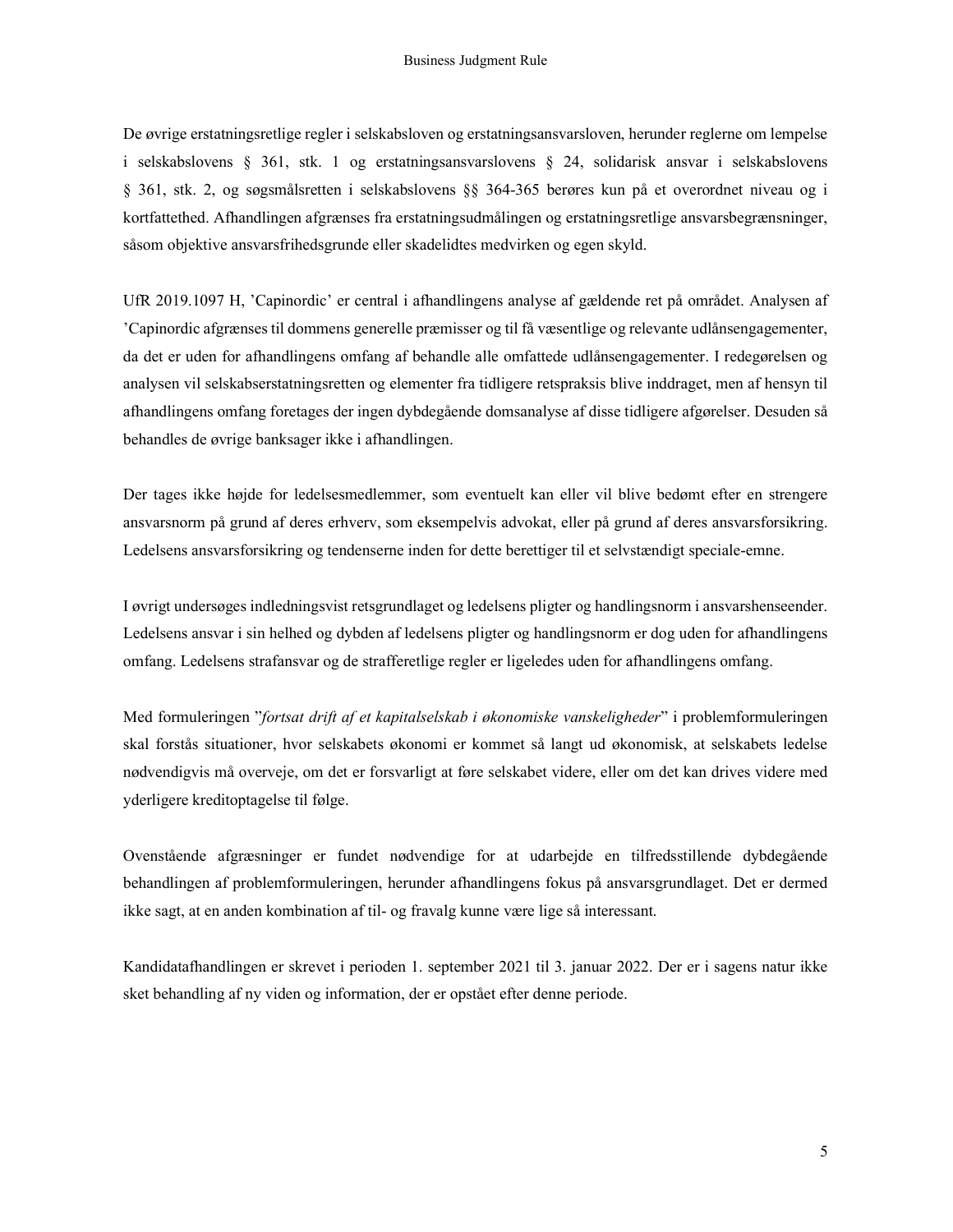#### 1.4 Metode

Kandidatafhandlingen er en retsdogmatisk afhandling, hvor problemformuleringen i afhandlingen besvares gennem beskrivelse og analyse af gældende ret i Danmark.<sup>11</sup> Hermed bliver afhandlingens konklusion en kvalificeret antagelse om, hvordan retstilstanden er. Der er ikke opstillet teser, hypoteser eller arbejdshypoteser. Med udgangspunkt i retspositivismen er der anvendt gængs juridisk metode ved behandling af de relevante retskilder i afhandlingen,<sup>12</sup> herunder selskabsloven,<sup>13</sup> lovforslag nr. 170 af 25. marts 2009 Forslag til lov om aktie- og anpartsselskaber (selskabsloven), betænkning nr. 1498/2008 'Modernisering af selskabsretten' samt retspraksis. Der henvises til litteraturlisten for samlet overblik over retspraksis.

Erstatningsretten, og nærmere udspecificeret erstatningsretten i kapitalselskabsforhold, er i al væsentlighed uskrevet. Det samme er selvsagt 'the Business Judgment Rule'. Retspraksis er således den vigtigste retskilde i selskabserstatningsretten, og dermed også i besvarelsen af problemformuleringen.

Her bemærkes det, at UfR 2019.1097 H, 'Capinordic' handler om en finansiel virksomhed, som ud over selskabsloven også er reguleret af lov om finansiel virksomhed. Det er her vurderingen, at de grundlæggende principper om elementerne i ansvarsbedømmelsen i 'Capinordic' også har relevans ved bedømmelse af ansvarsspørgsmål i andre typer af erhvervsdrivende juridiske enheder.<sup>14</sup> For den nærmere analyse af 'Capinordic'-dommen henvises til afhandlingens afsnit 4 'The Business Judgment Rule'.

Ud over retskilder er der i kandidatafhandlingen gjort brug af et bredt omfang af retslitteratur, fagbøger og artikler. Den anvendte retslitteratur behandles imidlertid ikke som en retskilde i afhandlingen, men derimod til dels at opnå grundlæggende viden om emnet og til dels at finde yderligere relevant litteratur. Der er udelukkende inddraget retslitteratur fra anerkendte forfattere, herunder værker fra Erik Werlauff, Bo von Eyben og Isager samt Janus Høy med flere. Se litteraturlisten for et overblik over anvendt retslitteratur.

De anvendte retskilder og retslitteratur er i udgangspunktet danske, men i introduktionen til 'the Business Judgment Rule' inddrages udenlandske kilder, navnlig fra amerikansk ret.

I kandidatafhandlingen er der ydermere i mindre omfang anvendt andre kilder, herunder data fra Danmarks Statistik, publikationer fra Skatteministeriet samt Delaware's Government med flere. Kilderne er alene anvendt til brug for indledningen og introduktionen til 'the Business Judgment Rule' og ikke i selve analysen.

<sup>&</sup>lt;sup>11</sup> Erik Werlauff & Lone L. Hansen, *Den juridiske metode – en introduktion*, Jurist- og Økonomforbundets Forlag, 2. udgave, s. 224

<sup>12</sup> Ibid., s. 19-21

 $13$  Lovbekendtgørelse nr. 1952 af 11-10-2021 Lov om aktie- og anpartsselskaber (selskabsloven)

<sup>&</sup>lt;sup>14</sup> Erik Werlauff, Selskabsret, Karnov Group Denmark, 11. udgave, s. 686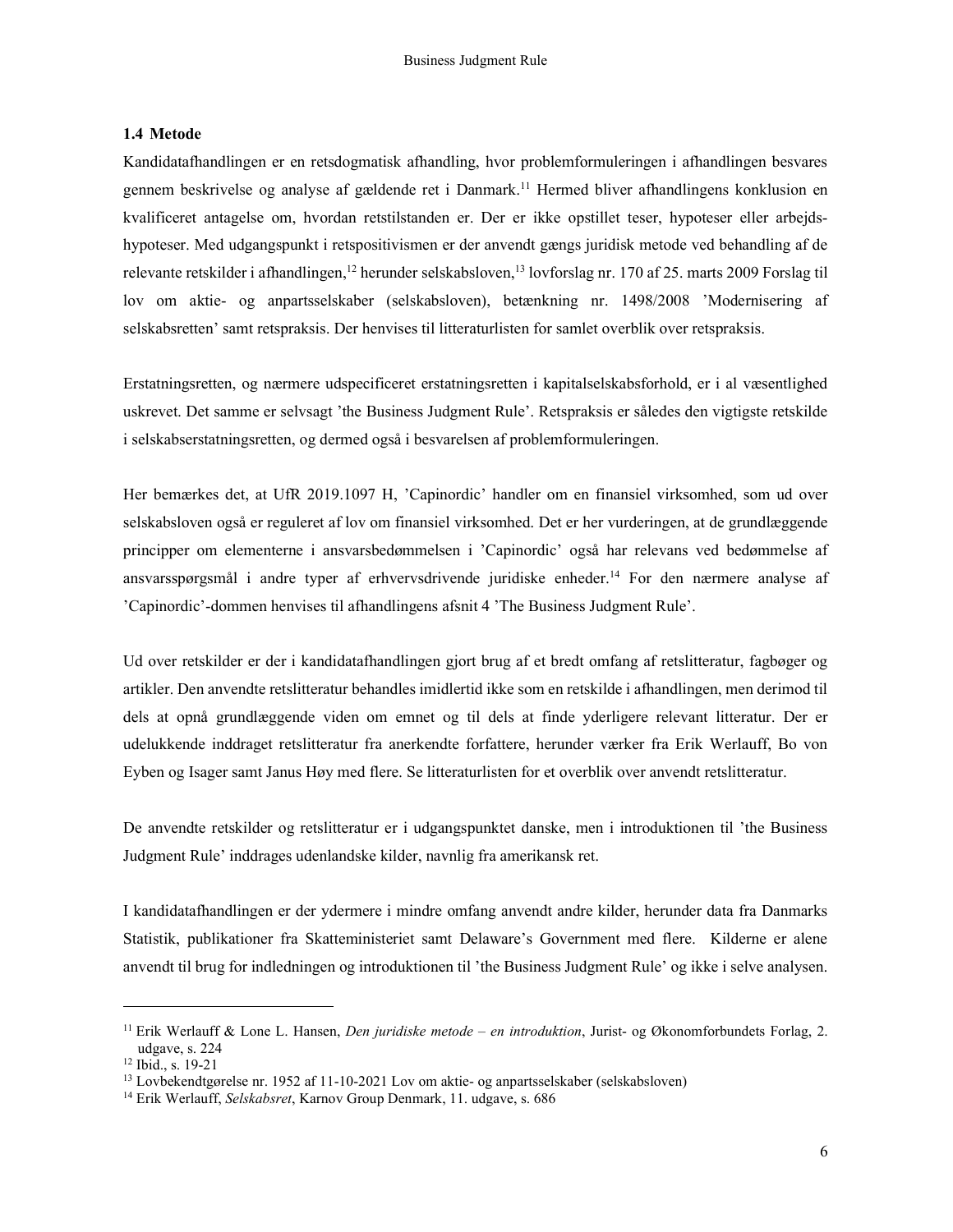# 2. Ledelse – bestyrelse og direktion

#### 2.1 Selskabsloven

Lov om aktie- og anpartsselskaber, selskabsloven, finder anvendelse på alle aktieselskaber og anpartsselskaber, kapitalselskaber, jævnfør lovens anvendelsesområde.<sup>15</sup>

Selskabsloven indeholder skrevne selskabsretlige bestemmelser for valg af ledelsesstruktur, ledelsens opgaver og forpligtelser samt ledelsens erstatningsansvar med videre, hvorfor det er relevant at iagttage selskabsloven i relation til ledelsens erstatningsansvar.

I selskabslovens kapitel 7, 'Kapitalselskabets ledelse m.v.', findes bestemmelserne om valg af ledelsesstruktur, ledelsens opgaver og forpligtelser med videre. I selskabslovens kapitel 22, 'Erstatning, tvungen overdragelse m.v.', findes bestemmelserne om ledelsens erstatningsansvar med videre.

#### 2.2 Kapitalselskabet og ledelsesstruktur

Kapitalselskaber er kendetegnet ved, at kapitalejerne ikke hæfter personligt for selskabs gæld, mene alene med deres indskudskapital.<sup>16</sup> Aktieselskaber skal have en selskabskapital svarende til mindst 400.000 kr., og anpartsselskaber skal have en selskabskapital svarende til mindst 40.000 kr.<sup>17</sup>

De væsentlige forskelle på aktie- og anpartsselskaber er kravene til kapitalindskud,<sup>18</sup> ledelsesstruktur,<sup>19</sup> og det faktum kun aktieselskaber kan udbyde selskabets kapitalandele til offentligheden.<sup>20</sup> Som følge heraf synes anpartsselskabers organisation ofte at fremstå mere enkel, da der ikke stilles samme krav som til aktieselskaber.

Kapitalselskaber anses dermed som selvstændige juridiske enheder med egne rettigheder og pligter. Selskabet forpligtes som hovedregel ved aftaler, som indgås på selskabets vegne af det samlede centrale ledelsesorgan, af et medlem af bestyrelsen eller af en direktør.<sup>21</sup> Tegningsretten, det vil sige retten til at binde selskaber, som tilkommer et enkelte medlem af bestyrelsen eller af en direktør, kan i vedtægterne begrænses, således at tegningsretten kun kan udøves af flere medlemmer i forening eller af et eller flere bestemte medlemmer hver for sig eller i forening.<sup>22</sup>

<sup>18</sup> Ibid.

<sup>15</sup> Lovbekendtgørelse nr. 1952 af 11-10-2021 Lov om aktie- og anpartsselskaber (selskabsloven), § 1, stk. 1

<sup>16</sup> Ibid., § 1, stk. 2

<sup>17</sup> Ibid., § 4, stk. 2

<sup>19</sup> Ibid., §§ 111-114

<sup>20</sup> Ibid., § 1, stk. 3

<sup>21</sup> Ibid., § 135, stk. 2

<sup>22</sup> Ibid., § 135, stk. 3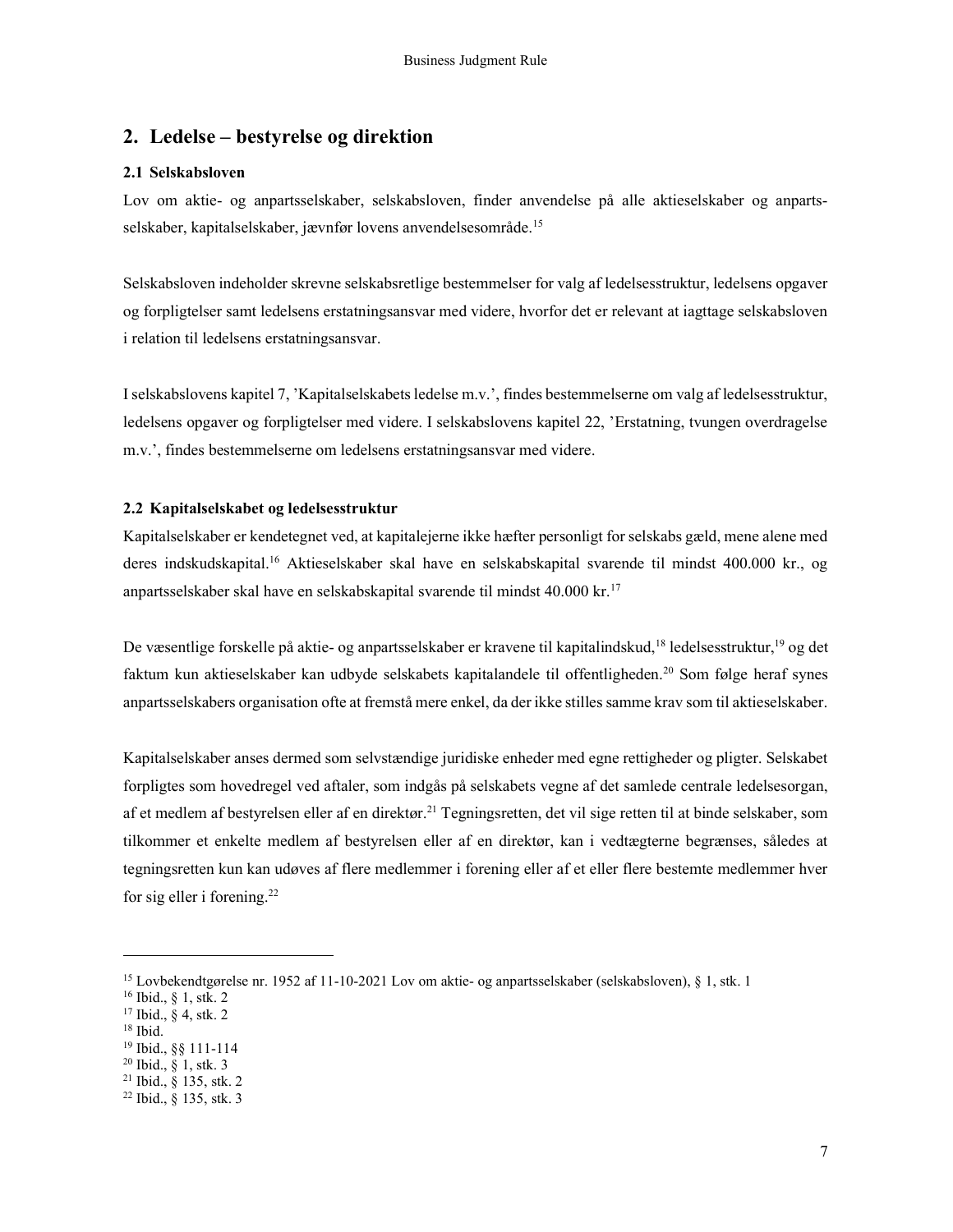Et kapitalselskab kan vælge mellem følgende ledelsesstrukturer: I) en direktion (kun anpartsselskab), 23 II) en direktion og et tilsynsråd,<sup>24</sup> og III) en direktion og en bestyrelse.<sup>25</sup> Et anpartsselskab kan således vælge mellem en enstrenget eller tostrenget ledelsesmodel, hvorimod et aktieselskab dermed kun kan vælge en tostrenget ledelsesmodel. Kapitalselskabets valg af ledelsesstruktur skal fremgå af vedtægterne.<sup>26</sup> En ledelsesstruktur med en direktion og et tilsynsråd behandles ikke yderligere i nærværende afhandling.

I en enstrenget ledelsesmodel skal direktionen varetage den daglige ledelse og den overordnede og strategiske ledelse. Direktionen er dermed den daglige ledelse samt det centrale og øverste ledelsesorgan.<sup>27</sup> I en tostrenget ledelsesmodel, med direktion og bestyrelse, skal direktionen varetage den daglige ledelse og bestyrelsen skal varetage den overordnede og strategiske ledelse. Bestyrelsen dermed er det centrale og øverste ledelsesorgan.<sup>28</sup>

Flertallet af medlemmerne af bestyrelsen vælges af generalforsamlingen.<sup>29</sup> Ved valg af bestyrelsesmedlemmer sikre kapitalejerne sin indflydelse på kapitalselskabets overordnede og strategiske ledelse. Bestemmelsen gælder kun aktieselskaber. I anpartsselskaber er der ikke faste regler herom. Kapitalselskabets vedtægter kan dog tillægge offentlige myndigheder eller andre ret til at udpege et eller flere medlemmer af bestyrelsen.<sup>30</sup>

Medlemmer af direktionen, der enten kan bestå af en eller flere personer blandt bestyrelsens egne medlemmer eller af personer, som ikke er medlem af bestyrelsen, ansættes af bestyrelsen.<sup>31</sup> Bestemmelsen gælder ikke for kapitalselskaber med en enstrenget ledelsesstruktur. Her er der ingen faste regler om ansættelse af direktionen.

#### 2.3 Ledelsens pligter og handlingsnorm i ansvarshenseender

Bestyrelsen skal varetage den overordnede og strategiske ledelse jævnfør foregående underafsnit, herunder skal bestyrelsen sikre en forsvarlig organisation af kapitalselskabets virksomhed.<sup>32</sup>

Bestyrelsen har derudover pligt til at påse, I) at bogføringen og regnskabsaflæggelsen foregår tilfredsstillende, II) at der er etableret de fornødne procedurer for risikostyring og interne kontroller, III) at bestyrelsen løbende modtager den fornødne rapportering om kapitalselskabets finansielle forhold, IV) at direktionen udøver sit hverv på en behørig måde og efter bestyrelsens retningslinjer, og V) at kapitalselskabets kapitalberedskab til

<sup>28</sup> Ibid.

<sup>23</sup> Lovbekendtgørelse nr. 1952 af 11-10-2021 Lov om aktie- og anpartsselskaber (selskabsloven), § 111, stk. 1, nr. 2 <sup>24</sup> Ibid.

<sup>25</sup> Ibid., § 111, stk. 1, nr. 1

<sup>26</sup> Ibid., § 28, nr. 5

<sup>27</sup> Ibid., § 5, stk. 4-5

<sup>29</sup> Ibid., § 120, stk. 1

<sup>30</sup> Ibid., § 120, stk. 2

<sup>31</sup> Ibid., § 111, stk. 1, nr. 1

<sup>32</sup> Ibid., § 115, stk. 1.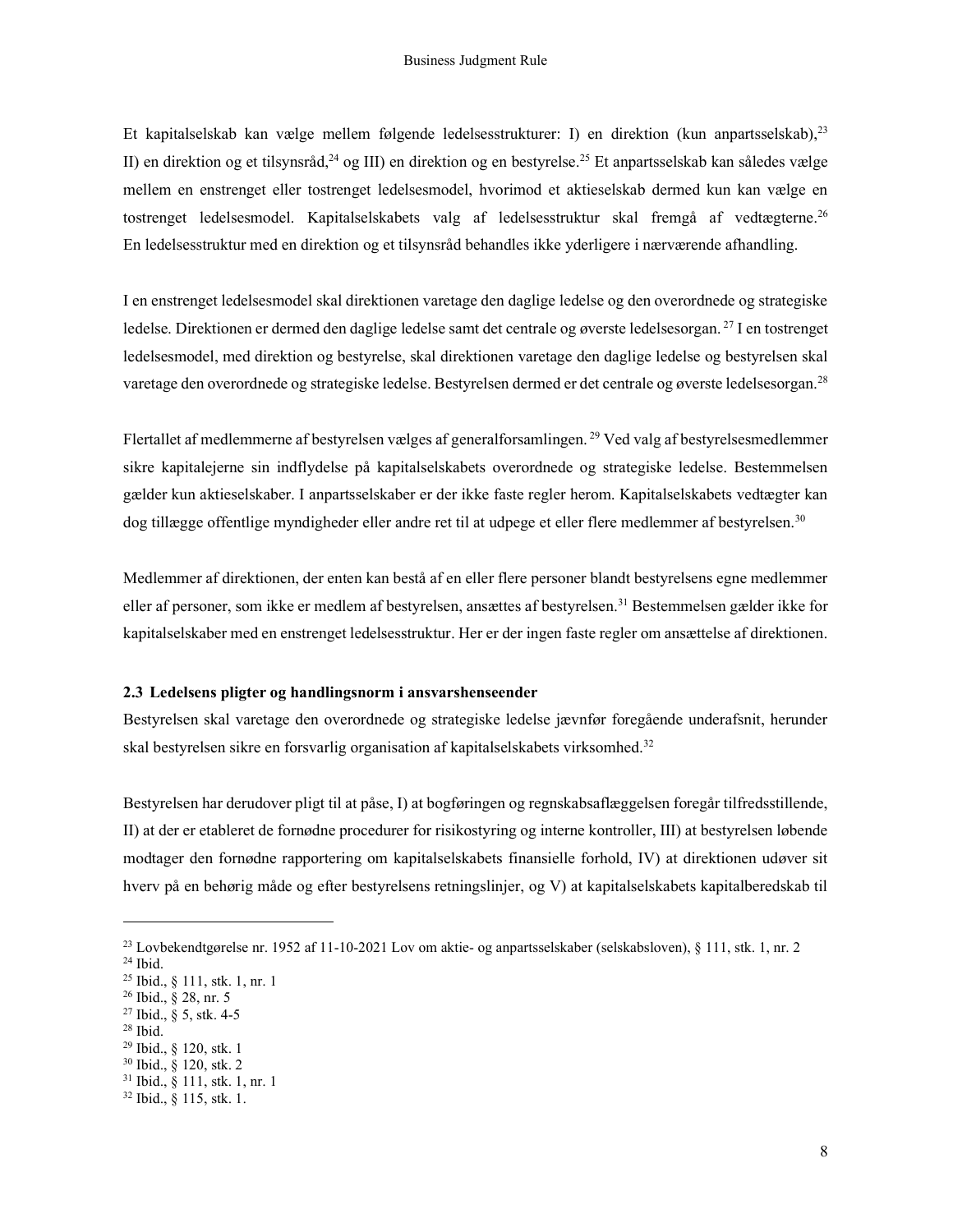enhver tid er forsvarligt.<sup>33</sup> Der skal desuden ved en forretningsorden træffes nærmere bestemmelser om udførelsen af bestyrelsens hverv.<sup>34</sup>

Som nævnt i foregående underafsnit skal direktionen i et kapitalselskab med en tostrenget ledelsesmodel varetage den daglige ledelse. Her skal direktionen også følge bestyrelsens retningslinjer og anvisninger.<sup>35</sup> Direktionen skal desuden sikre, I) at bogføringen sker under iagttagelse af lovgivningens regler herom, II) at formueforvaltningen foregår på betryggende måde, og III) at kapitalselskabets kapitalberedskab til enhver tid er forsvarligt.<sup>36</sup> Direktionen skal således gøre det som bestyrelsen skal påse. I et kapitalselskab med en enstrenget ledelsesmodel skal direktionen derimod varetage den daglige ledelse så vel som den overordnede og strategiske ledelse, herunder sikre en forsvarlig organisation af kapitalselskabets virksomhed.<sup>37</sup> Direktionen har derved også de opgaver, som en bestyrelse ellers ville have haft.

I en tostrenget ledelsesmodel har bestyrelsen og direktionen derfor ikke de samme opgaver og pligter, og dermed heller ikke det samme ansvar. Her skal man dog være opmærksom på personsammenfald mellem direktion og bestyrelsen. I aktieselskaber kan bestyrelsesformanden og direktøren dog ikke være den samme.<sup>38</sup>

I relation til fortsat drift af et kapitalselskab i økonomiske vanskeligheder er en af ledelsens væsentligste opgaver og pligter henholdsvis at påse og at sikre et forsvarligt kapitalberedskab. Ansvaret for at sikre og at påse et forsvarligt kapitalberedskab indebærer også et ansvar for driften af selskabet, og dermed også en pligt til at standse driften, hvis denne ikke kan videreføres forsvarligt. Der henvises til afhandlingens afsnit 3. Ledelsens erstatningsansvar for nærmere herom.

Herudover er der en række bestemmelser med udtrykket 'Ledelsen er ansvarlig for …' i selskabsloven, eksempelvis kan det fremhæves, at det centrale ledelsesorgan er ansvarlige for, at uddeling af selskabets midler til kapitalejerne ikke overstiger, hvad der er forsvarligt under hensyntagen til selskabets økonomiske stilling.<sup>39</sup> For bestyrelsen må denne pligt gå hånd-i-hånd med pligten til at føre tilsyn med direktionen med videre.

Ledelsen skal desuden iagttage selskabslovens bestemmelser om inhabilitet og tavshedspligt.<sup>40</sup>

<sup>33</sup> Lovbekendtgørelse nr. 1952 af 11-10-2021 Lov om aktie- og anpartsselskaber (selskabsloven), § 115, stk.1, nr. 1-5

<sup>34</sup> Ibid., § 130, stk. 1-2

<sup>35</sup> Ibid., § 117, stk. 1

<sup>36</sup> Ibid., § 118, stk. 1-2

<sup>37</sup> Ibid., § 117, stk. 2

<sup>38</sup> Ibid., § 111, stk. 1.

<sup>39</sup> Ibid., § 179, stk. 2.

<sup>40</sup> Ibid., §§ 131-132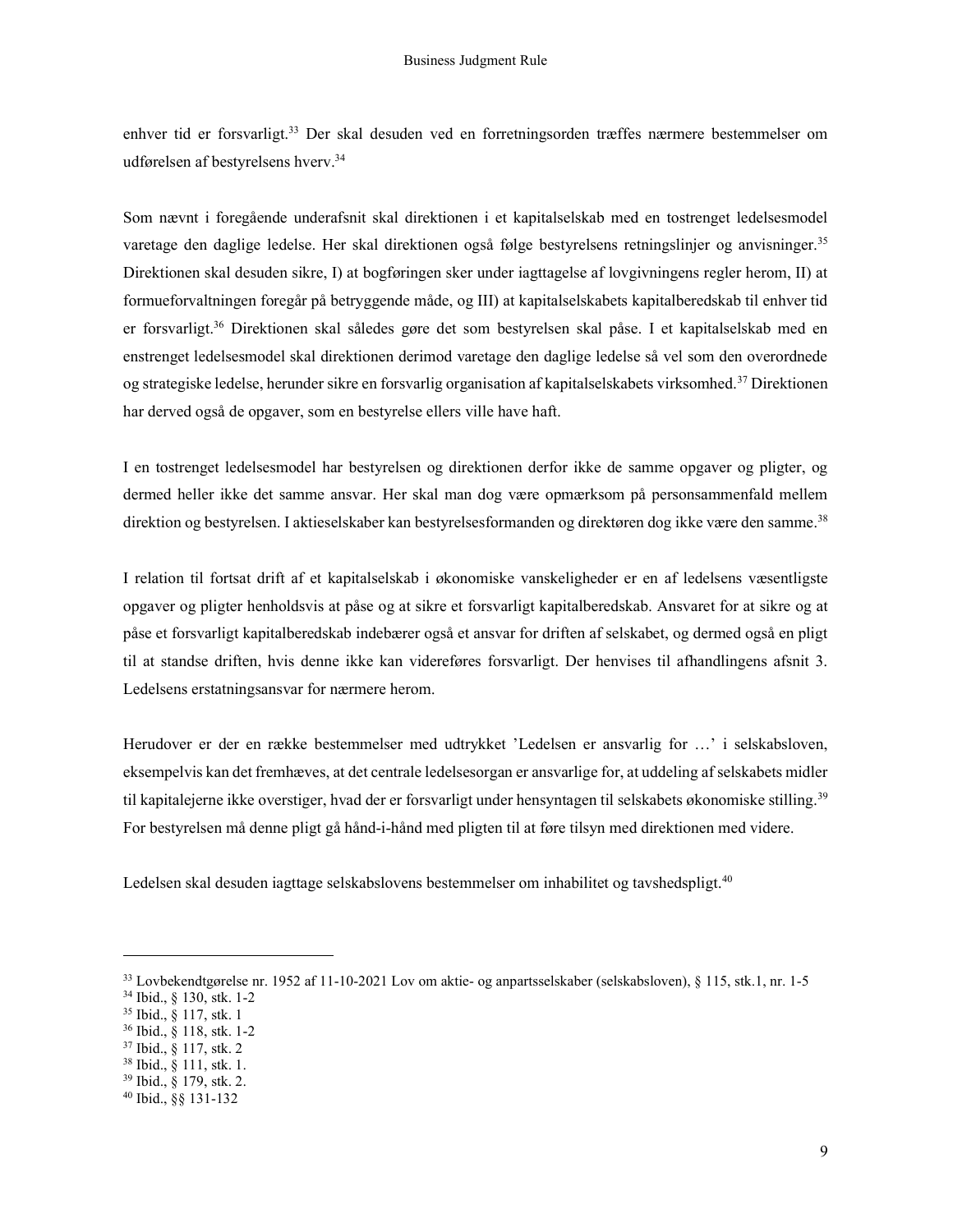Ledelsens pligter i henhold til ovenstående kan med terminologien fra Thorbjørn Sofruds afhandling om bestyrelsesansvar kaldes for 'fokuspunkter'.<sup>41</sup> 'Fokuspunkter' er dermed en betegnelse for de områder inden for selskabets forhold, som bestyrelse og direktion særligt bør have fokus på i sit hverv.<sup>42</sup> 'Fokuspunkterne' må dermed anses som handlingsnormer for bestyrelsen og direktionen i ansvarssituationer, idet de nedskrevne opgaver og pligter, 'fokuspunkterne', stiller krav til hvad der må forventes af ledelsen.<sup>43</sup>

'Fokuspunkterne' er dermed ikke sagt nødvendigvis udtømmende i forhold til bestyrelsens og direktions opgaver og pligter, og derfor heller ikke udtømmende i forhold til at forebygge et eventuelt erstatningsansvar. Det kan eksempelvis fremhæves, at bestemmelsen om forretningsorden lægger op til en individuel stillingtagen til forretningsordens indhold afhængig af virksomheden og dens behov.<sup>44</sup> Der henvises til afhandlingens afsnit 3. Ledelsens erstatningsansvar for nærmere om 'fokuspunkternes' ansvarsmæssige betydning.

Kapitalselskaber som er noteret på et reguleret marked skal desuden forholde sig til god skik-reglerne i 'Anbefalinger for god Selskabsledelse' fra det såkaldte 'Corporate Governance-udvalg'.<sup>45</sup> Kapitalselskabets ledelse har ikke pligt til at følge 'Anbefalinger for god Selskabsledelse', men ledelsen skal imidlertid forholde sig konkret til de enkelte anbefalinger for god selskabsledelse efter et 'følg eller forklar-princip'. Her bemærkes det desuden, at god-skik reglerne ikke den samme retskildemæssige værdi som en lovbestemmelse, men med anbefalingerne dannes igen nogle rammer for hvad der må forventes af ledelsen.<sup>46</sup> I øvrigt kan det bemærkes, at ledelsens opgaver og ansvars også er defineret af særlovgivningen, herunder eksempelvis lov om finansiel virksomhed<sup>47</sup>, som det var tilfældet i UfR 2019.1097 H, 'Capinordic'.

Ethvert ledelsesmedlem kan risikere at ifalde et personligt erstatningsansvar som konsekvens af sine fejl eller forsømmelser under udførelse af deres hverv som ledelse,<sup>48</sup> hvis ellers de grundlæggende erstatningsretlige betingelser for ansvar er til stede. I enhver ansvarssituation vil det være nærtliggende at overveje om ledelsens har overholdt sine opgaver og pligter, med henblik på at forstå hvad der kunne forventes af ledelsesmedlemmet i den givne ansvarssituation. Det kan således sammenfattende bemærkes, at de nedskrevne opgaver og pligter er med til at danne ledelsens handlingsnorm i ansvarshenseender. De nedskrevne opgaver og pligter er dog ikke i sig selv afgørende for, om et ledelsesmedlem ifalder et eventuelt erstatningsansvar. Dette behandles nærmere i afhandlingens efterfølgende afsnit.

<sup>&</sup>lt;sup>41</sup> Erik Werlauff, Selskabsret, Karnov Group Denmark, 11. udgave, s. 497

 $42$  Erik Werlauff, Erstatningsansvar i selskabsforhold – ledelse, ejere, revisor, Werlauff Publishing, 1. udgave, s. 51 <sup>43</sup> Ibid.

<sup>44</sup> Lovbekendtgørelse nr. 1952 af 11-10-2021 Lov om aktie- og anpartsselskaber (selskabsloven), § 130, stk. 2

<sup>45</sup> Lovbekendtgørelse nr. 838 af 08-08-2019 Årsregnskabsloven, § 107b

<sup>&</sup>lt;sup>46</sup> Erik Werlauff, *Erstatningsansvar i selskabsforhold – ledelse, ejere, revisor*, Werlauff Publishing, 1. udgave, s. 53

<sup>47</sup> Lovbekendtgørelse nr. 2497 af 15-12-2021 Lov om finansiel virksomhed

<sup>48</sup> Lovbekendtgørelse nr. 1952 af 11-10-2021 Lov om aktie- og anpartsselskaber (selskabsloven), § 361, stk. 1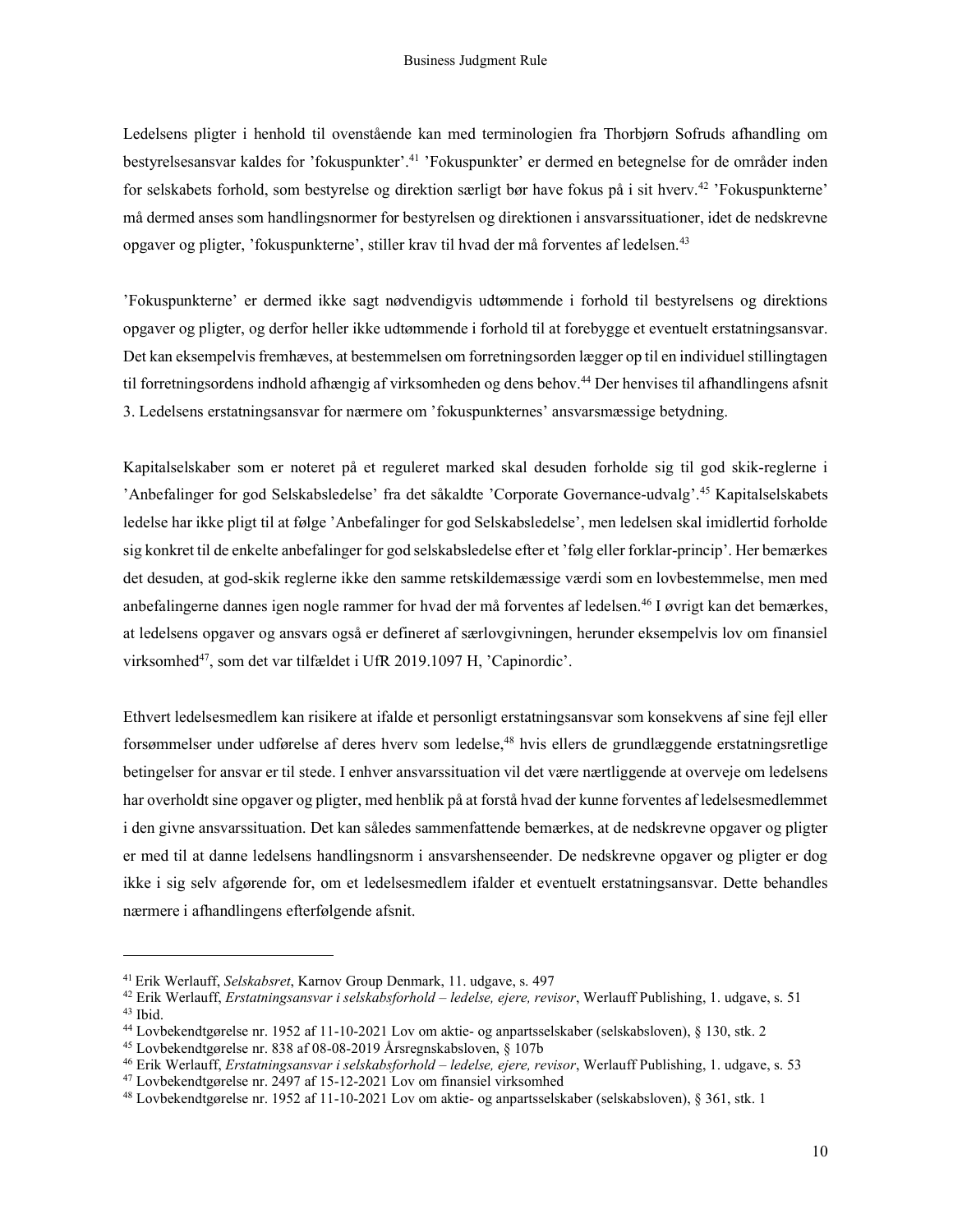## 3. Ledelsens erstatningsansvar

#### 3.1 Erstatningsretten i kapitalselskabsforhold og de grundlæggende betingelser for ansvar

Erstatningsretten, nærmere udspecificeret også erstatningsretten i kapitalselskabsforhold, er i al væsentlighed uskrevet. Erstatningsretten i Danmark er en retssædvane på lovniveau, da det er en handlemåde som er fulgt almindeligt, stadigt og længe.<sup>49</sup> I kapitalselskabsforhold er ledelsens ansvar en koncentreret kodificering af den almindelige culpa-standard, hvorfor erstatningsansvarets omfang bliver præciseret i retspraksis.<sup>50</sup> De skrevne selskabsretlige bestemmelser for erstatningsansvar findes i selskabslovens §§ 361-365.

Culpa-standarden, som nævnes ovenfor, er det almindelige ansvarsgrundlag i dansk ret. Her er hovedreglen, at en person kun kan pålægges erstatningsansvar uden for kontraktforhold, hvis vedkommende har handlet culpøst.<sup>51</sup> I dansk ret kendes også andre ansvarsgrundlag end culpa-standarden. Eksempelvis objektivt ansvar.

At der er tale om en koncentreret kodificering af den almindelige culpa-standard i selskabslovgivningen kommer af selskabsloven § 361, stk. 1, som er en videreførelse af de dagældende regler i henholdsvis aktieselskabsloven<sup>52</sup> og anpartsselskabsloven<sup>53</sup>, hvor af følgende fremgår: "Stiftere og medlemmer af ledelsen, som under udførelsen af deres hverv forsætligt eller uagtsomt har tilføjet kapitalselskabet skade, er pligtige til at erstatte denne. Det samme gælder, når skaden er tilføjet kapitalejere eller tredjemand."

I lovforarbejderne, lovforslag nr. 170 af 25-03-2009 'Forslag til lov om aktie- og anpartsselskaber', til den nugældende selskabslov står der, at de i kapitel 23 foreslåede – og de efterfølgende vedtagne – bestemmelser er en videreførelse af de gældende regler i aktieselskabslovens kapitel 23 og anpartsselskabslovens kapitel 13A,<sup>54</sup> hvilket henleder til lovforarbejderne for den dagældende aktieselskabslov<sup>52</sup> og anpartsselskabslov<sup>53</sup>.

Ifølge lovforarbejderne, lovforslag nr. 171 af 31-01-1973 'Forslag til lov om aktieselskaber', indfører bestemmelserne ikke en særlig ansvarsregel i aktieselskabsforhold. Bestemmelserne er derimod alene en henvisning til dansk rets almindelige erstatningsregler.<sup>55</sup> For så vidt angår lovforarbejderne til den dagældende anpartsselskabslov henvises der her til de tilsvarende bestemmelser i lovforarbejderne til den dagældende aktieselskabslov.<sup>56</sup>

<sup>&</sup>lt;sup>49</sup> Erik Werlauff, *Erstatningsansvar i selskabsforhold – ledelse, ejere, revisor*, Werlauff Publishing, 1. udgave, s. 18-22.

<sup>&</sup>lt;sup>50</sup> Erik Werlauff & Klaus Andersen, Ansvarsforsikring af bestyrelse og direktion, Karnov Group Denmark, 2. udgave, s. 13-15

<sup>51</sup> Bo Von Eyben & Helle Isager, Lærebog i erstatningsret, DJØF Forlag, 9. udgave, s. 89-92.

<sup>52</sup> Lovbekendtgørelse nr. 649 af 15-06-2006 Lov om aktieselskaber (Aktieselskabsloven) Historisk

<sup>53</sup> Lovbekendtgørelse nr. 650 af 15-06-2006 Lov om anpartsselskaber (Anpartsselskabsloven) Historisk

<sup>54</sup> Lovforslag nr. 170 af 25-03-2009 Forslag til lov om aktie- og anpartsselskaber (selskabsloven), til § 376

<sup>55</sup> Lovforslag nr. 171 af 31-01-1973 Forslag til lov om aktieselskaber (aktieselskabsloven), til § 140 Historisk

<sup>56</sup> Lovforslag nr. 172 af 31-01-1973 Forslag til lov om anpartsselskaber (anpartsselskabsloven), til §§ 110-116 Historisk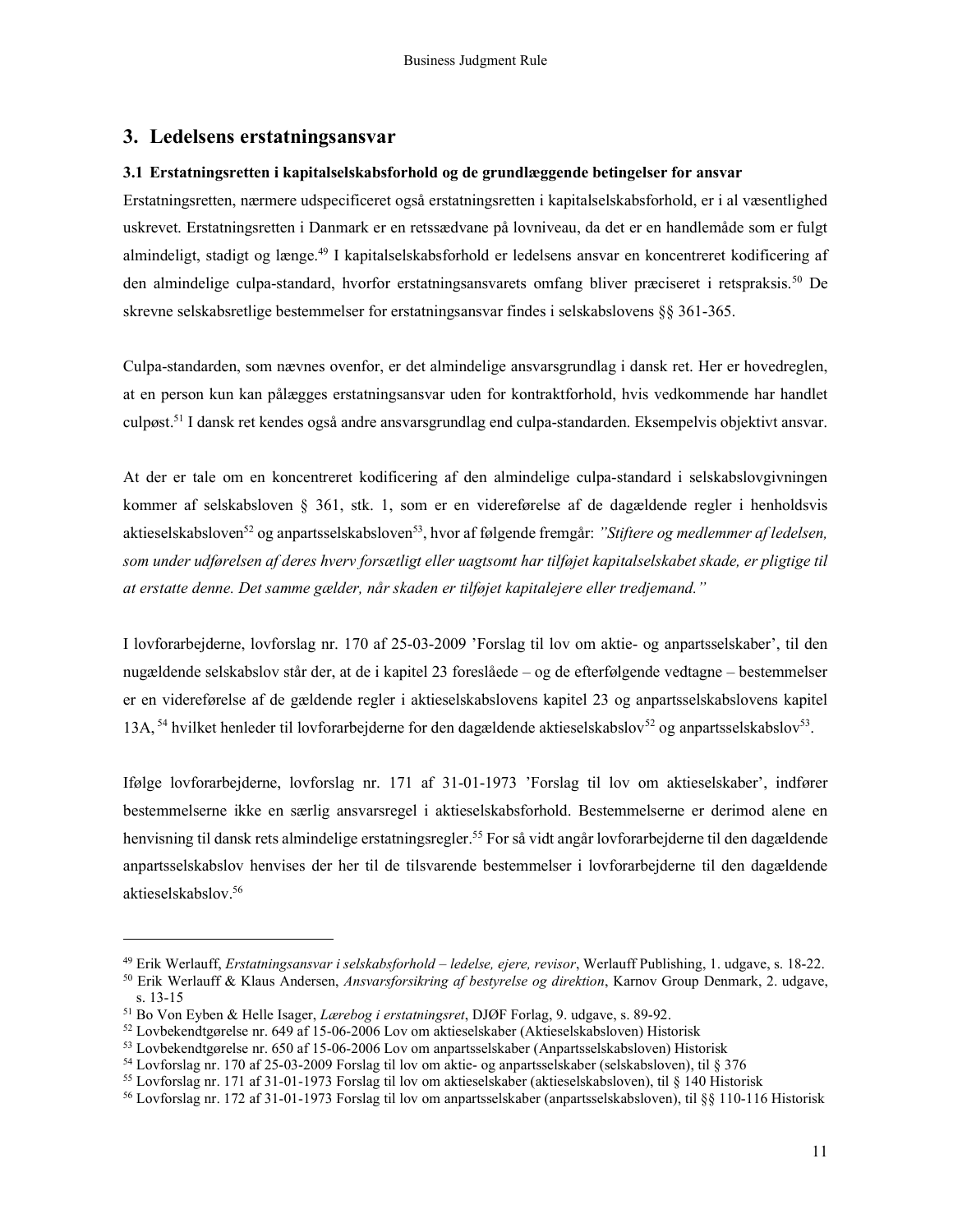Det er derfor fortsat dansk rets almindelige erstatningsregler, der er bestemmende for ledelsens erstatningsansvar, og domme fra før selskabsreformen i 2010 har dermed fuld præjudikatværdi efter selskabsreformens gennemførsel.<sup>57</sup>

Det kan dog bemærkes, at ordlyden om retsstridighed, det vil sige sætningen "ved overtrædelse af denne lov eller vedtægterne" i aktieselskabsloven og anpartsselskabsloven, udgik ved indførslen af selskabsloven. I henhold til motiverne til selskabsloven består kravet om retsstridighed til trods for ordlyden ikke længere fremgår af loven.<sup>58</sup> Der henvises til afhandlingens afsnit 3.2 Retsstridighed for nærmere uddybning heraf.

I henhold til, selskabsloven § 361, stk. 1, skal en tabsvoldende handling eller undladelse være udført forsætligt eller uagtsomt, hvilket er en direkte reference til culpa-standarden.

Ansvarsgrundlaget, culpa-standarden i denne forbindelse, er alene et af de i dansk ret grundlæggende erstatningsretlige betingelser for erstatningsansvar. De øvrige betingelser er kravene om tab, kausalitet  $(\text{årsagssammenhæng})$  og adækvans (påregnelighed).<sup>59</sup> Der henvises til afhandlingens afsnit 3.3. Culpastandarden samt tab, kausalitet og adækvans for nærmere herom.

Ordlyden "Medlemmer af ledelsen" i selskabsloven § 361, stk. 1 dækker samlet over både et medlem af bestyrelsen, direktionen og tilsynsrådet.<sup>60</sup> Afhandlingen er afgrænset fra tilsynsrådets erstatningsansvar jævnfør afsnit 1.3. Afgrænsning, hvorfor dette ikke er behandlet yderligere.

Som beskrevet i afsnit 2.3 Ledelsens pligter og handlingsnorm i ansvarshenseender er der en række 'fokuspunkter', som henholdsvis bestyrelse og direktion særligt bør have fokus på i sit arbejde, herunder en række bestemmelser med udtrykket 'Ledelsen er ansvarlig for …' i selskabsloven.

'Fokuspunkterne' har ikke kun en adfærdsregulerende og ansvarsforbyggende betydning for ledelsens arbejde, men også en ansvarsmæssig betydning. En ansvarsmæssig betydning, ikke fordi manglende opfyldelse af pligterne automatisk er et udtryk for et erstatningsansvar, men fordi det er nærtliggende at overveje et eventuelt erstatningsansvar ved manglende opfyldelse af pligterne. Pligterne fremgår direkte af lovgivningen, og dermed må pligterne have indflydelse på culpabedømmelsen.<sup>61</sup>

<sup>57</sup> Erik Werlauff, Selskabsret, Karnov Group Denmark, 11. udgave, s. 656-657.

<sup>58</sup> Lovforslag nr. 170 af 25-03-2009 Forslag til lov om aktie- og anpartsselskaber (selskabsloven), til § 376

<sup>59</sup> Bo Von Eyben & Helle Isager, Lærebog i erstatningsret, DJØF Forlag, 9. udgave, s. 23-26

<sup>60</sup> Lovforslag nr. 170 af 25-03-2009 Forslag til lov om aktie- og anpartsselskaber (selskabsloven), til § 376

<sup>&</sup>lt;sup>61</sup> Erik Werlauff, *Erstatningsansvar i selskabsforhold – ledelse, ejere, revisor*, Werlauff Publishing, 1. udgave, s. 51-59.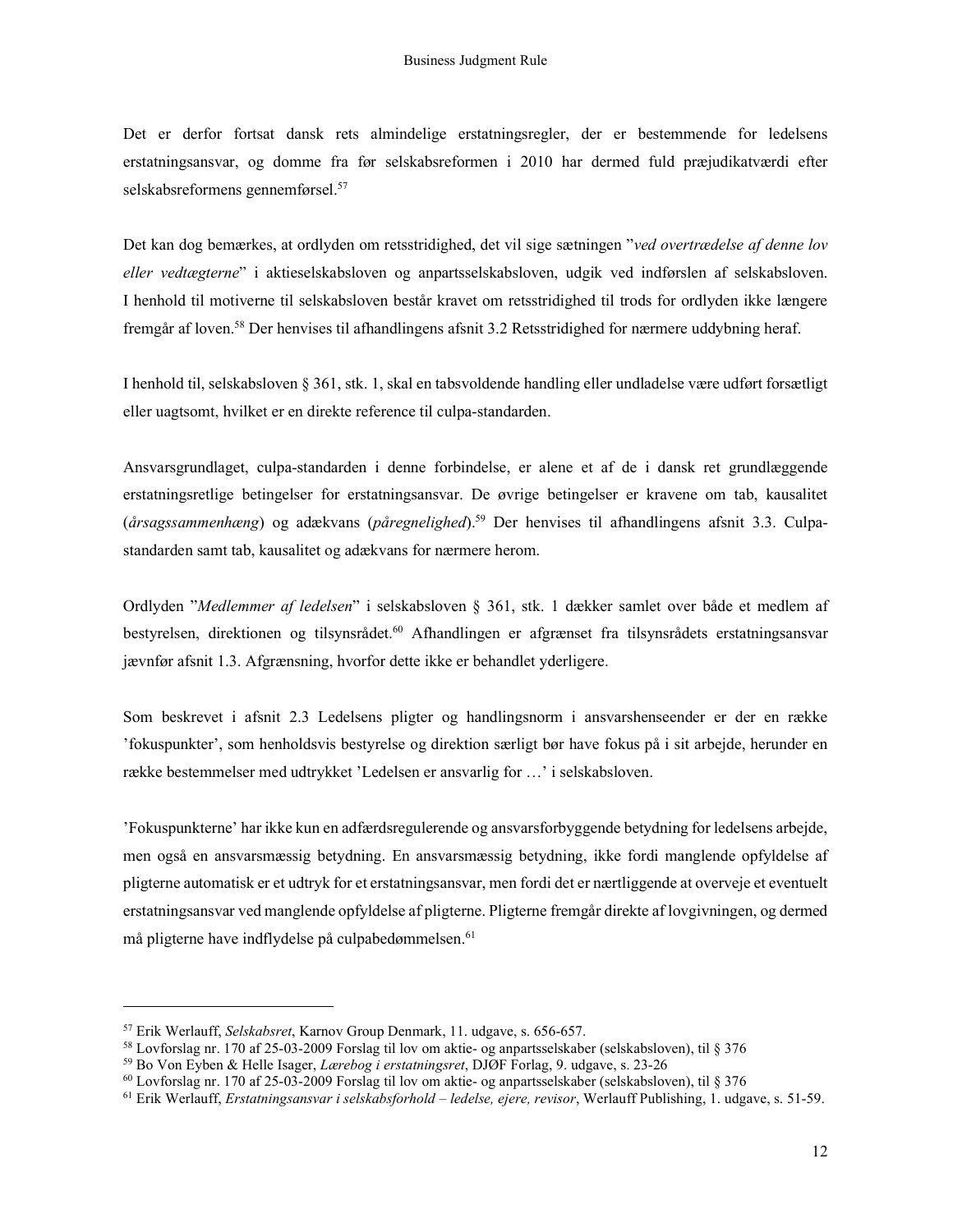'Fokuspunkterne' er med andre ord handlingsnormer for bestyrelsen og direktionen, og handlingsnormerne kan sammenfattes således, at det enkelte bestyrelses- eller direktionsmedlem skal varetage selskabsinteressen efter bedste skøn,  $62$  hvilket er relevant for erstatningsretten i kapitalselskabsforhold.

I relation til handlingsnormerne og ledelsens erstatningsansvar specifikt ved fortsat drift af et kapitalselskab i økonomiske vanskeligheder skal følgende bestemmelser i selskabsloven § 115, stk. 1, nr. 5 og selskabsloven § 118, stk. 2 for henholdsvis bestyrelse og direktion fremhæves. Bestemmelserne er som følge af deres vigtighed i forhold til ledelsens arbejde og emnet gengivet nedenfor:

#### Selskabsloven § 115, stk. 1, nr. 5:

Bestyrelsen skal i henhold til påse at "kapitalselskabets kapitalberedskab til enhver tid er forsvarligt, herunder at der er tilstrækkelig likviditet til at opfylde kapitalselskabets nuværende og fremtidige forpligtelser, efterhånden som de forfalder, og bestyrelsen er således til enhver tid forpligtet til at vurdere den økonomiske situation og sikre, at det tilstedeværende kapitalberedskab er forsvarligt."

#### Selskabsloven § 118, stk. 2:

"Direktionen skal herudover sikre, at kapitalselskabets kapitalberedskab til enhver tid er forsvarligt, herunder at der er tilstrækkelig likviditet til at opfylde kapitalselskabets nuværende og fremtidige forpligtelser, efterhånden som de forfalder. Direktionen er således til enhver tid forpligtet til at vurdere den økonomiske situation og sikre, at det tilstedeværende kapitalberedskab er forsvarligt."

Det er således kapitalselskabets samlede ledelse, bestyrelsen og direktionen, som har et ansvar for at sikre, at kapitalselskabets kapitalberedskab til enhver tid er forsvarligt, herunder at der er tilstrækkelig likviditet til at opfylde selskabs nuværende og fremtidige forpligtelser, efterhånden som de forfalder.<sup>63</sup> Hvis der i et anpartsselskab er valgt en enstreget ledelsesmodel efter selskabslovens § 111, stk. 1, nr. har direktionen til opgave at varetage både den overordnede og strategiske ledelse samt den daglige ledelse, hvorfor direktionen derved også har de opgaver, som en bestyrelse ellers ville have haft.

Som en sidebemærkning til selskabsloven § 115, stk. 1, nr. 5 og § 118, stk. 2 må det påpeges, at selskabslovgivningen ikke indeholder præcise retningslinjer for, hvad det vil sige, at et kapitalberedskab er forsvarligt, men at begrebet kapitalberedskab indikerer, at bestyrelsen skal sikre, at kapitalberedskabet til enhver tid råder over de fornødne likvide ressourcer.<sup>64</sup>

<sup>&</sup>lt;sup>62</sup> Erik Werlauff, Selskabsret, Karnov Group Denmark, 11. udgave, s. 656-657

<sup>63</sup> Lovforslag nr. 170 af 25-03-2009 Forslag til lov om aktie- og anpartsselskaber (selskabsloven), til § 118

<sup>&</sup>lt;sup>64</sup> Udvalget til Modernisering af Selskabsretten, Betænkning nr. 1498/2008: Modernisering af selskabsretten, s. 302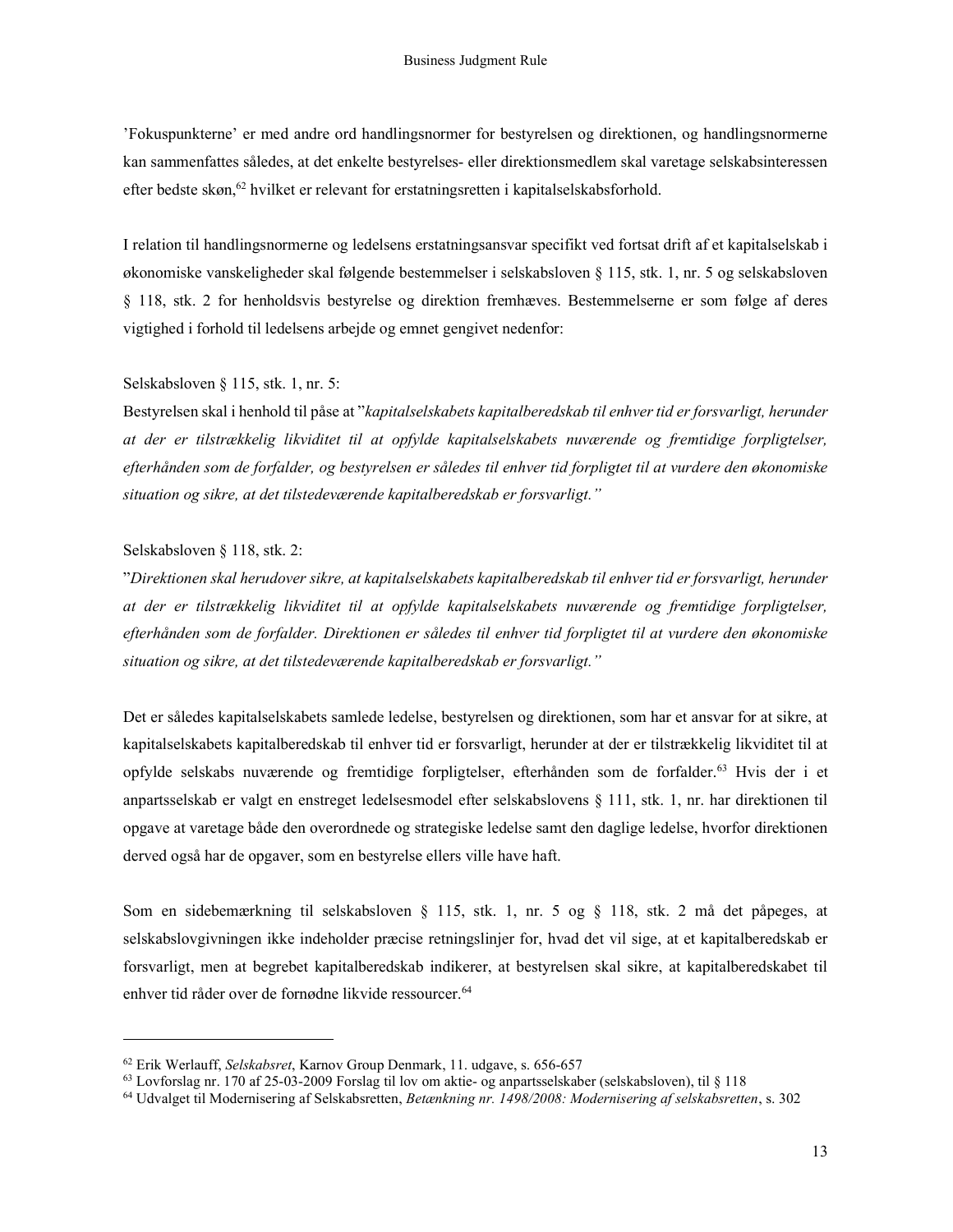De to fremhævede bestemmelser i selskabsloven medfører, at der i handlingsnormerne for ledelsen af et selskab skal indfortolkes en handlenorm knyttet til et likviditetskriterium,<sup>65</sup> hvilket er relevant i forhold til culpabedømmelsen.

Likviditetskriteriet indebærer på den ene side et ansvar for kapitalselskabet har tilstrækkelig egenkapital til at kunne modstå midlertidige fald i indtjeningen, og på den anden side et ansvar for driften og dermed et ansvar for at standse driften, når denne er håbløs. Afvejningen mellem disse to hensyn betyder, at definitionen på et forsvarligt kapitalberedskab varierer fra selskab til selskab.<sup>66</sup>

Fordi det er den samlede ledelse, både bestyrelsen og direktionen, som er forpligtet til at vurdere den økonomiske situation og sikre, at det tilstedeværende kapitalberedskab er forsvarligt, er det nærtliggende at overveje hvilken rolle i retspraksis forskellen mellem den daglige ledelse og den overordnede og strategiske ledelse spiller for ansvarsvurderingen. Direktionen vil i kraft af varetagelsen af den daglige ledelse have pligt til at komme dybere ned i detaljerne i selskabets drift, hvorimod bestyrelsen i kraft af varetagelsen af den overordnede og strategiske ledelse i højere grad vil have pligt til at tage sig af kontrol, tilsyn og selskabets overordnede udvikling.<sup>67</sup> Det vil sige, at det enkelte ledelsesmedlem således er underlagt en ansvarsvurdering, som afspejler vedkommendes respektive funktion i selskabet.<sup>68</sup>

I Sø- og Handelsretsdommen UfR 1984.1115 omhandlede spørgsmålet om, hvorvidt sagsøger, der var advokat og havde et salærkrav mod et konkursramt aktieselskab (en simpel fordring), kunne gøre et personligt ansvar gældende mod bestyrelsen i aktieselskabet. Aktieselskabet, som var en entreprenørvirksomhed, begærede selv selskabet taget under konkursbehandling efter et byggeprojekt, som ikke førte til forventede indtjening. Bestyrelsen blev frifundet med den begrundelse, at bestyrelsen havde opfyldt deres pligter efter den dagældende aktieselskabslovs § 54 (den nugældende selskabslovs § 115). I dommen udtaler Sø- og Handelsretten, I) at aftalen om advokatarbejdet (den simple fordring) blev truffet med direktøren i selskabet, og at der ikke kunne indlægges en betalingsforpligtelse over for sagsøgeren 'A' for andre end aktieselskabet, og II) at aktieselskabets bestyrelse havde sørget for forsvarlig organisation af selskabets virksomhed, og bestyrelsen havde holdt sig orienteret om virksomhedens forhold ved jævnlige rapporter fra direktionen. Søog Handelsretten understreger således, at bestyrelsen overvågede selskabet grundigt, og at bestyrelsen dermed havde opfyldt pligterne efter den dagældende aktieselskabslov<sup>69</sup> § 54 med hensyn til ledelsen af selskabet.

<sup>65</sup> Lovforslag nr. 170 af 25-03-2009 Forslag til lov om aktie- og anpartsselskaber (selskabsloven), til § 115

<sup>66</sup> Udvalget til Modernisering af Selskabsretten, Betænkning nr. 1498/2008: Modernisering af selskabsretten, s. 302

<sup>67</sup> Erik Werlauff, Erstatningsansvar i selskabsforhold – ledelse, ejere, revisor, Werlauff Publishing, 1. udgave, s. 52-59

<sup>68</sup> Udvalget til Modernisering af Selskabsretten, Betænkning nr. 1498/2008: Modernisering af selskabsretten, s. 1238- 1239

<sup>69</sup> Aktieselskabsloven af 1973 Historisk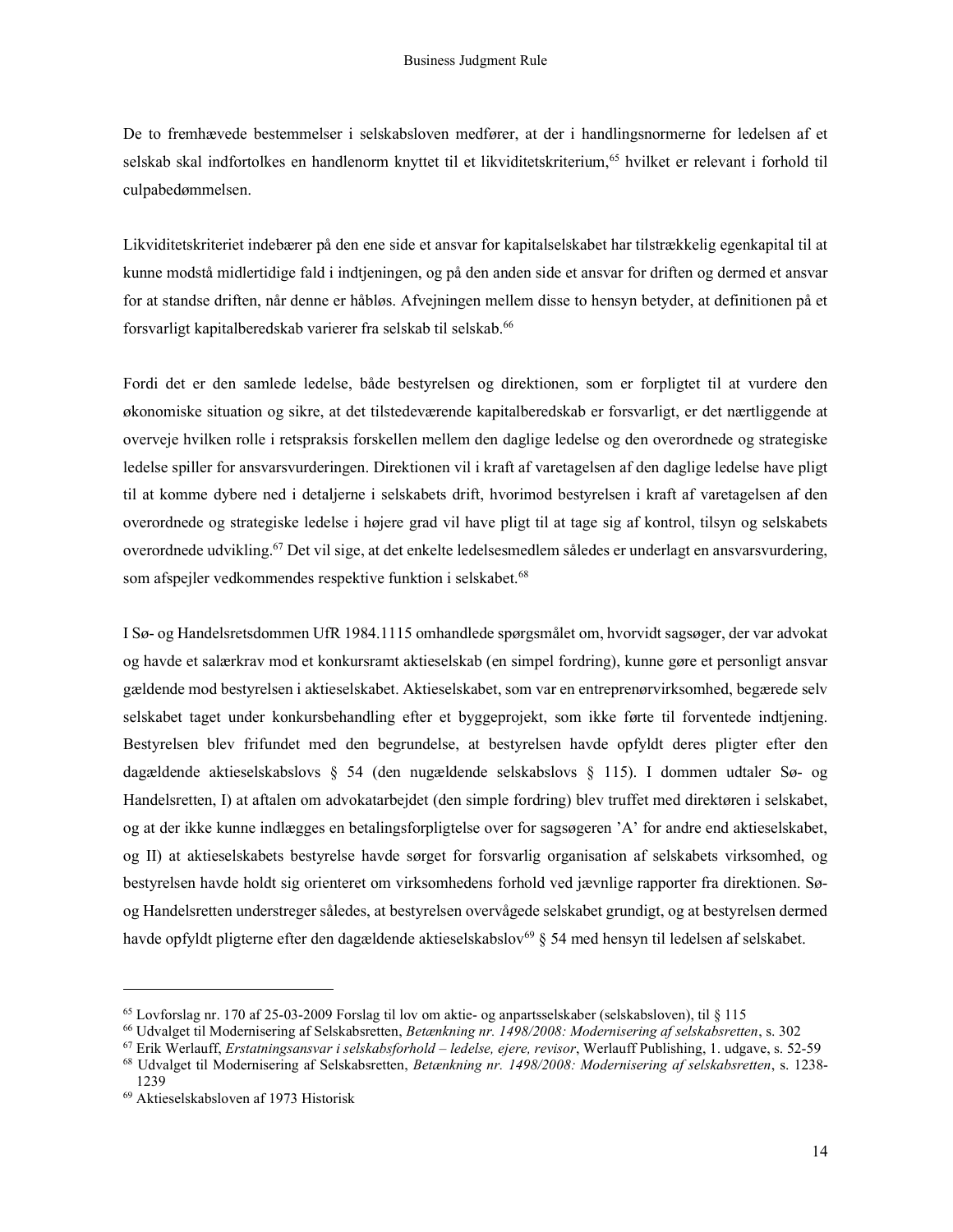I højesteretsdommen UfR 1997.1680 H blev et bestyrelsesmedlem frifundet, da der ikke var tilstrækkeligt grundlag for at statuere, at han havde haft kendskab til underentreprisekontrakten, hvoraf nogle pengestrømme til skade for selskabet fremgik, eller han havde haft kendskab til forhold, som burde have givet ham anledning til at undersøge anvendelsen af den samlede entreprisesum i detaljen. Omvendt i Højesteretsdommen UfR 1962.452 H blev bestyrelsesmedlemmerne straffet med bøde for ikke at have opfyldt deres pligter efter den dagældende aktieselskabslov<sup>70</sup> § 47 (den nugældende selskabslov § 115) uanset bestyrelsen ikke kunne påhviles at have kendskab til alle detaljerne i de omfattende transaktioner i kapitalselskabet, hvor låneprovenuerne fra pantsætning af selskabets ejendomme ikke blev anvendt i selskabet, men til formål i en række andre uvedkommende selskaber.

Dette kan sammenfattes til, at selvom bestyrelsen har pligt til at tage sig af kontrol, tilsyn og selskabets overordnede udvikling, kan man ikke forlange af bestyrelsen, at de i alle detaljer beskæftiger sig med selskabet driften.71 Detaljerne i selskabets drift er en del af den daglige ledelse af selskabet, hvilket er et direktionsanliggende efter selskabsloven § 117, stk. 1. Det vil dog i sidste ende være det øverste ledelsesorgan i kapitalselskabet, som har det endelige ansvar efter selskabsloven § 115, stk. 1, nr. 5 og § 118, stk. 2. I den forbindelse kan der også henvises til UfR 2007.497 H, 'Calypso Verdensrejser', som er nærmere behandlet i afhandlingens efterfølgende afsnit. I det indbyrdes forhold skulle direktøren og den daglige leder friholde bestyrelsen, og i det indbyrdes forhold mellem direktøren og den daglige leder skulle den daglige leder, som den reelle leder af selskabet, friholde direktøren. Denne sammenfatning besvarer i vis udtrækning spørgsmålet om forskellen mellem den daglige ledelse og den overordnede og strategiske ledelse ved ansvarsvurderingen.

For at vende tilbage til ledelsens ansvar efter selskabsloven § 115, stk. 1, nr. 5 og § 118, stk. 2 og drift af et kapitalselskab i økonomiske vanskeligheder, må det fremhæves, at der i lovforarbejderne, lovforslag nr. 170 af 25-03-2009 'Forslag til lov om aktie- og anpartsselskaber' fremgår, at: "Det er både ledelsens ret og pligt at videreføre et selskab i finansiel krise og forsøge at overvinde denne, men ledelsen må ikke pådrage selskabet yderligere forpligtelser, som det realistisk ikke kan dække. Ledelsens ansvar for selskabets forsvarlige kapitalberedskab indebærer også et ansvar for driften og dermed en pligt til at standse dets virksomhed, når en forsvarlig videreførelse ikke længere er mulig. "<sup>72</sup>

Der findes mange eksempler i retspraksis på sager om ledelsens erstatningsansvar ved fortsat drift af et kapitalselskab i økonomiske vanskeligheder. Det må derfor anses for en sagskategori for sig selv. Humlen i disse erstatningssager er hvorvidt selskabets økonomiske vanskeligheder er blevet så store, at selskabets

<sup>70</sup> Aktieselskabsloven af 1930 Historisk

<sup>71</sup> Erik Werlauff, Selskabsret, Karnov Group Denmark, 11. udgave, s. 691

 $^{72}$  Lovforslag nr. 170 af 25-03-2009 Forslag til lov om aktie- og anpartsselskaber (selskabsloven), til § 115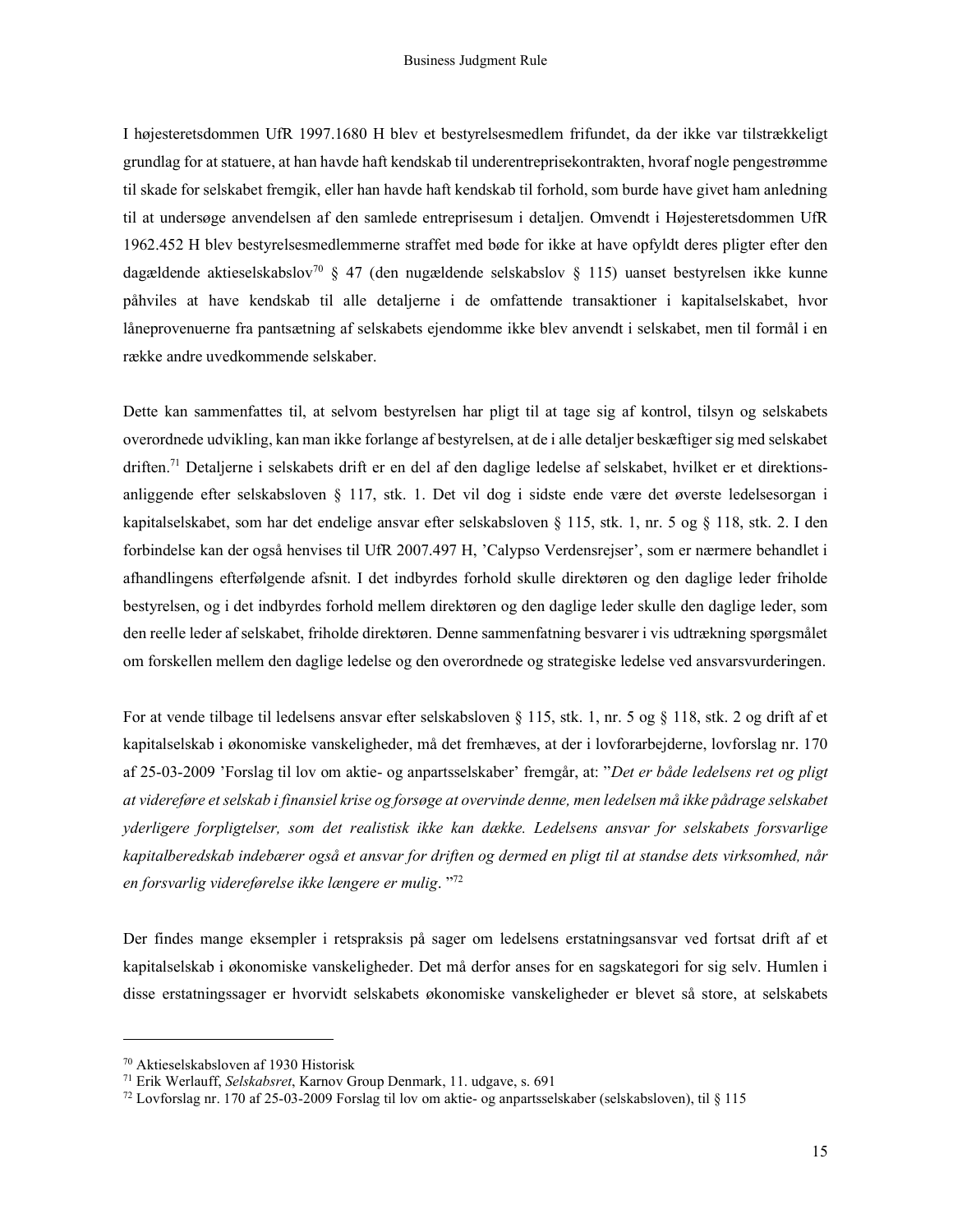samlede ledelse nødvendigvis må overveje, om det er forsvarligt at føre selskabet videre, eller om det kan drives forsvarligt videre med yderligere kreditoptagelse til følge.

Det må dog i denne forbindelse påpeges, at der argumenteres for skal være en betydelig fejlmargin for ledelsen til at skønne, hvornår det er håbløst at videreføre kapitalselskabets drift.<sup>73</sup> I øvrigt indebærer den almindelige culpa-standard, at forretningsmæssige beslutninger, som efterfølgende viser sig at være tabsgivende, ikke kan føre til ansvar, hvis de er truffet på et forsvarligt grundlag.<sup>74</sup> Hermed en reference til 'the Business Judgment Rule'. Der henvises til afhandlingens afsnit 4. The Business Jugement Rule for yderligere herom.

På baggrund af ovenstående kan det slås fast, at der i erstatningsretten i kapitalselskabsforhold kan være et erstatningsansvar for ledelsen ved videreførelse af kapitalselskabet i økonomiske vanskeligheder, når ledelsen burde indse at videreføres af selskabet var håbløst og kreditorerne ville lide tab ved yderligere kreditoptagelse samtidigt med de grundlæggende betingelser for ansvar i øvrigt er til stede. Det kan desuden nævnes, at bevisbyrden er ligefrem i sager om erstatning uden for kontraktforhold ved anvendelse af culpareglen. Det vil sige, at det er skadelidte, der over for skadevolderen bærer bevisbyrden for, at erstatningsansvarsbetingelserne er opfyldt, både betingelserne om culpa, kausalitet og et påviseligt tab.<sup>75</sup>

Slutteligt er det desuden værd at hæfte sig ved, at der er tale om et ansvar efter danske rets almindelige erstatningsregler, herunder culpa-standarden, og ledelsen ansvar ikke er og ikke kan på nogen måde sidestilles med et professionsansvar.<sup>76</sup> Her kan der henvises til, at betænkningsudvalget til betænkning nr. 1498/2008 'Modernisering af selskabsretten' vurderede, om der var behov for et skærpet eller præciseret ansvar, herunder hvilken standard for ansvarsgrundlag kapitalselskabets ledelse skulle bedømmes efter. Betænkningsudvalget konkluderede, at den almindelige culpa-standard er et udtryk for en hensigtsmæssig standard.<sup>77</sup>Et professionsansvar er kendetegnet ved et skærpet ansvar, hvor individuelle undskyldningsgrunde ikke kan accepteres som diskulperende.<sup>78</sup>

Vurderingen af ledelsens erstatningsansvar foretages ved individuel ansvarsvurdering for hvert enkelt ledelsesmedlem. Ansvarsvurderingen foretages med hensyntagen til de informationer som måtte være tilgået

<sup>73</sup> Udvalget til Modernisering af Selskabsretten, Betænkning nr. 1498/2008: Modernisering af selskabsretten, s. 36-38. <sup>73</sup> Se også Erik Werlauff, Selskabsret, Karnov Group Denmark, 11. udgave, s.696-702

<sup>74</sup> Udvalget til Modernisering af Selskabsretten, Betænkning nr. 1498/2008: Modernisering af selskabsretten, s. 41

<sup>75</sup> Bo Von Eyben & Helle Isager, Lærebog i erstatningsret, DJØF Forlag, 9. udgave, s. 136-137. Se også Erik Werlauff, <sup>75</sup> Om bevisbyrden i sager om ledelses- og revisoransvar, Aktuel Erhvervsjura nr. 1/september 2019

<sup>76</sup> Erik Werlauff, Selskabsret, Karnov Group Denmark, 11. udgave, s. 656-657. Se også Jens Krenchel & Søren Hansen, Dansk selskabsret 2, Karnov Group Denmark A/S, 5. udgave, s. 694

<sup>77</sup> Udvalget til Modernisering af Selskabsretten, Betænkning nr. 1498/2008: Modernisering af selskabsretten, s. 41.

<sup>78</sup> Erik Werlauff, Selskabsret, Karnov Group Denmark, 11. udgave, s. 677-680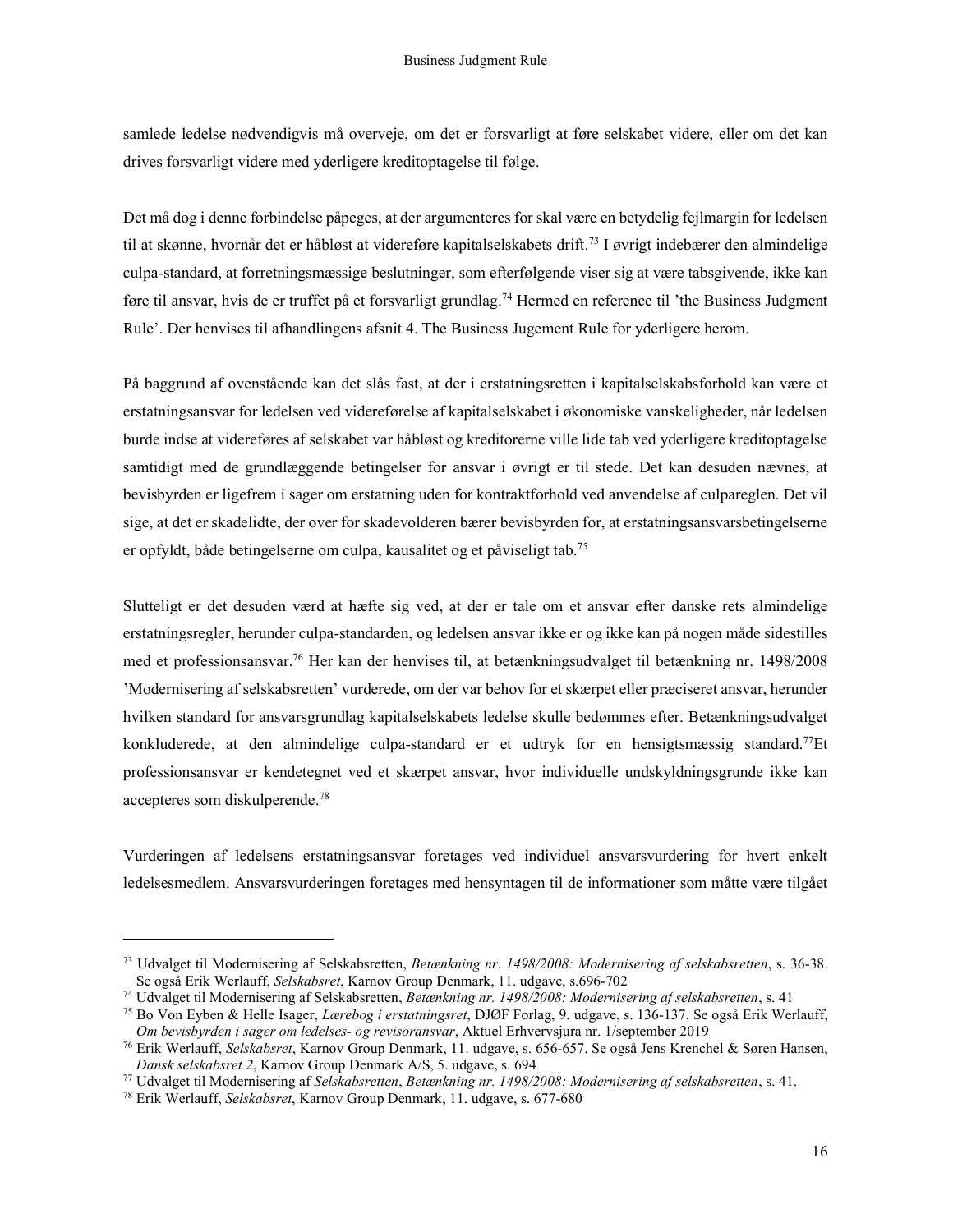de individuelle ledelsesmedlemmer.<sup>79</sup> Et medlem af ledelsen kan derfor ikke holdes ansvarligt for beslutninger, som er truffet før medlemmets indtræden i ledelsen, eller efter at den pågældende er udtrådt fra ledelsen, men der kan dog ifaldes ansvar for ikke at afværge konsekvenser af beslutninger truffet af andre.

I højesteretsdommen UfR 1961.515 H ifaldt et kapitalselskabs bestyrelsesmedlemmer ikke ansvar, idet alle tre bestyrelsesmedlemmer var tiltrådt få måneder forinden de retsstridige dispositioner, og bestyrelsesmedlemmerne i øvrigt ikke havde deltaget i eller haft noget nærmere kendskab til dispositionerne. Det nytiltrådte ledelsesmedlem kan altså ikke gøres ansvarlig for beslutninger forud for tidspunktet for vedkommendes indtræden. For så vidt angår det nytiltrådte ledelsesmedlem, så påhviler det dog vedkommende at gøre ihærdig indsats for at sætte sig ind i kapitalselskabets forhold gennem materiale fra de øvrige ledelsesmedlemmer. Dette er med henblik på at lukke det vidensgab som vedkommende, som nytiltrådt ledelsesmedlem, i sagens natur vil have. Det bemærkes, at nytiltrådte bestyrelsesmedlemmer har fuld adgang til at gøre sig bekendt med indholdet af forhandlingsprotokollen for samtlige møder også forud for den pågældendes indtræden.<sup>80</sup>. Ledelsesmedlemmet har samtidigt i henhold til retspraksis en pligt til at gribe ind overfor retsstridige beslutninger, uanset hvornår disse beslutninger er truffet,<sup>81</sup> dog ikke hvis det vil være vanskeligt for det nytiltrådte medlem at ændre konsekvenserne af den uforsvarlige situation.<sup>82</sup>

 I forhold til den omvendte situation med et udtrædende ledelsesmedlem må selskabsloven § 121 iagttages: "... Et medlem af bestyrelsen kan til enhver tid udtræde heraf ... ". For et ledelsesmedlem, som opdager uregelmæssigheder, besvigelser eller lignende, vil den i henhold til retspraksis ansvarsfritagende fremgangsmåde ved fratrædelse være at I) orientere den øvrige ledelse herom, og II) at træde ud af ledelsen, hvis uregelmæssighederne ikke korrigeres. I UfR 1997.283 H ifaldt en bestyrelsesformand således erstatningsansvar som følge af vedkommendes manglende underretning til investorerne om besvigelserne.

Såfremt flere medlemmer af ledelsen er ansvarlige for at tilføje kapitalselskabet skade efter selskabslovens § 361, stk. 1. hæfter ledelsesmedlemmerne solidarisk for erstatningen efter selskabsloven § 363, stk. 2. Det fulde tab som følge af skaden kan således kræves hos hvilken som helst af de ansvarlige medlemmer af ledelsen. Denne bestemmelse i selskabsloven er fuldstændig på lige fod med dansk rets almindelige erstatningsregler. Har en af de ansvarlige medlemmer af ledelsen betalt den fulde erstatning kan vedkommende kræve regres hos de øvrige medlemmer. Den indbyrdes regres mellem ledelsesmedlemmerne fastlægges under hensyntagen til graden af den enkeltes skyld og omstændighederne i øvrigt i henhold til selskabslovens § 362, stk. 2, 3. pkt.

<sup>&</sup>lt;sup>79</sup> Erik Werlauff & Klaus Andersen, Ansvarsforsikring af bestyrelse og direktion, Karnov Group Denmark, 2. udgave, s. 52

<sup>&</sup>lt;sup>80</sup> Erik Werlauff, Selskabsret, Karnov Group Denmark, 11. udgave, s. 618

<sup>81</sup> UfR 1979.777 V og UfR 2007.2128 H

<sup>82</sup> UfR 1958.816 H.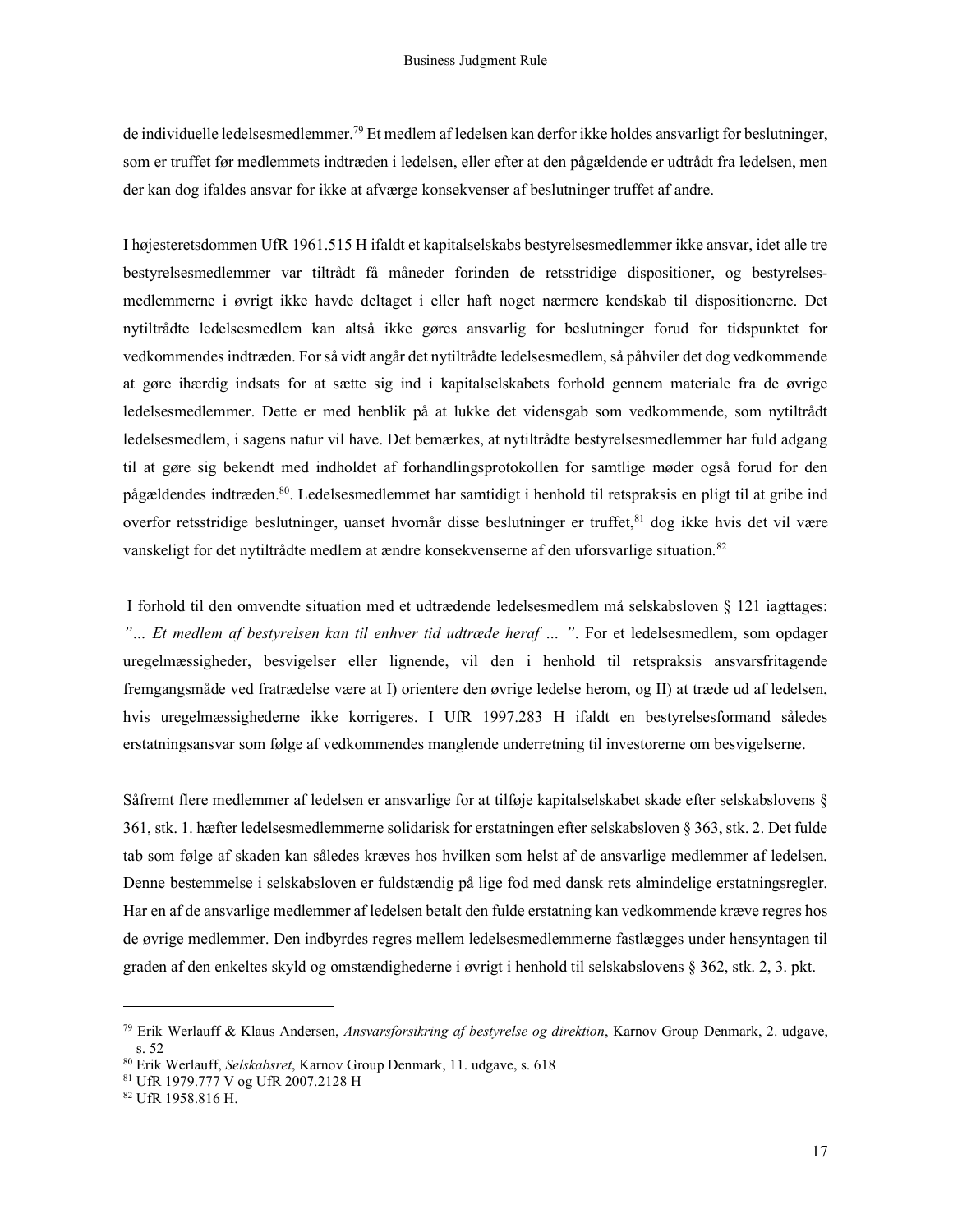Til selskabsloven § 363, stk. 2, 2. pkt. skal det dog bemærkes, at bestemmelsen i selskabsloven § 363, stk. 1 om lempelse ud fra et rimelighedshensyn skal iagttages. En naturlig konsekvens af denne bestemmelse i § 363 er, at hvis et ledelsesmedlems ansvar er lempet efter reglerne i denne bestemmelse er vedkommende i forhold til de andre skadevoldere kun ansvarlig med det nedsatte beløb.

Som nævnt ovenfor kan et erstatningsansvar efter selskabsloven § 361, stk. 1 ud fra et rimelighedshensyn lempes efter bestemmelsen i selskabsloven § 363, stk. 1. Her er tale om en skønsmæssig lempelse af skadevolders ansvar.<sup>83</sup> Det fremgår ikke udtrykkelig af bestemmelsen, at nedsættelsen kun kan ske, når der foreligger en uagtsomhed, der kan betegnes som simpel. I praksis har domstolene kun ganske undtagelsesvist og i tilfælde af grov uagtsomhed nedsat erstatningen.<sup>84</sup>

Lempelsesbestemmelsen i selskabslovgivningen suppleres af den almindelige lempelsesregel i erstatningsansvarslovens § 24. Lempelsesbestemmelsen i erstatningsansvarsloven kan principielt finde anvendelse i alle tilfælde dog er selskabsloven særlov i relation til sager om ledelsens ansvar, hvorfor erstatningsansvarslovens ikke kan fortrænge selskabsloven men derimod supplere selskabsloven. Erstatningsansvarslovens § 24 er mere nuanceret i sin bestemmelse end selskabslovens § 361, stk. 1, idet der kan ske lempelse, hvis ansvaret vil virke urimeligt tyngende for skadevolder eller hvis ganske særlige omstændigheder i øvrigt gør det rimeligt. Herudover er der en række momenter som selskabserstatningsretten kan hente inspiration fra, herunder hensyn til skadens størrelse, ansvarets beskaffenhed, skadevolderens forhold, skadelidtes interesse og foreliggende forsikringer. Det er således blandt andet muligt at tillægge det betydning ved erstatningsbedømmelsen om skadevolder er dækket af en ansvarsforsikring.

Der kan rejse krav fra: I) kapitalselskabet selv herunder konkursboet,<sup>85</sup> II) kapitalejerne,<sup>86</sup> og III) tredjemand (kreditor eller offentlig myndighed). <sup>87</sup> Det er typisk konkursboet som er skadelidte ved forøgelse af passiverne ved uforsvarlig videreførelse af driften, eksempelvis 'Calypso'<sup>88</sup>, og mindre typisk af tredjemand, eksempelvis 'Havemann Stormagasiner'. Beslutning om, at kapitalselskabet skal anlægge søgsmål mod ledelsen træffes af generalforsamlingen<sup>89</sup> dog af kurator ved konkursboet.<sup>90</sup> For kreditor gælder, at skaden skal direkte og individuel have ramt denne kreditor før kreditor har adgang til at forfølge sit krav uafhængigt af konkursboet.<sup>91</sup>

<sup>&</sup>lt;sup>83</sup> Erik Werlauff & Klaus Andersen, Ansvarsforsikring af bestyrelse og direktion, Karnov Group Denmark, 2. udgave, s. 67

<sup>84</sup> Lovforslag nr. 170 af 25-03-2009 Forslag til lov om aktie- og anpartsselskaber (selskabsloven), til § 378

<sup>85</sup> Lovbekendtgørelse nr. 1952 af 11-10-2021 Lov om aktie- og anpartsselskaber (selskabsloven), § 361, stk. 1, nr. 1

<sup>86</sup> Ibid., § 361, stk. 1, nr. 2

<sup>87</sup> Ibid., § 361, stk. 1, nr. 3

<sup>88</sup> UfR 2007.497 H, 'Calypso'

<sup>89</sup> Selskabsloven § 364, stk. 1.

<sup>&</sup>lt;sup>90</sup> Erik Werlauff, Bestyrelsens arbejde og ansvar, Gads Forlag, 3. udgave, s. 32

<sup>91</sup> Ibid., s. 35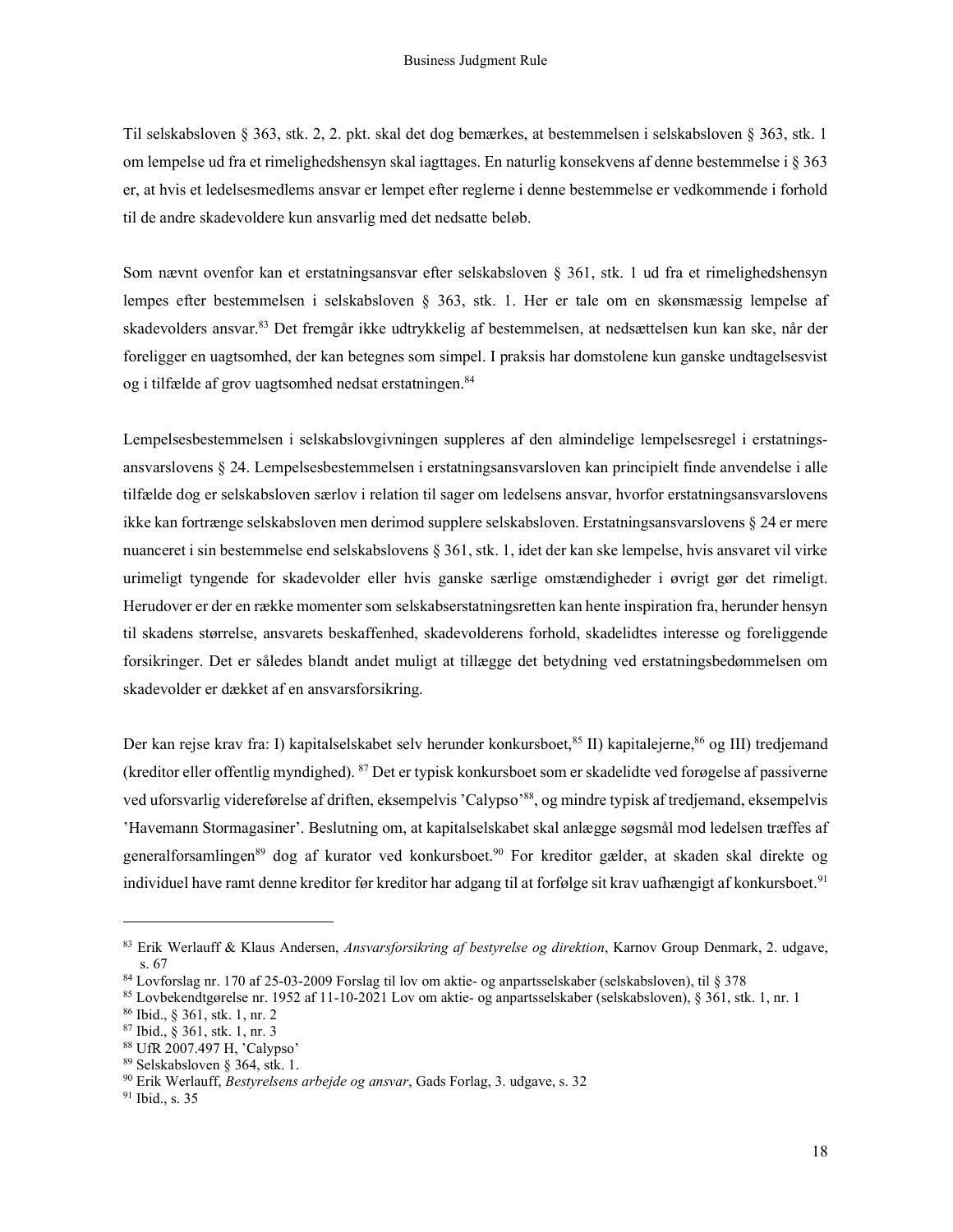#### 3.2 Retsstridighed

Det blev i det foregående afsnit bemærket, at kravet om retsstridighed, "... ved overtrædelse af denne lov eller vedtægterne …", består til trods for ordlyden ikke længere fremgår af loven. Retsstridighed er et udtryk for, at den givne handling eller undladelse ikke er tilladt,<sup>92</sup> altså at handlingen strider i mod en eller anden norm.<sup>93</sup>

En klassisk fremstilling af culpa-standarden er såmænd også følgende: "Der indtræder ansvar for den skade, som forvoldes ved en retsstridig handling, der kan tilregnes den handlende som forsætlig eller uagtsom".<sup>94</sup> En tilkendelse af erstatning efter culpa-standarden må således være et udtryk for, at den ansvarspådragne handling eller undladelse bliver betegnet som retsstridig.<sup>95</sup>. En af de grundlæggende betingelser for ansvar må således som udgangspunkt også være at der skal foreligge retsstridighed.

I afhandlingens foregående afsnit blev det ligeledes bemærket, at der i handlingsnormerne for ledelsen af et kapitalselskab skal indfortolkes en handlenorm knyttet til et likviditetskriterium for så vidt angår særligt ledelsens ansvar efter selskabsloven § 115, stk. 1, nr. 5 og § 118, stk. 2. De skrevne handlingsnormer efter selskabsloven kan også anskues under et andet juridisk begreb inden for erstatningsretten, navnlig forskrifter.

Handlingsnormerne, jævnfør ovenstående, er således relevante at iagttage i forhold til retsstridighed-princippet i kapitalselskabsforhold, da de kan danne grundlag for den indledende bedømmelse af erstatningsansvar.<sup>96</sup> Formålet med bestemmelserne er at forsøge at regulere hvad der er en forsvarlig handlemåde, når dommere skal finde ud af, hvilket ud af flere forhold i selskabet, som de vil koncentrere sig om i ansvarsbedømmelsen.<sup>97</sup> Forskrifter har i teorien også en umiddelbar betydning for afgørelsen af spørgsmålet om, hvorvidt skadevoldere har handlet uagtsomt, fordi der i højere eller mindre grad må formodes at være en vis sammenhæng mellem forskriftovertrædelsen og uagtsomhedsbedømmelsen.<sup>98</sup> I sager om erstatningsansvar ved fortsat drift af et kapitalselskab i økonomiske vanskeligheder må bestemmelserne i selskabsloven § 115, stk. 1, nr. 5 og § 118, stk. 2 i så fald være relevante i uagtsomhedsbedømmelsen, fordi bestemmelserne fastlægger handlepligterne.

I den teoretiske erstatningsretlige bedømmelse bør man som udgangspunkt ikke søge at korrigere den i forskrifter foretagne uagtsomhedsvurdering ved hjælp af ræsonnementer bygget på culpa-standardens

 $92$  Bo Von Eyben & Helle Isager, *Lærebog i erstatningsret*, DJØF Forlag, 9. udgave, s. 73-77

<sup>93</sup> Erik Werlauff, Erstatningsansvar i selskabsforhold – ledelse, ejere, revisor, Werlauff Publishing, 1. udgave, s. 15

<sup>94</sup> Stig Jørgensen & Jørgen Nørgaard, Erstatningsret, Juristforbundets forlag, 1976, s.35. Se også Jens Krenchel & Søren Hansen, Dansk selskabsret 2, Karnov Group Denmark, 5. udgave, s. 687.

<sup>95</sup> Bo Von Eyben & Helle Isager, Lærebog i erstatningsret, DJØF Forlag, 9. udgave, s. 73-77

<sup>96</sup> Ibid., s. 97-106

<sup>97</sup> Erik Werlauff & Klaus Andersen, Ansvarsforsikring af bestyrelse og direktion, Karnov Group Denmark, 2. udgave, s. 32

<sup>98</sup> Bo Von Eyben & Helle Isager, *Lærebog i erstatningsret*, DJØF Forlag, 9. udgave, s. 97-106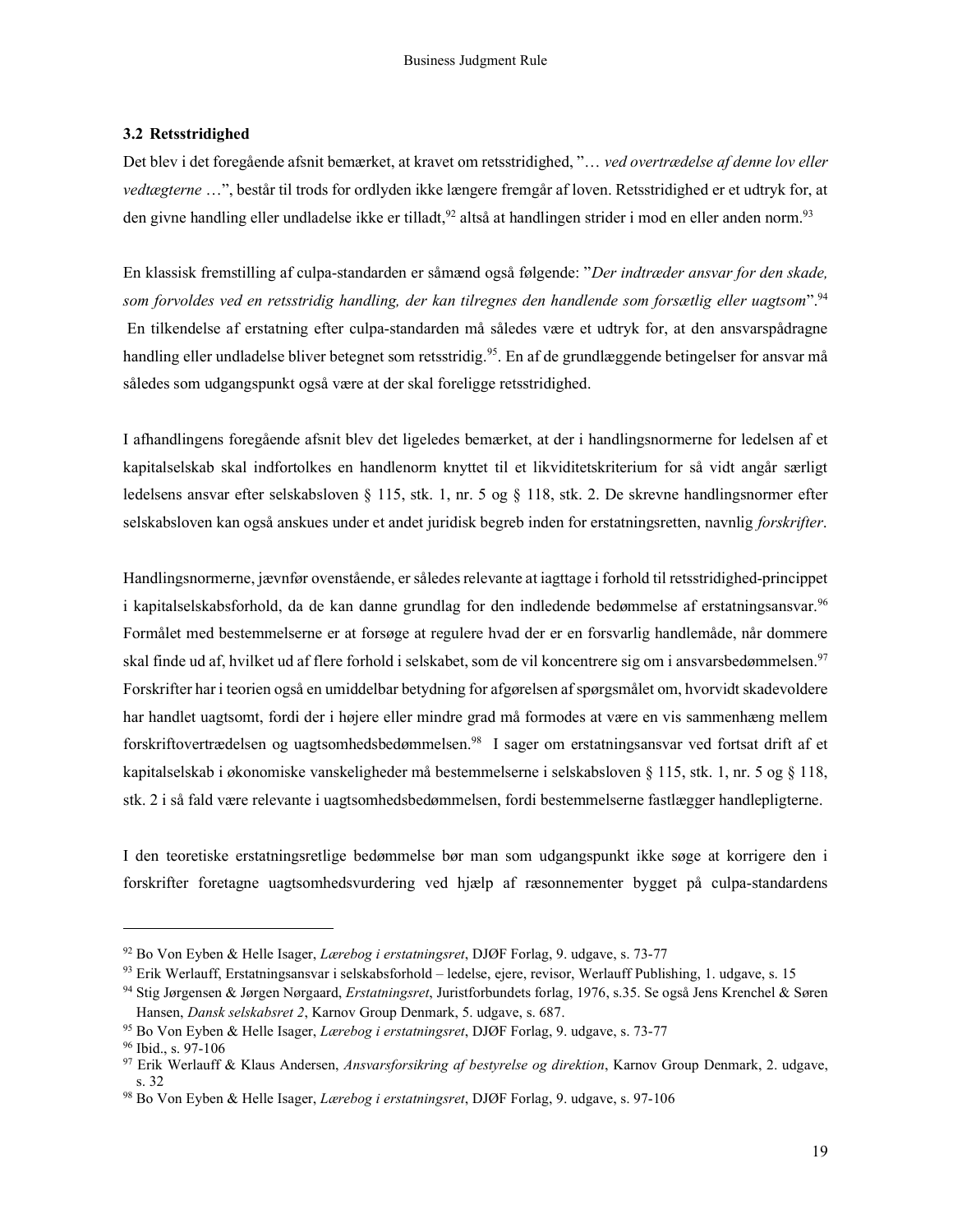almindelige struktur, herunder hvordan en *bonus pater* ville have ageret i situationen.<sup>99</sup> For så vidt angår handlenormen knyttet til likviditetskriteriet betyder det følgende: I forhold til den ledelse, der ikke løbende vurderer selskabets økonomiske situation og sikre, at det tilstedeværende kapitalberedskab er forsvarligt, er der således ikke anledning til at rejse spørgsmålet, om der er behov for løbende vurdering af selskabets økonomiske situation og sikring af, at det tilstedeværende kapitalberedskab er forsvarlig.

Handlenormen er således fastlagt i forskriften og individuelle, subjektivt betingende undskyldningsgrunde kommer ikke i betragtning. Det samme gælder selvsagt også ukendskab til selve forskriften.<sup>100</sup> En overtrædelse af en forskrift alene er dog ikke ensbetydende med, at skadevolderen ifalder ansvar for uagtsom adfærd, med andre ord: Manglende opfyldelse af pligterne er ikke automatisk et udtryk for et erstatningsansvar. <sup>101</sup>

Her må det også bemærkes, at sammenhængen mellem forskriftovertrædelsen og uagtsomhedsbedømmelsen i selskabslovens lovbestemte opgaver og pligter ikke er så indlysende og indarbejdet i bestemmelserne, at ansvarsbedømmelsen kan finde sted uden nogen form for anden refleksion, idet bestemmelserne er af generel karakter og bestemmelserne ikke tager stilling til, hvilken handlepligt, der påhviler bestyrelsen, når der konstateres ændringer i selskabets økonomiske forhold.<sup>102</sup> Til sammenligning kan eksempelvis henvises til færdselslovens § 26 om vigepligt, hvor handlepligten fremgår tydeligt.

I øvrigt søger man med retsstridighedslæren ved sammenholdelse af en given handlings eller undladelses nytteevne med dens skadeevne at skulle kunne opstille objektive grænser for, hvornår en skadevolder har handlet uforsvarlig.<sup>103</sup> Det vil desuden sige, at hvis ikke der kan findes en handlenorm, som regulerer spørgsmålet om retsstridighed, skal det blot efterprøves, om handlingens skadevirkning overstiger dens nyttevirkning.<sup>104</sup>

Retsstridighedslæren kan derfor ikke anvendes som en generel rettesnor for vurderingen af, om en vis handlemåde er objektivt forsvarlig eller uforsvarlig,<sup>105</sup> fordi der i erstatningsretten ikke kan opstilles et princip om, at handlinger med betydelig skadeevne er ansvarsfrie, blot fordi handlingerne er forbundet med endnu større nytteevne. Denne kritik må synes særlig relevant i kapitalselskabsforhold, hvor procedurer for risikostyring og interne kontroller med videre er centrale i forhold til ledelsens pligter.

<sup>99</sup> Bo Von Eyben & Helle Isager, Lærebog i erstatningsret, DJØF Forlag, 9. udgave, s. 98 <sup>100</sup> Ibid.

<sup>101</sup> Ibid., s. 100. Se også Erik Werlauff, Erstatningsansvar i selskabsforhold - ledelse, ejere, revisor, Werlauff Publishing, 1. Udgave, s. 51-59

<sup>&</sup>lt;sup>102</sup> Udvalget til Modernisering af Selskabsretten, Betænkning nr. 1498/2008: Modernisering af selskabsretten, s. 297

<sup>&</sup>lt;sup>103</sup> Bo Von Eyben & Helle Isager, *Lærebog i erstatningsret*, DJØF Forlag, 9. udgave, s. 73

<sup>&</sup>lt;sup>104</sup> Erik Werlauff, *Erstatningsansvar i selskabsforhold – ledelse, ejere, revisor*, Werlauff Publishing, 1. Udgave, s. 15

<sup>&</sup>lt;sup>105</sup> Bo Von Eyben & Helle Isager, *Lærebog i erstatningsret*, DJØF Forlag, 9. udgave, s. 76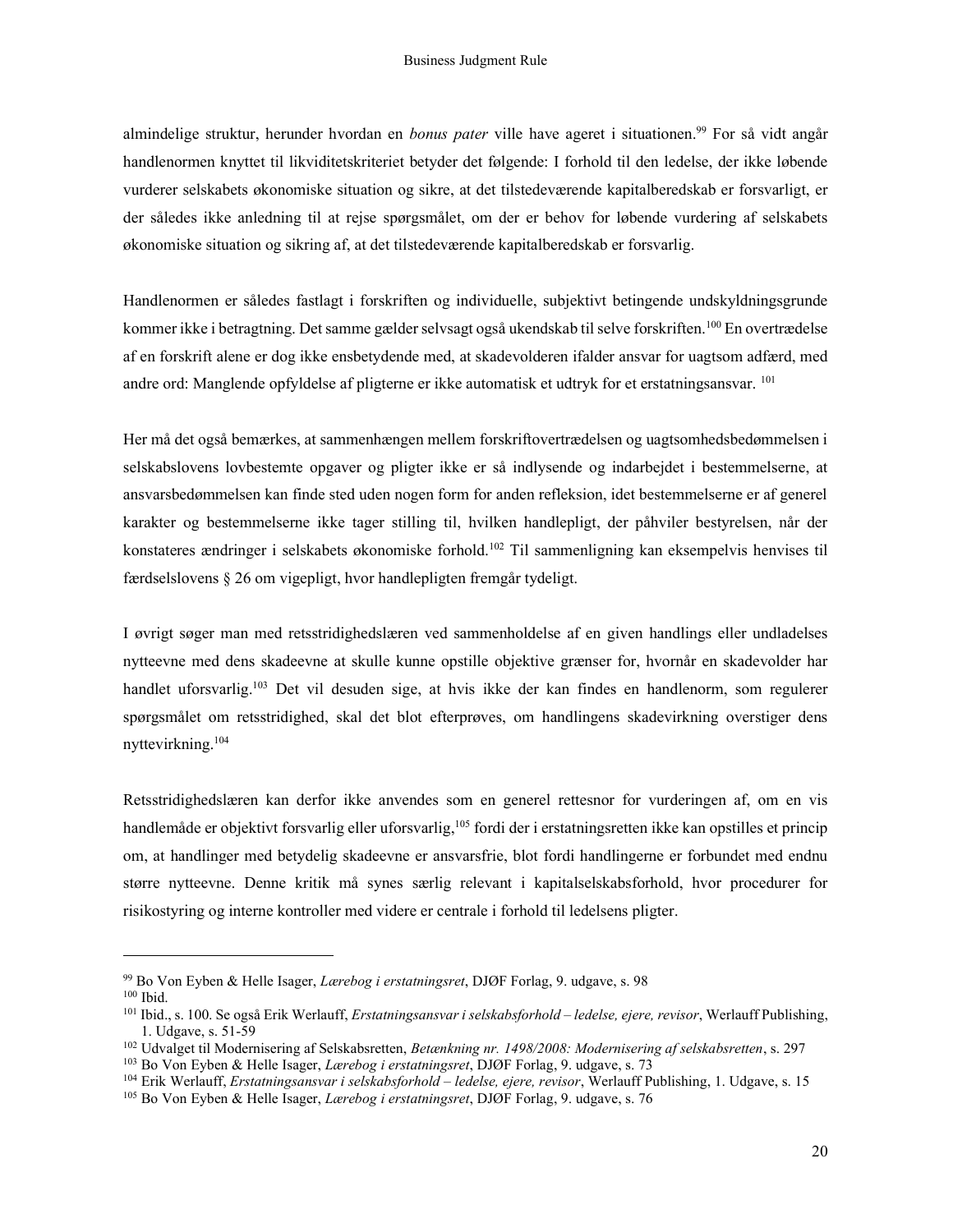På baggrund af ovenstående kan det bemærkes, at retsstridighed anses som en usikker betingelse for erstatningsansvar. Det vil også sige, at selvom forskrifter som tidligere anført må have en umiddelbar betydning for afgørelsen af spørgsmålet om, hvorvidt skadevoldere har handlet uagtsomt, så har handlingsnormerne i praksis ingen eller kun meget begrænset betydning ud over ved indledningen til bedømmelsen af et bestemt erstatningsansvar. I selve ansvarsbedømmelsen er den praktiske betydningen af retsstridighedslærens kun meget lille.<sup>106</sup> I sidste ende må ansvarsbedømmelsen et spørgsmål om hvorvidt skadevolders beslutninger er forsvarlige eller ikke forsvarlige.<sup>107</sup>

#### 3.3 Culpa-standarden samt tab, kausalitet og adækvans

#### 3.3.1 Culpa

Som det fremgår af afhandlingens foregående afsnit, er ansvarsgrundlaget i selskabserstatningsretten lig med dansk rets almindelige culpa-standard. Culpa-standarden finder anvendelse ved både handlinger og undladelser.<sup>108</sup> Culpa er den juridiske betegnelse for skyld.

I sager om ledelsens erstatningsansvar er det således culpa-standarden, som er den styrende juridiske faktor for, hvad der i henseende til skyld ved handling (ved fejl) eller undladelse (ved forsømmelse) skal til, for at skadevolder kan blive erstatningsansvarlig.<sup>109</sup> Skadevolderens subjektive forhold til den skadegørende handling skal således være forsæt eller uagtsomhed. I disse sager foreligger der således grundlag for at kræve erstatning (ansvarsgrundlag), hvis skadevolder har handlet culpøst. I bedømmelsen af et erstatningsansvar indgår som tidligere nævnt også vurdering af tab, kausalitet tog adækvans.

Håndteringen af culpa-standarden kan anskueliggøres ved hjælp af Culpasøjlen<sup>110</sup>

Det forsætlige, den øverste del af culpasøjlen, er det højeste niveauet af skyld. Her er tale om skadevolder har haft til hensigt at forvolde økonomisk skade med vedkommendes handlinger eller undladelser. I relation til kapitalselskaber er forsætbegrebet relevant ved formueforbrydelser, herunder straffesager om eksempelvis bedrageri, mandatsvig eller skyldnersvig, idet straffelovsovertrædelser efter straffeloven § 19 som hovedregel kræver forsæt hos skadevolder. I forhold til ledelsens erstatningsansvar, hvor uagtsomhed danner den nedre grænse for culpøse handlinger, har det kun ringe interesse at præcisere forsætbegrebet.<sup>111</sup>

<sup>&</sup>lt;sup>106</sup> Erik Werlauff & Klaus Andersen, Ansvarsforsikring af bestyrelse og direktion, Karnov Group Denmark, 2. udgave, s. 34

<sup>&</sup>lt;sup>107</sup> Udvalget til Modernisering af Selskabsretten, Betænkning nr. 1498/2008: Modernisering af selskabsretten, s. 41

<sup>&</sup>lt;sup>108</sup> Bo Von Eyben & Helle Isager, *Lærebog i erstatningsret*, DJØF Forlag, 9. udgave, s. 71-73

<sup>&</sup>lt;sup>109</sup> Erik Werlauff, Erstatningsansvar i selskabsforhold – ledelse, ejere, revisor, Werlauff Publishing, 1. udgave, s. 13 <sup>110</sup> Ibid., s. 13-14

<sup>&</sup>lt;sup>111</sup> Bo Von Eyben & Helle Isager, *Lærebog i erstatningsret*, DJØF Forlag, 9. udgave, s. 92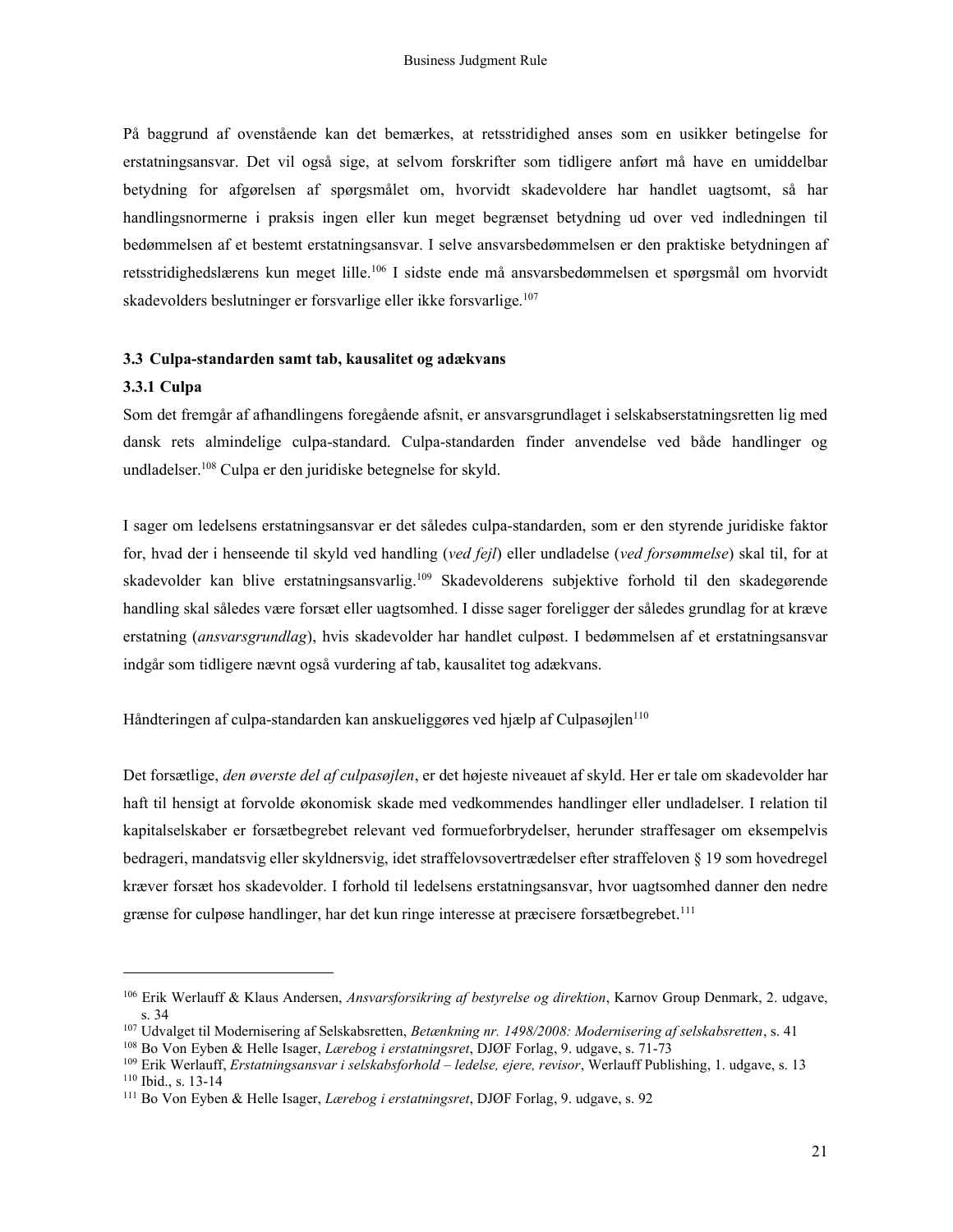Som en sidemærkning til likviditetskriteriet, som kommer af selskabsloven § 115, stk. 1, nr. 5 og § 118, stk. 2, i ledelsens handlingsnormer og det strafferetlige område må det bemærkes at overtrædelse af selskabsloven § 115 og § 118 er strafbart med bøde i henhold til selskabslovens § 367, stk. 1.

Det uagtsomme, den mellemste del af culpasøjlen, er området for uagtsomhed, som er den nedre grænse for de culpøse handlinger. Her er tale om skadevolders ved sine fejl eller forsømmelser har uagtsomt forvoldt økonomisk skade – og skadevolder dermed sagt burde have behandlet anderledes i situationen. Og ved forsømmelser da burde have handlet situationen. Ordlyden "burde have behandlet anderledes" henleder til skadevolders handlinger eller undladelser sammenholdes med en norm.<sup>112</sup> I tilfælde med sager vedrørende ledelsens erstatningsansvar da nærmere specifikt ledelsens handlingsnormer. Den nærmere klarlæggelse af ledelsens handlingsnorm og hvordan uagtsomhedsbedømmelsen foregår vendes der tilbage til.

I uagtsomhedsbegrebet sondres der endvidere mellem skyldgraderne henholdsvis simpel uagtsomhed og grov uagtsomhed i området for uagtsomhed på grund af lovregler som eksempelvis selskabslovens § 362 om kapitalejers erstatningsansvar.

Det må indledningsvist bemærkes, at sondringen mellem simpel uagtsomhed og grov uagtsomhed ikke er relevant i forhold til selve culpabedømmelsen, idet skadevolder allerede ifalder ansvar ved simpel uagtsomhed. I selskabsloven er sondringen ikke desto mindre også relevant ved spørgsmålene om det indbyrdes forhold mellem flere skadevoldere i regreshenseender og om lempelse efter skyldgrad jævnfør afhandlingens foregående afsnit. Desuden kan sondringen også have indflydelse på for kausalitetsbedømmelsen. Der henvises til afhandlingens afsnit 3.3.4 Kausalitet for nærmere herom.

Det er ikke muligt at komme med en universel definition af begrebet grov uagtsomhed, og det bliver ikke lettere af, at grov uagtsomhed kan være noget forskellige selv på beslægtede områder.<sup>113</sup> Sondringen mellem simpel uagtsomhed og grov uagtsomhed må således bero på en helhedsvurdering af den enkelte skadessituation. I litteraturen gøres der til trods for dette et forsøg på at beskrive begrebet: Ifølge Bo von Eyben og Helle Isager: "Den mest dækkende beskrivelse er formentlig den, som er anvendt i flere af de refererede domme: At den udviste adfærd indebar en indlysende fare for den skade, som faktisk indtrådte",<sup>114</sup> og ifølge Erik Werlauff: "Den grove uagtsomhed er udtryk for, at man negligerer en indlysende fare for skade i situationen; tidligere sagde man: handler anderledes, end selv en skødesløs person ville handle".<sup>115</sup>

<sup>&</sup>lt;sup>112</sup> Erik Werlauff, Erstatningsansvar i selskabsforhold – ledelse, ejere, revisor, Werlauff Publishing, 1. udgave, s. 13-14

<sup>&</sup>lt;sup>113</sup> Bo Von Eyben & Helle Isager, Lærebog i erstatningsret, DJØF Forlag, 9. udgave, s. 507

<sup>114</sup> Ibid., s. 512

<sup>&</sup>lt;sup>115</sup> Erik Werlauff, Erstatningsansvar i selskabsforhold - ledelse, ejere, revisor, Werlauff Publishing, 1. udgave, s. 13-14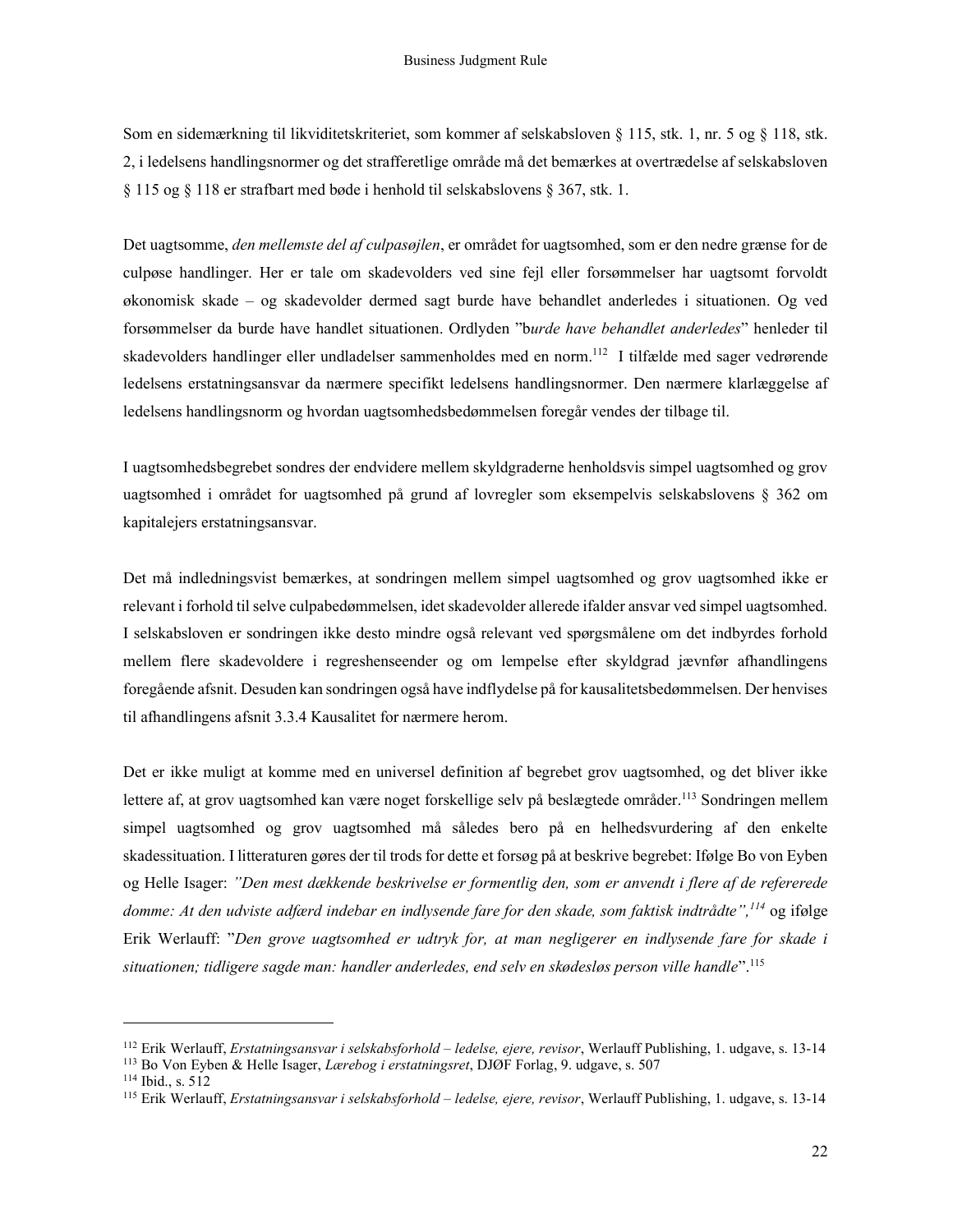Simpel uagtsomhed er derimod det laveste niveau af uagtsomhed. Ved begrebet simpel uagtsomhed forstås således en mindre grad af skyld end ved grov uagtsomhed, hvorfor den simple uagtsomhed således også er nærmere det hændelige end det groft uagtsomme er det.

Det hændelige (det ikke-uagtsomme), den nederste del af culpasøjlen, er det laveste niveauet af skyld. Her er tale om økonomiske skader som sker ved en tilfældighed eller uden bevidst hensigt fra skadevolder. Ved hændelige skader ifaldes der ikke et erstatningsansvar efter culpa-standarden.

Som anskueliggjort ved culpasøjlen er det i culpabedømmelsen således fastlæggelsen af grænsen mellem den uagtsomme adfærd og den hændelige begivenhed som er afgørende for, om der foreligger det fornødne ansvarsgrundlag, idet området for uagtsomhed danner den nedre grænse for culpøse handlinger og dermed også den nedre grænse for bedømmelsen af skyld. Denne sondring er erstatningsrettens hovedproblem.<sup>116</sup> I denne forbindelse er en af de andre centrale problemer i erstatningsretten at finde frem til hvad normen, som man sammenholder med, indeholder.

Det er derfor nødvendigt at klarlægge, hvordan uagtsomhedsbedømmelsen foregår. I dansk ret er der to tilgange til, hvordan culpabedømmelsen foretages: I) Den klassiske culpavurdering, og II) Den objektiverede culpavurdering.<sup>117</sup>

I den klassiske culpavurdering bedømmes uagtsomhed ved at sammenholde skadevolders adfærd med den adfærd en bonus pater familias (den gode og kyndige gode familiefar) ville have udvist i situationen. I selskabserstatningsretten da bonus pater-bestyrelsesmedlem eller bonus pater-direktør.<sup>118</sup> Det centrale i culpabedømmelsen efter denne opfattelse bliver således en sædvanemæssig vurdering af handlemåden. Med andre ord: En vurdering ud fra, hvordan folk i almindelig ville have handlet i den pågældende situation.<sup>119</sup> Ved vurdering af handlemåden er det afgørende, om en bonus pater ville have erkendt, at en handling eller undladelse, som skadevolder foretog, var forbundet med en sådan risiko, at der burde have været handlet anderledes. Det vigtigste i vurderingen er således adfærdens skadeevne, hvilket må bero på et skøn.<sup>120</sup>

I forhold til bonus pater-figuren og "bonus pater-bestyrelsesmedlem" eller "bonus pater-direktør" må det bemærkes, at ledelsens ansvar ikke kan sidestilles med et professionsansvar, jævnfør handlingens afsnit

<sup>116</sup> Bo Von Eyben & Helle Isager, Lærebog i erstatningsret, DJØF Forlag, 9. udgave, s. 92

<sup>&</sup>lt;sup>117</sup> Andreas Bloch Ehlers, *Grundlæggende erstatningsret*, Karnov Group Denmark, 1. udgave, s. 70. Se også Bo Von Eyben & Helle Isager, Lærebog i erstatningsret, DJØF Forlag, 9. udgave, s. 93-97

<sup>&</sup>lt;sup>118</sup> Erik Werlauff, Selskabsret, Karnov Group Denmark, 11. udgave, s. 677

<sup>&</sup>lt;sup>119</sup> Bo Von Eyben & Helle Isager, *Lærebog i erstatningsret*, DJØF Forlag, 9. udgave, s. 93

<sup>&</sup>lt;sup>120</sup> Andreas Bloch Ehlers, Grundlæggende erstatningsret, Karnov Group Denmark, 1. udgave, s. 70-72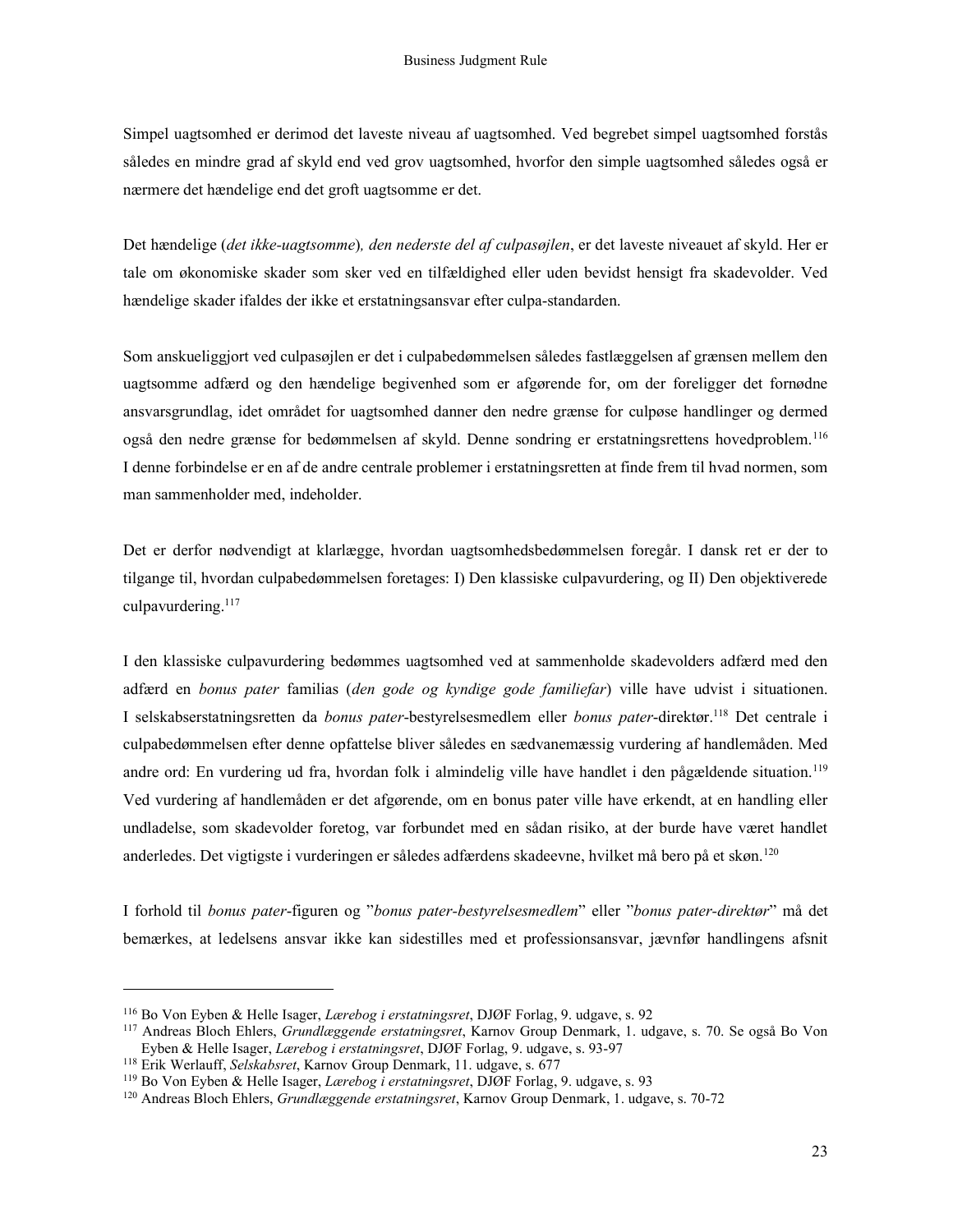3.1 Erstatningsretten i kapitalselskabsforhold og de grundlæggende betingelser for ansvar. Til trods for der i den sædvanemæssige vurdering af handlemåden må skeles til ledelsens sædvanemæssige handlemåde, så stilles der ikke krav til særlige forsætninger og kvalifikationer blandt ledelsen efter den almindelige culpastandard. Culpabedømmelsen vil således ske i en mildere grad end ved et professionsansvar.

Indholdet af den klassiske culpavurdering er med tiden blevet genstand for en del kritik, herunder at bonus pater-figuren er forældet i både sit udtryk og betydning. Her er kritikken, at bonus pater-figuren har sin oprindelse fra en mere simpel tid, hvor vilkårene for det liv, der omgav os i samfundet, var mere overskueligt. I nutiden ser i stedet for en fremskreden specialisering, hvor kravene til viden er særdeles høje, hvorfor det i konkrete situation er uden værdi at sammenholde med en næsten fejlfri bonus pater familias.<sup>121</sup> I forhold til særligt selskabserstatningsretten er kritikken desuden at sammenholdelse med en bonus pater familias kun giver ringe vejledning til culpabedømmelsen på områder, hvor der er tale om en så uhomogen gruppe som ved bestyrelsesmedlemmer og direktører.<sup>122</sup>

I den objektiverede culpavurdering bedømmes uagtsomhed ved at sammenholde skadevolders adfærd med den adfærd der forskrives af en anerkendt adfærdsnorm. Her siges culpabedømmelsen at være blevet objektiviseret, idet der i bedømmelsen lægges vægt på, hvorvidt skadevolders adfærd er i overensstemmelse med anerkendte adfærdsnormener, alt imens den klassiske culpabedømmelse modsætningsvist lægger vægt på, hvilken adfærd en bonus pater familias ville have udvist i situationen. Med andre ord: Ved den objektiverede culpavurdering koncentreres opmærksomheden om handlingen eller undladelsen, hvorimod opmærksomheden ved den klassiske culpavurdering koncentreres om personen. Kritikpunkterne, som nævnes ovenfor, til den klassiske culpavurdering forsøges således imødekommet ved den objektiverede culpavurdering.

De anerkendte adfærdsnormer kan være skrevne såvel som uskrevne handlingsnormer.<sup>123</sup> I vurdering af hvilke anerkendte adfærdsnormer, som der er relevante, må de såkaldte Schutzzweck-betragtninger bemærkes. Schutzzweck-betragtninger er et udtryk for, at hvis skadevolder skal bedømmes have handlet culpøst ud fra en adfærdsnorm, så skal adfærdsnormen have til formål at beskytte mod den udviste adfærd eller skade der er indtruffet.<sup>124</sup> Adfærdsnormen kan optræde i forskrifter, herunder lovgivning, retspraksis og sædvaner (uskrevne regler for rigtig adfærd). I forhold til de anerkendte adfærdsnormer må det desuden bemærkes, at handlingsnormerne løbende tilpasser sig samfundets udvikling. Retssager afgøres efterhånden dog adskillige år efter den adfærd, der er til bedømmelse, har fundet sted, hvorfor udviklingen i normerne må iagttages.

<sup>&</sup>lt;sup>121</sup> Bo Von Eyben & Helle Isager, Lærebog i erstatningsret, DJØF Forlag, 9. udgave, s. 93

<sup>122</sup> Erik Werlauff, Selskabsret, Karnov Group Denmark, 11. udgave, s. 677

<sup>&</sup>lt;sup>123</sup> Andreas Bloch Ehlers, Grundlæggende erstatningsret, Karnov Group Denmark, 1. udgave, s. 75 124 Ibid., s. 79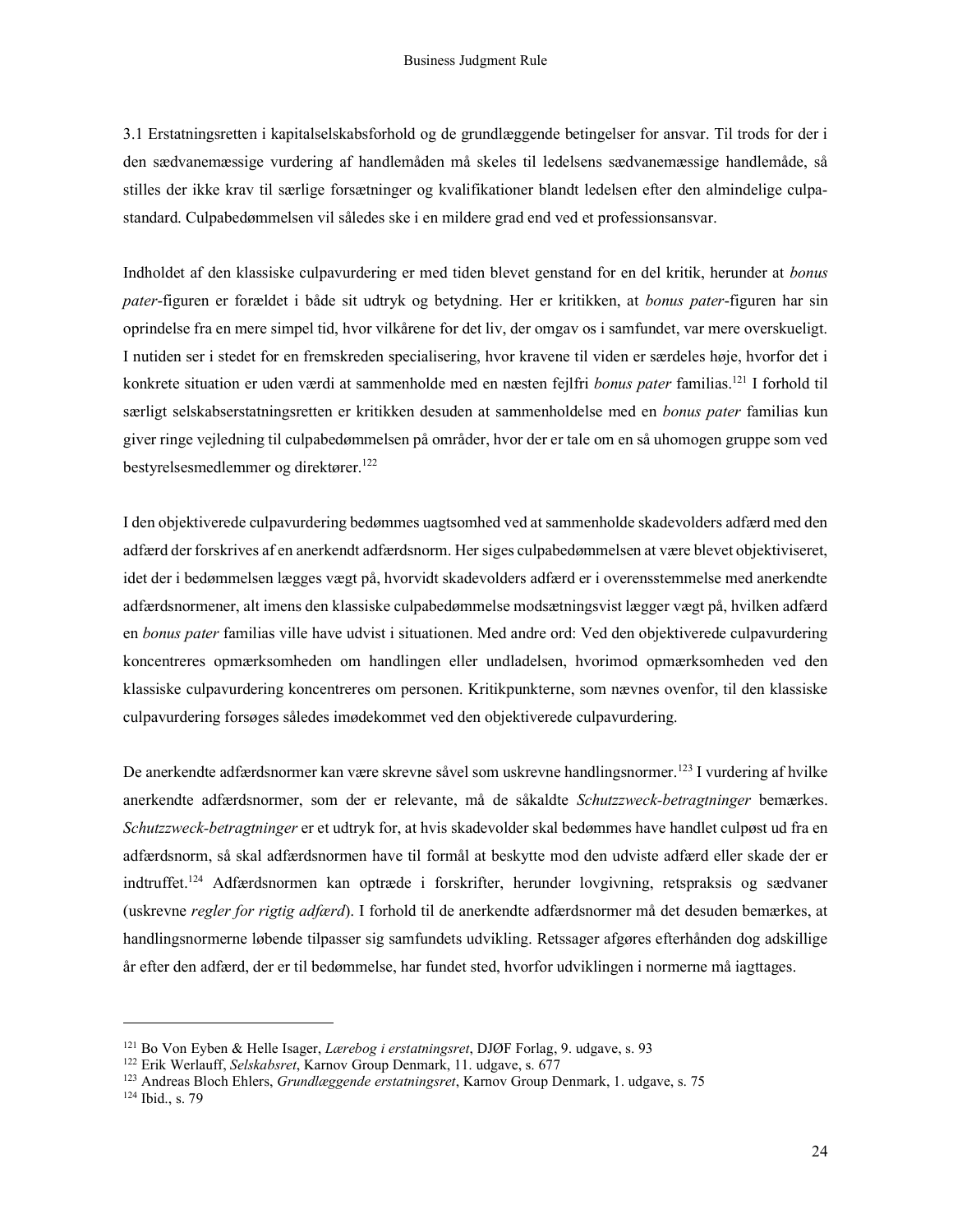I uagtsomhedsbedømmelsen, når skadevolders adfærd med den adfærd der forskrives af en anerkendt adfærdsnorm, er det derfor vigtigt, at sammenligningsgrundlaget er det på handlingens eller undladelsens tidspunkt gældende anerkendte adfærdsnormer. Eksempelvis i højesteretsdommen UfR 2001.398 H fra børserstatningsretten, hvor flertallet af dommerne i deres vurdering "også lagt vægt på, at der i nyere tid må antages at være sket en skærpelse af de krav, der stilles til et emissionsinstitut, således at Privatbankens forhold i den foreliggende sag ikke bør vurderes efter den målestok, som i dag må antages at være gældende.".<sup>125</sup> I erstatningssager må der således leves med de normer der galt på handlingstidspunktet.

På baggrund af ovenstående er der i teorien med tiden set en forkastelse af den klassiske culpavurdering. Retspraksis viser også, at domstolene ikke i første række søger at afgøre uagtsomhedsbedømmelsen ved at sammenholde skadevolders adfærd med en bonus pater familias adfærd, idet ingen domme henviser til bonus pater-figuren, men i stedet for indledningsvis tager udgangspunkt i, om skadevolders handling eller undladelse afviger fra den adfærd der foreskrives af en anerkendt adfærdsnorm.<sup>126</sup>

I forhold til denne objektiverende tendens i culpavurdering, må det igen fremhæves, at ledelsens ansvar ikke kan sidestilles med et professionsansvar. Som konsekvens af de skrevne handlingsnormer efter selskabsloven, som følge af de øgede frihedsgrader med selskabsreformen, og den løbende udvikling i professionalisering af bestyrelses- og direktionserhvervene,<sup>127</sup> må det dog antages at der successivt sker en strengere ansvarsbedømmelse af henholdsvis bestyrelses- og direktionsansvaret.<sup>128</sup> De skrevne handlingsnormer i selskabsloven må således have en betydning for afgørelsen af spørgsmålet om, hvorvidt skadevoldere har handlet uagtsomt, men selve forskrifterne har ingen eller kun meget begrænset betydning for selve ansvarsbedømmelsen jævnfør afhandlingens afsnit 3.2. Retsstridighed.

Fastlæggelsen af grænsen mellem den uagtsomme adfærd og den hændelige begivenhed, uagtsomhedsbedømmelsen, tager således udgangspunkt i, om den fejl eller forsømmelse, der foreligger til bedømmelse, afviger fra et på handlingens eller undladelsens tidspunkt anerkendt adfærdsnormer.

I kapitalselskabsforhold må der angående adfærdsnormerne henvises til de handlingsnormer, der fremgår af selskabslovgivningen, og i nogen grad suppleret med uskrevne handle-, omsorgs- og loyalitetspligter.<sup>129</sup> Hermed også en reference til fokuspunkterne for ledelsens arbejde jævnfør afhandlingens foregående afsnit herom.

<sup>125</sup> UfR 2001.398 H, s. 413-414

<sup>126</sup> Bo Von Eyben & Helle Isager, Lærebog i erstatningsret, DJØF Forlag, 9. udgave, s. 96

 $127$  Udvalget til Modernisering af Selskabsretten, Betænkning nr. 1498/2008: Modernisering af selskabsretten, s. 340

<sup>&</sup>lt;sup>128</sup> Erik Werlauff, Selskabsret, Karnov Group Denmark, 11. udgave, s. 678

<sup>129</sup> Ibid., s. 677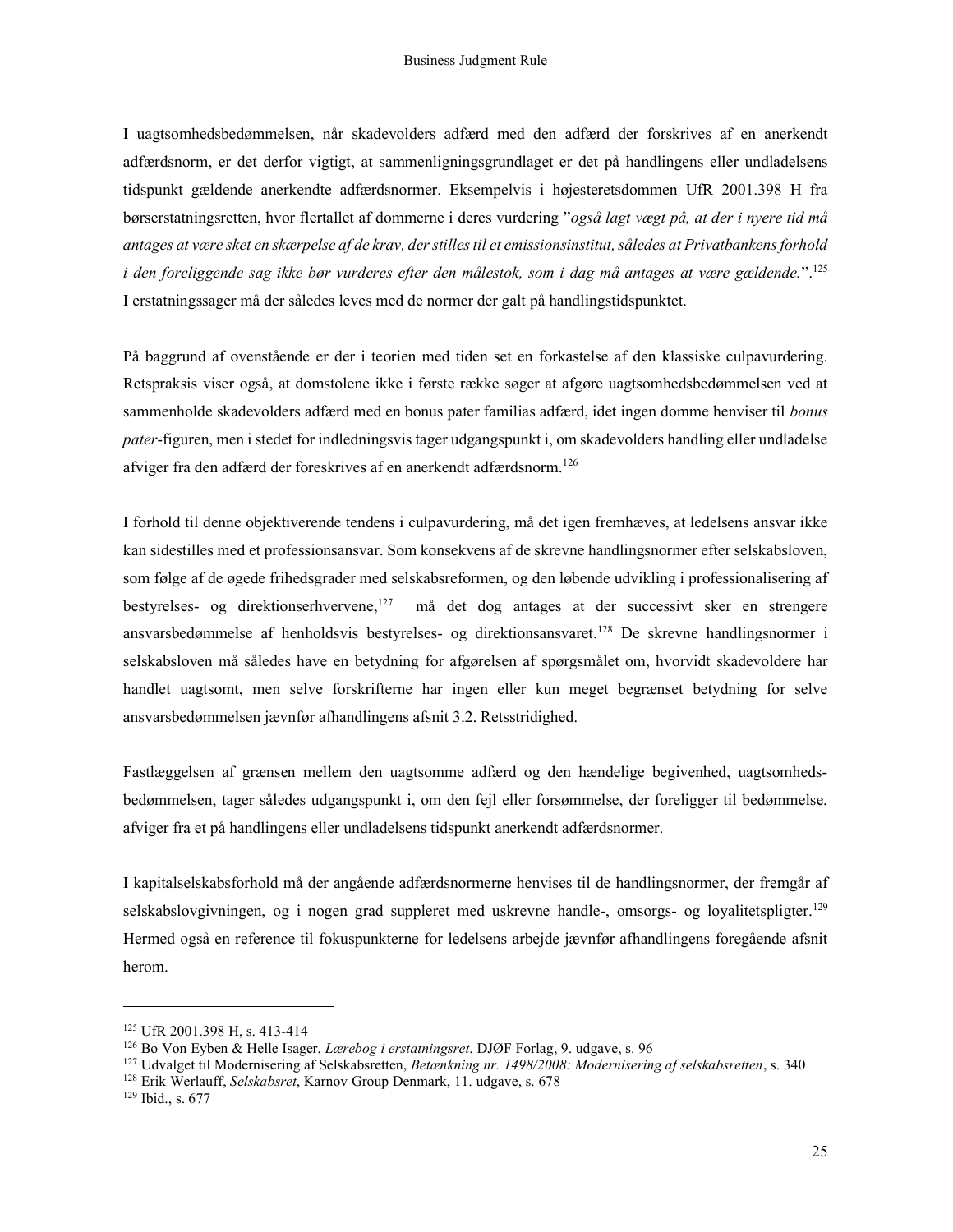Ledelsens handlingsnormer efter selskabslovgivningen er imidlertid af generel karakter og handlingsnormerne giver således en rettesnor for de mange tilfælde og de mange personer som nævnt i afhandlingens afsnit 3.2. Retsstridighed. Fordi handlingsnormerne efter selskabslovgivningen ikke er detaljerede og præcise giver de ikke fuldstændig vejledning for domstolene i culpavurderingen.

I culpavurderingen kan ud over handlingsnormerne efter selskabslovgivningen (forskrifterne) og de uskrevne handle-, omsorgs- og loyalitetspligter (sædvanerne) derfor skeles til henholdsvis retspraksis og en række andre faktorer, herunder handlingen eller undladelsens farlighed (risikoen for at den medfører skade), skadeevne (den eventuelle skades sandsynlige størrelse) og fremgangsmåde/sikkerhedsforanstaltninger (muligheden for at undgå skade).<sup>130</sup> I retspraksis, der er betegnet som den vigtigste retskilde inden for erstatningsretten, kan det være muligt at udlede nogle generelle retningslinjer fra tidligere domme dog med hensyntagen til ikke to situationer er ens samt den tidsmæssige udvikling i adfærdsnormerne. Og ved inddragelse af de andre faktorer vil der i alle tilfælde være tale om en helhedsbedømmelse af situationen.

I betænkningen 'Modernisering af selskabsretten', 2008, nr. 1498 vurderede betænkningsudvalget om gældende ret for ledelsesansvaret, at ledelsens ansvar for uforsvarlig drift må fastlægges ved at analysere domstolenes praksis.<sup>131</sup> Betænkningsudvalget henviser til højesteretsdommen UfR 2007.497 H, 'Calypso' som et udførligt eksempel på den ansvarsstandard, som domstolene praktiserer. Sagen var et spørgsmål om, hvorvidt selskabets ledelse, kunne ifalde erstatningsansvar for selskabets tab, der var oparbejdet inden selskabets konkurs. Selskabets direktør, daglige leder og fire bestyrelsesmedlemmer blev alle idømt erstatningsansvar for at have drevet uforsvarlig drift. I sin vurdering lagde Højesteret til grund, at [med mine fremhævelser: "årsagen til underskuddet i første række var, at R [selskabet] gennem hele perioden i væsentligt omfang havde solgt rejser til priser, som end ikke dækkede de direkte omkostninger, og fandt, at R [selskabet] gennem hele perioden var blevet drevet på en måde, som måtte betegnes som klart uforsvarlig.".<sup>132</sup>

I øvrigt vurderede Højesteret i sagen, at bestyrelsen desuden have forsømt deres forpligtelser til at føre tilsyn med selskabets kapitalberedskab efter aktieselskabsloven<sup>133</sup> § 54, stk. 3. (den nugældende selskabslov § 115, stk. 5). Der var ikke grundlag for at lempe ansvaret for nogen af de dømte i sagen. I det indbyrdes forhold skulle direktøren og den daglige leder friholde bestyrelsen, og i det indbyrdes forhold mellem direktøren og den daglige leder skulle den daglige leder, som den reelle leder af selskabet, friholde direktøren.<sup>134</sup>

<sup>&</sup>lt;sup>130</sup> Bo Von Eyben & Helle Isager, *Lærebog i erstatningsret*, DJØF Forlag, 9. udgave, s. 96-124

<sup>131</sup> Udvalget til Modernisering af Selskabsretten, Betænkning nr. 1498/2008: Modernisering af selskabsretten, s. 36-38

<sup>132</sup> UfR 2007.497 H, 'Calypso', s. 497

<sup>133</sup> Aktieselskabsloven af 1973 Historisk

<sup>134</sup> UfR 2007.497 H, 'Calypso', s. 497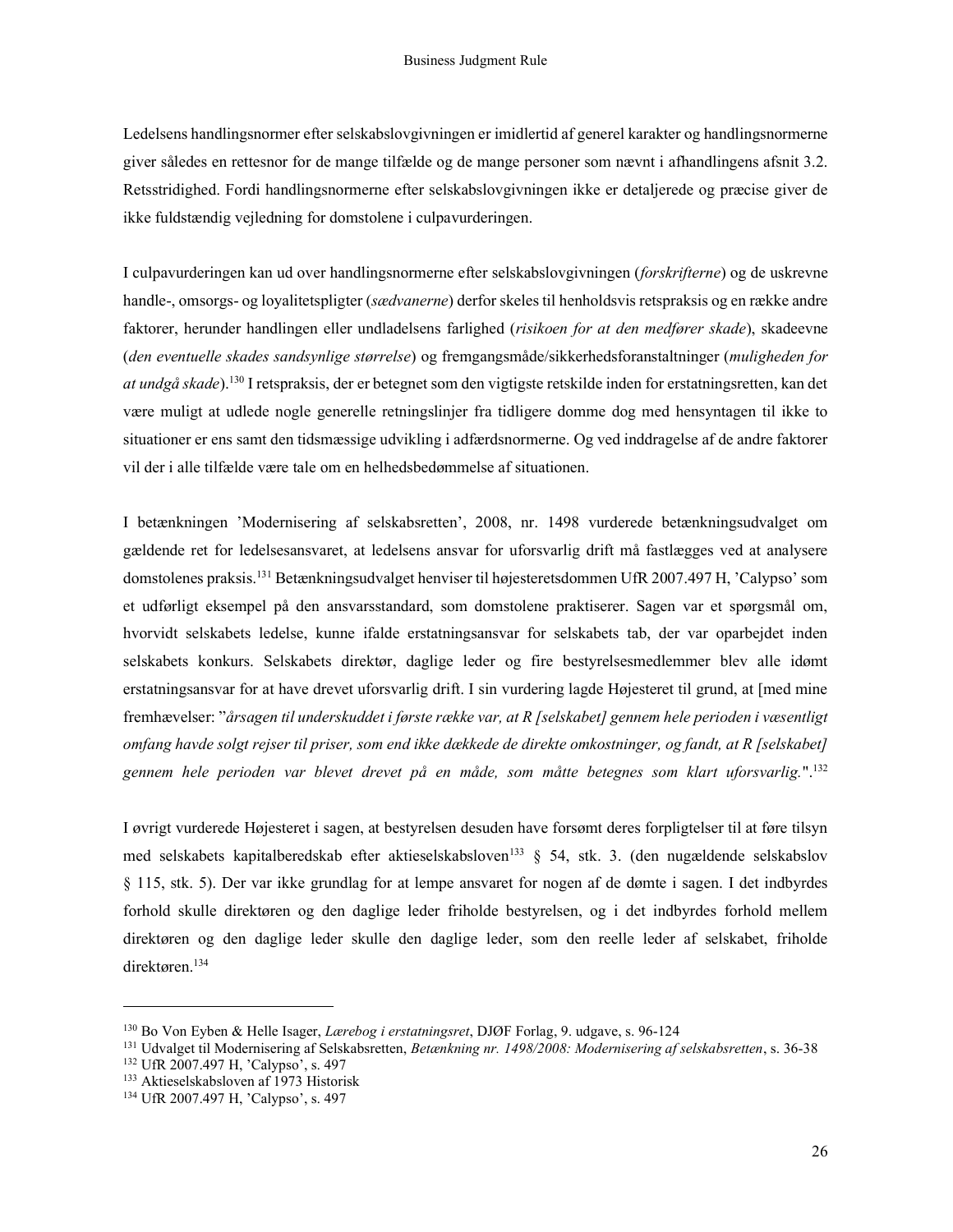Højesteretsdommen er naturligvis præget af de konkrete omstændigheder, der forelå til bedømmelse i den enkelte sag. Ikke to situationer er fuldstændigt ens. Det er derfor vanskeligt at generalisere ud fra retspraksis, men i betænkningen 'Modernisering af selskabsretten', 2008, nr. 1498 vurderede udvalget også, at der på baggrund af den betydelige domspraksis inden for området kunne udledes styrende hensyn og principper,<sup>135</sup> herunder følgende [med mine fremhævelser]: "Domstolene synes således at vise en vis tilbageholdenhed med at foretage en vurdering af de forretningsmæssige skøn, som ledelsen har foretaget, når dispositioner er foretaget i selskabets interesse. Selv i en for selskabet vanskelig økonomisk situation antages ledelsen at være berettiget til at søge at vende udviklingen, såfremt det sker på en efter omstændighederne forsvarlig måde. […] Hvis ledelsen har været i en interessekonflikt, sådan at dispositionerne ikke nødvendigvis kun er båret af selskabets interesser, synes efterprøvelsen af dispositionernes retsmæssighed dog at blive skærpet."

Dette indebærer desuden, at beslutninger om fortsættelse af driften eller beslutninger om at undlade at stoppe driften, som efterfølgende viser sig at være tabsgivende, ikke kan føre til ansvar, hvis de er truffet i selskabets interesse,<sup>136</sup> og på et forsvarligt grundlag.<sup>137</sup> Domstolene overlader således som udgangspunkt et betydeligt skøn til ledelsen dog under hensyntagen til en loyalitetspligt. Hermed igen en reference til 'the Business Judgment Rule'. Der henvises til afhandlingens afsnit 4. The Business Jugement Rule for yderligere herom.

På baggrund af ovenstående må det således vurderes, at der i selskabserstatningsretten ikke er nogen direkte vejledning til uagtsomhedsbedømmelsen. I sidste ende fastlægges culpavurderingen ud fra en helhedsvurdering af, om hvorvidt skadevolders adfærd var forsvarlig eller uforsvarlig. I ansvarsvurderingen er det dog relevant at vurdere om der er handlet i selskabets interesse eller ej. Med andre ord: vurderer ledelsens habilitet eller nærmere inhabilitet. Angående ledelsens inhabilitet må det fremhæves, at hvis der er konstateret inhabilitet kan bevisbyrden vendes fra ligefrem bevisbyrde til omvendt bevisbyrde.<sup>138</sup>

#### 3.3.2 Tab

En af grundprincipperne i erstatningsretten er, at den skadelidte skal stilles i økonomisk samme situation som før skadens indtræden,<sup>139</sup> og erstatning ydes i penge.<sup>140</sup> En anden af de grundlæggende erstatningsretlige betingelser for erstatningsansvar er således kravet om skaden skal have medført et økonomisk tab. Er der ikke lidt et tab, vil skadelidte ikke have grundlag for et erstatningskrav, idet der således ikke vil være et tab at kræve erstattet økonomisk. Det er i udgangspunktet den skadelidte, som skal bevise, at vedkommende har lidt et tab.

<sup>&</sup>lt;sup>135</sup> Udvalget til Modernisering af Selskabsretten, Betænkning nr. 1498/2008: Modernisering af selskabsretten, s. 36-38 <sup>136</sup> Ibid., s. 41

<sup>137</sup> Ibid.

<sup>138</sup> UfR 1981.973 H, 'Røde Vejrmølle' og UfR 2019.1907 H, 'Capinordic'

<sup>&</sup>lt;sup>139</sup> Bo Von Eyben & Helle Isager, *Lærebog i erstatningsret*, DJØF Forlag, 9. udgave, s. 361

<sup>140</sup> Ibid., s. 25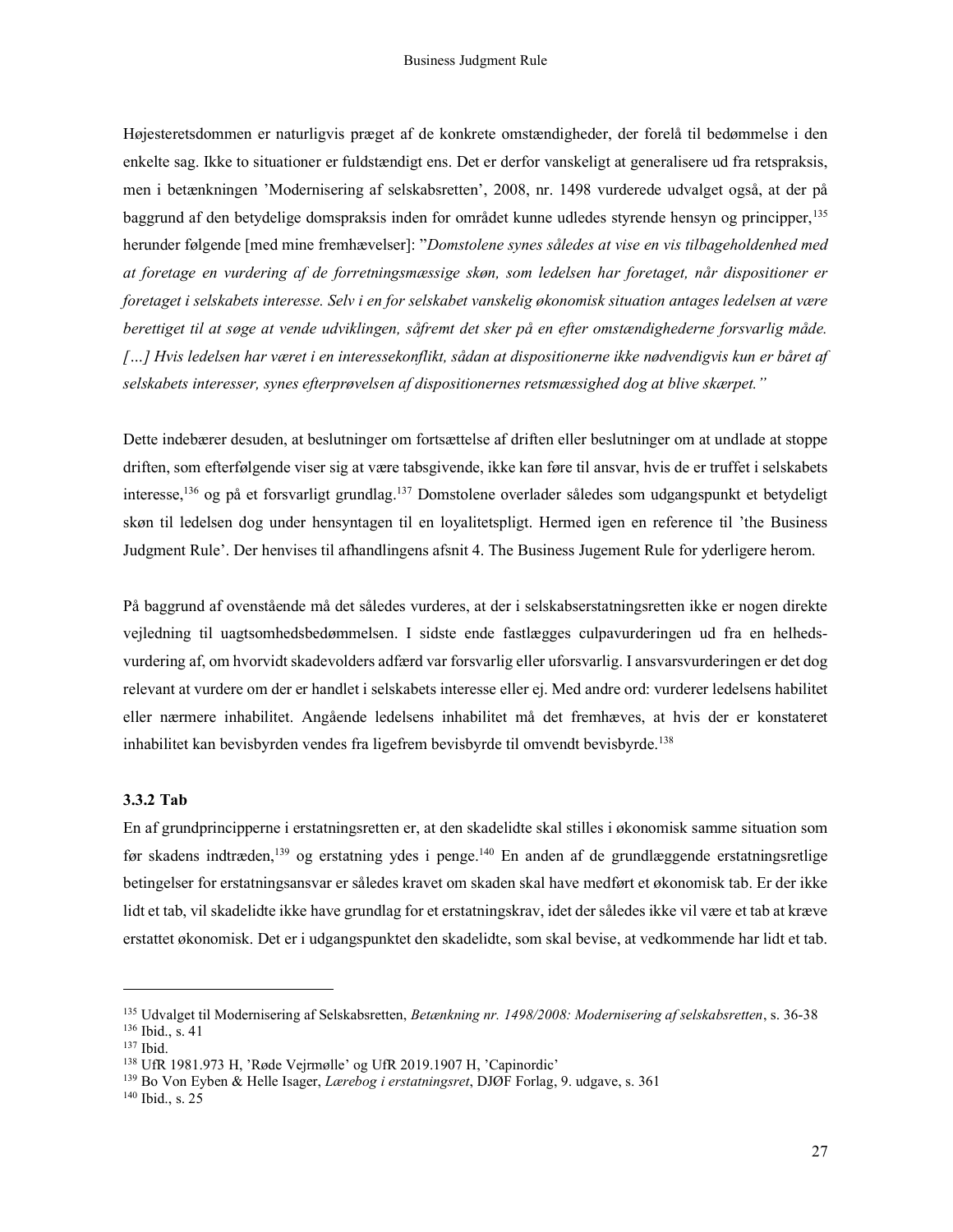I relation til opgørelsen af det økonomiske tab må grundprincippet om, at den skadelidte skal stilles i økonomisk samme situation som før skadens indtræden, betyde en sammenligning mellem to hændelsesforløb: I) Det hypotetiske hændelsesforløb, det vil sige det som sandsynligvis ville være indtrådt, hvis skaden ikke var sket, og II) Det faktiske hændelsesforløb. I differencen mellem de to hændelsesforløb findes skadelidte tab, heraf også navnet "Differencemetoden".<sup>141</sup> Differencemetoden er således et udtryk for et udgangspunkt og et erstatningsretlige grundprincip for tabsopgørelse.<sup>142</sup> I sager om ledelsens erstatningsansvar viser retspraksis også, at domstolene tager udgangspunkt i differencemetoden ved tabsopgørelsen.<sup>143</sup> Nærmere specifikt kommer, specifikt i sager om fortsat drift af kapitalselskaber, kommer tabsopgørelse hovedregel, til udtryk ved en sammenligning af kapitalselskabet underbalance ved håbløshedstidspunktet og frem til underbalance ved konkursens indtræden.<sup>144</sup> I øvrigt er skadelidte forpligtet til så vidt muligt at begrænse sit tab ved at træffe enhver rimelig foranstaltning for at afværge eller begrænse sit tab.<sup>145</sup> Afhandlingen er afgrænset fra analyse af retstilstanden for tabsopgørelsen jævnfør afsnit 1.3. Afgrænsning, hvorfor dette ikke er behandlet yderligere.

Højesteretsdommen UfR 2007.497 H, 'Calypso', som der i afhandlingen også tidligere er refereret til, viser betydningen af tab, som grundlæggende betingelse i bedømmelsen af erstatningsansvar. I den forudgående dom i Østre Landsrets 17. afdeling fra den 22. august 2003 fandtes de sagsøgte at have handle culpøst og derved have påført kreditorerne et tab med begrundelsen: "Landsretten finder ikke grundlag for at betvivle, at samtlige sagsøgte ved de beskrevne dispositioner og undladelser for den periode – fra sommeren 1996 – hvori de har pådraget sig et erstatningsansvar, har påført kreditorerne tab<sup>1146</sup> blandt andet som følge af flere overtrædelser af selskabslovgivningen, herunder drift med et uforsvarligt kapitalberedskab og mangel på risikostyring. Landsretten frifandt imidlertid alle de sagsøgte med den begrundelse, at "størrelsen af dette tab for denne periode ikke af sagsøgeren er nærmere godtgjort eller sandsynliggjort, og da sagsøgeren ikke i øvrigt er fremkommet med oplysninger, der er egnet til at fastlægge størrelsen, finder landsretten imidlertid ikke at kunne tage sagsøgerens principale eller subsidiære påstand til følge.".<sup>147</sup>

Afgørelsen i landsretten viser således, at hvis sagsøger ikke klart kan godtgøre et tab, vil sagsøger ikke have grundlag for et erstatningskrav. Efterfølgende i Højesteret og efter supplerende sagsfremstilling fandtes tabet opgjort med følgende begrundelse: "Det må antages, at selskabets bestyrelse, hvis den i sædvanligt omfang havde ført tilsyn med selskabets forhold, i løbet af forholdsvis kort tid og i hvert fald i sommeren 1996 ville

<sup>&</sup>lt;sup>141</sup> Bo Von Eyben & Helle Isager, Lærebog i erstatningsret, DJØF Forlag, 9. udgave, s. 361-362

<sup>142</sup> Ibid.

<sup>&</sup>lt;sup>143</sup> Janus Høy, Bestyrelsens ansvar – med særligt fokus på finansielle virksomheder, Karnov Group Denmark, 1. udgave, s. 278-279

<sup>144</sup> Ibid., s. 294-279

<sup>&</sup>lt;sup>145</sup> Bo Von Eyben & Helle Isager, *Lærebog i erstatningsret*, DJØF Forlag, 9. udgave, s. 361-362

<sup>146</sup> UfR 2007.497 H, 'Calypso', s. 520

<sup>147</sup> Ibid.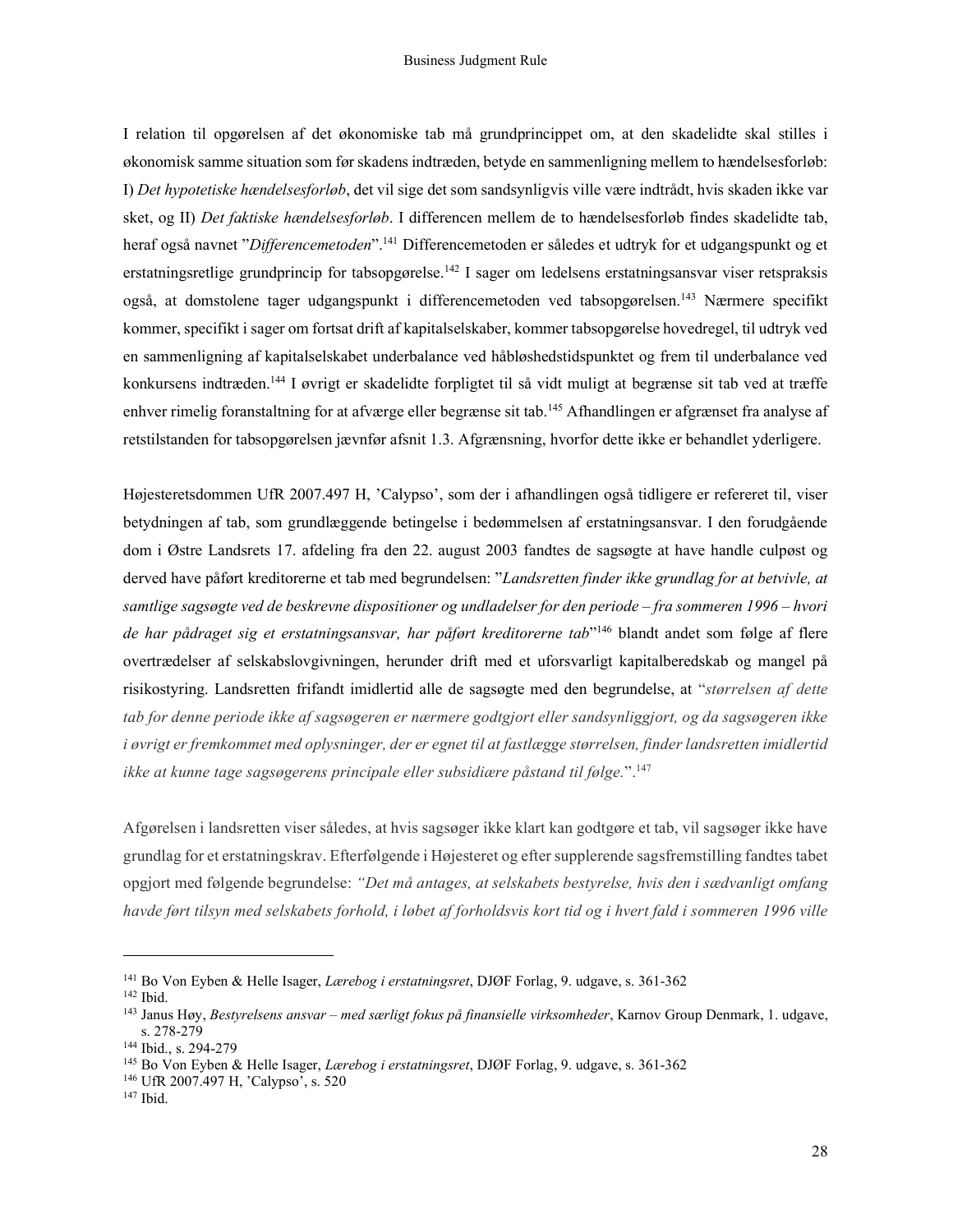være blevet klar over, at selskabet havde lidt betydelige tab, således at driften måtte indstilles, medmindre der blev tilført yderligere kapital og foretaget en omlægning af driften. Højesteret finder det endvidere ubetænkeligt at lægge til grund, at et sådant indgreb fra bestyrelsens side senest i sommeren 1996 ville have formindsket selskabets underskud og dermed kreditorernes tab med mindst 5 mio. kr., som er konkursboets erstatningskrav for Højesteret. Det bemærkes herved, at det må lægges til grund, at også salget af rejser i sommeren og efteråret 1996 skete med betydeligt tab".<sup>148</sup>

I forhold til dommen i henholdsvis landsretten og Højesteret skal det bemærkes, at sagsøger valgte at opgøre tabet til 10 mio. kr. i Landsretten og 5 mio. kr. i Højesteret alene af procesøkonomiske grund jævnfør sagsfremstillingen.<sup>149</sup>

I højesteretsdommen UfR 1998.117 H, 'OKStimist' hvor spørgsmålet var om, hvorvidt bestyrelsens kunne ifalde erstatningsansvar for fortsættelse af selskabet ud over håbløshedstidspunktet som følge af deres ansvar for forøgelsen af selskabets underbalance efter netop håbløshedstidspunktet, gør samme problematik sig gældende. I både Østre Landsret og Højesteret blev det påvist, at ledelsen havde handlet culpøst. I dommen i Østre Landsrets 12. afdeling fra den 29. juni 1995 bliver ledelsens frifundet som på grund af landsretten ikke præcist eller tilnærmet kan fastslå den beløbsmæssige størrelse af tabet. Blandt andet ud fra en betragtning om, at "der, som sagen foreligger, ikke kan bortses fra, at nogle af de anmeldte fordringer ikke er holdbare, i hvert fald delvis, i en situation, hvor det som her drejer sig om at anvende dem som begrundelse for et bestyrelsesansvar, idet flere kreditorer har indladt sig med selskabet med accept af risiko for tab "<sup>150</sup> til trods for tabsopgørelsesmetoden (forskellen mellem underbalancen ved håbløshedstidspunktet og frem) tiltrædes af landsretten.<sup>151</sup> Efterfølgende i Højesteret og igen efter supplerende sagsfremstilling fastsættes tabet skønsmæssigt af Højesteret med hensyntagen til, at "Hver enkelt af de kreditorer, der måtte kunne anses for at have accepteret tabsrisikoen, indgik i underbalancen pr. 4. april 1989 med i alt væsentligt samme beløb som i underbalancen pr. 5. januar 1990".<sup>152</sup>

Sagerne, UfR 2007.497 H, 'Calypso' og UfR 1998.117 H, 'OKStimist', viser således betydningen af tab, herunder også nøjagtigheden af tabsopgørelse. I begge sager bliver de sagsøgte frifundet i Landsretten og efterfølgende dømt i Højesteret. På grund af efterfølgende supplerende sagsfremstilling i Højesteret, herunder henholdsvis blandt andet en analyse af rejseselskabets økonomiske udvikling (følgeskrivelsen) af Deloitte og Touche og en skønserklæring fra Ernst & Young til brug for tabsvurderingen.

<sup>148</sup> UfR 2007.497 H, 'Calypso', s. 527

<sup>149</sup> Ibid., s. 516

<sup>150</sup> UfR 1998.117 H, 'OKStimist', s. 1153

<sup>151</sup> Ibid., s. 1156

<sup>152</sup> Ibid., s. 1157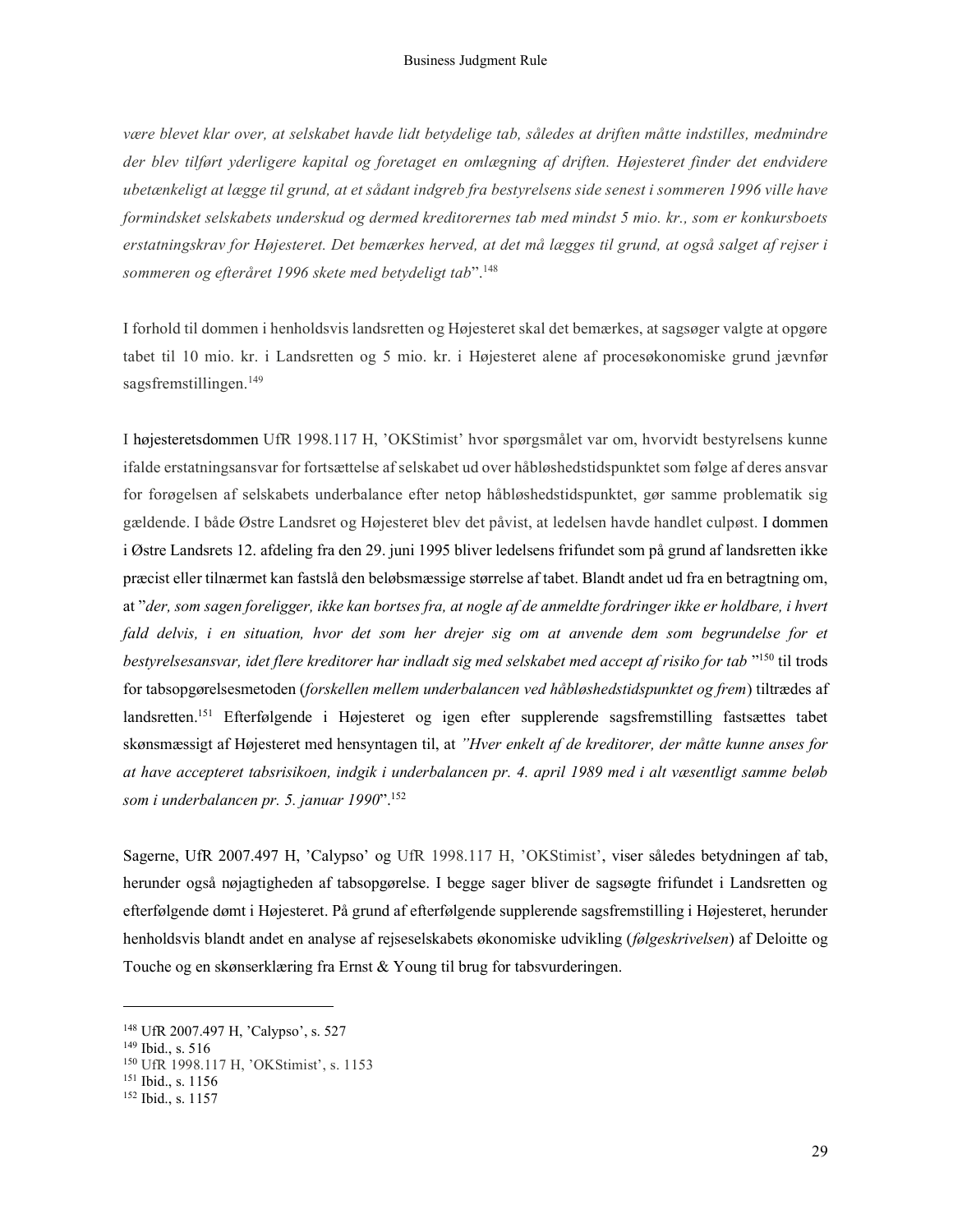#### 3.3.3 Kausalitet

Som det fremgår af afhandlingens foregående afsnit er der krav om, at der på skadevolder-siden skal foreligge et ansvarsgrundlag, og at der på skadelidte-siden skal være indtrådt en skade og et heraf følgende økonomisk tab. Der er ydermere i erstatningsretten betingelse om, at der skal være den forbindelse mellem skadevoldersiden og skadelidte-siden. Det forhold, som påviser et ansvarsgrundlag, skal også være årsagen til den indtrådte skade.<sup>153</sup> Betingelsen om kausalitet (årsagssammenhæng) er således et udtryk for, at tabet skal være forårsaget af skadevolderens ansvarspådragende adfærd. Denne betingelse kaldes for kausalitet, og er den juridiske betegnelse for årsagssammenhæng/årsagsforbindelse.

Betingelsen om kausalitet hænger til dels sammen med betingelsen om adækvans.<sup>154</sup> I den erstatningsretlige litteratur behandles kausalitet derfor ofte sammen med adækvans. I dette afsnit behandles alene betingelsen om kausalitet, medens betingelsen om adækvans behandles i næste afsnit. Til trods for betingelserne ofte behandles sammen skal begge betingelser være opfyldt.

Kausalitet-betingelsen betyder således, at fejlen eller forsømmelsen påviseligt skal have forårsaget et godtgjort eller sandsynliggjort tab, uagtet om der kan påvises en culpøs handlemåde hos ledelsen. Hvis beviset for kausalitet og tab ikke føres, skal der frifindes.<sup>155</sup> Kausalitetsspørgsmålet testes som hovedregel ved SQN-testen (contitio sine qua non-testen): "Ville den faktisk indtrådte skade være indtrådt, hvis ikke den ansvarspådragende handling/undladelse havde fundet sted?".<sup>156</sup>

Det er derfor vigtigt altid at efterprøve kausalitetsspørgsmålet, og spørgsmålet må spille en rolle i hver eneste erstatningssag. I selskabserstatningsretten findes der i retspraksis eksempler på sager hvor kausalitetsspørgsmålet var centralt for ansvarsbedømmelsen, både med henholdsvis dom og frifindelse som udfald.

I Højesteretsdommen om UfR 2013.1107 H, 'BankTrelleborg' fra børserstatningsretten, illustreres betydningen af kausalitet, som grundlæggende betingelse i bedømmelsen af erstatningsansvar, og den tilhørende kompleksitet i bedømmelsen heraf. Sagen handler kort fortalt om, at der var en væsentlig fejl i BankTrelleborgs børsprospekt i forbindelse med bankens børsnotering i marts 2007, og dertilhørende konvertering fra sparekasse med garantkapital til aktieselskab. De tidligere garanter kunne ved børsnoteringen vælge: I) at konvertere deres garantikapital krone for krone til aktier a kurs 250, II) at indløse garantikapitalen kontant, eller III) at lade garantikapitalen indestå i 5 år med uændrede rentevilkår. Efterfølgende i januar 2008

<sup>153</sup> Bo Von Eyben & Helle Isager, Lærebog i erstatningsret, DJØF Forlag, 9. udgave, s. 23

<sup>154</sup> Ibid.

<sup>&</sup>lt;sup>155</sup> Erik Werlauff, Selskabsret, Karnov Group Denmark, 11. udgave, s. 673

<sup>156</sup> Andreas Bloch Ehlers, , Karnov Group Denmark, 1. udgave, s. 182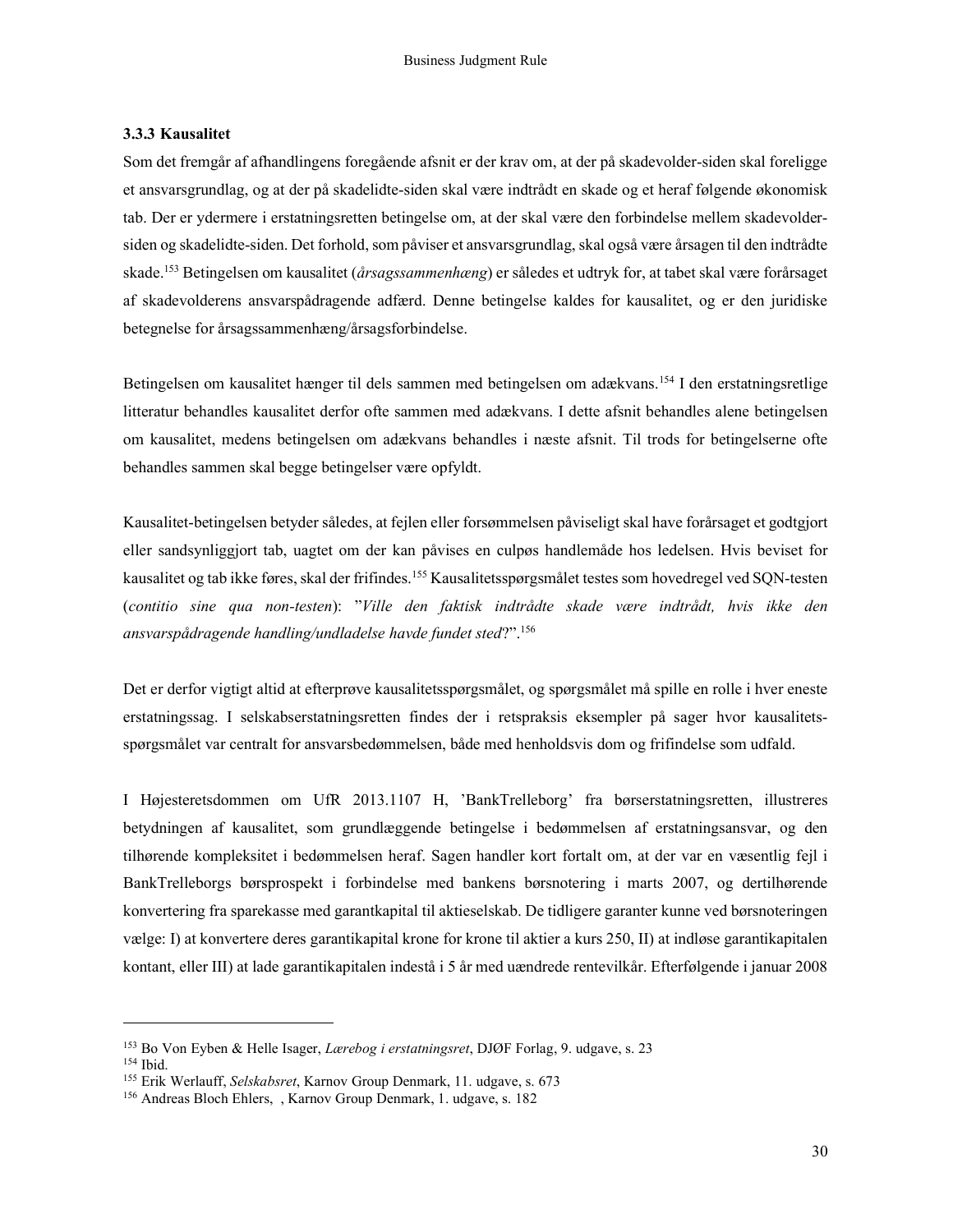blev aktierne i bankTrelleborg tvangsindløst ved en fusion med Sydbank til kurs 93,27 pr. aktie, hvorfor de garanter som valgte valgmulighed I) led et tab på kursforskellen, 156,73 kr. pr. aktie.

I den forudgående dom i Østre Landsrets 16. afdeling fra 2. maj 2012 blev sagsøgte, Sydbank A/S, frifundet [med mine fremhævelser]: " […] da sagsøgerne var garanter i forvejen og dermed allerede havde stillet risikovillig kapital til rådighed, må det lægges til grund, at deres situation ikke blev forringet som følge af manglerne ved børsprospektet."<sup>157</sup> til trods for landsretten var enige i børsprospektet var fejlbehæftet, og garanterne kunne påberåbe sig mangler ved prospektet uden nødvendigvis at have læst prospektet på grund af sagens omstændigheder. Landsretten fandt ikke, at der var kausalitet mellem ansvarsgrundlaget og det økonomiske tab.

Efterfølgende i Højesteret fandtes kausalitetsspørgsmålet påvist ud fra en "formodning for, at aktietegningen ikke var sket, hvis prospektet havde indeholdt rigtige og fuldstændige oplysninger."<sup>158</sup> og ud fra en vurdering af sagsøgtes argumentation om manglende årsagssammenhæng [med mine fremhævelser] " […] hviler på hypotetiske antagelser […] og de er ikke så sikkert underbyggede, at de kan lægges til grund.".<sup>159</sup> Hvis garanterne ikke havde valgt at konvertere deres garantkapital til aktier, som følge af børsnoteringen og børsprospektet, ville garanterne ikke have tabt deres garantkapital, fordi de garanter som ikke havde konverteret ikke have lidt tab. Der var derfor kausalitet mellem fejlen i børsprospektet og de tab, som de tidligere garanter havde lidt.

Der kunne derimod ikke påvises kausalitet i højesteretsdommen om UfR 1981.973 H, 'Røde Vejrmølle'. I denne sag blev en direktør frifundet for erstatningsansvar for at have solgt selskabets produkter med et lavere dækningsbidrag end vedtaget af bestyrelsen. I henhold til direktørkontrakten skulle direktøren stile efter, at dækningsbidraget for den givne varegruppe, der var 6,31 procent, skulle stige til 8 procent. På grund af efterfølgende afsætningsvanskeligheder med udspring i den aktuelle markedssituation nedsatte direktøren priserne og som følge heraf realiserede direktøren dækningsbidrag på under 1 procent i perioden frem til konkursen. I øvrigt bemærkes det, at salgene med lavere dækningsbidrag skete til et andet selskab, der var ejet af direktøren selv, gennem en eneforhandlerkontrakt. Sagsgøren anførte desuden i sagen, at den omtalte bestemmelse i direktørkontrakten blandt andet havde til formålet at mindske risikoen for favorisering af direktørens eget selskab qua hans dobbeltstilling.

<sup>157</sup> UfR 2013.1107 H, 'BankTrelleborg', s. 1133

<sup>158</sup> Ibid., s. 1145

<sup>&</sup>lt;sup>159</sup> Ibid.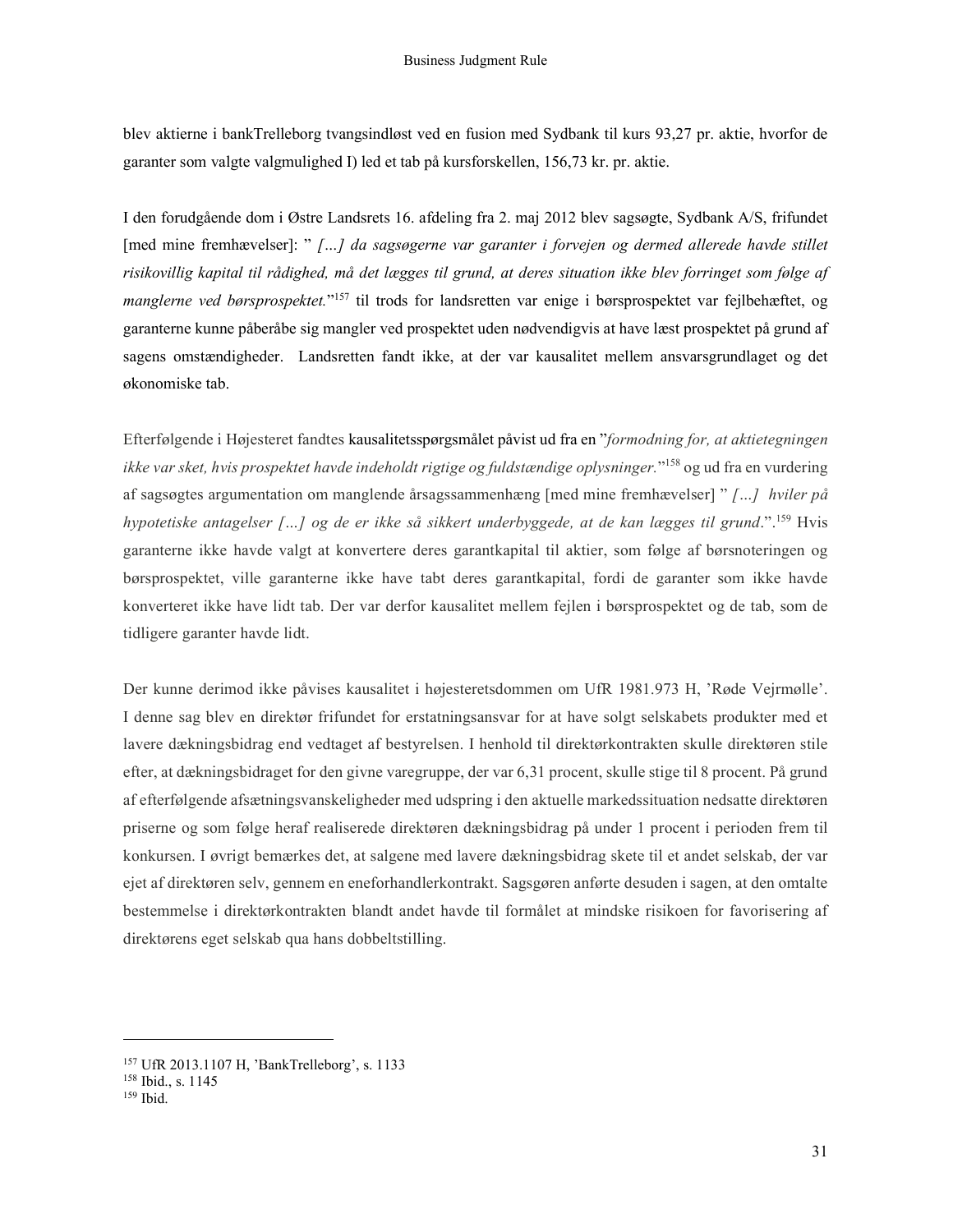Konkursboet sagsøgte derfor direktøren med den begrundelse, at selskabet som følge af direktørens uforsvarlige handlemåde ikke havde opnået det aftalte dækningsbidrag, og konkursboet medsagsøgte det andet selskab med begrundelsen, at der som tale om uberettiget berigelse som følge af eneforhandlerkontrakten. Højesteret var enige I, at direktøren havde handlet kritisabelt og illoyalt overfor bestyrelsens instruks. Direktøren kunne imidlertid påvise, at der i markedet ikke kunne opnås højere priser, og selskabet ikke havde lidt noget tab ved salgene til lavere dækningsbidrag, idet en fastholdelse af de aftalte priser ville have været ensbetydende med, at der ikke havde været nogen omsætning i selskabet, mens der med de lavere priser trods alt blev realiseret en beskeden nettofortjeneste i selskabet. Det vil sige, at direktørens forsvar argumenterede for, at der ikke var nogen kausalitet, der havde ledt frem til et påviseligt tab, hvilket højesteret var enige i. I bedømmelsen lagde Højesteret til grund, at direktøren "har nævnt midlertidige prisnedsættelser over for bestyrelsen, uden at denne har taget afstand herfra, og at han har foretaget nedsættelserne ud fra et loyalt forretningsmæssigt skøn. Selv om det havde været rigtigst, at han i højere grad, end det må antages sket, havde holdt bestyrelsen løbende underrettet om prisudviklingen, findes denne undladelse herefter ikke at have pådraget de indstævnte ansvar.".<sup>160</sup> Højesteret frifandt således direktøren selvom hans handlemåde blev stærkt kritiseret.

Sagerne, UfR 2013.1107 H, BankTrelleborg UfR 1981.973 H, 'Røde Vejrmølle' viser dermed vigtigheden af at efterprøve kausalitetsspørgsmålet.

Fastlæggelsen af bevisbyrden for kausalitet varierer efter fejl eller forsømmelsens karakter. <sup>161</sup>Efter omstændighederne kan kausalitetsspørgsmålet være genstand for enten omvendt eller delt bevisbyrde, hvorved at den, der har udvist culpa, må bevise, at det culpøse forhold ikke var årsag til den indtrådte skade. <sup>162</sup> Kausalitetsbedømmelsen er ikke absolut, da kravene til bevisførelsen for kausalitet kan sættes lavere, hvis der er udvist grov culpa. Her er der en formodning om kausalitet, og dermed delt bevisbyrde.<sup>163</sup>

I landsretsdommen UfR 2017.753 V blev beviset for kausalitet således lempet, fordi revisors fejl i sagen var en grov faglig fejl. I sagen var det usikkert, hvornår og i hvilket omfang det mistede skattemæssige fradrag ville kunne udnyttes, hvorfor der var tvivl om tabets størrelse. Landsretten anførte, at "under hensyn til fejlens grovhed fandt landsretten, at der var grundlag for en lempelse af beviskravene med hensyn til tabets størrelse".<sup>164</sup> Dette viser hvordan kravet til bevisførelsen for kausalitet lempes ved grovere culpa.

<sup>160</sup> UfR 1981.973 H, 'Røde Vejrmølle', s. 981

<sup>&</sup>lt;sup>161</sup> Bo Von Eyben & Helle Isager, *Lærebog i erstatningsret*, DJØF Forlag, 9. udgave, s. 321-327

<sup>&</sup>lt;sup>162</sup> Erik Werlauff, Om bevisbyrden i sager om ledelses- og revisoransvar, Aktuel Erhvervsjura nr. 1/september 2019 <sup>163</sup> Ibid.

<sup>164</sup> UfR 2017.753 V, s. 760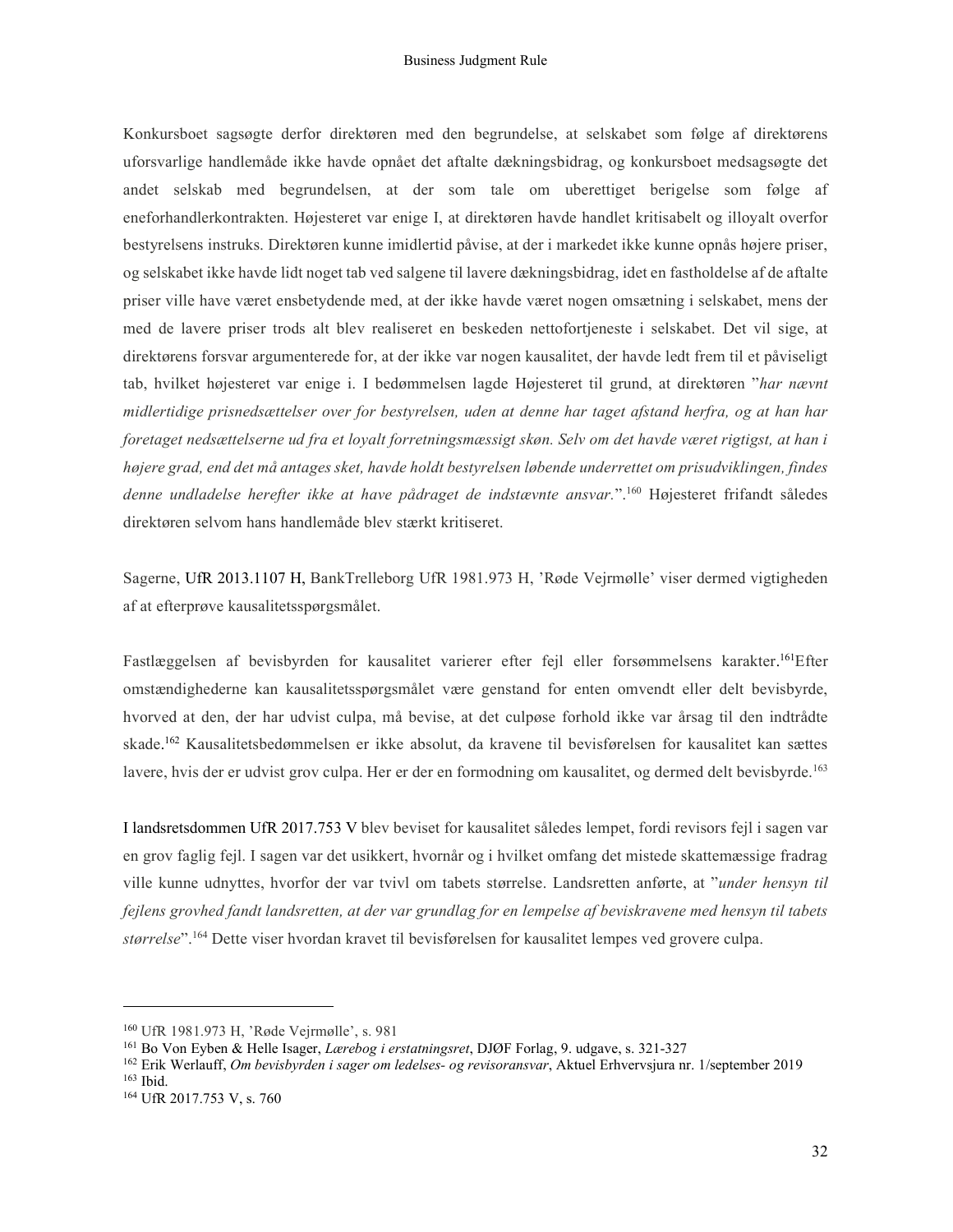#### 3.3.4 Adækvans

Adækvans-spørgsmålet opstår, når det er fastlagt, at en skadevolder har handlet culpøst, og det er antaget, at der kausalitet mellem fejlen eller forsømmelsen og tabet.<sup>165</sup> Den erstatningsretlige grundbetingelse om adækvans benyttes således til at afgrænse, hvilke følger som omfattes af erstatningspligten, når det er fastlagt, at tabet er en følge af skadevolders fejl eller forsømmelse. Der er derfor sammenhæng mellem kausalitetsbetingelsen og adækvans-betingelsen, og der er krav om, at begge betingelser er opfyldt, for at der er juridisk årsagssammenhæng. Hvis en handling eller undladelse, som påfører en skade, kan betegnes som enten atypisk, urimelig eller upåregnelig, ifalder skadevolder efter omstændighederne ikke ansvar. Herved lægges der vægt på, om den skadevoldende handling efter en objektiv bedømmelse kan antages at have forøget risikoen for den skade, der faktisk er indtrådt.<sup>166</sup> Adækvans er således ikke relevant i alle sager, idet betingelsen uden videre er opfyldt.

Hvis en række af flere handlinger eksempelvis kan være årsagen til skade, og skadevolderens uagtsomme handling ikke i sig selv har forøget risikoen for en skade, så vil skaden i stedet anses for en hændelig ulykke. Skaden er dermed ikke påregnelig og derfor heller ikke adækvat.<sup>167</sup>

I den almindelige erstatnings ret findes der flere sager, hvor adækvans-spørgsmålet spiller en rolle, men inden for selskabserstatningsretten har adækvans i praksis ikke en stor rolle, fordi der ikke er mange sager herom. Et eksempel på adækvans finder i UfR 2012.524 H, hvor en afskedigelse, som blev foretaget på en ydmygende måde, medførte psykiske problemer.<sup>168</sup> Her blev denne skade som en påregnelig konsekvens af afskedigelsen. I FED 2010.1 V blev det modsat ikke anset som adækvat, at en jagtulykke medførte psykiske problemer for skadelidte.<sup>169</sup>

<sup>&</sup>lt;sup>165</sup> Bo Von Eyben & Helle Isager, *Lærebog i erstatningsret*, DJØF Forlag, 9. udgave, s. 327-328

<sup>166</sup> Jens Krenchel & Søren Hansen, Dansk selskabsret 2, Karnov Group Denmark, 5. udgave., s. 701

<sup>&</sup>lt;sup>167</sup> Bo Von Eyben & Helle Isager, *Lærebog i erstatningsret*, DJØF Forlag, 9. udgave, s. 309-310

<sup>&</sup>lt;sup>168</sup> Erik Werlauff, *Erstatningsansvar i selskabsforhold – ledelse, ejere, revisor*, Werlauff Publishing, 1. udgave, s. 17 169 Ibid.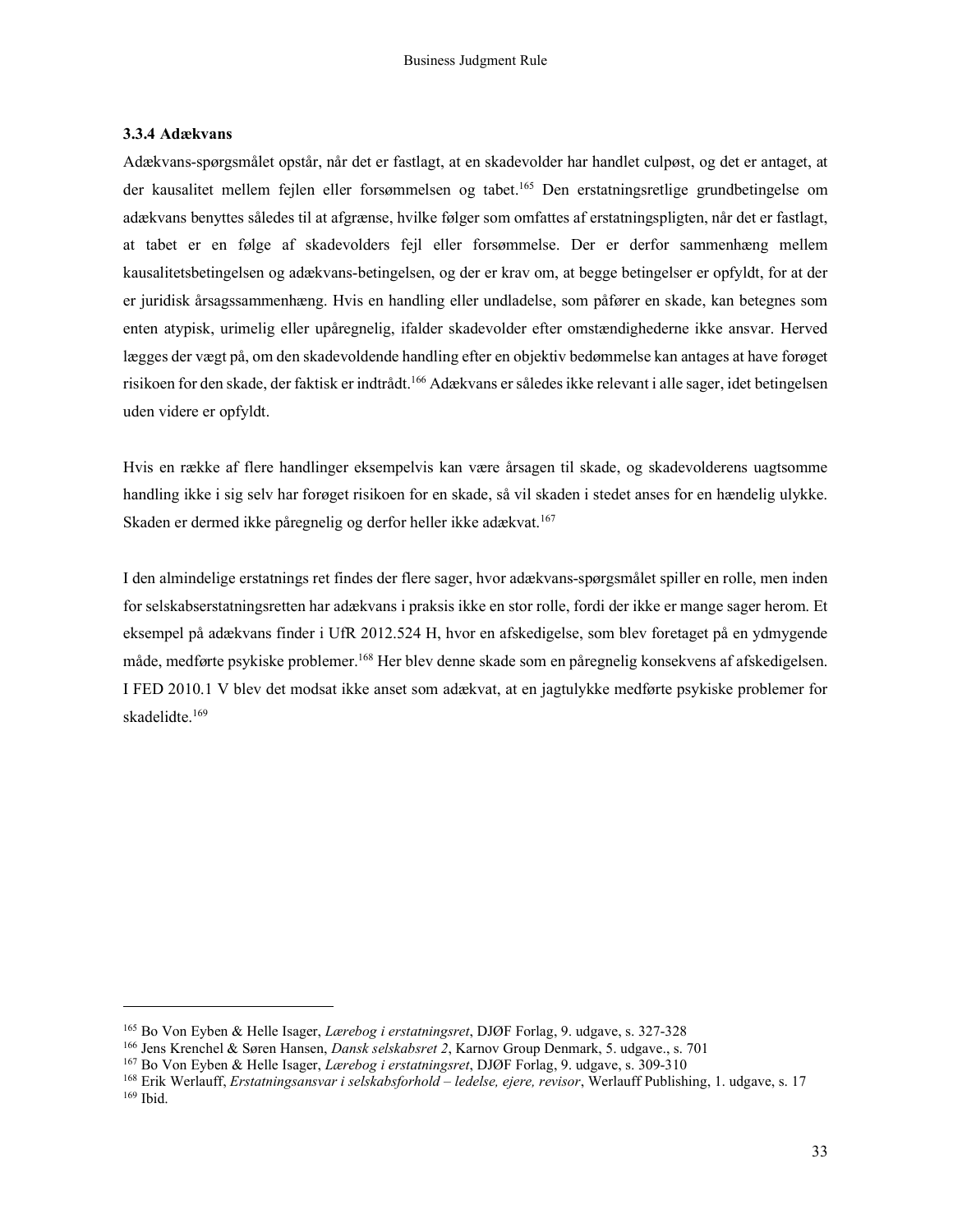# 4. The Business Judgment Rule

#### 4.1 The Business Judgment Rule

#### 4.1.1 Introduktion

I de foregående afsnit er der redegjort for og analyseret ledelsens pligter og handlingsnorm samt betingelserne for erstatningsansvar med vægt på culpavurderingen. I afhandlingens følgende afsnit vil der med afsæt i de foregående afsnit redegøres for og analyseres betydningen af 'the Business Judgment Rule', eller på dansk 'den forretningsmæssige skønsmargin',<sup>170</sup> for ledelsens erstatningsansvar ved fortsat drift af et kapitalselskab i økonomiske vanskeligheder.

Lad os kort vende tilbage til følgende fra afsnit 3.1 Erstatningsretten i kapitalselskabsforhold og de grundlæggende betingelser for ansvar: "Det er både ledelsens ret og pligt at videreføre et selskab i finansiel krise og forsøge at overvinde denne, men ledelsen må ikke pådrage selskabet yderligere forpligtelser, som det realistisk ikke kan dække. Ledelsens ansvar for selskabets forsvarlige kapitalberedskab indebærer også et ansvar for driften og dermed en pligt til at standse dets virksomhed, når en forsvarlig videreførelse ikke længere er mulig."<sup>171</sup> I dette afsnit blev det dermed fastslået, at, at der i selskabserstatningsretten kan være et erstatningsansvar for ledelsen ved videreførelse af et kapitalselskab i økonomiske vanskeligheder, når ledelsen burde indse at videreførelse af selskabet er håbløst og kreditorerne vil lide tab ved yderligere kreditoptagelse, såfremt de grundlæggende betingelser for erstatningsansvar i øvrigt er til stede.

Lad os dernæst også vende tilbage til følgende fra afsnit 3.3.1 Culpa [med mine fremhævelser]: "Domstolene synes således at vise en vis tilbageholdenhed med at foretage en vurdering af de forretningsmæssige skøn, som ledelsen har foretaget, når dispositioner er foretaget i selskabets interesse. Selv i en for selskabet vanskelig økonomisk situation antages ledelsen at være berettiget til at søge at vende udviklingen, såfremt det sker på en efter omstændighederne forsvarlig måde. […] Hvis ledelsen har været i en interessekonflikt, sådan at dispositionerne ikke nødvendigvis kun er båret af selskabets interesser, synes efterprøvelsen af dispositionernes retsmæssighed dog at blive skærpet."<sup>172</sup> I afsnittet blev det således på et overordnet niveau fastlagt, at ledelsens beslutninger, eller nærmere forretnings-mæssige skøn, om fortsættelse af driften eller om at undlade at stoppe driften, som efterfølgende viser sig at være tabsgivende, kan ikke føre til ansvar, hvis de er truffet i selskabets interesse og på et forsvarligt grundlag.

Det er netop domstolenes tilbageholdenhed, eller forsigtighed, med at foretage en vurdering af, eller tilsidesættelse af, ledelsens forretningsmæssige skøn som kaldes for 'the Business Judgment Rule'.

<sup>170</sup> Erik Werlauff, Selskabsret, Karnov Group Denmark, 11. udgave, s. 681

<sup>171</sup> Lovforslag nr. 170 af 25-03-2009 Forslag til lov om aktie- og anpartsselskaber (selskabsloven), til § 115

<sup>&</sup>lt;sup>172</sup> Udvalget til Modernisering af Selskabsretten, Betænkning nr. 1498/2008: Modernisering af selskabsretten, s. 38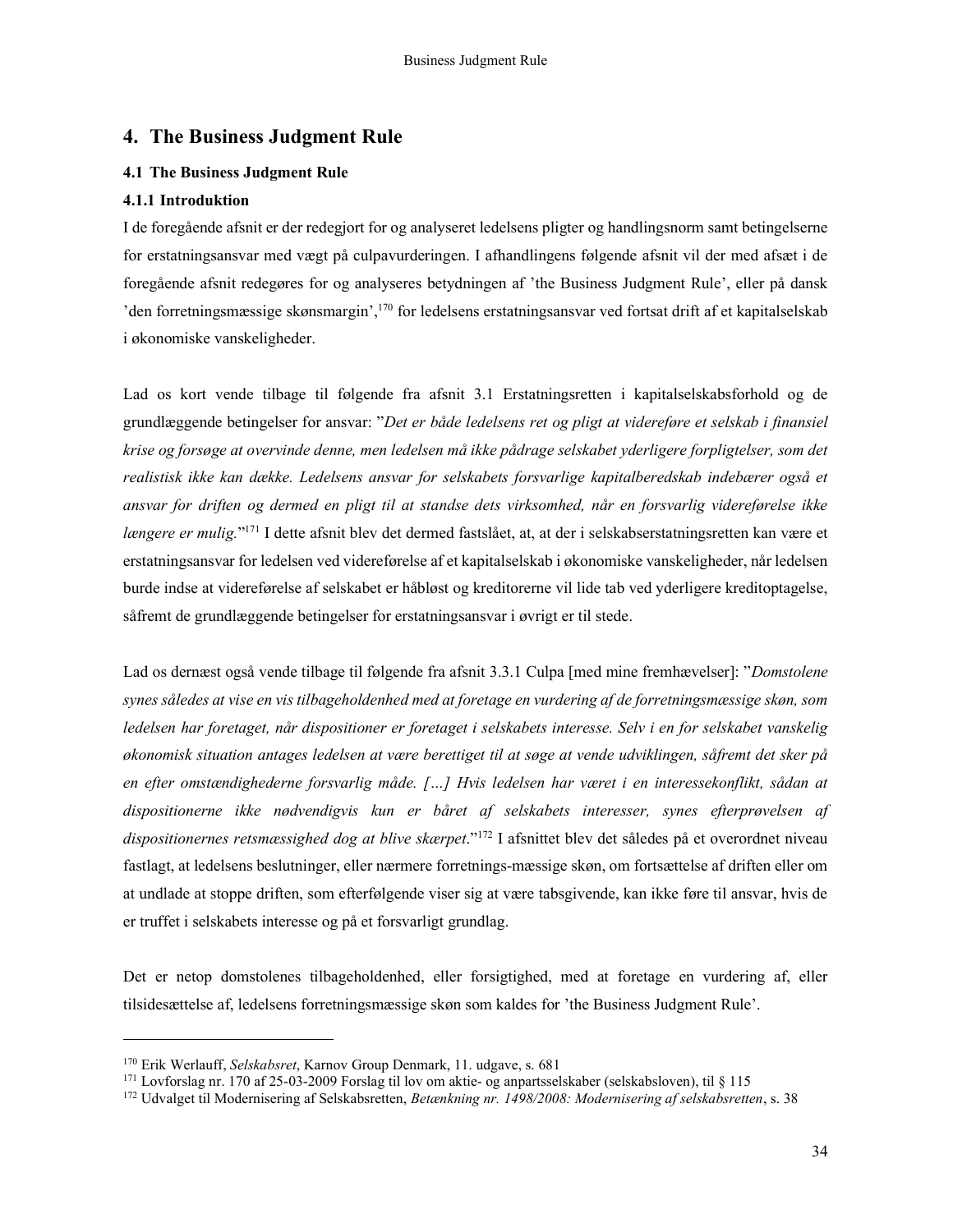'The Business Judgment Rule' er kendt fra engelsk-amerikansk common law retspraksis, hvor reglen har sin oprindelse.<sup>173</sup> Her er reglen den mest fremtrædende regel for domstolsprøvelse under selskabslovgivningen i blandet andet USA. Fordi 'the Business Judgment Rule' beskytter en skønsmæssige beslutning truffet af selskabets ledelse mod efterprøvelse af beslutningen, medmindre det kan sandsynliggøres, at ledelsens har tilsidesat sit tillidshverv, eller at beslutningstagningen er plettet, såsom ved inhabilitet eller illoyalitet.<sup>174</sup>

Reglen hviler således på en betragtning om, at beslutninger, der set i bagklogskabens ulideligt klare lys er tabsgivende for selskabet, ikke nødvendigvis skal være ansvarspådragende for ledelsen. Hertil også en betragtning om ledelsen må være nærmere end domstolene til at træffe de skønsmæssige forretningsmæssige beslutninger, <sup>175</sup> eksempelvis som anført af 'the Michigan Supreme Court' i sagen 'Dodge v. Ford Motor Co., 170 N.W. 668, 682 (1919)' følgende: "Judges are not business experts". Reglen er en retningslinje og de enkelte jurisdiktioner har således gennem tiden formuleret reglen med en vis divergens i ordlyden.<sup>176</sup>

En af de mest indflydelsesrige og toneangivende domstole for selskabsret i USA er the Delaware Court of Chancery og the Delaware Supreme Court i Delaware-delstaten. Mere end 1.000.000 selskaber, heriblandt mere end 66 procent af alle Fortune 500 selskaber, er registeret i Delaware.<sup>177</sup> I Delaware-delstaten tager 'the Business Judgment Rule' udgangspunkt i 'the Aronson formulation'.<sup>178</sup> Højesteret i delstaten, 'the Delaware Supreme Court', formulerede 'the Business Judgment Rule' i sagen 'Aronson v. Lewis, 473 A.2d 805, 812 (1984)' som følgende [med mine fremhævelser]: "It is a presumption that in making a business decision the directors of a corporation acted on an informed basis, in good faith and in the honest belief that the action taken was in the best interests of the company. Absent an abuse of discretion, that judgment will be respected by the courts. The burden is on the party challenging the decision to establish facts rebutting the presumption."

Formuleringen skal ses i forhold til the Delaware General Corporation Law's § 141(a): "The business and affairs of every corporation organized under this chapter shall be managed by or under the direction of a board of directors, except as may be otherwise provided in this chapter or in its certificate of incorporation".<sup>179</sup>

<sup>173</sup> Janus Høy, Bestyrelsens ansvar – med særligt fokus på finansielle virksomheder, Karnov Group Denmark, 1. udgave, s. 239

 $174$  Bernard S. Sharfman, The Importance of the Business Judgment Rule, New York University - Journal of Law & Business, Volume 14, No. 1, s. 28-29

<sup>&</sup>lt;sup>175</sup> Jan S. Christensen, *Kapitalselskaber – Aktie og anpartsselskabsret*, Karnov Group Denmark, 6. udgave, s. 692-693

<sup>&</sup>lt;sup>176</sup> Janus Høy, Bestyrelsens ansvar – med særligt fokus på finansielle virksomheder, Karnov Group Denmark, 1. udgave, s. 239

<sup>&</sup>lt;sup>177</sup> Delaware, *About the Division of Corporations*, https://corp.delaware.gov/aboutagency/, sidst hentet den 29-12-2021.

<sup>&</sup>lt;sup>178</sup> Bernard S. Sharfman, *The Importance of the Business Judgment Rule*, New York University – Journal of Law & Business, Volume 14, No. 1, s. 47

<sup>179</sup> Ibid., s. 43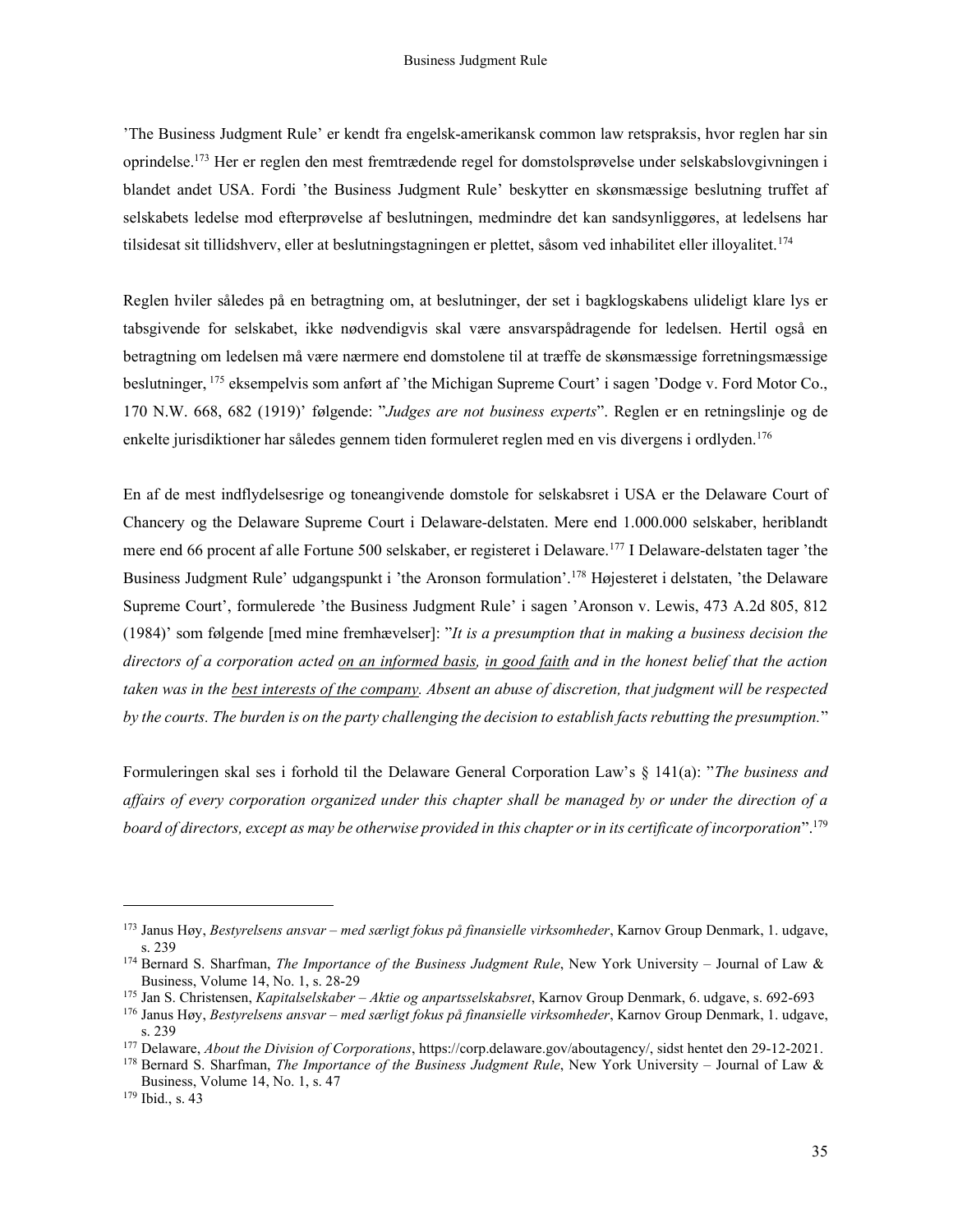Heraf kan følgende betingelser udledes: I) "On an informed basis", II) "In good faith", og III) "Best interest of the Company", som kan oversættes til følgende: I) På et rationelt og oplyst grundlag, II) I god tro, og III) i selskabets interesse. Hermed kan det fastslås, at selskabets ledelse grundlæggende og helt overordnet set har en pligt til at træffe deres beslutninger på et rationelt og oplyst grundlag i god tro i selskabets interesse før 'the Business Judgment Rule' finder sin anvendelse i 'Delaware Court of Chancery' og 'Delaware Supreme Court'.

'The Business Judgment Rule' anses efter denne anvendelse i Delaware-delstaten som en såkaldt 'standard of liability', ansvarsstandard, hvor sagsøgeren har bevisbyrden for at bevise ledelsens har tilsidesat sine tillidshverv, eller at beslutningstagningen er plettet, såsom ved inhabilitet eller illoyalitet med videre.<sup>180</sup> Hvis ikke det kan sandsynliggøres, at der foreligger brud i sådanne henseende, vil domstolene anvende 'the Business Judgment Rule' i sin vurdering. Hvis det omvendt kan sandsynliggøres af sagsøgeren, at der foreligger brud i sådanne henseende, har ledelsen bevisbyrden for, at beslutningen var truffet i selskabets interesse og på et forsvarligt grundlag i god tro før domstolene vil anvende reglen i sin vurdering.

Hermed må 'the Business Judgment Rule' knytte sig til spørgsmålet om ansvarsgrundlag, herunder culpavurderingen i dansk ret.

#### 4.1.2 Fejl og fejlskøn – Den forretningsmæssige skønsmargin

Med introduktionen til 'the Business Judgment Rule' i det foregående afsnit er det herefter relevant at redegøre for og analysere reglens anvendelse i dansk ret. I dansk ret findes der ikke en skreven regel, hvori anvendelsen af 'the Business Judgment Rule' anerkendes, hvorfor reglen i dansk ret må blive præciseret i retspraksis.<sup>181</sup>

'The Business Judgment Rule' i Danmark er anerkendt af domstolene<sup>182</sup>, men i nyere tid med Højesterets dom UfR 2019.1097 H 'Capinordic' er reglen blevet mere fasttømret som princip.<sup>183</sup>. Højesterets udtalte således i sagen om 'Capinordic', at der [med mine fremhævelser]: " [...] der bør udvises forsigtighed med at tilsidesætte det forretningsmæssige skøn." 184

Hertil må man rejse spørgsmålet, om i hvilket omfang ledelsen i et selskab ansvarsfrit kan foretage forretningsmæssige fejlskøn, og hvad der er afgørende for bedømmelsen af et forsvarligt beslutningsgrundlag i sager om fortsat drift af et selskab i økonomiske vanskeligheder, hvilket der forsøges undersøgt.

<sup>&</sup>lt;sup>180</sup> Janus Høy, Bestyrelsens ansvar – med særligt fokus på finansielle virksomheder, Karnov Group Denmark, 1. udgave, s. 248

<sup>181</sup> Ibid., s. 253

<sup>&</sup>lt;sup>182</sup> Ibid., s. 255. Se også Erik Werlauff, *Bestyrelsens arbejde og ansvar*, Gads Forlag, 3. udgave, s. 45-46.

<sup>183</sup> Erik Werlauff, Selskabsret, Karnov Group Denmark, 11. udgave, s. 681

<sup>184</sup> UfR 2019.1097 H, 'Capinordic', s. 1955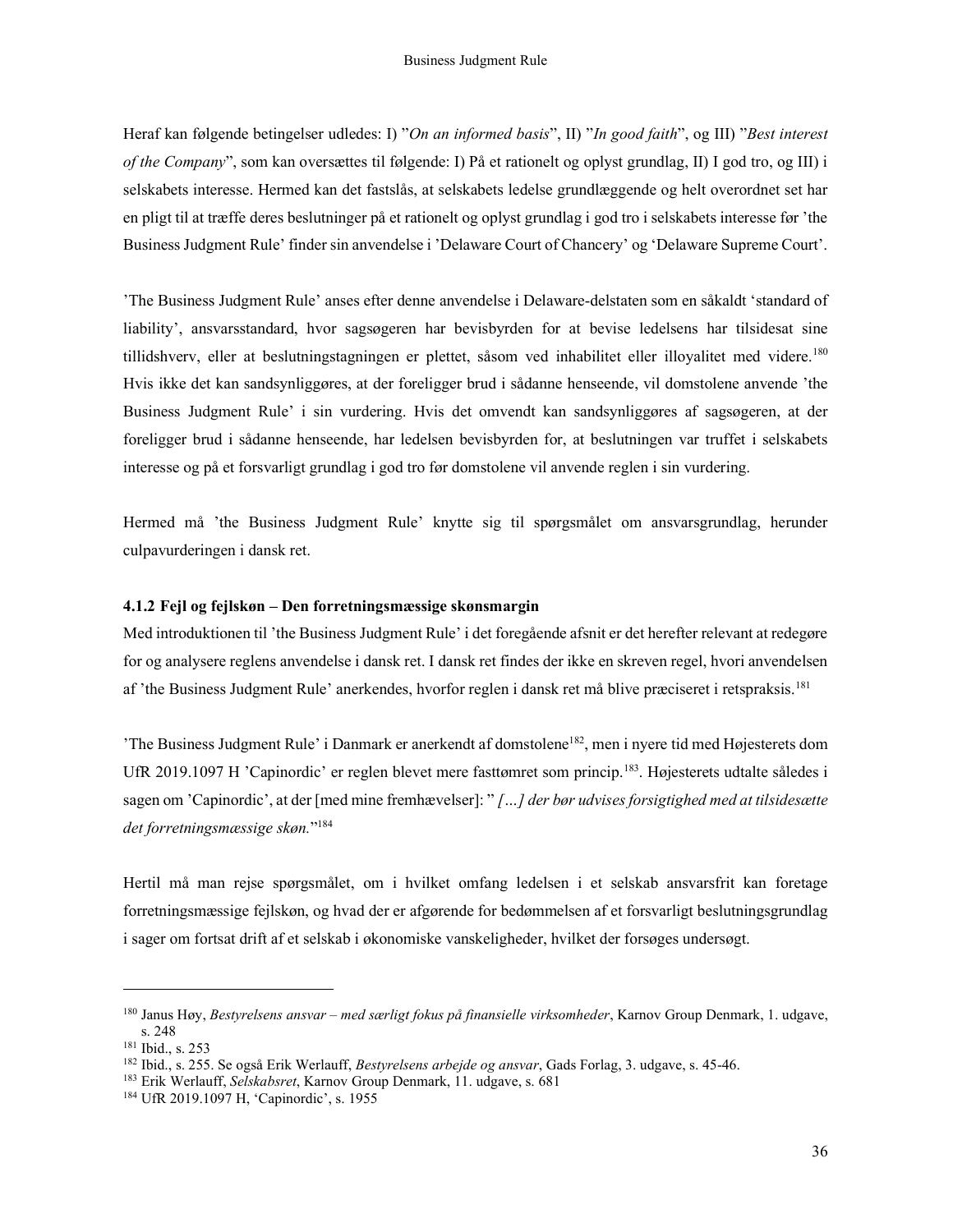Der er i retslitteraturen en bred enighed om, at 'the Business Judgment Rule' finder anvendelse i dansk ret.

I retslitteraturen henviser flere forfattere til Højesteretsdommen UfR 1977.274 H, 'Havemann Stormagasiner', som en af de første ledende domme inden for 'the Business Judgment Rule'.<sup>185</sup> Af andre ledende domme fremhæves Sø- og Handelsretsdommen UfR 1956.990 S, 'Dansk Panama Industri',<sup>186</sup> og Højesteretsdommen UfR 1981.973 H, 'Røde Vejrmølle'.<sup>187</sup>

Af domme i nyere tid, som mere direkte anerkender anvendelsen af 'the Business Judgment Rule' i dansk ret, før UfR 2019.1097 H, 'Capinordic', fremhæves UfR 2013.1312 H, 'Skodsborg Grundejerforening'.<sup>188</sup>

På baggrund af fremhævelserne i retslitteraturen redegøres for og analyseres ovennævnte domme, i kronologisk rækkefølge, med henblik på at vurdere betydningen af 'the Business Judgment Rule' i dansk ret før UfR 2019.1097 H, 'Capinordic', som redegøres for og analyseres i det efterfølgende afsnit.

#### I) UfR 1956.990 S, 'Dansk Panama Industri'

Sø- og Handelsretsdommen 'Dansk Panama Industri' handlede kort fortalt om hvorvidt en ledelse havde tilsidesat sine forpligtelse til at føre tilsyn med selskabets økonomi ved videreførelse af tabsvoldende drift. Sagen handlede med andre ord om bestyrelsen havde fortsat driften ud over 'håbløshedstidspunktet'.

Selskabets økonomiske vanskeligheder begyndte i 1951, hvor selskabet mistede sin hidtidige kundekreds og måtte omlæggesalget, som følge af deponeringsordningen trådte i kraft.<sup>189</sup>

Den 20. juli 1953 standsede selskabet betalingerne til sine kreditorer, og selskabet trådte efterfølgende i likvidation den 30. oktober 1963.<sup>190</sup> Sagsøgeren, likvidatoren af Dansk Panama Industri, påstod, at ledelsen måtte være ansvarlig for tabene som de kreditorer, der havde leveret varer i 1953, havde lidt, idet ledelsen burde have standset driften senest med udgangen af 1952, såfremt de havde ført behørig kontrol med driften.<sup>191</sup>

<sup>&</sup>lt;sup>185</sup> Ole Borch og Torben Vistisen, 30 år efter Havemann, ET 2007.237, s. 4, Claus Berg og Lars B. Langsted, <sup>185</sup> Er bestyrelsesansvaret blevet skærpet?, UfR 1994B.183, s. 184 og Erik Werlauff, Erstatningsansvar i selskabsforhold - ledelse, ejere, revisor, Werlauff Publishing, 1. udgave, s. 73 m.fl.

<sup>&</sup>lt;sup>186</sup> Janus Høy, Bestyrelsens ansvar – med særligt fokus på finansielle virksomheder, Karnov Group Denmark, 1. udgave s. 256

<sup>&</sup>lt;sup>187</sup> Ibid., s. 258, og Jan S. Christensen, Kapitalselskaber – Aktie og anpartsselskabsret, Karnov Group Denmark, 6. udgave, s. 60.

<sup>&</sup>lt;sup>188</sup> Erik Werlauff, Bestyrelsens arbejde og ansvar, Gads Forlag, 3. udgave, s. 43, og Janus Høy, Bestyrelsens ansvar – med særligt fokus på finansielle virksomheder, Karnov Group Denmark, 1. udgave s. 260.

<sup>189</sup> UfR 1956.990 S, s. 992

<sup>190</sup> Ibid.

<sup>191</sup> Ibid., s. 990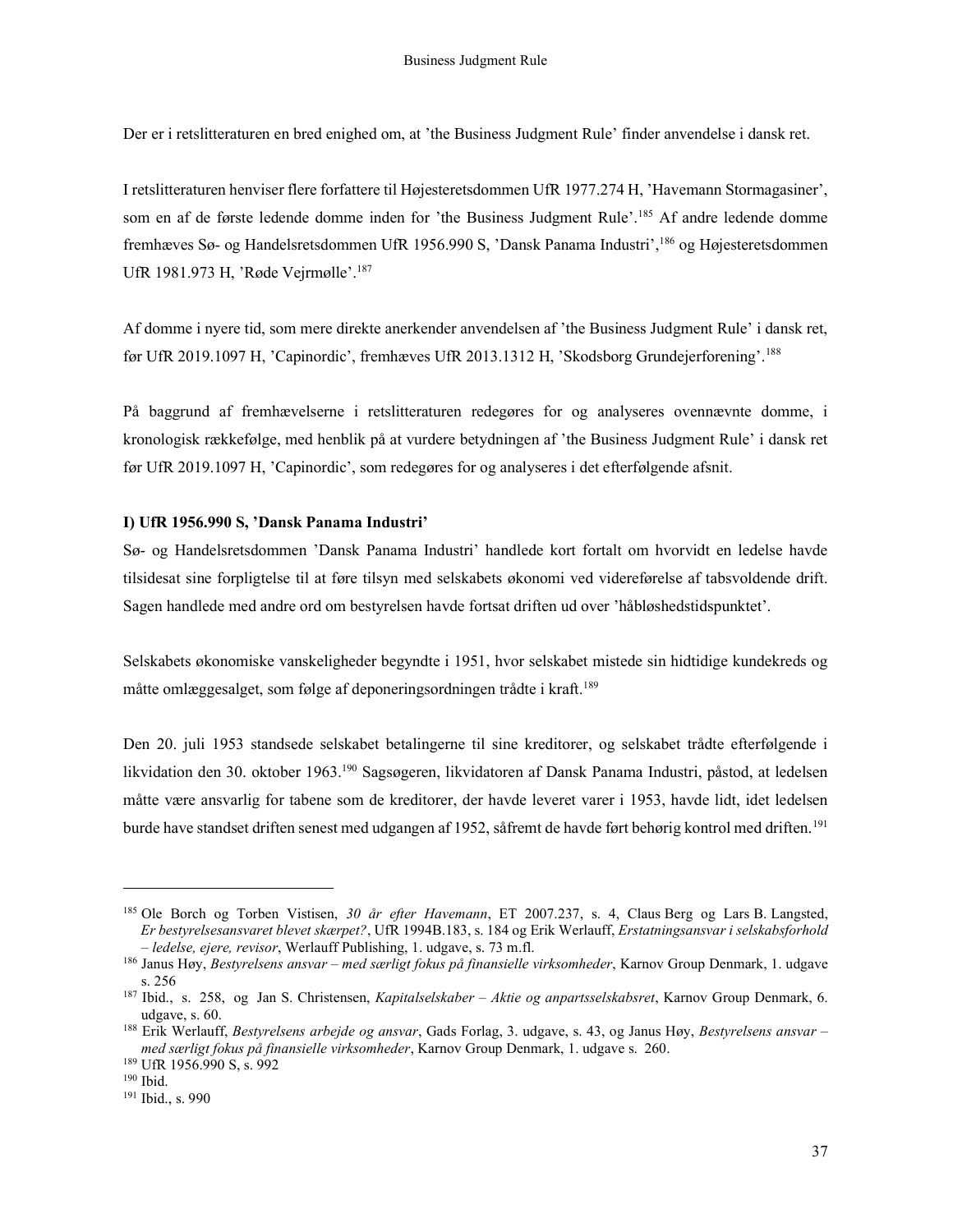Sø- og Handelsretten fandt imidlertid ikke, at ledelsen havde handlet ansvarspådragende. I sin begrundelse udtalte retten, at [med mine fremhævelser]: " [...] når det tages i betragtning, at selskabet stadig havde en betydelig egenkapital, måtte det anses for forretningsmæssigt begrundet, at selskabet forsøgte at klare sig igennem, og der må efter rettens formening kræves et særligt grundlag i retning af letsindige forretningsdispositioner o. l. for at gå ud over aktieselskabshæftelsen og pålægge de sagsøgte et personligt ansvar."<sup>192</sup> Retten fremhævede, at ledelsen i kriseperioden havde fulgt virksomhedens gang nøje,<sup>193</sup> og at der efter sagens oplysninger ikke var støtte for, at der havde fundet unormale forretningsdispositioner sted.<sup>194</sup>

Her kan det bemærkes, at Sø- og Handelsrettens præmisserne må være en henvisning til principperne bag 'the Business Judgment Rule'. I sin vurdering efterprøver Sø- og Handelsretten således om ledelsens beslutning om videreførelse af driften var forretningsmæssigt begrundet, hvilket er i overensstemmelse med betingelsen om det forretningsmæssige skøn skal være træffet på et rationelt og oplyst grundlag i god tro. I øvrigt anførte retten, at der må kræves et særligt grundlag i retning af letsindige forretningsdispositioner før ledelsens kan pålægges et personligt ansvar, hvilket er i overensstemmelse med domstolene vil respektere ledelsens forretningsmæssige skøn medmindre skønnet er åbenlyst uforsvarligt.

#### II) UfR 1977.274 H, 'Havemann Stormagasiner'

Sagen om 'Havemann Stormagasiner' handlede kort fortalt om et selskab i økonomiske vanskeligheder, og ledelsens forretningsmæssige skøn om videreførelse af selskabet, herunder særligt ledelsens forretningsmæssige dispositioner i dagen op til beslutningen om at træde i likvidation som insolvent.

Havemann Lyngby A/S trådte den 18. februar 1975 kl. 16:00 i likvidation som insolvent. Sagsøgeren påstod bestyrelsesformanden og to andre bestyrelsesmedlemmer dømt til at erstatte købesummen for et vareparti, som tidligere på dagen den 18. februar 1975 blev leveret og modtaget af selskabet på kredit. Til støtte herfor anførte det sagsøgeren, at det allerede den 17. februar måtte anses for næsten sikkert, at selskabet skulle træde i likvidation, og at ledelsen derfor burde have givet instruks om, at selskabet ikke mere måtte modtage varer på kredit.<sup>195</sup> Ledelsen havde derfor handlet ansvarspådragende ved at modtage varepartiet den 18. februar 1975.

Sagsøgte påstod imidlertid frifindelse. Til støtte for frifindelsespåstanden henviste sagsøgtes advokat til, at der [med mine fremhævelser]: " […] efter det oplyste, lige til det sidste foregik seriøse forhandlinger med bankerne, det københavnske varehus og med Lyngby Storcenter. Hvis forhandlingerne var lykkedes, ville

<sup>192</sup> UfR 1956.990 S, 'Dansk Panama Industri', s. 992

 $193$  Ibid.

<sup>194</sup> Ibid.

<sup>195</sup> UfR 1977.274 H, 'Havemann Stormagasiner', s. 274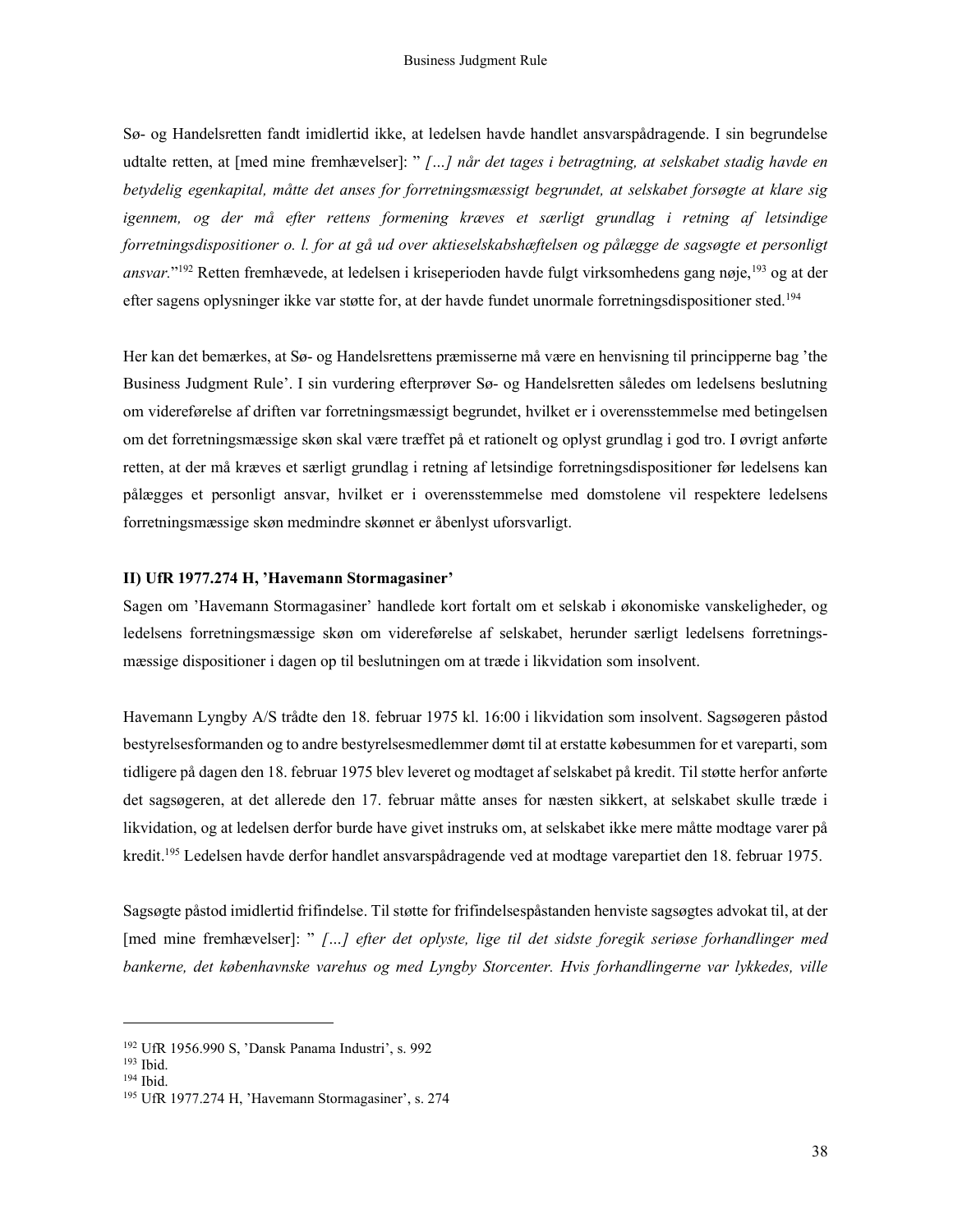forsøget på at redde selskabet alligevel ikke være lykkedes, når det var rygtedes, at man om tirsdagen havde standset modtagelsen af varer."<sup>196</sup> I øvrigt var det selskabets advokater, som havde rådet bestyrelsen til ikke at ændre den normale forretningsgang for varemodtagelse, og herved også råde bestyrelsen til at modtage allerede bestilte varer på kredit, inklusive sagsøgerens levering.<sup>197</sup>

Det forretningsmæssige skøn i sagen knytter sig til ledelsens beslutning om at modtage vareleverancen den 18. februar 1975. Ledelsen afvejede risikoen for ikke at kunne betale for dagens vareleverancer mod risikoen for, at rekonstruktionen ville gå i vasken, fordi en standsning af vareleverancerne ville råbe rekonstruktionsplanerne.<sup>198</sup> Med sin beslutning udsatte ledelsen enkelte leverandører, herunder sagsøger, for en risiko ud fra en vurdering om, at gik det godt, ville det være til fordel for både selskabet selv og selskabets kreditorer og hvis det gik galt, ville det kun gå ud over enkelte kreditorer med begrænsede tab.<sup>199</sup>

Højesteret stadfæstede Sø- og Handelsrettens dom. I Sø- og Handelsretten udtalte retten følgende: "Efter det oplyste må det lægges til grund, at der også om tirsdagen fandt forhandlinger sted med det formål at kunne videreføre selskabet. Allerede af denne grund kan det ikke lægges bestyrelse og direktion til last, at man ikke gav ordre til at standse normal modtagelse af varer, der tidligere var bestilt. I øvrigt findes generalforsamlingen at være indkaldt så hurtigt, som det var muligt, således at der heller ikke i så henseende kan rettes kritik mod de sagsøgte, der herefter vil være at frifinde." $^{200}$ 

I sidste ende handler 'Havemann Stormagasiner' om betydningen af 'the Business Judgment Rule' ved vurderingen af ledelsens erstatningsansvar for fortsat drift af et kapitalselskab i økonomiske vanskeligheder. 'The Business Judgment Rule' nævnes dog ikke direkte i domsbegrundelsen, herunder reglens grund-princip vedrørende domstolenes tilbageholdenhed med tilsidesættelse af ledelsens forretningsmæssige skøn. Højesteret findes således ej heller i sagen at foretage en afvejning af det forretningsmæssige skøn, men derimod blot en prøvelse af beslutningsgrundlaget for det forretningsmæssige skøn. Ud fra domsbegrundelsen kan det fremhæves, at ledelsen i sagen havde handlet i selskabets interesse i god tro og handlet på et rationelt og oplyst grundlag, hvilket desuden er i tråd med de betingelser der stilles for anvendelse af 'the Business Judgment Rule' i amerikansk selskabsret ud fra den tidligere omtalte 'Aronson formulation'.

Domstolenes efterprøvelse af ledelsens forretningsmæssige skøn synes således lempeligere i 'Havemann Stormagasiner' end i 'Dansk Panama Industri', hvor selve det forretningsmæssige skøn til dels efterprøves.

<sup>196</sup> UfR 1977.274 H, 'Havemann Stormagasiner', s. 277

<sup>197</sup> Ibid.

<sup>&</sup>lt;sup>198</sup> Erik Werlauff, Bestyrelsens arbejde og ansvar, Gads Forlag, 2020, 3. udgave, s. 40

<sup>&</sup>lt;sup>199</sup> Ole Borch og Torben Vistisen, 30 år efter Havemann, ET 2007.237, s. 2.

<sup>200</sup> UfR 1977.274 H, 'Havemann Stormagasiner', s. 277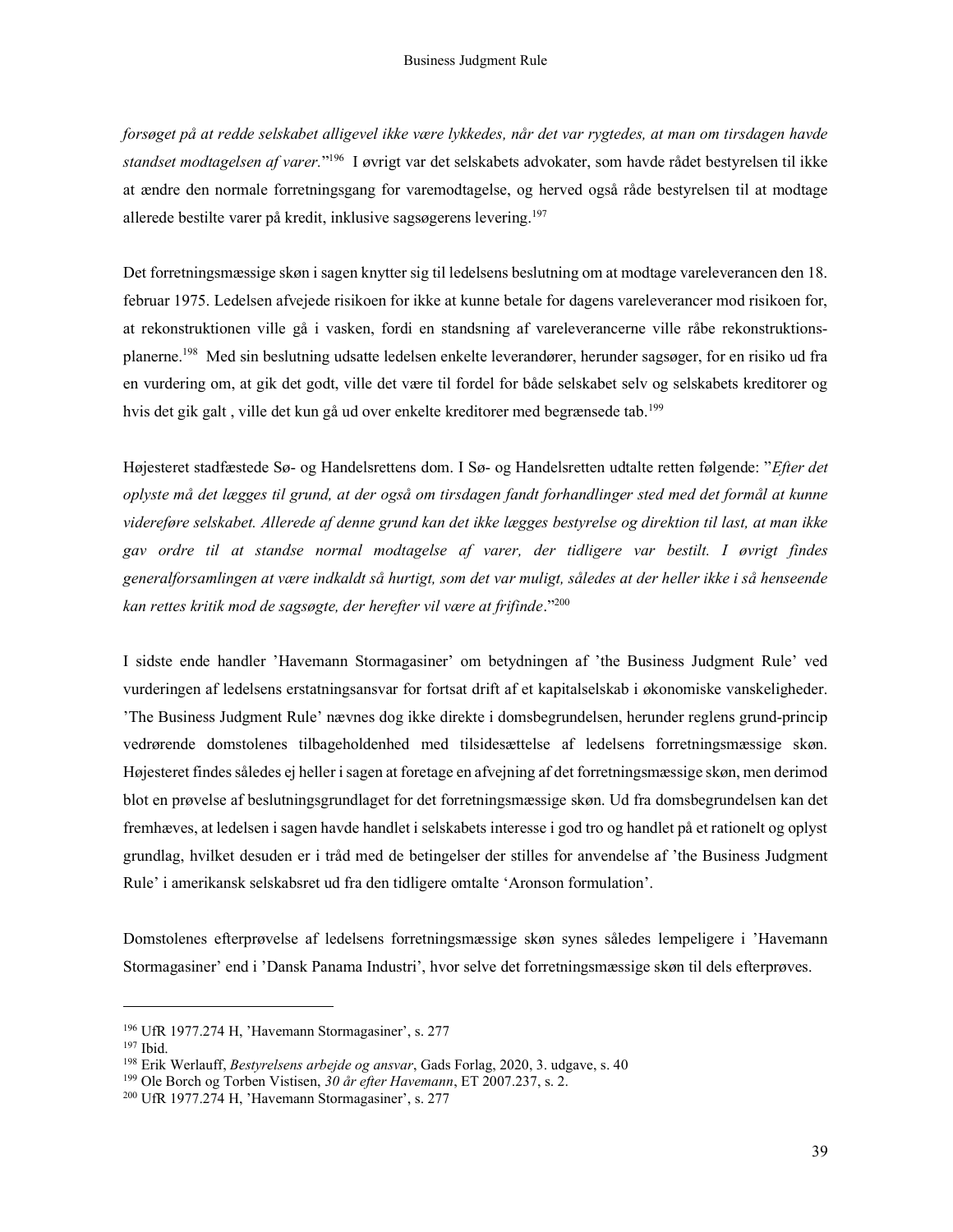I 'Dansk Panama Industri' og 'Havemann Stormagasiner' anvendes 'the Business Judgment Rule' i sager om ledelsens forretningsmæssige beslutning om videreførelse af driften før håbløshedstidspunktets indtræden, eller nærmere om ledelsens forretningsmæssige vurdering af håbløshedstidspunktet ikke var indtrådt. I den forbindelse var det afgørende i sagen om 'Havemann Stormagasiner', at en rekonstruktion var realistisk eller rettere sagt: en rekonstruktion ikke var urealistiske på tidspunktet for den forretningsmæssige disposition. En forøgelse af selskabets underbalance efter håbløshedstidspunktet ville derimod være ansvarspådragende.<sup>201</sup> Marginen for forretningsmæssige fejlskøn er dermed overskredet, hvis håbløshedstidspunktet er indtruffet.<sup>202</sup> Der henvises til kandidatafhandlingens underafsnit 4.1.3 Håbløshedstidspunktet for nærmere herom.

# III) UfR 1977.272 H, 'Røde Vejrmølle'

Den tredje og sidste af de første ledende domme er højesteretsdommen UfR 1977.272 H, 'Røde Vejrmølle'. Højesteretsdommen 'Røde Vejrmølle' er tidligere behandlet i kandidatafhandlingens foregående underafsnit om kausalitetsspørgsmålet. Her fremhæves dommen som retspraksis for manglende kausalitet, fordi selskabet ikke havde lidt noget tab ved salgene til lavere dækningsbidrag, idet en fastholdelse af de aftalte priser ville have været ensbetydende med, at der ikke havde været nogen omsætning i selskabet, medens der med de lavere priser trods alt blev realiseret en beskeden nettofortjeneste i selskabet.

Højesteretsdommen 'Røde Vejrmølle' fremhæves imidlertid også i 'the Business Judgment Rule' henseende.<sup>203</sup> Fordi Højesteret i sin bedømmelse af frifindelse blandt andet lagde til grund, at "... han har foretaget nedsættelserne ud fra et loyalt forretningsmæssigt skøn."<sup>204</sup>. Retten fandt derved, at direktøren havde handlet i selskabets bedste interesse til trods for hans inhabilitet. Højesteret tilsidesatte ikke direktørens forretnings-mæssige skøn i tråd med reglens grund-princip, men direktørens dobbeltrolle medførte imidlertid omvendt bevisbyrde som følge af den tilhørende inhabilitet. Højesteret efterprøvede således om direktøren havde handlet i selskabets interesse eller ej. I sagen var direktøren dog i stand til at løfte denne bevisbyrde.<sup>205</sup> Det påhviler således sagsøgte en pligt til at sandsynliggøre, at de efter bedste skøn varetog selskabets interesse, såfremt der findes kompromitterende forhold, såsom inhabilitet i sagen om 'Røde Vejrmølle'.

Højesteretsdommene 'Røde Vejrmølle' og 'Havemann Stormagasiner' viser også, at 'the Business Judgment Rule' ligeledes kan finde anvendelse på enkelte forretningsmæssige dispositioner og ikke kun på generel forøgelse af underbalancen, som i 'Dansk Panama Industri'.

<sup>201</sup> UfR 2007.497 H, 'Calypso Verdensrejser' og UfR 1998.117 H, 'OKStimist'

<sup>&</sup>lt;sup>202</sup> Erik Werlauff, Bestyrelsens arbejde og ansvar, Gads Forlag, 2020, 3. udgave, s. 41

<sup>&</sup>lt;sup>203</sup> Jan S. Christensen, *Kapitalselskaber – Aktie og anpartsselskabsret*, Karnov Group Denmark, 6. udgave, s. 694 og Janus Høy, Bestyrelsens ansvar – med særligt fokus på finansielle virksomheder, Karnov Group Denmark, 1. udgave, s. 258.

<sup>204</sup> UfR 1977.272 H, 'Røde Vejrmølle', s. 981

<sup>205</sup> Ibid., s. 980-981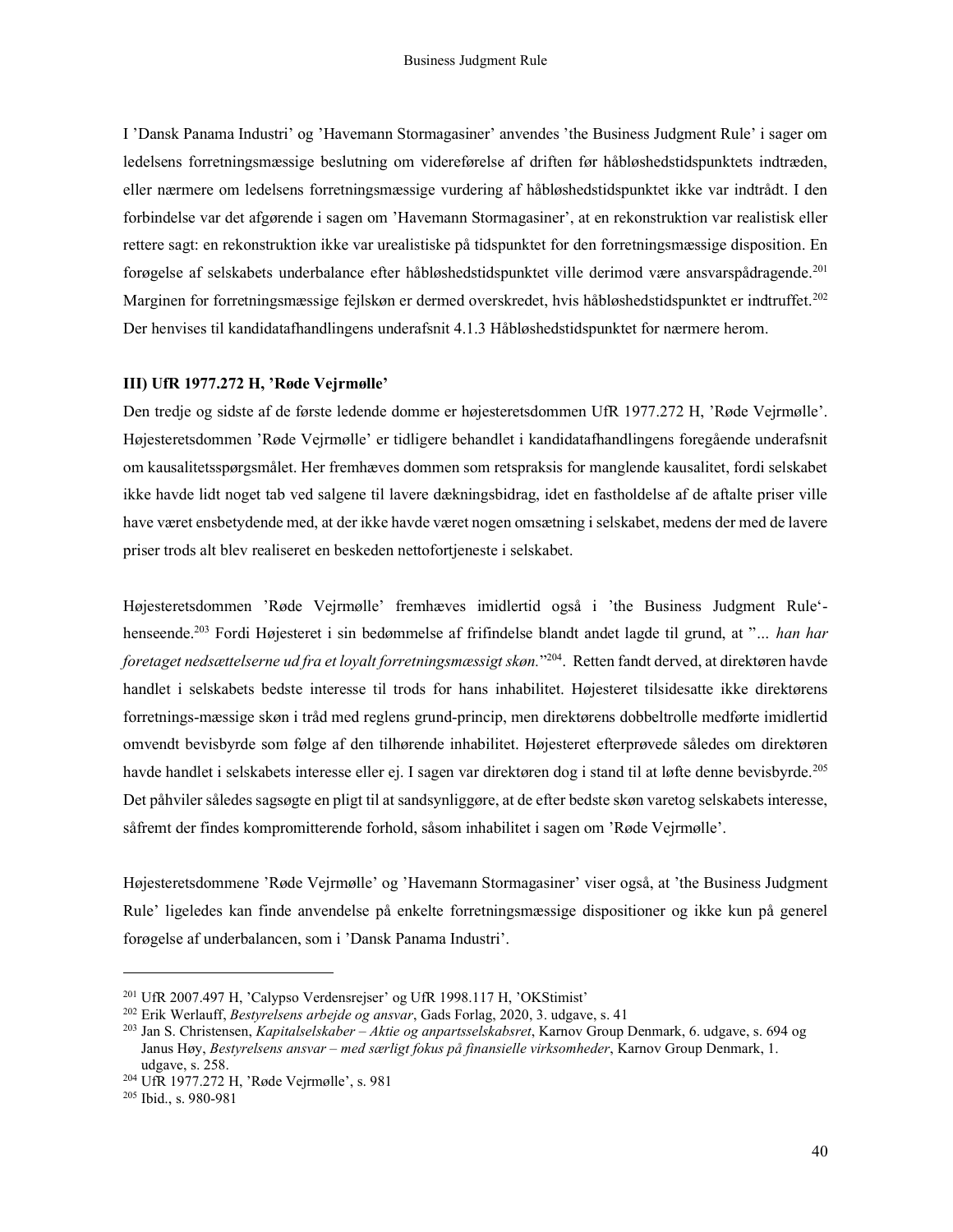#### IV) UfR 2013.1312 H, 'Skodsborg Grundejerforening'

'The Business Judgment Rule' anerkendes mere direkte i nyere retspraksis, herunder i Højesteretsdommen UfR 2013.1312 H, 'Skodsborg Grundejerforening'. Højesteret udtalte således følgende i sin domsbegrundelse: "Hvis bestyrelsen disponerer ud fra et rimeligt beslutningsgrundlag, vil fejlskøn som udgangspunkt ikke være ansvarspådragende for bestyrelsens medlemmer."<sup>206</sup>

Indledningsvist skal det bemærkes, at 'Skodsborg Grundejerforening' handlede om bestyrelsesmedlemmer i en grundejerforening, som er en ikke-erhvervsdrivende enhed, og som ikke er omfattet af selskabsloven.<sup>207</sup> Præjudikatværdien af dommen må derfor anvendes med forsigtighed i direkte relation til kapitalselskaber.<sup>208</sup> Omvendt er Højesterets præmis jævnfør oven for udformet således, at det må antages, at den er udtryk for en almindelig grundsætning, som også vil gælde i kapitalselskabssammenhæng.<sup>209</sup> Den væsentligste forskel ved overførsel til kapitalselskabssammenhænge må være kravene til et rimeligt beslutningsgrundlag

Af rettens præmis kan det derfor udledes, at hvis ledelsen forretningsmæssige beslutningen er foretaget ud fra en forsvarlig beslutning, så vil fejlskøn ikke være ansvarspådragende. I øvrigt lægges der af retten vægt på en efterprøvelse af beslutningsgrundlaget og ikke en efterprøvelse af selve beslutningen. Domstolene vil således som udgangspunkt være tilbageholdende med at efterprøve selve den forretningsmæssige beslutning. Rettens præmis minder således i højere grad om 'Havemann Stormagasiner' end 'Dansk Panama Industri'.

Om bestyrelsesansvaret i en grundejerforening bemærkede Højesteret i øvrigt, at [med mine fremhævelser]: " […] at et medlem af bestyrelsen kan blive erstatningsansvarlig for en retsstridig, tabsforvoldende disposition, der kan tilregnes den pågældende som forsætlig eller uagtsom. […] Bestyrelsen har pligt til at handle i foreningens interesse".<sup>210</sup> Retten henviser hermed til den almindelige culpa-standard, som også er gældende for ledelsen i kapitalselskaber.

Højesteretsdommen om 'Skodsborg Grundejerforening' handlede kort fortalt om bestyrelsen havde anket en byretsdom mod Rudersdal Kommune på foreningens vegne. I landsretten tabte foreningen, og foreningen blev dømt til at betale sagsomkostningerne for landsretten, hvilket foreningen ikke havde økonomi til at betale. Rudersdal Kommune sagsøgte herefter bestyrelsen med påstand om bestyrelsens skulle pålægges et personligt ansvar for sagsomkostningerne.

<sup>206</sup> UfR 2013.1312 H, 'Skodsborg Grundejerforening', s. 1322

<sup>&</sup>lt;sup>207</sup> Lovbekendtgørelse nr. 1952 af 11-10-2021 Lov om aktie- og anpartsselskaber (selskabsloven), § 1

<sup>&</sup>lt;sup>208</sup> Janus Høy, Bestyrelsens ansvar – med særligt fokus på finansielle virksomheder, Karnov Group Denmark, 1. udgave, s. 261

<sup>&</sup>lt;sup>209</sup> Erik Werlauff, Bestyrelsens arbejde og ansvar, Gads Forlag, 2020, 3. udgave, s. 43

<sup>210</sup> UfR 2013.1312 H, 'Skodsborg Grundejerforening', s. 1321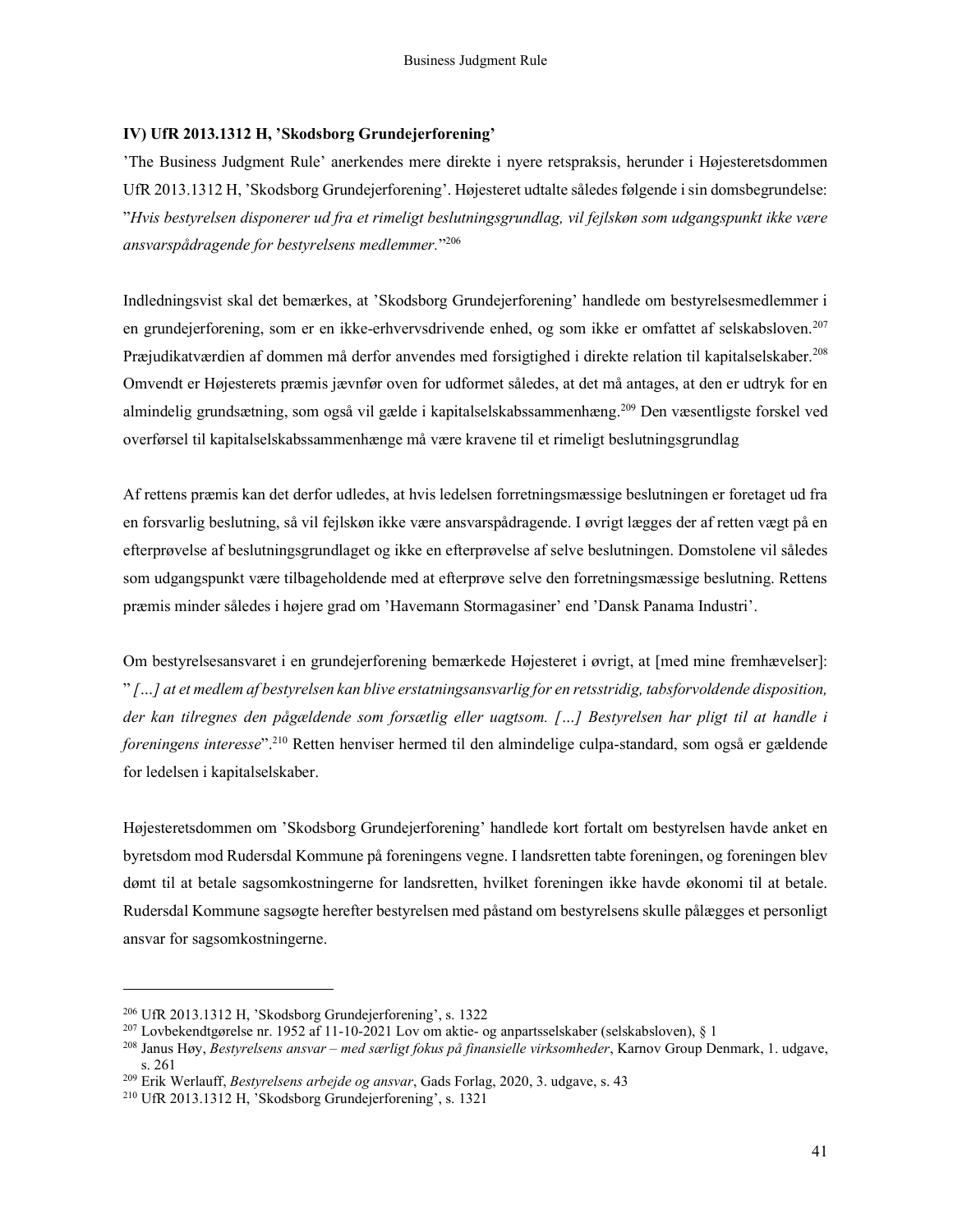Højesteret frifandt bestyrelsen for erstatningsansvar, fordi bestyrelsen havde handlet ud fra et rimeligt beslutningsgrundlag, blandt andet med henvisning til [med mine fremhævelser]: "Advokaten [foreningens advokat] havde rådgivet bestyrelsen om, at foreningen havde en god sag, og skulle foreningen alligevel tabe sagen, antog bestyrelsen i lyset af den nævnte maksimering og de anslåede omkostninger til modparterne i værste fald, at det var forsvarligt at anlægge sagen.". <sup>211</sup> Højesteret frifandt bestyrelsen til trods for retten fandt, at [med mine fremhævelser]: "A og B [bestyrelsesmedlemmerne] måtte ved beslutningen om anke forvente, at G [foreningen] ikke ville være i stand til at dække sagsomkostningerne, hvis byrettens dom blev stadfæstet og foreningen pålagt at betale yderligere sagsomkostninger for landsretten, således som det skete." 212

Højesteretsdommene 'Dansk Panama Industri', 'Havemann Stormagasiner', 'Røde Vejrmølle', og 'Skodsborg Grundejerforening' viser således, at 'the Business Judgment Rule' finder anvendelse i dansk ret. Anvendelsen af 'the Business Judgment Rule' knytter sig til spørgsmålet om ansvarsgrundlag, det vil sige culpavurderingen.

I sin ansvarsvurdering foretager domstolene således en efterprøvelse af om ledelsens har truffet sin beslutning på et forsvarligt beslutningsgrundlag. Er dette tilfældet, går ledelsen fri for ansvar, også selvom den forretningsmæssige beslutning bærer præg af en kalkuleret risiko.<sup>213</sup> Der udvises i nogle tilfælde en høj grad af tilbageholden med at efterprøve selve det forretningsmæssige skøn, eksempelvis 'Havemann Stormagasiner', mens der i andre tilfælde til dels foretages en efterprøvelse af om selve skønnet ud fra en samlet vurdering er forsvarligt, eksempelvis, 'Dansk Panama Industri'.

Ledelsens kan dermed kun som udgangspunkt ikke ifalde ansvar for forretningsmæssige beslutninger, der senere viser sig at være tabsvoldende. Helt grundlæggende skal den beslutningen være truffet på et forsvarligt beslutningsgrundlag, og være truffet i selskabets interesse før 'the Business Judgment Rule' kan påberåbes. Hertil viser retspraksis, at ledelsens som udgangspunkt har en ganske bred margin for fejlskøn.

Hermed kan det konkluderes, at 'the Business Judgment Rule' har en betydning ved domstolenes culpavurdering i spørgsmål om ledelsesansvar, herunder i sager om ledelsens erstatningsansvar for fortsat drift af kapitalselskaber i økonomiske vanskeligheder. Domstolenes anvendelse af 'the Business Judgment Rule' minder overordnet set om den tidligere nævnte amerikanske anvendelse af reglen som en 'standard of liability', dog må de danske domstole i nogle sager synes til dels også at efterprøve det forretningsmæssige skøn.

<sup>211</sup> UfR 2013.1312 H, 'Skodsborg Grundejerforening', s. 1312

<sup>212</sup> Ibid.

<sup>213</sup> UfR 1977.274 H, 'Havemann Stormagasiner', og UfR 2013.1312 H, 'Skodsborg Grundejerforening'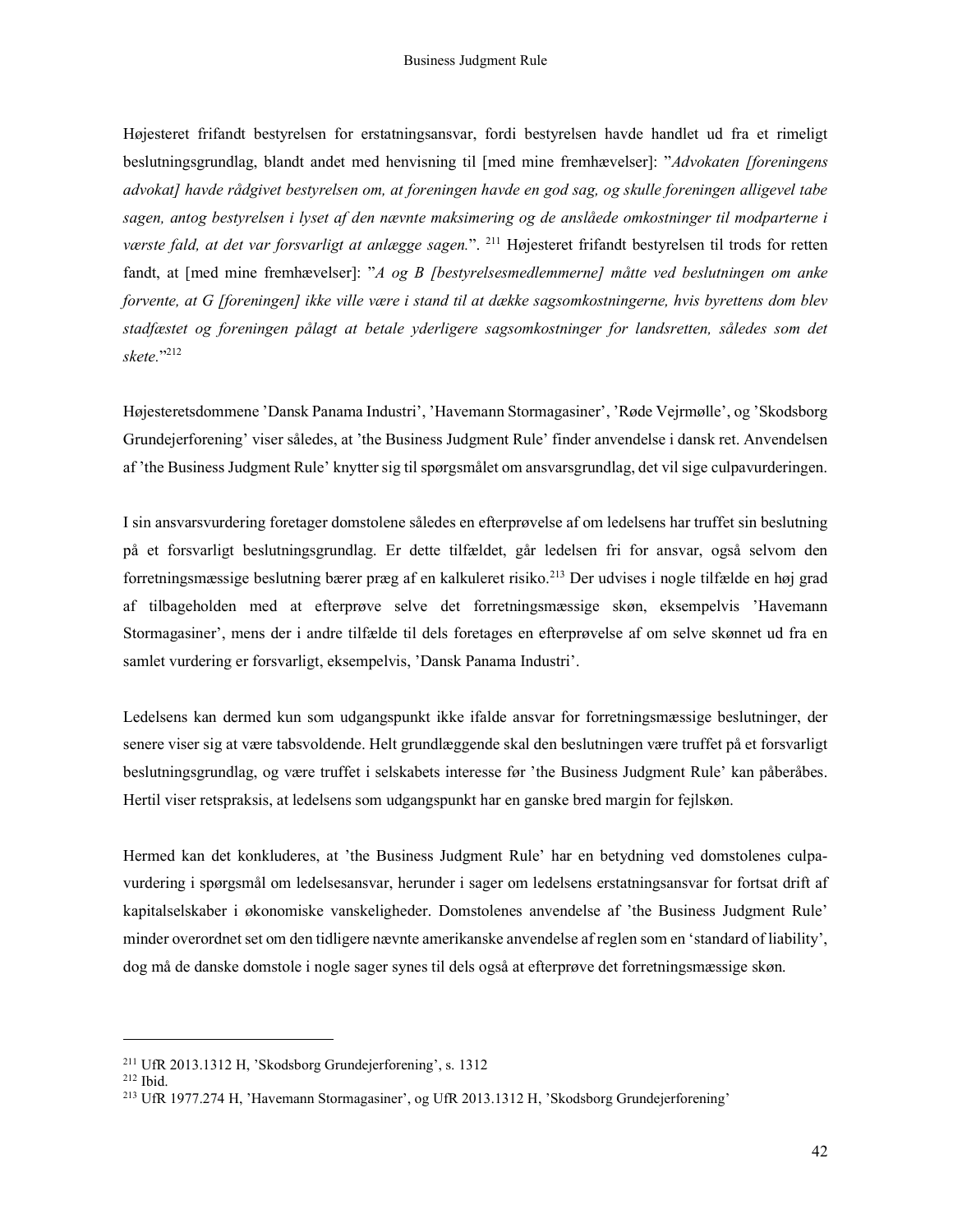Reglen er derfor ikke nødvendigvis det samme direkte grundlag for ansvarsfrihed i dansk ret som i amerikansk ret. Ledelsens har således ikke krav på, at domstolene udviser tilbageholdenhed med at efterprøve selve skønnet. Anvendelsen af 'the Business Judgment Rule', eller nærmere betydningen af reglen, er ikke fuldstændig ens fra sag til sag. Her må dog tages forbehold for, at ikke to situationer er ens, og den tidsmæssige udvikling i adfærdsnormerne. Reglen kan dermed beskrives som et i retspraksis udviklet princip eller retningslinje. Det må understreges, at reglen stadig ikke har samme tynde som en retssædvane, eksempelvis culpa-standarden.

I de situationer, hvor domstolene faktisk foretager en efterprøvelse af det forretningsmæssige skøn, må anvendelsen af 'the Business Judgment Rule' afføde en lempeligere standard for vurdering af det forretningsmæssige skøn. I 'Dansk Panama Industri' udtalte retten, at [med mine fremhævelser]: " [...] der må efter rettens formening kræves et særligt grundlag i retning af letsindige forretningsdispositioner".<sup>214</sup>

Det må således, i erstatningsretlig terminologi, konkluderes, at der som udgangspunkt nærmere kræves grov uagtsomhed end simpel uagtsomhed før ledelsens ifalder ansvar for forretningsmæssige skøn. Det samme må synes at være gældende for domstolenes efterprøvelse af om skønnet er foretaget på et forsvarligt grundlag

Domstolenes vurdering af om et beslutningsgrundlag er forsvarligt afhænger af situationen, og der er dermed ingen automatik i denne bedømmelse. I relation til beslutninger om videreførelse af driften af et selskab i økonomiske vanskeligheder kan det ud fra retspraksis udledes, at der i vurderingen tages kan højde for følgende forhold: I) Selskabs kapitalberedskab, herunder likviditetskriteriet, II) Selskabets risikoprofil, herunder virksomheds- og branchespecifikke omstændigheder, og III) Ledelsens informationsindsamling, herunder ledelsens tilsyn og eventuel ekstern rådgivning.

Vurderingen af beslutningsgrundlaget foretages ud fra den viden, der var tilgængelig på tidspunktet for det forretningsmæssige skøn. Grænsen for den forretningsmæssige skønmargin må i disse sager desuden være 'håbløshedstidspunktet'.

I øvrigt må det bemærkes, at der i sager, hvor der er kompromitterende forhold, såsom inhabilitet i 'Røde Vejrmølle', også foretages en efterprøvelse af om ledelsen har varetaget selskabets interesse eller om den forretningsmæssige beslutning er drevet af selskabets uvedkommende interesser. Hvis det af sagsøger kan sandsynliggøres, at der er kompromitterende forhold, indtræder der omvendt bevisbyrde for dette.

<sup>214</sup> UfR 1956.990 S, 'Dansk Panama Industri', s. 992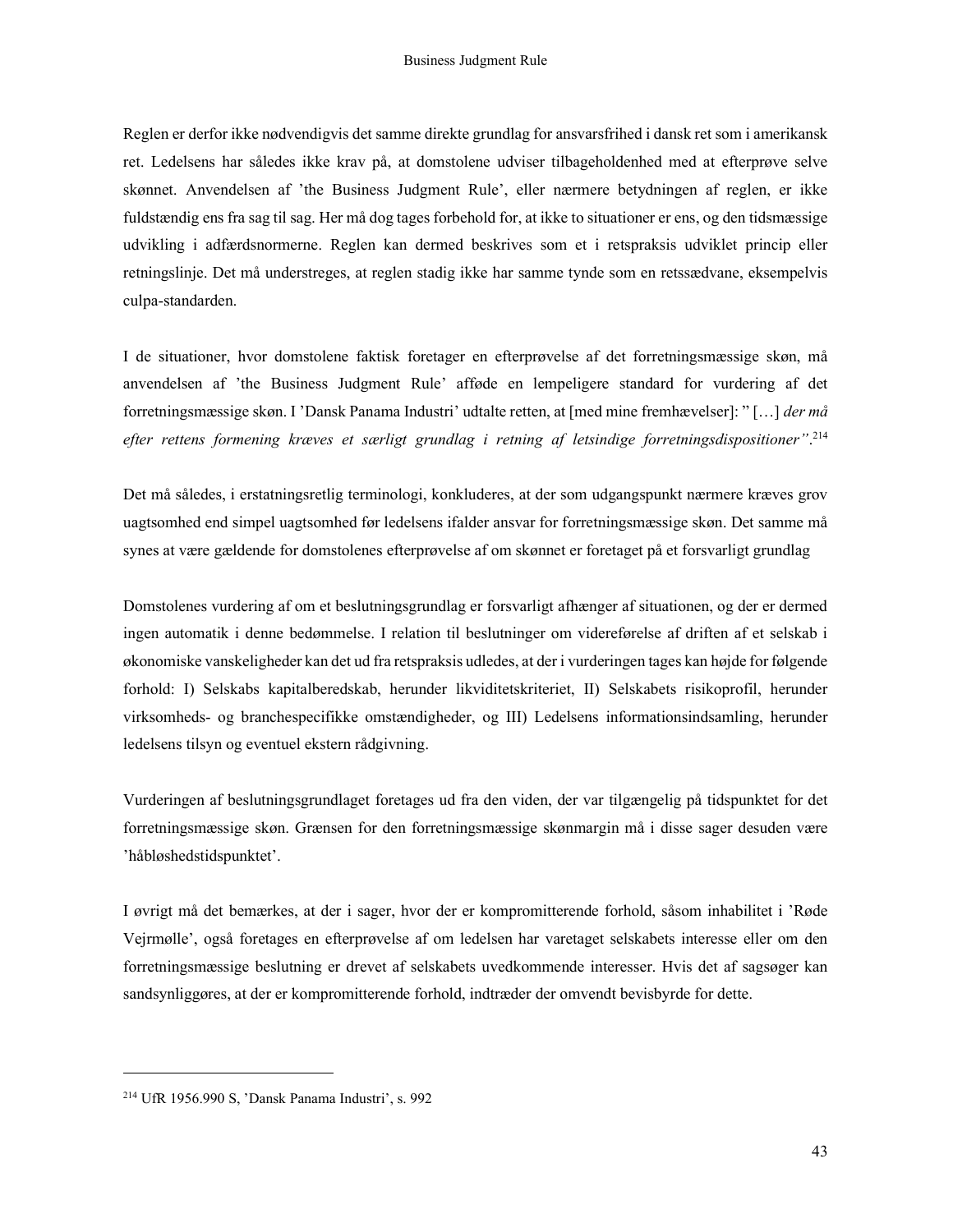#### 4.1.3 Håbløshedstidspunktet

I situationer, hvor et kapitalselskabs økonomi er kommet så langt ud økonomisk, at selskabets ledelse nødvendigvis må overveje, om det er forsvarligt at føre selskabet videre, eller om det kan drives videre med yderligere kreditoptagelse til følge, er det relevant at vurdere om der er et realistisk håb for selskabet. Det ses også af sagen om 'Havemann Stormagasiner', at det var afgørende, at en rekonstruktion var realistisk på tidspunktet for den forretningsmæssige disposition jævnfør omtalen heraf i foregående afsnit. Et selskabs konkurs er ikke i sig selv et ansvarspådragende for selskabets ledelse, men en forøgelse af selskabets underbalance efter 'håbløshedstidspunktet' er derimod et ansvarspådragende forhold jævnfør det foregående afsnit om tab.<sup>215</sup> Ledelsen kan dermed ikke påberåbe sig 'the Business Judgment Rule' på forretningsmæssige dispositioner foretaget efter 'håbløshedstidspunktets' indtræden, hvilket er en begrænsning.

Det er derfor i sager om ledelsens videreførelse af kapitalselskaber i økonomiske vanskeligheder relevant at holde sig 'Håbløshedstidspunktet' for øje. Eksempelvis, i 'Dansk Panama Industri' påstod sagsøger, at 'håbløshedstidspunktet' var indtrådt, medens retten fandt, at det kunne anses for forretningsmæssigt begrundet, at selskabet forsøgte sig at klare sig igennem krisen, hvorfor 'håbløshedstidspunktet' ikke var indtrådt jævnfør omtalen af sagen i foregående afsnit. 'Håbløshedstidspunktet' kan fremstilles som "Det tidspunkt, hvor det bør stå klart for et selskabs ledelse, at en fortsættelse af selskabets virksomhed er håbløs, og at driften derfor bør indstilles eller dog i væsentlig grad tilpasses".<sup>216</sup> Hvornår 'håbløshedstidspunktet' er indtrådt, og hvornår dette bør være indlysende for de enkelte ledelsesmedlemmer, må nødvendigvis bero på en konkret bedømmelse af de konkrete omstændigheder.

I 'Dansk Panama Industri' og 'Havemann Stormagasiner' var 'håbløshedstidspunktet' endnu ikke passeret. Dette var derimod ikke tilfældet i sagerne om 'OKStimist' og 'Calypso Verdensrejser', som er omtalt i det foregående afsnit om tabsspørgsmålet. Her anvendes 'håbløshedstidspunktet' også i relation til tabsopgørelsen ved den tilhørende sammenligning af kapitalselskabet underbalance ved håbløshedstidspunktet og frem til selskabets underbalance ved konkursens indtræden.

I 'OKStimist' fandt Østre Landsret jævnfør præmisserne følgende: " Selskabets ledelse findes herefter at være erstatningspligtig over for konkursboet i det omfang, hvori det negative driftsresultat er blevet forøget ved den fortsatte drift efter den 4. april 1989, hvor uforsvarligheden måtte stå klart for ledelsen." <sup>217</sup> Højesteret tiltrådte efterfølgende Østre Landsrets begrundelse. <sup>218</sup>

<sup>215</sup> UfR 1998.117 H 'OKStimist' og UfR 2007.497 H 'Calypso Verdensrejser'

<sup>216</sup> Erik Werlauff, Selskabserstatningsrettens »tilpasningspunkt«, UfR 2015B.244, s. 244

<sup>217</sup> UfR 1998.117 H, 'OKStimist', s. 1153

<sup>218</sup> Ibid., s. 1157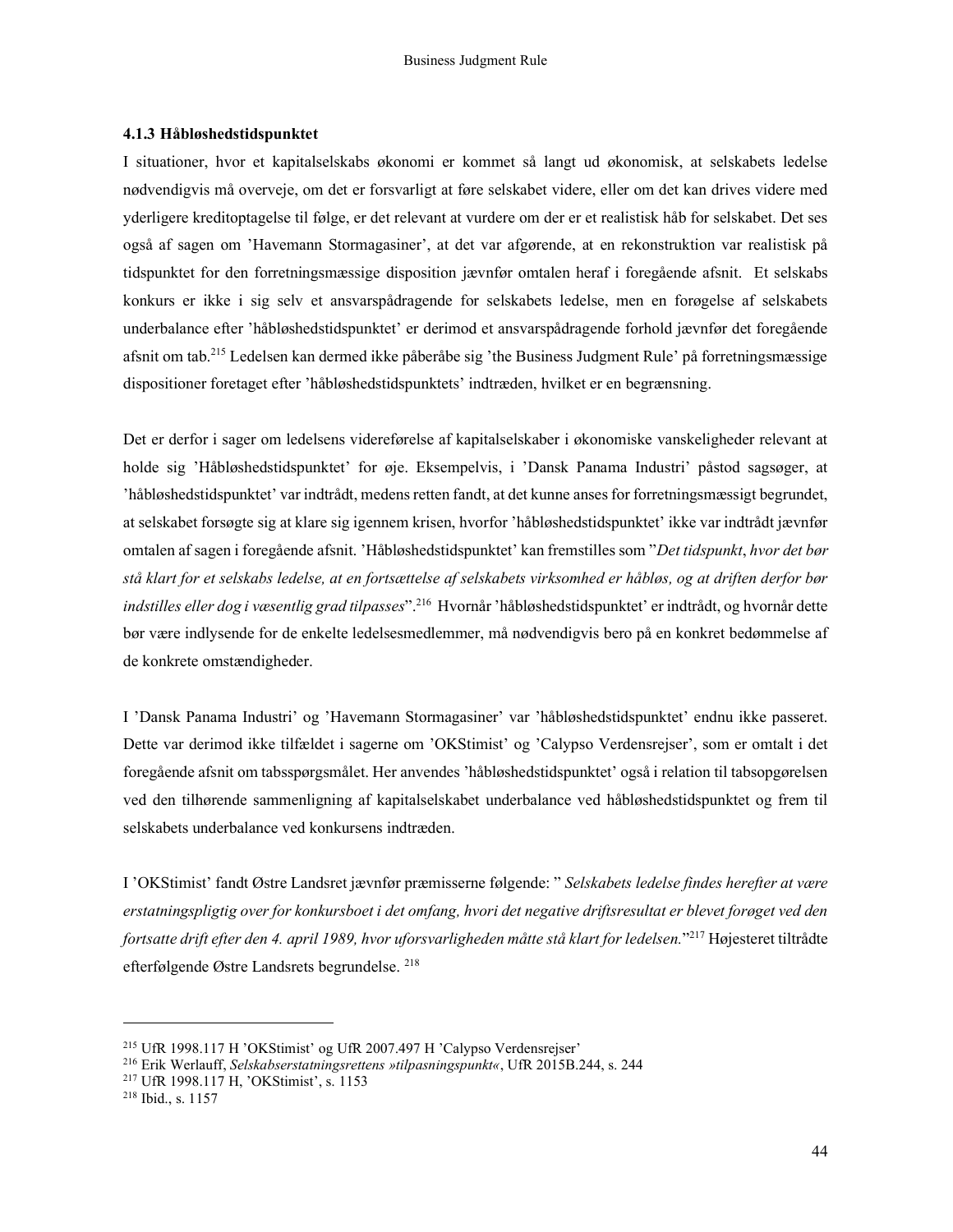Begrundelsen for 'håbløshedstidspunktet' blev fastsat til den 4. april 1989 var, at det her burde stå klart for ledelsen, at en fortsættelse af selskabets nuværende virksomhed var uforsvarligt, idet ledelsens budget realistisk vurderet ikke ville kunne overholdes, fordi det hvilede på et for spinkelt et grundlag, navnlig at de underliggende forhandlinger til grund for budgetopskrivningen allerede på dette tidspunkt havde vist sig ikke at føre til en ny aftale.<sup>219</sup> Hermed tilsidesatte Højesteret ledelsens forretningsmæssige skøn. Højesteret kan i sagen dog synes lempelig i vurdering af hvornår uforsvarligheden måtte stå klar for ledelsen. Marginen for ledelsens fejlskøn er dermed overskredet, selvom det forretningsmæssige skøn er udøvet i loyalt forretningsmæssige øjemed, hvis 'håbløshedstidspunktet' er passeret. Dette kan kaldes for uforsvarlig drift.

Her kan fremhæves følgende fra landsrettens præmisser i sagen: "Ved på trods af denne usikre økonomiske situation at fastholde selskabet i nogle ud fra selskabets økonomiske forhold alt for betydelige forpligtelser, enten ud fra manglende økonomisk overblik eller ud fra nogle ikke nærmere definerede forventninger om at kunne redde selskabet, findes den samlede sagsøgte ledelse at burde have indset, at fortsat drift ville være yderligere underskudsgivende.<sup>1920</sup> I denne situation var kapitalberedskabet således uforsvarligt.

I 'Calypso Verdensrejser' fandt Højesteret jævnfør præmisserne følgende: "Det må antages, at selskabets bestyrelse, hvis den i sædvanligt omfang havde ført tilsyn med selskabets forhold, i løbet af forholdsvis kort tid og i hvert fald i sommeren 1996 ville være blevet klar over, at selskabet havde lidt betydelige tab, således at driften måtte indstilles, medmindre der blev tilført yderligere kapital og foretaget en omlægning af driften."<sup>221</sup> I dommen foreligger der således ikke en konkret dato der udgør håbløshedstidspunktet, men derimod en vurdering af hvornår en ansvarlig bestyrelse senest burde have haft fornøden indsigt til at indse, at selskabets drift nu var umuligt at genoprette.

I 'Calypso Verdensrejser' lægger retten desuden vægt på, at selskabets risikoprofil. I sin vurdering lagde Højesteret således vægt på, at selskabets egenkapital ved etablering på 1 mio. kr., og selskabet afhængighed af forudbetalinger fra kunder i finansieringen af driften.<sup>222</sup> Ud fra selskabets risikoprofil fandt landsretten, at ledelsen burde have sikret effektiv styring af selskabets driftslikviditet, aktiver og passiver.<sup>223</sup>

'Håbløshedstidspunktet' er således ikke kun relevant ved tabsopgørelsen, men også relevant ved ansvarsvurderingen. Fastlæggelsen af 'håbløshedstidspunktet' kan således vise sig som et afgørende moment i erstatningssager om ledelsens videreførelse af driften af selskaber i økonomiske vanskeligheder.

<sup>219</sup> UfR 1998.117 H, 'OKStimist', s. 1153

<sup>220</sup> Ibid.

<sup>221</sup> UfR 2007.497 H, 'Calypso', s. 527

<sup>222</sup> Ibid., s. 497

<sup>223</sup> Ibid., s. 519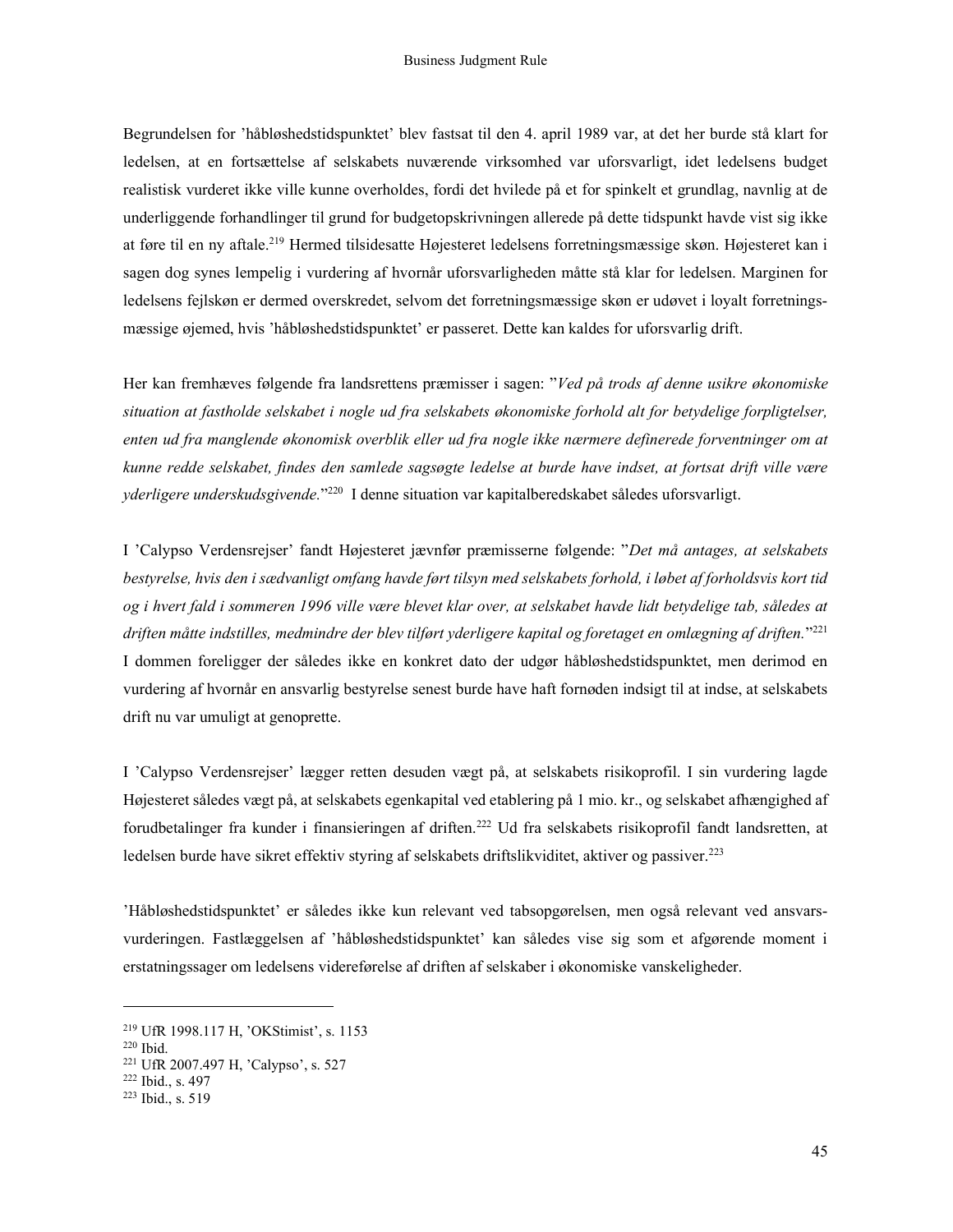#### 4.2 Capinordic – Højesterets dom afsagt den 15. januar 2019

#### 4.2.1 Introduktion

Sagen om 'Capinordic' blev anlagt den 20. december 2020 af Finansiel Stabilitet efter bankens konkurs den 11. februar 2010, fordi banken ikke kunne opfylde de krav, som Finanstilsynet stillede til Bankens solvens.<sup>224</sup>

Højesterets afgørelse afsagt den 15. januar 2019 i sag 226/2015 'Capinordic' handlede om, hvorvidt de sagsøgte, herunder bestyrelsesformand 'A', bestyrelsesmedlem 'B' og direktør 'C', var erstatningsansvarlige for tab som følge af uforsvarlig långivning i banken i relation til 11 konkrete udlånsarrangementer. I tidligere instans er der afsagt dom af Østre Landsrets 13. afdeling den 9. oktober 2015 i sag B-876-11 og B-877-11.<sup>225</sup>

I landsretten havde Finansiel Stabilitet rettet et erstatningskrav mod de sagsøgte på 400 mio. kr. for tab som følge af Bankens konkurs.<sup>226</sup> I sagen blev i alt 40 udlånsengagementer fremført for landsretten.<sup>227</sup> I Højesteret blev erstatningskravet mod de sagsøgte efterfølgende reduceret til henholdsvis 185 mio. kr. for 'A' og 'B' og 179 mio. kr. for 'C' for tab som følge af 11 konkrete udlånsengagementer<sup>228</sup>

I landsretten gjorde Finansiel Stabilitet desuden principalt gældende, at årsagen til konkursen var uforsvarlig drift og indretning af banken fra de sagsøgtes side, og at de sagsøgte derfor var erstatningsansvarlige for ethvert tab, der er lidt som følge af bankens konkurs.<sup>229</sup> Hertil fandt Østre Landsret jævnfør præmisserne følgende: "Landsretten finder, at Bankens forretningsmodel med store lån til forholdsvis få kunder, der i betydeligt omfang har været indbyrdes forbundet, har været risikabel og gjort Banken særligt sårbar for konjunkturændringer, herunder finanskrisen i 2008. Efter bevisførelsen finder landsretten imidlertid ikke, at den valgte forretningsmodel, der tillige indebar et betydeligt indtjeningspotentiale for Banken, i sig selv kan anses for ansvarspådragende."<sup>230</sup> Hertil fandt landsretten også, at bankens organisering, opgavefordeling og virkemåde ikke i sig selv var ansvarspådragende på grund af rettens gennemgang af udlånsengagementerne.<sup>231</sup>

I Højesteret blev spørgsmålet om denne principielle påstand jævnfør ovenfor ikke behandlet.<sup>232</sup> Højesteret udtalte imidlertid, at "Højesteret finder det ikke godtgjort, at banken har været indrettet og drevet på en måde, der i sig selv kan begrunde et erstatningsansvar."<sup>233</sup> i sin indledende behandling af udlånsengagementerne.

<sup>230</sup> Ibid., s. 1930

<sup>232</sup> Ibid., s. 1955

<sup>224</sup> UfR 2019.1907 H, 'Capinordic', s. 1908

<sup>225</sup> Ibid., s. 1932

<sup>226</sup> Ibid., s. 1908

<sup>&</sup>lt;sup>227</sup> Erik Werlauff, Capinordic-dommen, RR.12.2015.44, s 6

<sup>228</sup> UfR 2019.1907 H, 'Capinordic', s. 1932-1933

 $229$  Ibid., s. 1915

 $231$  Ibid.

<sup>233</sup> Ibid., s. 1957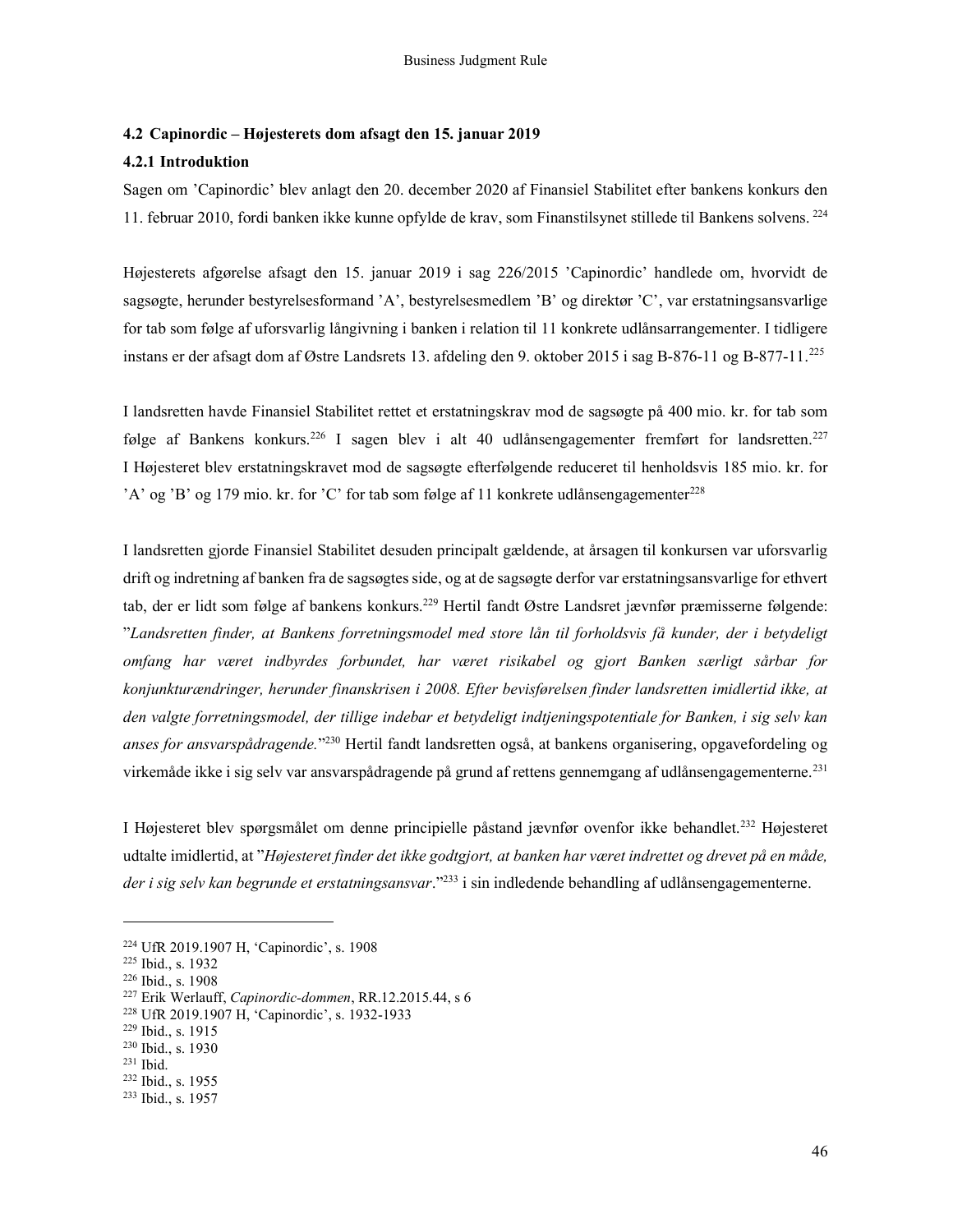Sagen om 'Capinordic' har desuden sammenhæng til det samlede retsopgør efter finanskrisen, også kaldet for 'Banksagerne'. De øvrige sager, hvori der er afsagt domme, er sagerne om henholdsvis 'Amagerbank', 'Roskilde Bank' og 'EIK Bank'. I 'Amagerbank' blev der indgået forlig inden den kom for Højesteret.<sup>234</sup> I 'Roskilde Bank'-sagen er Østre Landsrets dom anket til Højesteret og denne er endnu ikke afsluttet, hvorfor dommen ikke er retskraftig.<sup>235</sup> I Højesterets afgørelse om 'EIK Bank' afsagt den 22. juni 2020 i sag 209/2018 og 214/2018 henvises direkte til rettens generelle udtalelse i 'Capinordic'-sagen vedrørende vurdering af udlånsengagementerne.<sup>236</sup> Afhandlingen er afgrænset fra analyse af de andre banksager jævnfør afsnit 1.3. Afgrænsning, hvorfor de øvrige banksager ikke er behandlet yderligere.

#### 4.2.2 Generelle præmisser

Højesteret indledede deres ansvarsvurdering med at behandle spørgsmålet om ansvarsgrundlag. Retten fandt, at ledelsen skulle bedømmes efter den almindelige culpa-standard i henhold til den dagældende aktieselskabslov § 140, pkt. 1. (videreført i nugældende selskabslov § 361, stk. 1.).<sup>237</sup> I den forbindelse bemærkede Højesteret også, at: "Der er ikke i lovgivningen i øvrigt eller efter retspraksis grundlag for at fastslå, at der gælder en skærpet ansvarsnorm for ledelsesmedlemmer i en bank.". <sup>238</sup>

I forlængelse af ovenstående stadfæstede Højesteret dernæst Landsretten præmis om, at retten bør udvise forsigtighed med at tilsidesætte det forretningsmæssige skøn, der er udøvet af bankens ledelse ved bevilling af lån, da retten fastslog følgende [med mine fremhævelser]: "En beslutning om at yde et lån beror i vidt omfang på et forretningsmæssigt skøn navnlig på grundlag af en kreditvurdering af låntager. Skønnet skal foretages på et forsvarligt grundlag. I kreditvurderingen må bl.a. indgå formålet med lånet, låntagers økonomiske forhold, den stillede sikkerhed og kundens evne til at drive sin virksomhed, herunder i lyset af den almindelige økonomiske konjunktur. Hvilke krav der skal stilles, for at en bevilling kan anses for at være forsvarlig, vil bero på en samlet vurdering i det enkelte tilfælde. Højesteret finder, at der bør udvises forsigtighed med at tilsidesætte det forretningsmæssige skøn, der er udøvet af bankens bestyrelse og direktion ved bevillingen af et lån. Samme forsigtighed skal ikke udvises, hvis det må antages, at en bevilling af et lån eller en anden disposition knyttet hertil ikke alene er foretaget ud fra forretningsmæssige hensyn til banken, men også ud fra andre - og banken uvedkommende - hensyn. Højesteret finder, at der i en sådan situation må stilles skærpede krav til, at det er blevet sikret, at bankens interesser ikke er tilsidesat."<sup>239</sup>

<sup>&</sup>lt;sup>234</sup> Kromann Reumert, Retssagsåret 2019, https://www.kromannreumert.com/nyheder/retssagsaaret-2019, sidst redigeret <sup>234</sup> 29-01-2019 og sidst hentet 23-12-2021.

<sup>&</sup>lt;sup>235</sup> EuroInvestor, Højesteretsdom om Roskilde Bank afgøres i 2022, https://www.euroinvestor.dk/nyheder/hojesteretsdom <sup>235</sup> -om-roskilde-bank-afgores-i-2022, sidst redigeret 08-06-2021 og sidst hentet 23-12-2021

<sup>236</sup> UfR 2020.3547 H, s. 3661

<sup>237</sup> UfR 2019.1907 H, 'Capinordic', s. 1995

<sup>238</sup> Ibid.

<sup>239</sup> Ibid., s. 1995-1996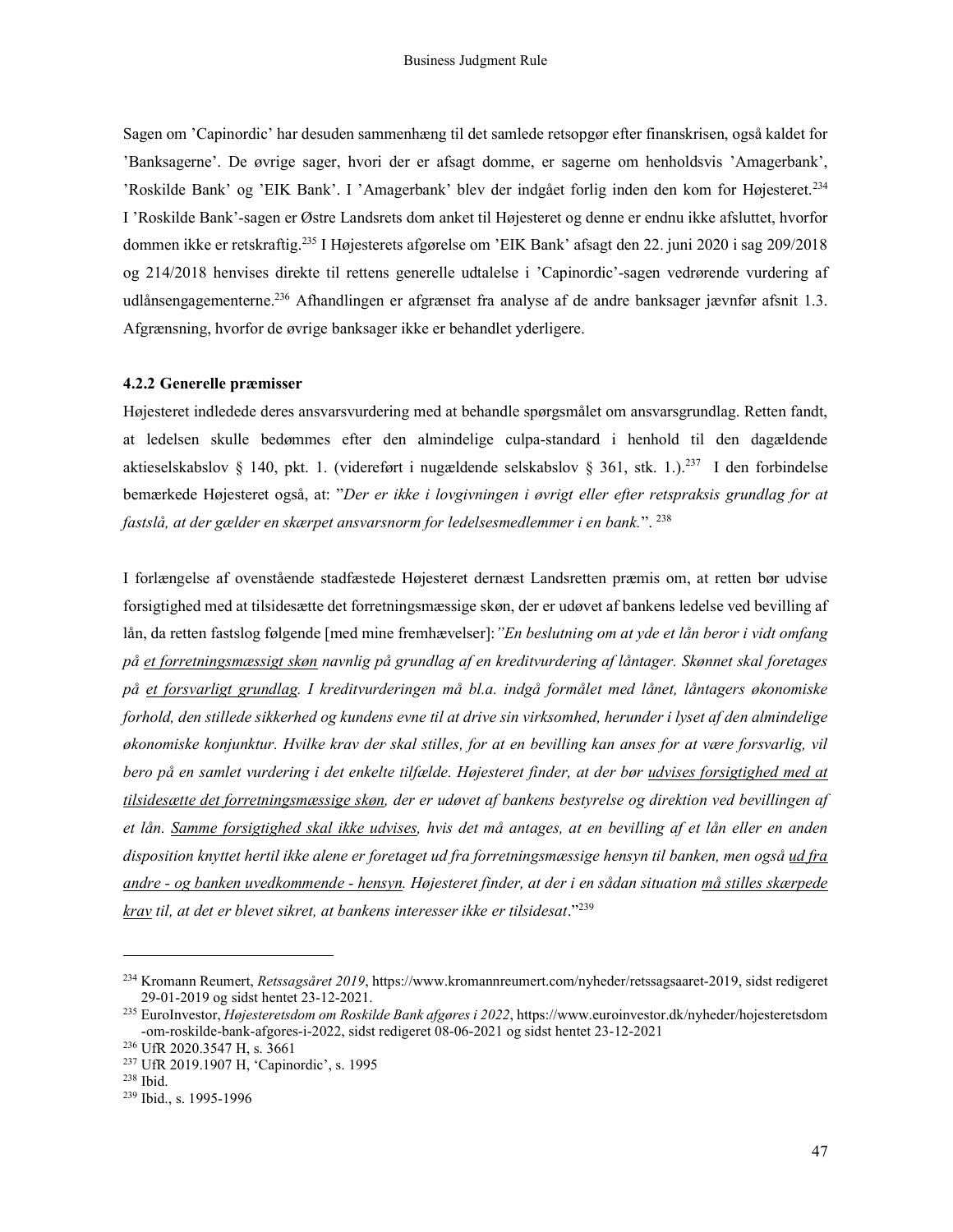Herved anerkendes 'the Business Judgment Rule' af Højesteret, da reglen er udtrykt klart i rettens præmisser.

Denne anvendelse af 'the Business Judgment Rule' af Højesteret i sagen om 'Capinordic' jævnfør fremhævelserne er dermed i stort omfang tråd med reglens tidligere anvendelse i dansk retspraksis, herunder betingelserne om, at det forretningsmæssige skøn skal være foretaget på et rationelt og oplyst grundlag i god tro samt være foretaget i selskabets interesse før ledelsen kan påberåbe sig ansvarsfrihed efter 'the Business Judgment Rule'. Der udvises samtidigt en forsigtighed med at tilsidesætte det forretningsmæssige skøn, hvorfor der er overlades en forretningsmæssig skønsmargin for ledelsens fejlskøn. Dermed ikke sagt, at skønnet ikke kan tilsidesættes. Der henvises til omtalen af reglens anvendelse i foregående underafsnit.

Anvendelsen af reglen er derved også i stort omfang sammenlignelig med reglens anvendelse som en 'standard of liability' efter 'the Aronson formulation' i 'Delaware Court of Chancery' og 'Delaware Supreme Court'.<sup>240</sup>

I 'Capinordic'-sagen går Højesteret dog også videre og fastslår hvad der konkret skal forstås med et forsvarlig grundlag i relation til kreditvurdering jævnfør det tidligere citat fra præmisserne. Der oplistes således en række forhold som må indgå i en kreditvurdering. Hvad der er et forsvarligt grundlag, vil dog i sidste ende bero på en samlet vurdering i det enkelte tilfælde. Hermed vil retten foretage en vis prøvelse af, om grundlaget for de forretningsmæssige skøn har været forsvarlige. Denne prøvelse af om det forretningsmæssige skøn er foretaget på et forsvarlig grundlag i sagen kan synes mere omfangsrig end i de tidligere omtalte sager, idet der tages specifikt stilling til hvilke forhold der helt konkret må indgå i en kreditvurdering. I sagen om 'OKStimist' ses det eksempelvis modsætningsvist, at retten var forsigtig i sin bedømmelse af, hvornår ledelsens forretningsmæssige skøn om videreførelse af driften hvilede på et for spinket grundlag jævnfør foregående afsnit.

I sin præmis udtaler Højesteret også, at den samme forsigtighed, med at tilsidesætte af forretningsmæssige skøn, ikke skal udvises i tilfælde, hvor det må antages dispositionen ikke alene er foretaget i selskabet interesse. Her må der ifølge retten stilles skærpede krav til, at det er blevet sikret, at selskabets interesser ikke er tilsidesat. I lighed med sagen om 'Røde Vejrmølle', hvor direktørens dobbeltrolle medførte risiko for egeninteresse, har sagsøgte dermed bevisbyrden (omvendt bevisbyrde) for at sandsynliggøre, at de varetog selskabets interesse, hvis det af sagsøger sandsynliggøres, at der findes kompromitterende forhold, såsom interessekonflikter.

Her må det desuden bemærkes, at sagen om 'Capinordic' generelt var påvirket af en sammenblanding af interesser, hvor ledelsen i flere tilfælde havde en egeninteresse i de konkrete udlånsengagementer, fordi udlånsengagementerne blev indgået med selskaber, hvori ledelsen havde ejerinteresse eller med selskaber, som

<sup>240</sup> Janus Høy, Bestyrelsens ansvar – med særligt fokus på finansielle virksomheder, Karnov Group Denmark, 1. udgave, s. 687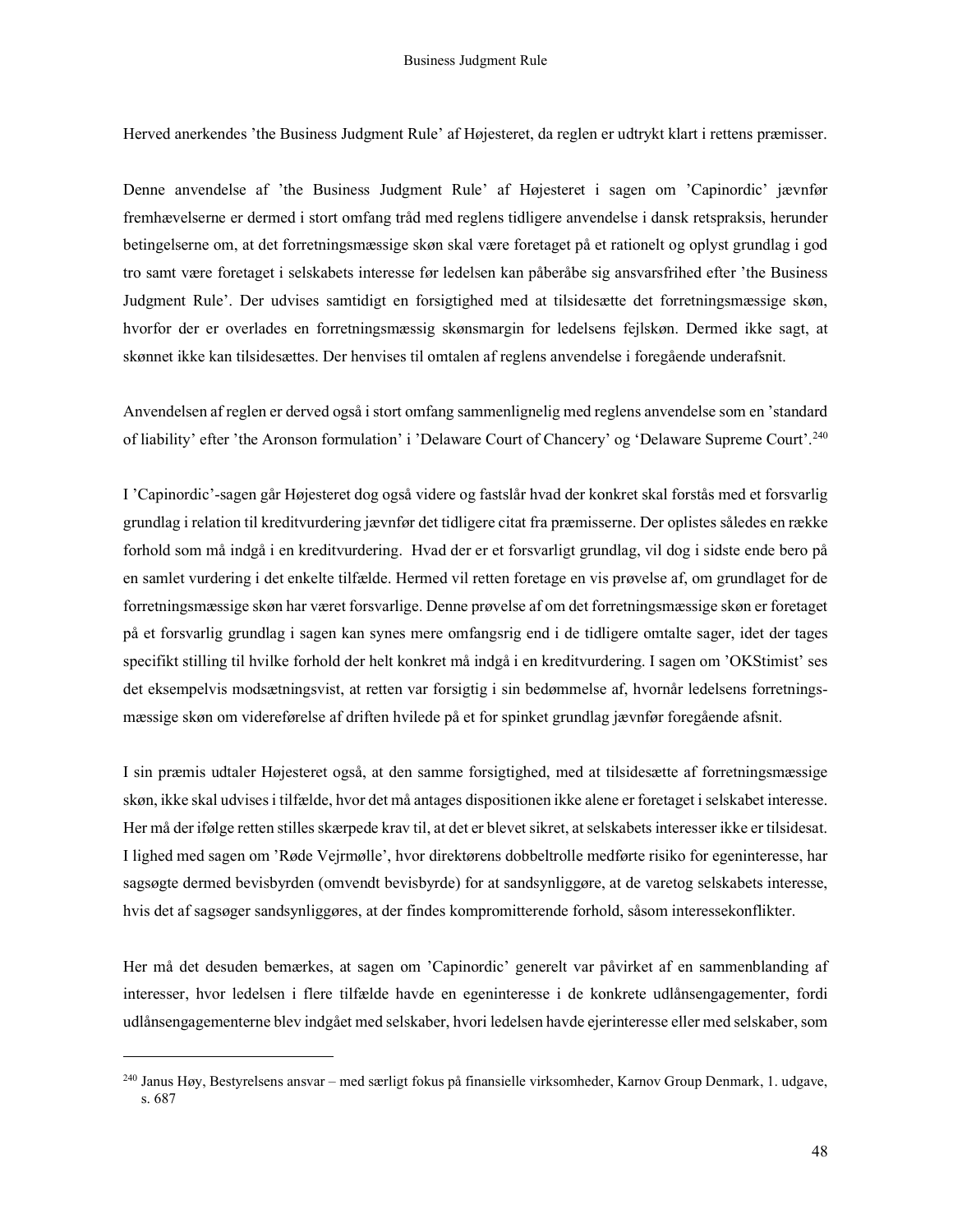ledelsen havde anden forretningsmæssige forbindelse til.<sup>241</sup> Denne generelle sammenblanding af interesser må overordnet set have medført en mere omfangsrig prøvelse af de forretningsmæssige skøn på grund af betingelsen om det forretningsmæssige skøn skal være foretaget i selskabets interesse.

Højesteret tog ydermere indledningsvis også stilling om andre forhold havde betydningen for ansvarsvurderingen, herunder blandt andet betydningen af eventuel overtrædelse af lovgivningen og eventuel overtrædelse af bankens interne regler samt betydningen af Finanstilsynets forudgående undersøgelse af enkelte udlånsengagementer og betydningen af den eksterne revision af selskabets regnskaber.<sup>242</sup>

Til spørgsmålet om betydningen af en eventuel overtrædelse af lovgivningen og eventuel overtrædelse af bankens interne regler udtalte Højesteret følgende: "Bestemmelserne i § 70 og § 71 i lov om finansiel virksomhed opstiller krav til indretning og drift af en bank. Højesteret finder, at bestemmelserne ikke har en sådan karakter, at en tilsidesættelse i sig selv vil være tilstrækkelig til at anse et ledelsesmedlem i en bank for erstatningsansvarlig."<sup>243</sup> og "Højesteret finder, at den omstændighed, at bestyrelsen fraviger egne retningslinjer eller accepterer, at bankens direktion fraviger disse, ikke i sig selv kan anses for ansvarspådragende."<sup>244</sup>

Det er således ikke i sig selv afgørende for rettens ansvarsbedømmelse om ledelsen har overtrådt lovgivningen eller selskabets interne regler. Det afgørende for rettens ansvarsbedømmelse må dermed være vurdering af substansen omkring udlånsengagementernes forsvarlighed og ikke formaliteterne omkring disse, hvilket er i overensstemmelse med vurderingen af retsstridighedsbetingelsen i det foregående afsnit herom. Vurderingen af, om et udlånsengagement, har været forsvarligt, må desuden foretages på baggrund af de oplysninger, som forelå på bevillingstidspunktet og dermed ikke i bagklogskabens ulideligt klare lys.<sup>245</sup>

Til spørgsmålet om betydningen af Finanstilsynets undersøgelse og den eksterne revision fandt Højesteret, at Finanstilsynets undersøgelse kan indgå i vurdering af, om ledelsen har pådraget sig erstatningsansvar, og revisors vurdering kan indgå i bedømmelsen af, om bevillingen af et udlånsengagement har været forsvarlig.<sup>246</sup> Her må det bemærkes, at Finanstilsynets gennemgang ikke var en vurdering af forsvarligheden af de enkelte udlånsengagementer, men derimod en vurdering af udlånsengagementernes bonitet på daværende tidspunkt.<sup>247</sup> Med andre ord: En vurdering af låntagernes kreditværdighed.

 $245$  Ibid.

<sup>241</sup> UfR 2019.1907 H, 'Capinordic', s. 1935

<sup>242</sup> Ibid., s. 1955-1956

<sup>243</sup> Ibid., s. 1956

<sup>244</sup> Ibid.

<sup>246</sup> Ibid., s. 1956-1957

 $247$  Ibid.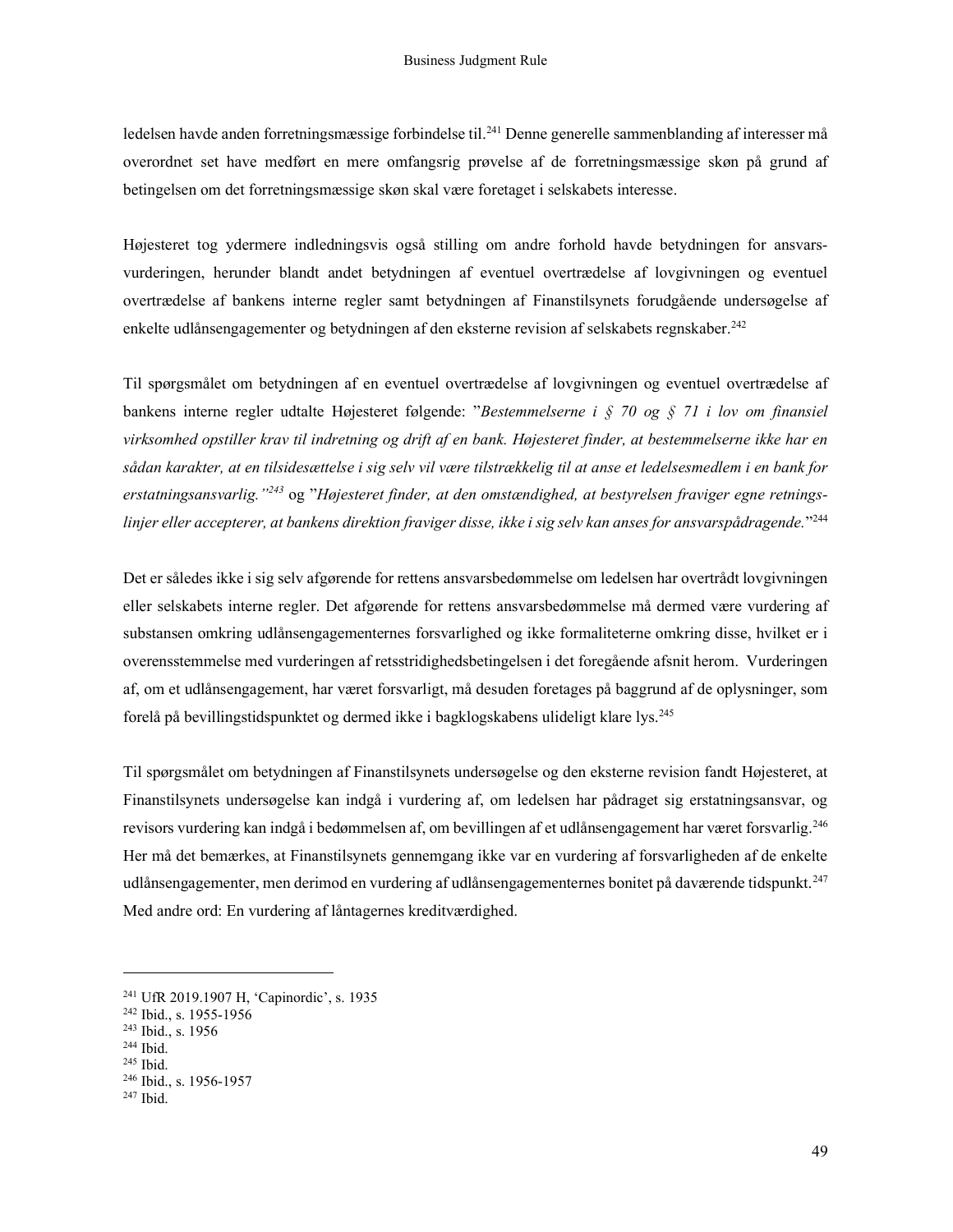Herudover er det nærtliggende at overveje om der er forskel på ansvarsvurderingen på bestyrelsesmedlemmerne og direktøren i 'Capinordic'-sagen. Her udtalte Højesteret følgende [med mine fremhævelser]: "I tilfælde, hvor C [direktøren] har indstillet til bestyrelsen at bevilge et lån, og kreditindstillingen er uforsvarlig, fritager det ham ikke for erstatningsansvar, at bestyrelsen har bevilget lånet. Hvis et lån, som må anses for uforsvarligt, er bevilget af C [direktøren] som en direktionsbevilling, kan A og B [bestyrelsesmedlemmerne] være ansvarlige herfor, hvis det er godtgjort, at de har involveret sig ved lånebeslutningen."<sup>248</sup> Ansvarsvurderingen for både direktøren og bestyrelsesmedlemmerne beror således på individuelle bedømmelser af de enkelte ledelsesmedlemmer, herunder om deres bevilling af lånene var forsvarlig eller ej.

#### 4.2.3 Udlånsengagementer

I 9 ud af de 11 konkrete udlånsengagementer fandt Højesteret, at der forelå erstatningsansvar for bankens tab, og det samlede erstatningskrav blev opgjort til 89 mio. kr.<sup>249</sup>

Det bemærkes indledningsvist, at afhandlingen er afgrænset fra en fuldkommen analyse af de enkelte udlånsengagementer. Der er derfor ikke redegjort for nogen af de konkrete udlånsengagementer i detaljen. Med afsæt i Højesterets generelle præmisser jævnfør ovenstående og betingelserne for 'the Business Judgment Rule' jævnfør de foregående afsnit er udlånsengagementerne grupperet i nedenstående kategorier. Udlånsengagementerne vil blive behandlet samlet under disse kategorier med inddragelse af udvalgte få væsentlige og relevante engagementer.

#### I) Udlånsengagementer med mangel på forsvarligt beslutningsgrundlag

Højesteret statuerede erstatningsansvar ved ansvarsbedømmelsen af flere konkrete udlånsengagementer, fordi bevillingen af lånene ikke havde fundet sted på et forsvarligt beslutningsgrundlag. Forsvarligt beslutningsgrundlag forstås i den forbindelse som forsvarlig kreditvurdering jævnfør rettens generelle præmisser. I vurderingen må der lægges vægt på formålet med lånet, låntagers økonomiske forhold, den stillede sikkerhed og kundens evne til at drive sin virksomhed, herunder i lyset af den almindelige økonomiske konjunktur.

Her kan fremhæves udlånsengagementet 'Alpen Holidays', som er det engagement, hvor ledelsen blev idømt det beløbsmæssigt væsentligste erstatningsansvar, 38,8 mio. kr.<sup>250</sup> Højesteret tiltrådte Østre Landsrets begrundelse.<sup>251</sup> Formålet med lånet var indfrielse af Alpen Holidays' øvrige kreditorer og finansiering af den løbende drift, indtil selskabet blev solgt.<sup>252</sup>

<sup>248</sup> UfR 2019.1907 H, 'Capinordic', s. 1957

<sup>249</sup> Ibid., s. 1963

<sup>250</sup> Ibid., s. 1962

<sup>251</sup> Ibid., s. 1962

<sup>252</sup> Ibid.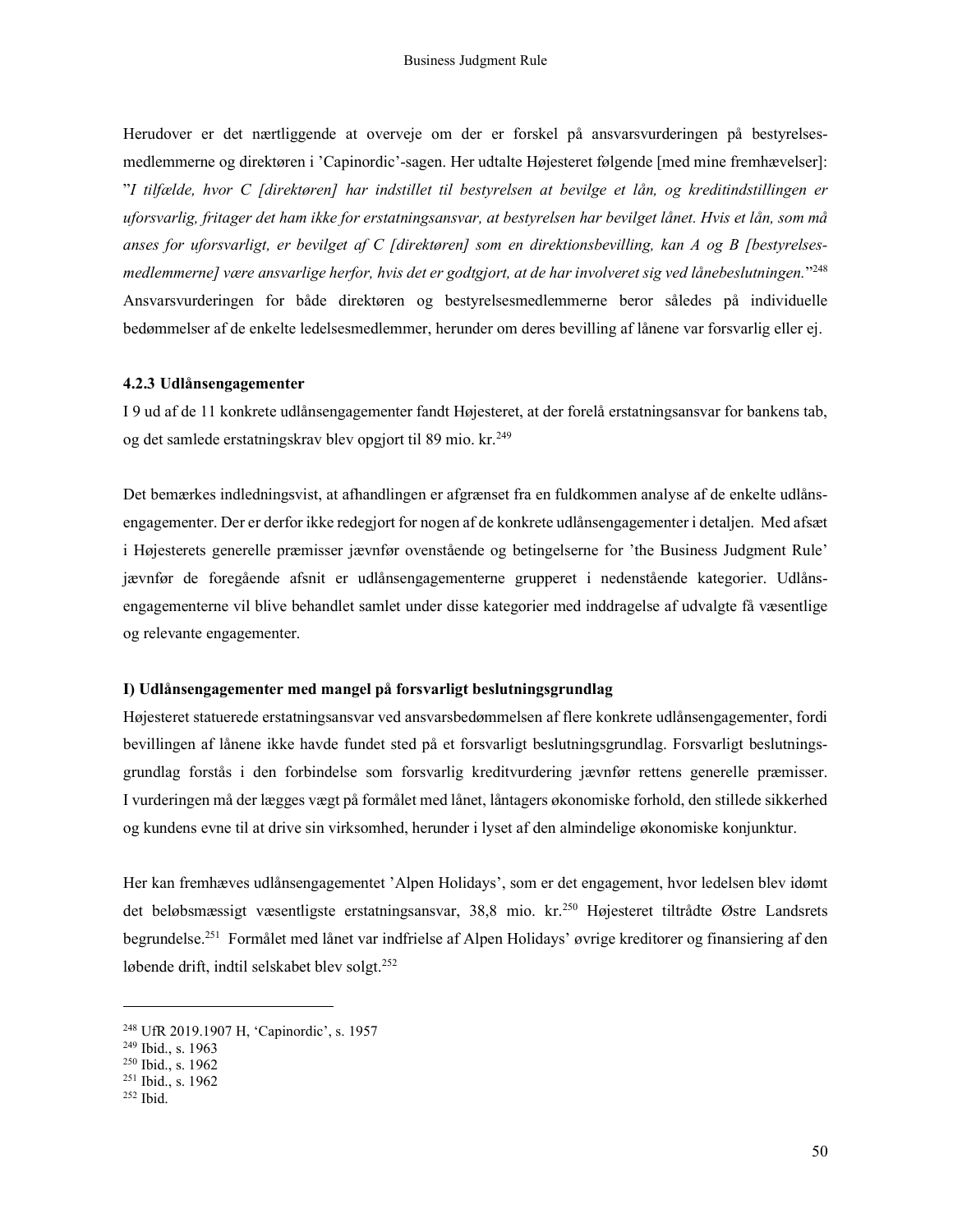I sin begrundelse fremhævede Østre Landsret flere kritisable forhold ved selskabets kreditvurdering.

Landsretten lagde indledningsvist vægt på, at bevillingen af lånet blev givet efter finanskrisens indtræden, og efter at Finanstilsynet havde advaret banken om risikoen ved omfattende ejendomseksponering som følge af forringelser af bonitet.253 Finanstilsynets advarsel har jævnfør de generelle præmisser betydning for ansvarsvurderingen, og med advarslen burde ledelsen overveje at pålægge bevillingen øget bevågenhed. Hertil var der en vidneforklaring, om det på kreditvurderingstidspunktet var vanskeligt for købere af hoteller at få finansiering, og bankens forudsætninger om et hurtigt salg af hotellet dermed var vanskelige at opfylde.<sup>254</sup>

Efterfølgende lagde landsretten vægt på, at selskabet var nødlidende og havde udfordringer med at betale sine kreditorer.<sup>255</sup> Herudover forelå der ingen reel vurdering af hotellets, selskabets væsentligste aktivs, værdi på bevillingstidspunkt, ligesom der ikke forelå dokumentation for købstilbuddet og investeringssummen.<sup>256</sup> I kreditvurderingen var hotellet vurderet til mindst 17 mio. euro svarende til investeringssummen, men Landsretten fandt dog denne værdi var behæftet med betydelig usikkerhed, hvilket blev understøttet af en senere vurdering af hotellet og det forhold hotellet efterfølgende blev solgt uden dækning.<sup>257</sup>

Herudover lagde landsretten vægt på, at det under hensyn til den tinglyste pant med førsteprioritet til Bank Austria på 11,9 mio. euro, må have stået bestyrelsen klart, at det dermed måtte være særdeles usikkert, om et salg af hotellet kunne dække bankens lån på 6,5 mio. euro under hensyn til de øvrige anførte forhold.

Slutteligt blev der også lagt vægt på, at en stor del af lånet blev brugt til at begunstige andre selskaber i Capinordic-koncernen.<sup>258</sup>

På baggrund af ovenstående begrundelse fandt Østre Landsret, at 'C' har handlet ansvarspådragende ved at indstille lånet til bevilling, og at 'B' har handlet ansvarspådragende ved at bevilge det. Østre Landsret fandt ligeledes, at 'A' havde handlet ansvarspådragende ved at medvirke til bevillingen uden at sikre et forsvarligt grundlag for vurderingen af hotellets værdi, og uden at sikre at bevillingen ikke begunstigede andre koncernskaber på bankens bekostning.<sup>259</sup>

Alternativt kan kunne eksempelvis udlånsengagementerne 'ADR' og 'Administrationsselskabet' fremhæves.

<sup>253</sup> UfR 2019.1907 H, 'Capinordic', s. 1963

<sup>254</sup> Ibid., s. 1917

<sup>255</sup> Ibid.

<sup>256</sup> Ibid., s. 1963

<sup>&</sup>lt;sup>257</sup> Ibid., s. 1917

<sup>258</sup> Ibid., s. 1963

<sup>259</sup> Ibid., s. 1917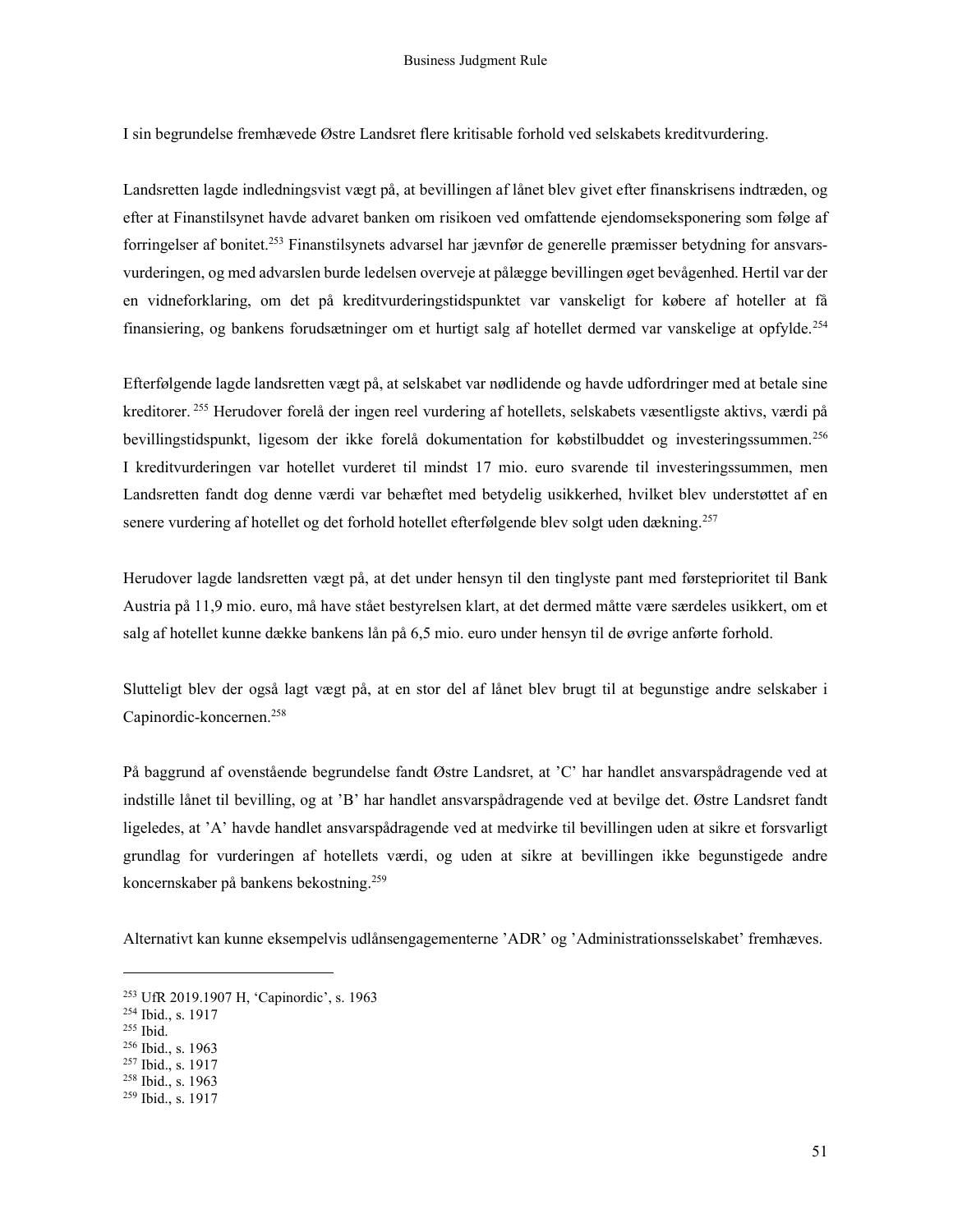#### II) Udlånsengagementer foretaget ud fra andre – og banken uvedkommende - hensyn

Højesteret statuerede også erstatningsansvar ved ansvarsbedømmelsen af flere konkrete udlånsengagementer, fordi bevillingerne ikke var foretaget i selskabets interesse. Helt generelt for 'Capinordic'-sagen indebar flere af de konkrete udlånsengagementer en fordel for en eller flere af de sagsøgte eller for andre selskaber i Capinordic-koncern, som det var tilfældet med udlånsengagementet 'Alpen Holidays'.

Her kan fremhæves udlånsengagementet 'Synerco' som et groft eksempel på inhabilitet og egeninteresse. Den 6. oktober 2018 bevilligede Capinordic en frigivelse af en fordring på 6 mio. kr., der tilkom Synerco ApS, og som Capinordic havde fået transport i til sikkerhed for engagementet, i henhold til en aftale mellem DKA Administration, Synerco og Polinvest blev overført til DKA Administration i stedet for til Banken.<sup>260</sup> Aftalen blev indgået uden nogen form for modydelse til banken, og uden banken sikrede sig mod at banken ville lide tab ved Synercos eventuelle senere konkurs.<sup>261</sup> I øvrigt var Synerco på bevillingstidspunktet i alvorlige økonomiske vanskeligheder.<sup>262</sup>

Landsretten fandt, at aftalen var til gavn for DKA Administration, som 'B' indirekte ejede 80 % af anparterne i, idet 'B' dermed opnåede, at Forstædernes Bank frafaldt pant i aktierne i Polinvest og begrænsede pant i Synercos gæld til Polinvest, som var overdraget til DKA Administration.<sup>263</sup>

Landsretten fandt, at 'A' og 'B' havde handlet ansvarspådragende, fordi I) Aftalen var til gavn for 'B', II) at 'A' og 'B' vidste eller burde vide, at Synerco var i alvorlige økonomiske vanskeligheder på tidspunktet for frigivelsen, og III) at aftalen ikke indebar nogen modydelse til banken.<sup>264</sup> Højesteret begrundelsen.<sup>265</sup>

Det fremgår således, at aftalen om frigivelse af fordringen på 6 mio. kr. ikke blev indgået i selskabets interesse, men derimod i bestyrelsesmedlemmet 'B's interesse jævnfør ovenstående.

Hermed må det bemærkes, at ledelsens forretningsmæssige skøn om at indgå aftalen vedrørende udlånsengagementet 'Synerco' tilsidesættes af retten, fordi sagsøgte ikke kunne godtgøre den forretningsmæssige disposition var foretaget i selskabets interesse.

Alternativt kan kunne eksempelvis udlånsengagementet 'Administrationsselskabet' fremhæves.

<sup>260</sup> UfR 2019.1907 H, 'Capinordic', s. 1919

<sup>261</sup> Ibid.

<sup>262</sup> Ibid.

 $263$  Ibid.

<sup>264</sup> Ibid., s. 1961

<sup>265</sup> Ibid., s. 1962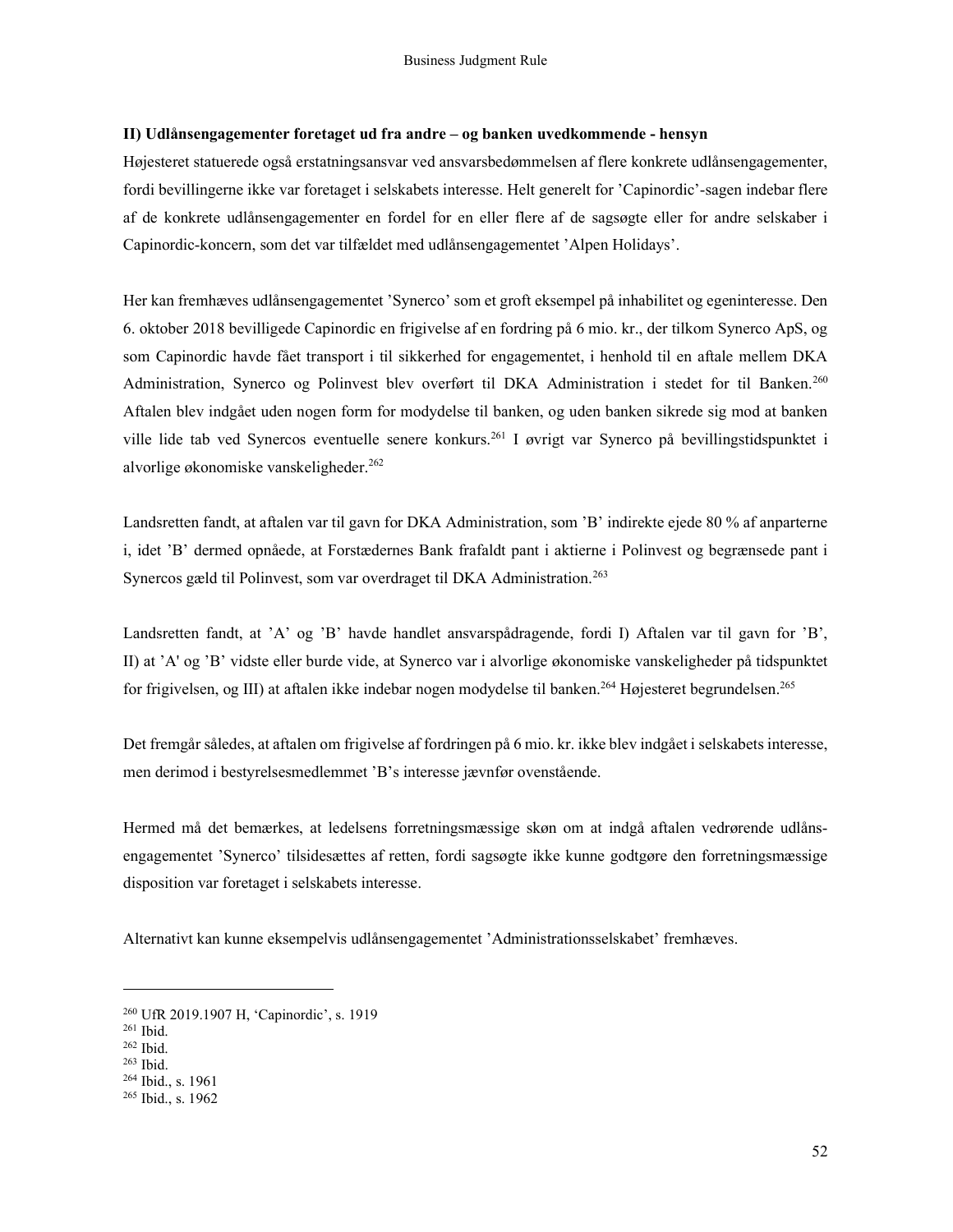#### III) Udlånsengagementer som vurderes uforsvarlige ud fra en helhedsbedømmelse

Ved ansvarsbedømmelsen af nogle af de konkrete udlånsengagementer, hvor Finansiel Stabilitet hverken havde godtgjort mangler i beslutningsgrundlaget eller godtgjort beslutningstagen ikke var foretaget i selskabets interesse, valgte retten imidlertid direkte at tilsidesætte det forretningsmæssige skøn, der var udøvet af bankens bestyrelse og direktion ved bevilling af lånene, med henvisning til retten fandt bevillingen af lånet for uforsvarligt ud fra en helhedsbedømmelse. Helhedsbedømmelsen beroede på en vurdering af lånene var så åbenlyst risikobetonede og uforsvarlige, at de ikke berettigede til forsigtighed i vurderingen af ledelsens skøn.

Her kan fremhæves udlånsengagementet 'Oskar Jensen'. Her fandt retten, at det ikke var godtgjort bevillingerne af udlånsengagementerne til Oskar Jensen udgjorde uforsvarlig långivning, men at den efterfølgende ændring af sikkerhedsstrukturen var uforsvarlig ud af en vurdering af situationen.<sup>266</sup> Hermed blev ledelsens forretningsmæssige skøn om at ændre sikkerhedsstrukturen tilsidesat. Hermed ifaldt 'B', bestyrelsesmedlem, og direktøren, 'C', erstatningsansvar. Bestyrelsesmedlem, 'A', blev frifundet for erstatningsansvar, fordi vedkommende ikke deltog i beslutningstagningen.<sup>267</sup>

Alternativt kunne eksempelvis udlånsengagementet 'TLP Holding' fremhæves. Her fandt retten, at bevillingen af lånet udgjorde uforsvarlig långivning, da der ikke blev stillet tilstrækkeligt sikkerhed for lånet, og TLP Holding ikke havde likviditet eller formue, der gjorde det antageligt, at selskabet kunne honorere sine forpligtelser.<sup>268</sup> Herudover lagde retten også vægt på, at bevillingen af lånet blev givet efter finanskrisens indtræden, og efter Finanstilsynet havde advaret banken om risikoen ved omfattende ejendomseksponering som følge af forringelser af boniteten.<sup>269</sup> På baggrund heraf blev ledelsens forretningsmæssige skøn tilsidesat. Hermed ifaldt selskabets direktør, som havde bevilliget lånet, erstatningsansvar.<sup>270</sup>

#### IV) Udlånsengagementer uden grundlag for erstatningsansvar

I 2 ud af de 11 konkrete udlånsengagementer blev ingen af de sagsøgte, hverken bestyrelsesmedlemmerne, eller direktøren, ifaldet erstatningsansvar. Her er tale om 'Lake Dümmer' og 'Centerplan 'Allokton'.<sup>271</sup>

I 'Lake Dümmer' blev alle de sagsøgte frifundet for erstatningsansvar af landsretten. Højesteret tiltrådte Østre Landsrets begrundelse. Landsretten havde efterprøvet kreditvurderingen og fandt, at låntagers økonomi og de stillede sikkerheder var forsvarlige i forhold til lånets størrelse, hvorfor skønnet ikke blev tilsidesat. <sup>272</sup>

<sup>266</sup> UfR 2019.1907 H, 'Capinordic', s. 1959

<sup>267</sup> Ibid., s. 1925

<sup>268</sup> Ibid., s. 1960

<sup>269</sup> Ibid.

 $270$  Ibid.

<sup>271</sup> Ibid., s. 1957-1963

 $272$  Ibid.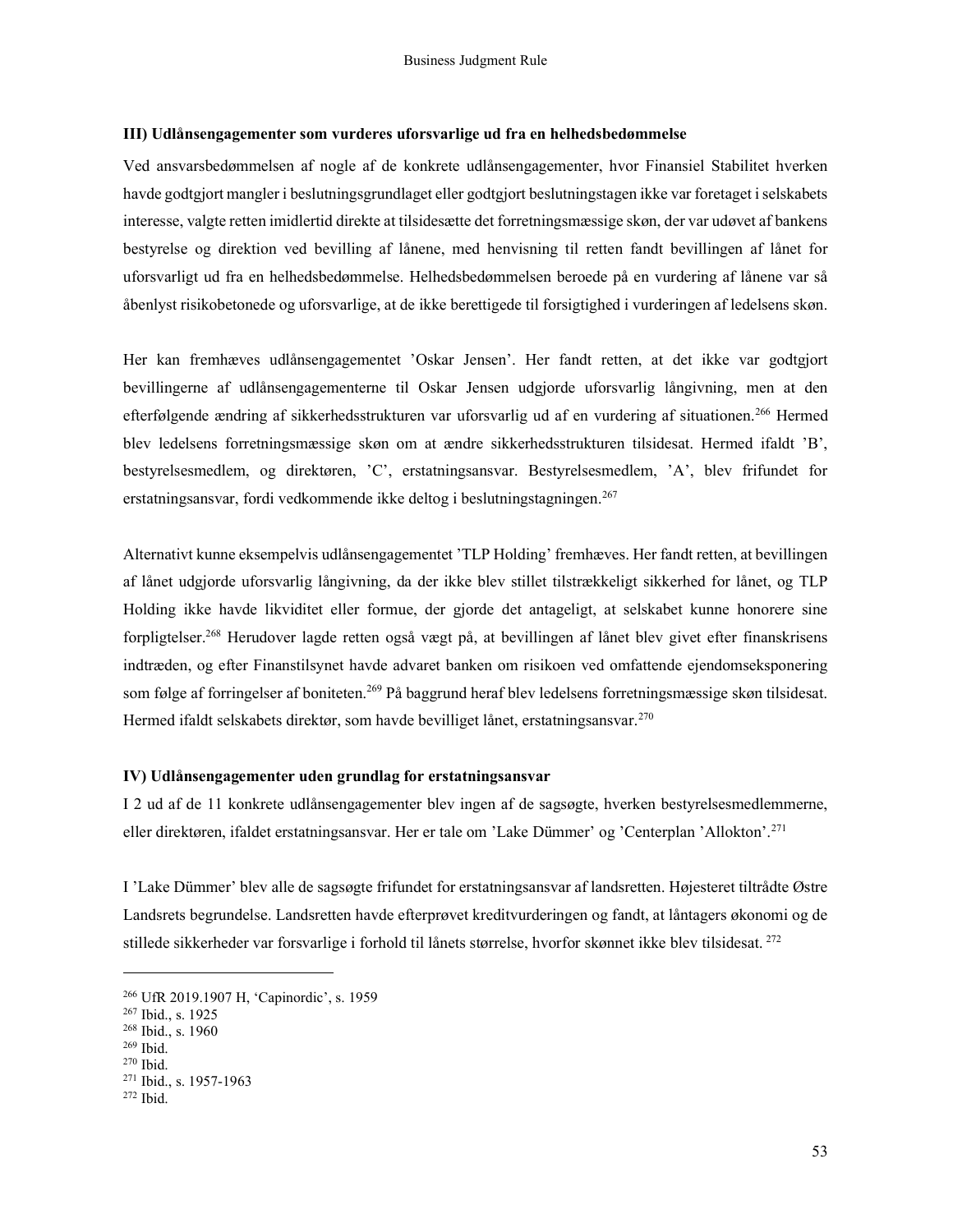Som det fremgår af sagerne om 'Oskar Jensen' og 'TLP Holding' jævnfør foregående afsnit er der i nogle af udlånsengagementerne forskel på hvem af de 3 sagsøgte der ifaldt erstatningsansvar. Ansvarsvurderingen beror på individuelle bedømmelser af de enkelte ledelsesmedlemmer, herunder om deres bevilling af lånene var forsvarlig eller ej. I 'Oskar Jensen' var 'A', bestyrelsesmedlem, således ikke involveret i långivningen.

#### 4.2.4 Vurdering

I Højesterets dom i 'Capinordic'-sagen anerkendes 'the Business Judgment Rule' jævnfør Højesterets generelle præmisser, hvilket er i overensstemmelse med Højesterets anerkendelse af reglen i tidligere retspraksis, herunder i Højesterets dom i sager om 'Havemann Stormagasiner' med flere.

I sagen udtalte Højesteret ydermere om anerkendelsen af 'the Business Judgment Rule', at der udvises forsigtighed med at tilsidesætte ledelsens forretningsmæssige skøn, hvis skønnet ellers er foretaget på et forsvarligt beslutningsgrundlag. Den samme forsigtighed med at tilsidesætte ledelsens forretningsmæssige skøn udvises dog ikke hvis lånet er foretaget ud fra andre hensyn end forretningsmæssige hensyn til selskabet.

Denne anvendelse af 'the Business Judgment Rule' er overordnet set i tråd med tidligere retspraksis for ledelsens erstatningsansvar i kapitalselskaber jævnfør de foregående afsnit.

I 'Capinordic' fandtes der ikke at være et ansvar for hele underbalancen ved bankens sammenbrud, men derimod fandtes der at være et ansvar for tab på givne konkrete udlånsengagementer. Her fandtes det, at 'the Business Judgment Rule' finder anvendelse på de konkrete udlånsengagementer, fordi en beslutning om at yde lån beror på et forretningsmæssigt skøn.

I sin afgørelse af, om der kunne pålægges erstatningsansvar for de enkelte udlånsengagementer, foretages en efterprøvelse af ledelsens beslutningsgrundlag. I Højesterets bedømmelse af udlånsengagementet 'Alpen Holidays' tilsidesættes ledelsens forretningsmæssige skøn, fordi ledelsens beslutningsgrundlag fandtes uforsvarligt, og i bedømmelse af udlånsengagementet 'Oskar Jensen' tilsidesættes ledelsens forretningsmæssige skøn, fordi ledelsens disposition fandtes uforsvarligt ud fra en samlet vurdering. I sin bedømmelse af 'Lake Dümmer' anerkendes derimod ledelsens forretningsmæssige skøn, fordi ledelsens beslutningsgrundlag fandtes forsvarligt, og fordi der ikke var forhold som talte for udlånsengagementet i øvrigt var uforsvarligt.

Hermed må det konkluderes, at det ikke udelukkende ledelsens beslutningsgrundlag som efterprøves, men også ledelsens skøn i relation til bevillingen af udlånsengagementet som til dels efterprøves. Anerkendelsen af 'the Business Judgment Rule' er dermed ikke lig direkte ansvarsfritagelse blot, at det kan konstateret, at ledelsens har foretaget et forretningsmæssigt skøn. Her skal det dog bemærkes, at flere af de enkelte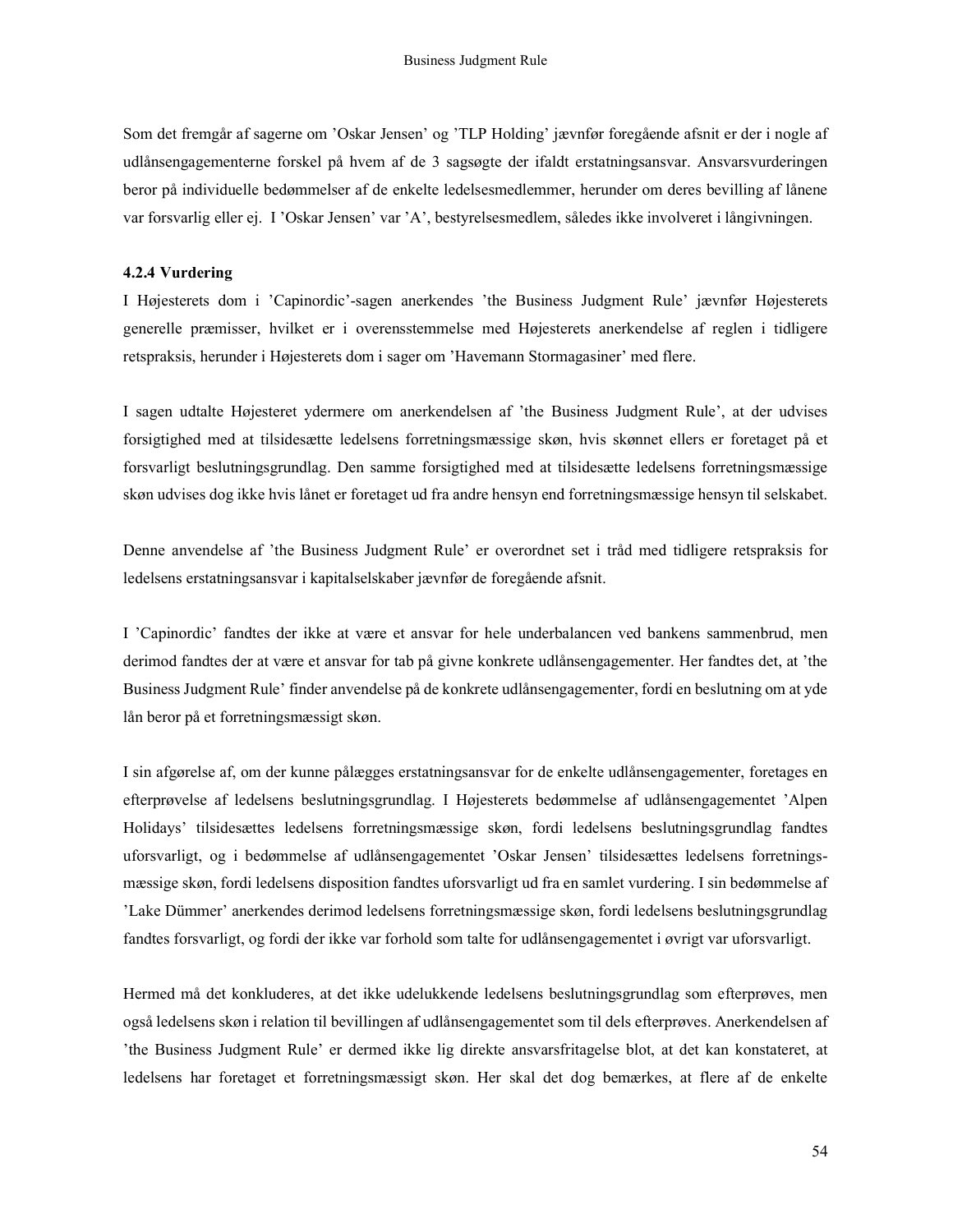udlånsengagementer i sagen var så åbenlyst risikobetonede og dermed udtryk for uforsvarlig långivning, at udlånsengagementerne i sig selv ikke berettigede til nogen forsigtighed i vurderingen af ledelsens skøn, herunder eksempelvis ved ledelsens ændring af sikkerhedsstrukturen i udlånsengagementet 'Oskar Jensen'.

Det må videre konkluderes, at den samme forsigtighed med at tilsidesætte ledelsens forretningsmæssige skøn ikke udvises, hvis bevillingen af lånet er foretaget ud fra andre hensyn end forretningsmæssige hensyn til selskabet. I disse tilfælde må ledelsens bevise, at der til trods for egen interesse, blev sikret, at bankens forretningsmæssige interesse ikke blev tilsidesat. Dette er i overensstemmelse med tidligere retspraksis, eksempelvis 'Røde Vejrmølle'.

For så vidt angår flere af de enkelte udlånsengagementer var der tale om uvedkommende interesse havde spillet en rolle i bevillingen af udlånsengagementerne, eksempelvis 'Synerco'. Denne generelle sammenblanding af interesser må overordnet set have medført en mere omfangsrig prøvelse af de forretningsmæssige skøn på grund af betingelsen om det forretningsmæssige skøn skal være foretaget i selskabets interesse. Det kan dermed ikke nødvendigvis konkluderes, hvorvidt Højesteret i andre sager, hvor dette ikke er tilfældet, vil være lige så omfangsrige i sin efterprøvelse af det forsvarlige beslutningsgrundlag og dispositionens samlede forsvarlighed. Herudover fandt Højesteret, at det ikke i sig er selv afgørende for rettens ansvarsbedømmelse om ledelsen har overtrådt lovgivningen eller selskabets interne regler. Det afgørende for rettens ansvarsbedømmelse må dermed være vurdering af substansen omkring udlånsengagementerne forsvarlighed og ikke formaliteterne.

I forhold til 'håbløshedstidspunktet' må det fremhæves, at alle udlåneengagementer var bevilliget før bankens sammenbrud, hvorfor denne grænse for det forretningsmæssige skøn ikke er aktuel i sagen om 'Capinordic'. I bedømmelsen af de enkelte udlånsengagementer synes Højesteret dog at lægge vægt på om lånene er bevilliget før eller efter finanskrisen indtræden, blandt andet fordi ledelsens havde modtaget en generel advarsel fra Finanstilsynet. De økonomiske vanskeligheder som finanskrisen medførte taler således for, at der stilles skærpede krav til ledelsens beslutningsgrundlag og udlånsvirksomhed som helhed.

Højesteretsdom i 'Capinordic'-sagen og dommene i de øvrige banksager affødte betrækning nr. 1575/2021 om skærpet ansvarsvurdering for ledelsesmedlemmer m.v. i finansielle virksomheder på grund af politisk utilfredshed med ansvarsgrundlaget. Udvalget fandt, at den almindelige culpanorm bør fastholdes som ansvarsgrundlag for bedømmelsen af ledelsesmedlemmers ansvar i samspil med den 'Business Judgment Rule', der er udviklet i retspraksis.<sup>273</sup> Betænkningen har ikke medført konkrete lovændringer, endnu.

<sup>273</sup> Udvalget til betænkning om skærpet ansvarsvurdering for ledelsesmedlemmer m.v. i finansielle virksomheder, <sup>273</sup> Betænkning nr. 1575/2021: Betænkning om skærpet ansvarsvurdering for ledelsesmedlemmer m.v. i finansielle virksomheder, s. 141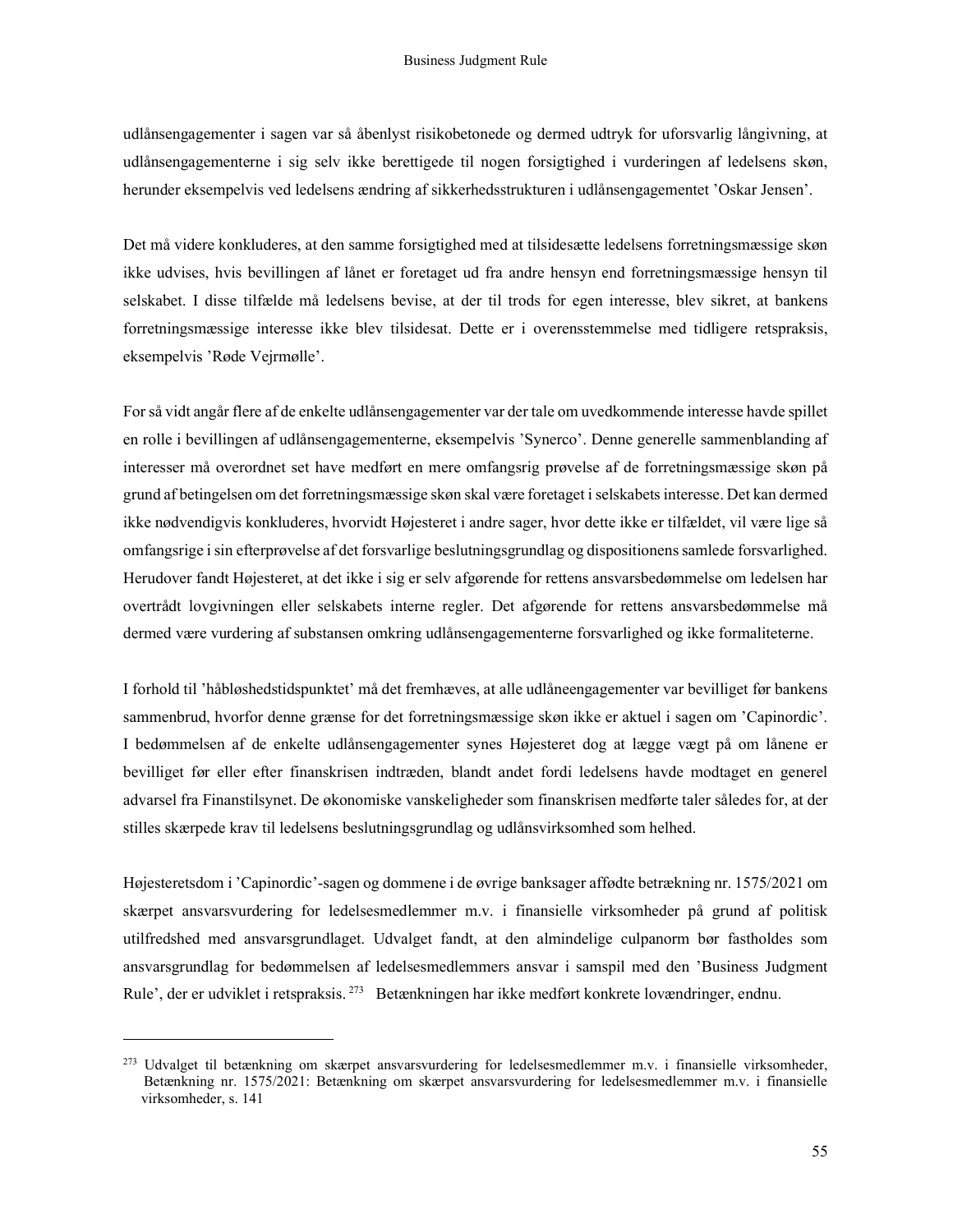# 5. Coronavirus – Ledelsesansvar i usikre tider

Indledningsvist må det fremhæves, at "det er ikke meningen, at man som medlem af en bestyrelse, en direktion eller et tilsynsråd hele tiden skal tænke i ansvarsbaner; først og fremmest skal man tænke på at gøre sit arbejde godt" som Erik Werlauff skriver i sin bog 'Erstatningsansvar i selskabsforhold – ledelse, ejere, revisor'.<sup>274</sup>

Men med udspring i den aktuelle COVID-19-krise er det ikke desto mindre relevant at forholde sig til ledelsens erstatningsansvar, og diskutere hvilke ansvarsforebyggende tiltag en ledelse kan gøre sig i forbindelse med sine forretningsmæssige skøn om enten videreførelse eller ophør af driften. Fordi det må synes uundgåeligt, at ledelsen i nogle selskaber vil træffe beslutninger herom, der set i bagklogskabens ulideligt klare lys, ikke alene var fejlbehæftede men også var tabsgivende for selskabet.

Ledelsen vil i henhold til retspraksis som udgangspunkt ikke være erstatningsansvarlig for forretningsmæssige beslutninger, hvis betingelserne for at ledelsen kan påberåbe sig 'the Business Judgment Rule' er til stede. Herunder betingelserne om beslutningerne skal være truffet på et rationelt og oplyst grundlag i selskabets interesse samt om beslutningerne i øvrigt må være åbenlyst uforsvarlige. Ledelsen har således som udgangspunkt har en ganske bred margin for fejlskøn.

Retspraksis for 'the Business Judgment Rule' viser dog, at der ikke er nogen automatik i ansvarsvurderingen, og reglen ikke automatisk er grundlag for ansvarsfrihed, blot der er tale et fagligt skøn. Intensiteten af domstolenes prøvelse af beslutningsgrundlaget og eventuelle prøvelse af det forretningsmæssige skøn er ikke nødvendigvis ens fra sag til sag, og intensiteten beror på en vurdering af sagens omstændigheder.

Ud fra læren om anvendelsen af 'the Business Judgment Rule' i dansk ret må det vigtigtest af alt være, at ledelsens i kapitalselskaber i økonomiske vanskeligheder ikke forholder sig passivt, og blot håber på det bedste. Ledelsens bør sikre sig, at de træffer informerede beslutninger.

Selskabets økonomiske vanskeligheder, og den i øvrigt usikre situation, kan ændre selskabets forretningsrisici og dermed påkræve øget bevågenhed af ledelsen. Ledelsens kan dermed indledningsvist, og løbende, overveje om der er behov for ændringer i forretningsordenen, om der er behov for ændring i hyppigheden og omfang af den løbende rapportering om kapitalselskabets finansielle forhold til bestyrelsen, samt om der er behov for ændring af de interne procedurer for risikostyring og interne kontroller. I den forbindelse kan det også overvejes om ledelsens, både direktionens og bestyrelsens, sammensætning er passende, herunder om der er behov for at bringe yderligere kompetencer ind i ledelsen for ledelsens bedst muligt kan udføre sine opgaver.

<sup>&</sup>lt;sup>274</sup> Erik Werlauff, Erstatningsansvar i selskabsforhold - ledelse, ejere, revisor, Werlauff Publishing, 1. udgave, s. 52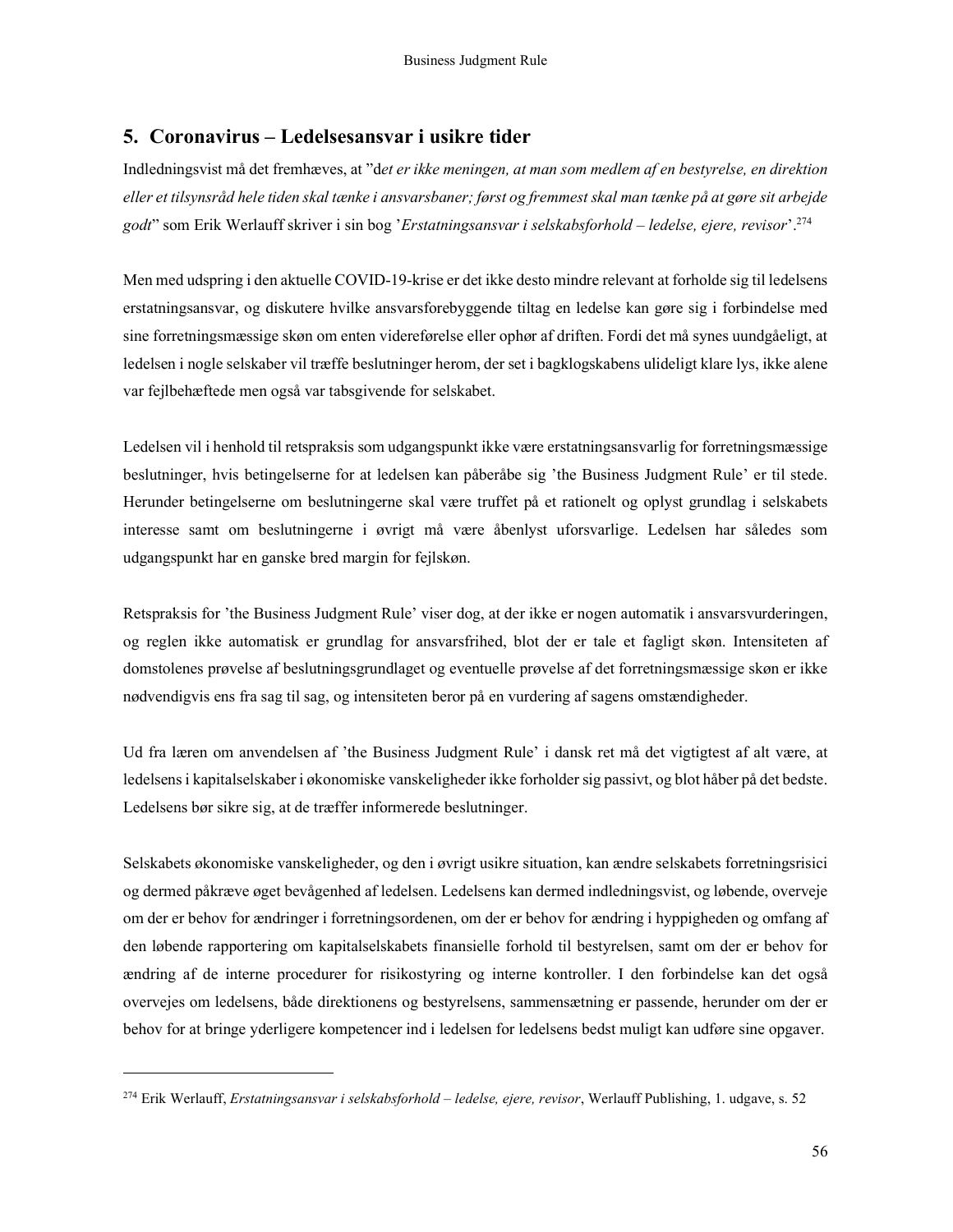I relation til ledelsens forretningsmæssige skøn om videreførelse eller omlægning af driften er det vigtigt at holde sig for øje om selskabets kapitalberedskab står på mål med beslutningen. I ledelsens vurdering af, hvorvidt selskabets kapitalberedskab er forsvarligt, skal der lægges særlig vægt på det fremadrettede, det vil sige at vurderingen skal ske blandt andet i forhold til selskabets budgetter med videre.<sup>275</sup> Ledelsens beslutning må gerne bærer præg af en kalkuleret risiko, men må ikke være åbenlys uforsvarlig. Retspraksis lægger desuden vægt på, at ledelsen i disse situationer har søgt ekstern rådgivning, eksempelvis advokat eller revisor.

Hvis det i forbindelse med ovenstående står klart for ledelsen, at en fortsættelse eller væsentlig omlægning af driften ikke længere kan ske uden kreditorerne vil lide tab, så har ledelsen pligt til at standse driften. Ledelsens skal således være opmærksom på at iagttage det selskabsretlige 'håbløshedstidspunkt'.

Mødereferater er i den forbindelse et vigtigt værktøj for ledelsen. Ledelsen kan sikre sig ved at dokumentere væsentlige drøftelser og beslutninger vedrørende driften, eksempelvis ved betalingsvaskeligheder og tilhørende forhandlinger med kreditorer eller kapitalejere om finansiering, eller ved overvejelser om omlægning af driften. Ledelsen kan således dokumentere, at den forretningsmæssige beslutning er truffet på et oplyst grundlag og efter grundige overvejelser, og dermed afkræfte eventuelle formodninger om passivitet.

Om 'håbløshedstidspunktet' må det fremhæves, at vurderingen af håbløshedstidspunktet' ikke er en let øvelse, og set i forhold til COVID-19-krisen bliver øvelsen kun svære af den for mange selskaber usikre situation samt statens kompensationsordninger og låneordninger, herunder det faktum Folketinget i flere omgange har udskudt betalingsfristerne for moms- og A-skattelånene.<sup>276</sup> I retsopgør om ledelsens ansvar for selskabers konkurser er det således ikke utænkeligt, at statens kompensationsordninger og låneordninger kan blive et tema i ansvarsbedømmelserne. Her kunne man forestille sig, at der i en sag stilles spørgsmålstegn ved hvorvidt det burde have stået klart for ledelsen, at selskabet alene blev holdt i live af statens hjælpepakker og låneordninger, og selskabet dermed i realiteten ikke kunne drive forretningen videre uden.

Ledelsen skal desuden være opmærksom på, at ledelsens beslutning om videreførelse af driften skal være i selskabets interesse og ikke i ledelsens eller kapitalejernes særinteresser. Hvis det kan sandsynliggøres, at beslutningen er drevet af andre interesser end selskabets har sagsøgte bevisbyrden for at bevise det ikke er tilfældet. Hvis selskabet har mange transaktioner med nærtstående parter, bør ledelsen derfor være særlig opmærksom på at dokumentere den forretningsmæssige begrundelse for videre førelsen af driften.

<sup>&</sup>lt;sup>275</sup> Henrik Kure, *Finansieringsret*, Karnov Group Denmark A/S, 2. udgave, s. 42

<sup>&</sup>lt;sup>276</sup> Skatteministeriet 12-10-2021, Virksomheder fik lån for over 36 mia. kroner under coronakrisen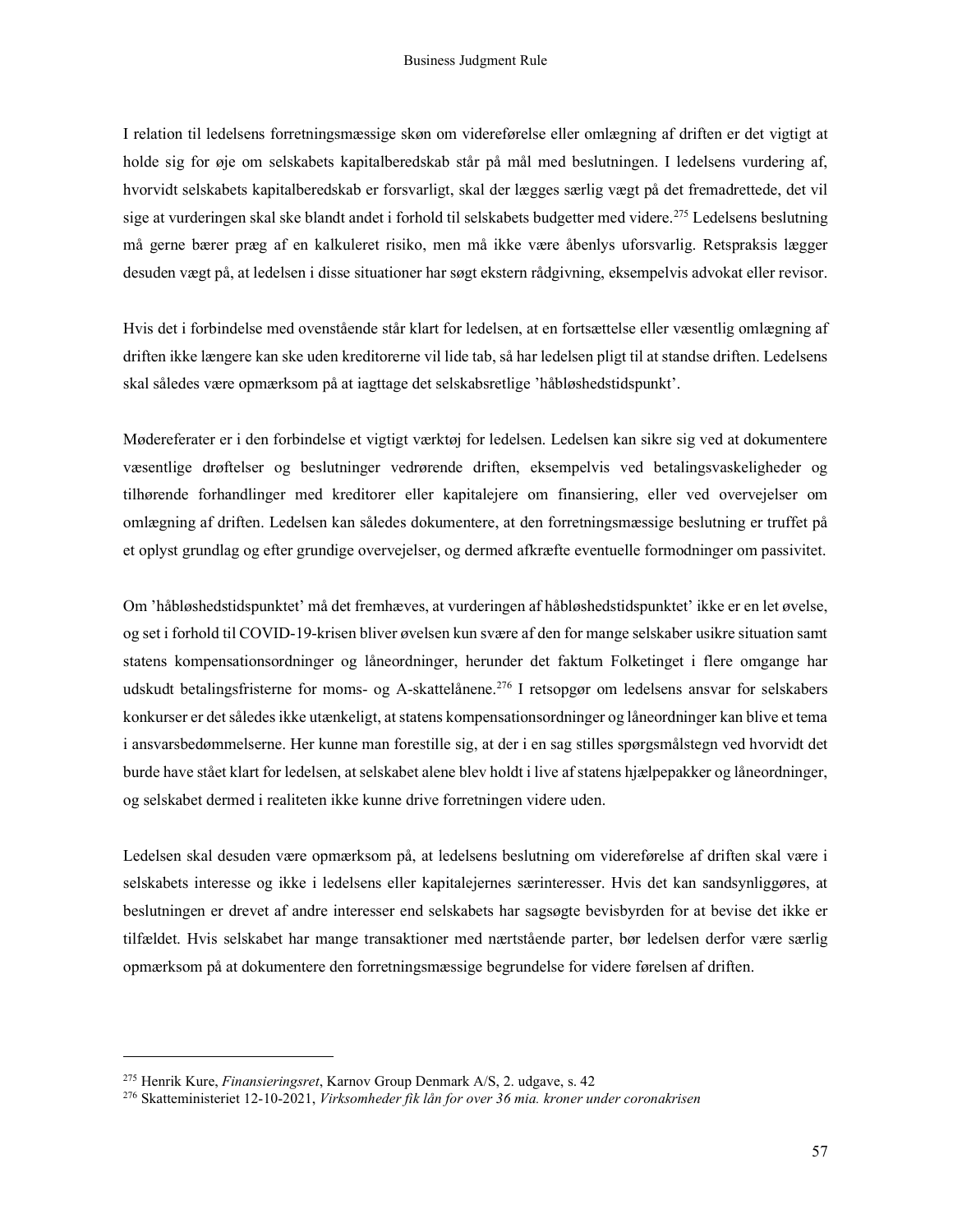# 6. Analyse og sammenfatning

Ledelsens erstatningsansvar følger selskabslovens § 361, som er en gentagelse af dansk rets almindelige erstatningsgrundsætning. Ansvarsgrundlaget i selskabserstatningsretten er dermed lig med culpa-standarden.

Ledelsens i kapitalselskaber er underlagt en række opgaver og pligter, der er fordelt mellem den daglige ledelse og den overordnede og strategiske ledelse. De nedskrevne opgaver og pligter er med til at stille krav til hvad der må forventes af ledelsen i ansvarssituationer, og de må dermed have en indflydelse på culpabedømmelsen. Analysen viser dog, at de nedskrevne opgaver og pligter ikke i sig afgørende for, om ledelsen ifalder ansvar.

Der foretages en individuel ansvarsvurdering for hvert ledelsesmedlem. I den forbindelse må den daglige ledelse have pligt til at være dybere nede i detaljerne i selskabets drift, hvorimod den overordnede og strategiske ledelse i højere grad vil have pligt til at føre tilsyn og følge selskabets overordnede udvikling. Det enkelte ledelsesmedlem er underlagt en ansvarsvurdering, som afspejler vedkommendes funktion i selskabet.

Den væsentligste opgave og pligt at iagttage ved videreførelse af driften af kapitalselskaber i økonomiske vanskeligheder, er ledelsens pligt til at sikre, at det tilstedeværende kapitalberedskab er forsvarligt. Ledelsens plan om fortsættelse af driften må nødvendigvis skulle stå på mål med kapitalberedskabet, fordi ledelsen har en pligt til at standse virksomhedens drift, hvis en forsvarlig videreførelse heraf ikke længere er en mulighed.

Hermed må ledelsens beslutning om fortsættelse af driften bero på et forretningsmæssigt skøn, herunder ledelsens egen vurdering af om 'håbløshedstidspunktet' er indtrådt.

'The Business Judgment Rule' finder derfor anvendelse i denne type sager, og reglen har dermed en væsentlig indflydelse på culpabedømmelsen. Reglen indebærer som udgangspunkt, at domstolene udviser tilbageholdenhed eller forsigtighed med at foretage en vurdering af, eller tilsidesættelse af, forretningsmæssige skøn. Ledelsen har dermed en bred margin for fejlskøn ved sine forretningsmæssige skønsmæssige beslutninger.

Helt grundlæggende skal ledelsens forretningsmæssige skøn være truffet på et rationelt og oplyst grundlag i god tro i selskabets interesse før 'the Business Judgment Rule' kan påberåbes.

Retspraksis viser, at domstolene ved sin culpabedømmelse foretager en efterprøvelse af, om ledelsen har truffet sin beslutning på et forsvarligt beslutningsgrundlag. Er dette tilfældet, går ledelsen fri for ansvar, også selvom den forretningsmæssige beslutning bærer præg af en kalkuleret risiko, hvor ønsket om at fortsætte driften, og risikoen for at påføre kreditorerne yderligere tab, afvejes. Domstolenes vurdering af om et beslutningsgrundlag er forsvarligt afhænger af virksomhedens forhold og sagens omstændigheder.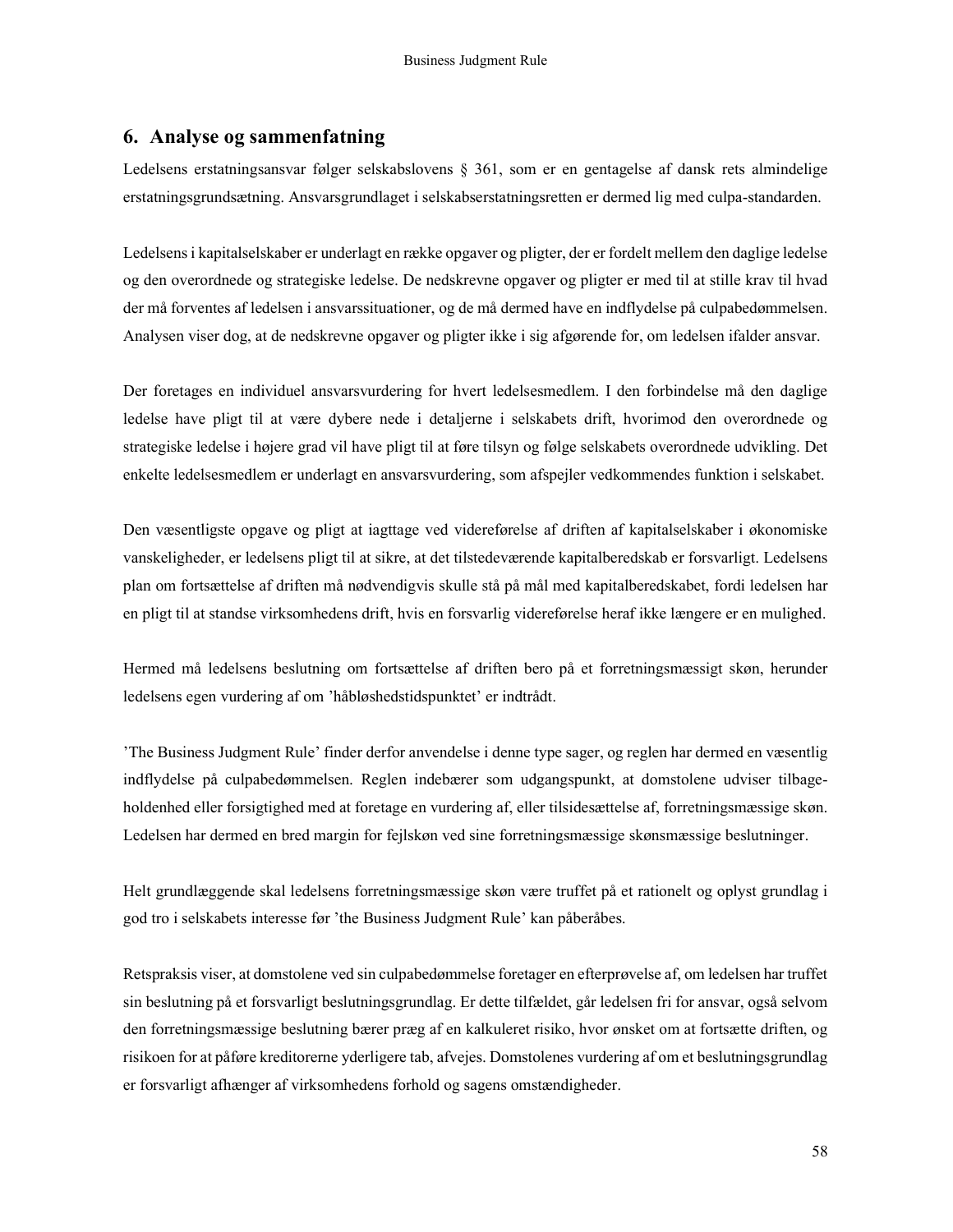I sager om forsat drift af et kapitalselskab i økonomiske vanskeligheder synes domstolene at lægge vægt på selskabets kapitalberedskab, selskabets risikoprofil, og ledelsens informationsindsamling i sin vurdering af om ledelsens beslutningsgrundlag er forsvarligt. Vurderingen foretages ud fra den viden, der var tilgængelig eller burde være tilgængelig på tidspunktet for ledelsens forretningsmæssige skøn.

Retspraksis viser også, at der i nogle tilfælde udvises høj grad af tilbageholdenhed med at efterprøve selve det forretningsmæssige skøn, mens der i andre tilfælde til dels foretages en efterprøve af om selve det forretningsmæssige skøn ud fra en samlet vurdering er forsvarligt. I 'Capinordic'-sagen synes der således at være tilfælde, hvor Højesteret vil pålægge ansvar for udlånsengagementer, og hvor problemet ikke er, at der er et mangelfuldt grundlag for at træffe beslutningen, men at beslutningen ikke desto mindre er åbenbar uforsvarlig. Højesterets efterprøvelse af det forretningsmæssige skøn, må imidlertid skulle anskues i relation til Højesterets egen udtalelse i sagen om, at der bør udvises forsigtighed med at tilsidesætte det forretningsmæssige skøn. Det må derfor antages, at det må kræve grovere culpa før det forretningsmæssige skøn tilsidesættes, når grundlaget er forsvarligt. Generelt var 'Capinordic'-sagen påvirket af en sammenblanding af interesser, hvor ledelsen i flere tilfælde havde en egeninteresse i de konkrete udlånsengagementer, hvilket må have haft en indflydelse på intensiteten af domstolenes efterprøvelse. Om domstolenes omfangsrige efterprøvelse af det forretningsmæssige skøn i 'Capinordic', i 'the Business Judgment Rule'-øjemed, fortsætter fremadrettet, må kommende retspraksis vise.

'The Business Judgment Rule' er dermed ikke et direkte grundlag for ansvarsfrihed, blot den forretningsmæssige beslutning er truffet på et forsvarligt grundlag. I sidste ende må culpabedømmelsen fastlægges ud fra en helhedsvurdering af, om hvorvidt skadevolders adfærd var forsvarlig eller uforsvarlig. I øvrigt skal der også tages højde for de andre erstatningsretlige betingelser, tab, kausalitet og adækvans, i bedømmelsen af ansvar.

Anvendelse af 'the Business Judgment Rule' kræver også, at det forretningsmæssige skøn er truffet i selskabets interesse. Retspraksis viser, at hvis det af sagsøger kan sandsynliggøres, at beslutningen er drevet af andre interesse end selskabets, har sagsøgte bevisbyrden for at bevise det ikke er tilfældet.

COVID-19-krisen har i 2020 og 2021 haft stor indvirkning på mange virksomheder, og krisen har for nogle virksomheder betyder økonomiske vanskeligheder og et mere usikkert forretningsmiljø. Retspraksis viser, at domstolene synes at stille større krav til ledelsen i virksomheder med høj forretningsmæssigrisiko, hvilket givetvis må skulle iagttages i kommende retsopgør om ledelsesansvar i kølvandet på COVID-19. Der er i afhandlingen ikke analyseret domme efter COVID-19-krisens indtræden, hvorfor der kun kan gisnes om krisens konsekvenser på ansvarsvurderingen, herunder betydning af statens corona restriktioner og løbende kompensationsordninger og låneordninger for ledelsens beslutninger.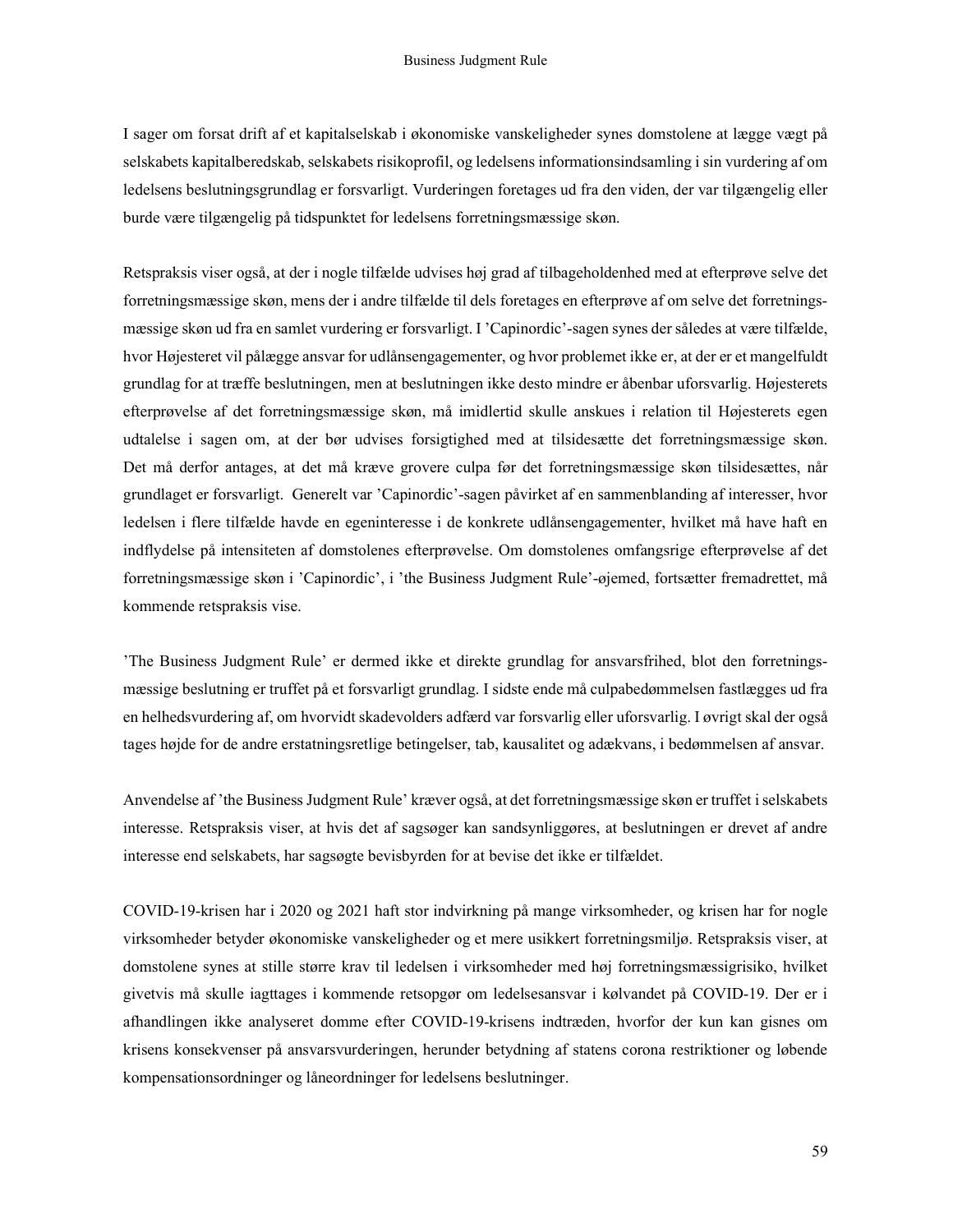# Litteraturliste

## I) Bøger

Andreas Bloch Ehlers, Grundlæggende erstatningsret, Karnov Group Denmark, 1. udgave

Bo Von Eyben & Helle Isager, Lærebog i erstatningsret, DJØF Forlag, 9. udgave

Erik Werlauff & Klaus Andersen, Ansvarsforsikring af bestyrelse og direktion, Karnov Group Denmark, 2. udgave

Erik Werlauff & Lone L. Hansen, *Den juridiske metode – en introduktion*, Jurist- og Økonomforbundets Forlag, 2. udgave

Erik Werlauff, Bestyrelsens arbejde og ansvar, Gads Forlag, 3. udgave

Erik Werlauff, Erstatningsansvar i selskabsforhold – ledelse, ejere, revisor, Werlauff Publishing, 1. udgave

Erik Werlauff, Selskabsret, Karnov Group Denmark, 11. udgave

Henrik Kure, Finansieringsret, Karnov Group Denmark A/S, 2. udgave

Jan S. Christensen, Kapitalselskaber – Aktie og anpartsselskabsret, Karnov Group Denmark, 6. udgave

Janus Høy, Bestyrelsens ansvar – med særligt fokus på finansielle virksomheder, Karnov Group Denmark, 1. udgave

Jens Krenchel & Søren Hansen, Dansk selskabsret 2, Karnov Group Denmark, 5. udgave.

Stig Jørgensen & Jørgen Nørgaard, Erstatningsret, Juristforbundets forlag, 1976

#### II) Artikler

Bernard S. Sharfman, The Importance of the Business Judgment Rule, New York University – Journal of Law & Business, Volume 14, No. 1

Claus Berg og Lars B. Langsted, Er bestyrelsesansvaret blevet skærpet?, UfR 1994B.183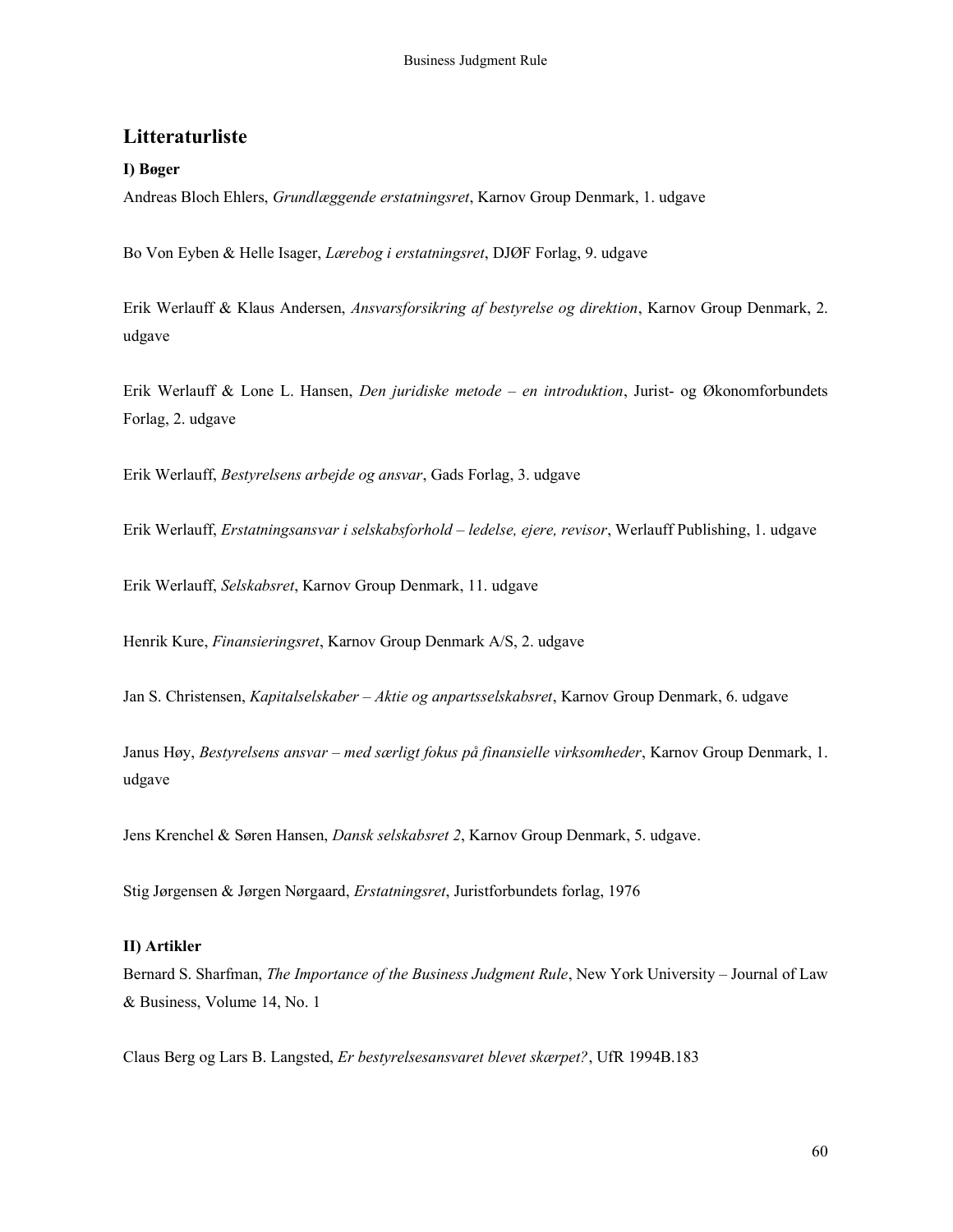Erik Werlauff, Capinordic-dommen, RR.12.2015.44

Erik Werlauff, Om bevisbyrden i sager om ledelses- og revisoransvar, Aktuel Erhvervsjura nr. 1/september 2019

Erik Werlauff, Selskabserstatningsrettens »tilpasningspunkt«, UfR 2015B.244

Ole Borch og Torben Vistisen, 30 år efter Havemann, ET 2007.237

III) Afgørelser Højesteret UfR 1958.816 H

UfR 1961.515 H

UfR 1962.452 H

UfR 1977.274 H, 'Havemann Stormagasiner'

UfR 1981.973 H, 'Røde Vejrmølle'

UfR 1997.1680 H

UfR 1997.283 H

UfR 1998.1137 H, 'OKStimist'

UfR 2001.398 H

UfR 2007.2128 H

UfR 2007.497 H, 'Calypso'

UfR 2012.524 H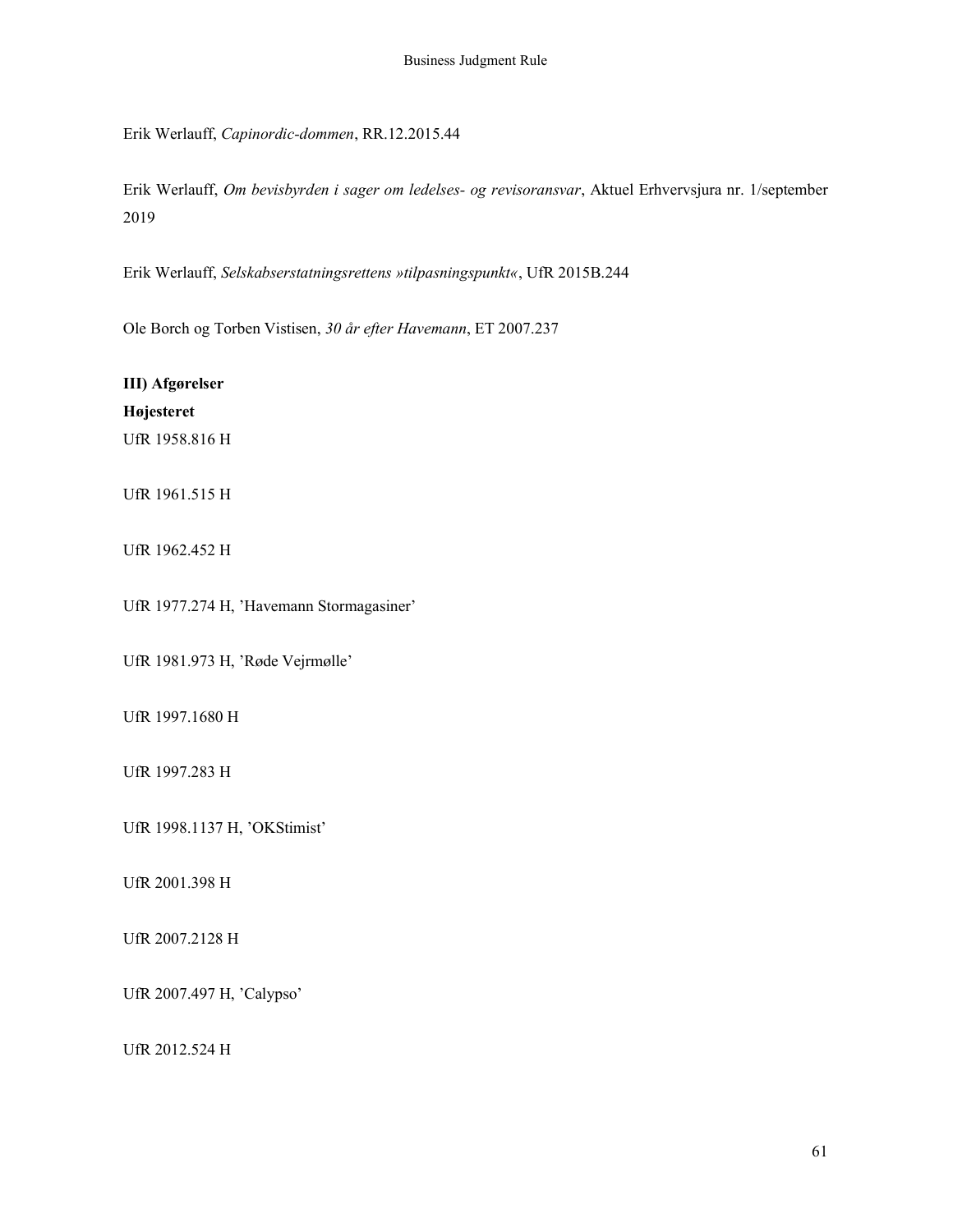UfR 2013.1107 H, 'BankTrelleborg'

UfR 2013.1312 H, 'Skodsborg Grundejerforening'

UfR 2019.1097 H, 'Capinordic'

UfR 2020.3547 H

Østre og Vestre Landsret FED 2010.1 V

UfR 1979.777 V

UfR 2017.753 V

Sø- og handelsretten UfR 1956.990 S, 'Dansk Panama Industri'

UfR 1984.1115 S

IV) Lovgivning Love og bekendtgørelser Bekendtgørelse nr. 1468 af 12-12-2017 om godkendte revisorers erklæringer

Lovbekendtgørelse nr. 1070 af 24-08-2021 Lov om erstatningsansvar (erstatningsansvarsloven)

Lovbekendtgørelse nr. 1952 af 11-10-2021 Lov om aktie- og anpartsselskaber (selskabsloven)

Lovbekendtgørelse nr. 2497 af 15-12-2021 Lov om finansiel virksomhed

Lovbekendtgørelse nr. 313 af 28-04-1952 Lov om aktieselskaber Historisk

Lovbekendtgørelse nr. 649 af 15-06-2006 Lov om aktieselskaber (Aktieselskabsloven) Historisk

Lovbekendtgørelse nr. 650 af 15-06-2006 Lov om anpartsselskaber (Anpartsselskabsloven) Historisk